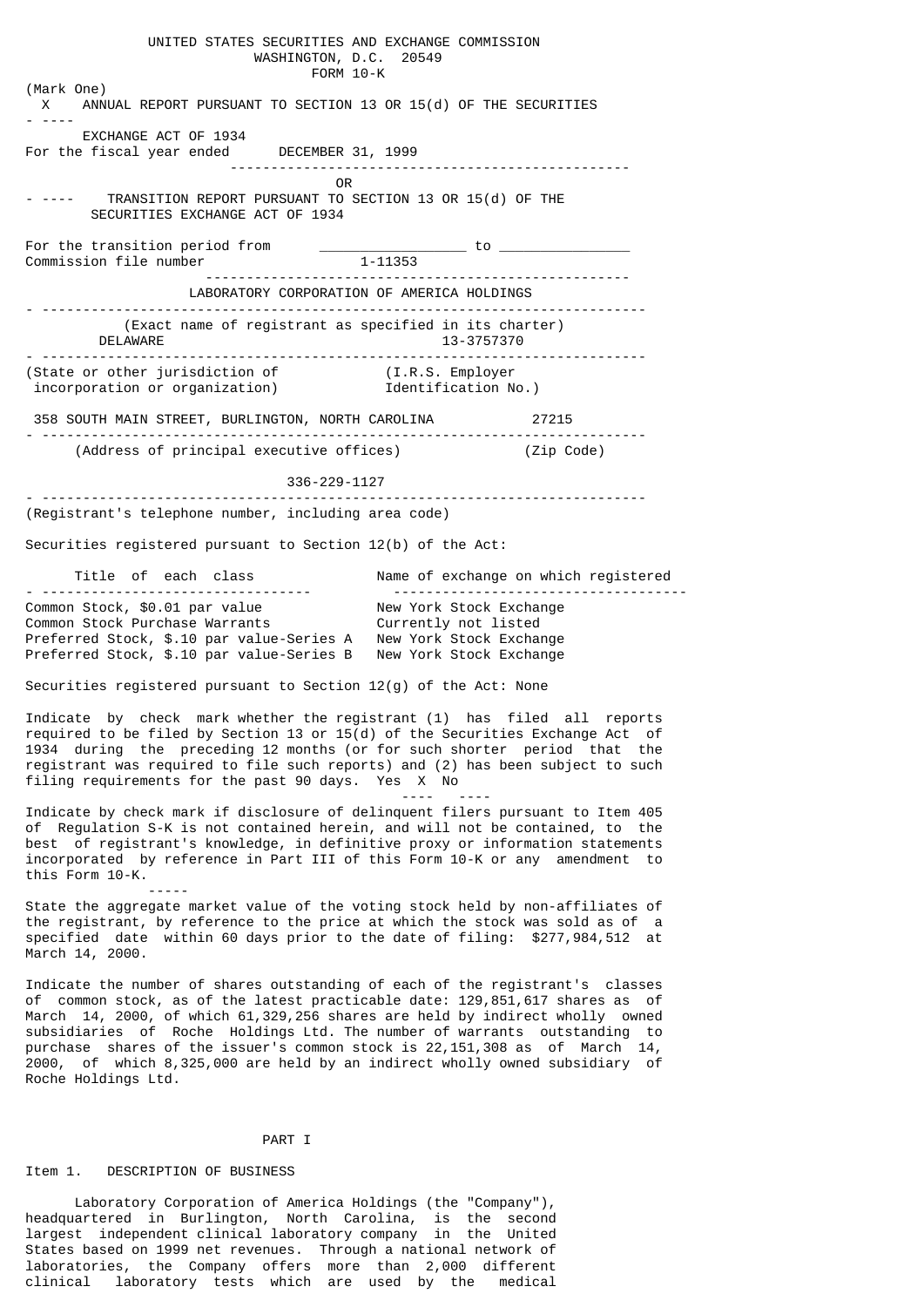profession in routine testing, patient diagnosis, and in the monitoring and treatment of disease. Since its founding in 1971, the Company has grown into a network of 25 major laboratories and approximately 1,200 service sites consisting of branches, patient service centers and STAT laboratories, serving clients in 50 states.

 The Company was formerly known as National Health Laboratories Holdings Inc. ("NHL"). In conjunction with a merger ("Merger") in 1995 with Roche Biomedical Laboratories, Inc. ("RBL"), an indirect subsidiary of Roche Holdings, Inc. ("Roche"), the Company changed its name to Laboratory Corporation of America Holdings.

#### RECENT DEVELOPMENTS

 See "General" section of "Management's Discussion and Analysis of Financial Condition and Results of Operations".

### THE CLINICAL LABORATORY TESTING INDUSTRY

 Laboratory tests and procedures are used generally by hospitals, physicians and other health care providers and commercial clients to assist in the diagnosis, evaluation, detection, monitoring and treatment of diseases and other medical conditions through the examination of substances in the blood, tissues and other specimens. Clinical laboratory testing is generally categorized as either clinical testing, which is performed on body fluids including blood and urine, or anatomical pathology testing, which is performed on tissue and other samples, including human cells. Clinical and anatomical pathology procedures are frequently ordered as part of regular physician office visits and hospital admissions in connection with the diagnosis and treatment of illnesses. Certain of these tests and procedures are used principally as tools in the diagnosis and treatment of a wide variety of medical conditions such as cancer, AIDS, endocrine disorders, cardiac disorders and genetic disease. The most frequently requested tests include blood chemistry analyses, urinalyses, blood cell counts, PAP smears, AIDS tests, microbiology cultures and procedures and alcohol and other substance-abuse tests.

 The clinical laboratory industry consists primarily of three types of providers: hospital-based laboratories, physician-office laboratories and independent clinical laboratories, such as those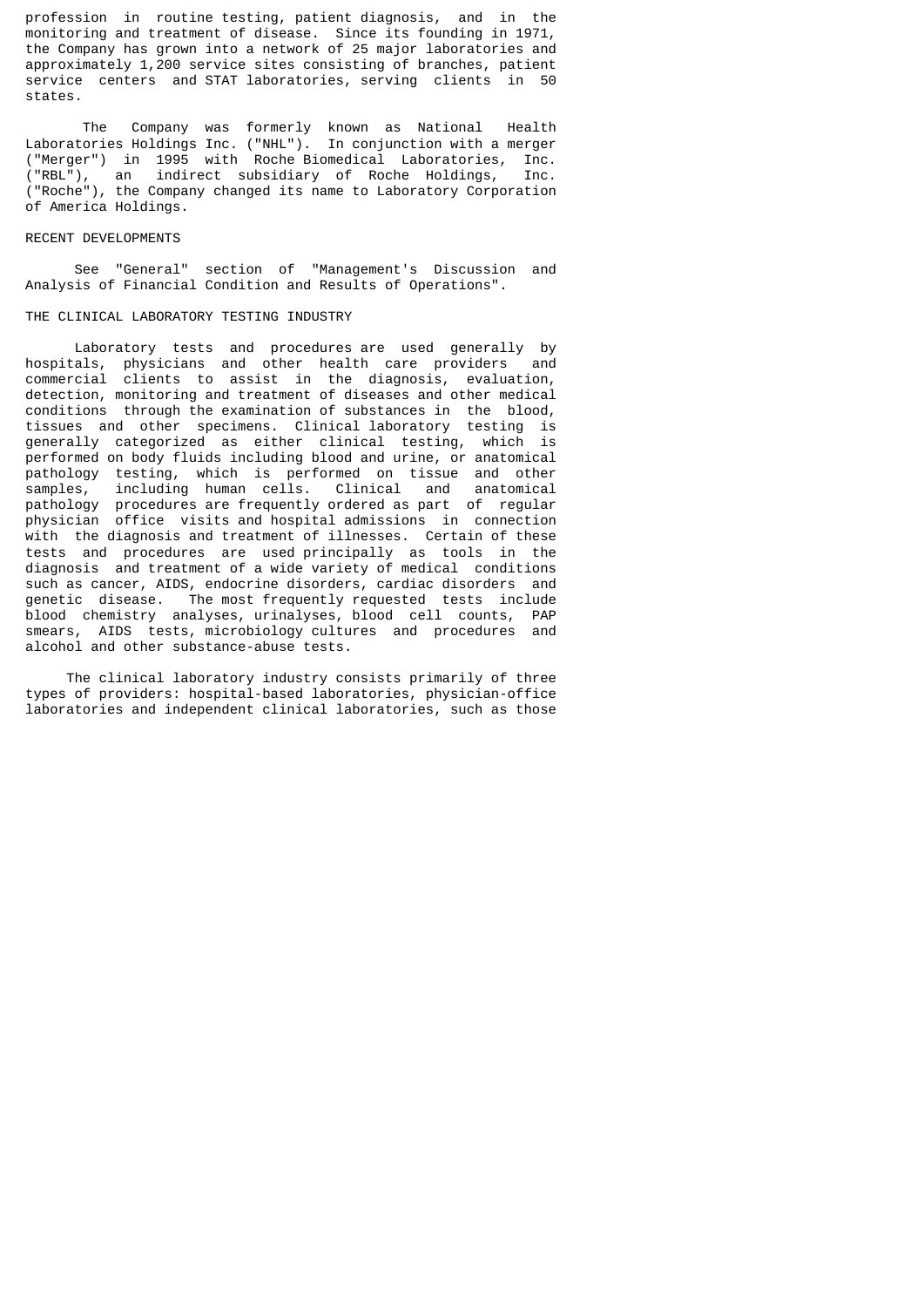# owned by the Company.

 The Company believes that in 1999 approximately 50% of the clinical testing revenues in the United States were derived by hospital-based laboratories, approximately 13% were derived by physicians in their offices and laboratories and approximately 37% were derived by independent clinical laboratories. The Health Care Financing Administration ("HCFA") of the Department of Health and Human Services ("HHS") has estimated that in 1999 there were over 5,000 independent clinical laboratories in the United States.

# EFFECT OF MARKET CHANGES ON THE CLINICAL LABORATORY BUSINESS

 Many market-based changes in the clinical laboratory business have occurred over the past three to five years, most involving the shift away from traditional, fee-for-service medicine to managed-cost health care. The growth of the managed care sector presents various challenges to the Company and other independent clinical laboratories. Managed care organizations typically contract with a limited number of clinical laboratories and negotiate discounts to the fees charged by such laboratories in an effort to control costs. Such discounts have historically resulted in price erosion and have negatively impacted the Company's operating margins. In addition, managed care organizations have used capitated payment contracts in an attempt to fix the cost of laboratory testing services for their enrollees. Under a capitated payment contract, the clinical laboratory and the managed care organization agree to a per member, per month payment to cover all laboratory tests during the month, regardless of the number or cost of the tests actually performed. Such contracts also shift the risks of additional testing beyond that covered by the capitated payment to the clinical laboratory. For the year ended December 31, 1999 such contracts accounted for approximately \$84.3 million in net sales. The increase in managed care and insurance companies attempts to control utilization of medical services overall has also resulted in declines in the utilization of laboratory testing services.

 In addition, Medicare (which principally services patients 65 and older), Medicaid (which principally serves indigent patients) and insurers have increased their effort to control the cost, utilization and delivery of health care services. Measures to regulate health care delivery in general and clinical laboratories in particular have resulted in reduced prices, added costs and decreased test utilization for the clinical laboratory industry by increasing complexity and adding new regulatory and administrative requirements. From time to time, Congress has also considered changes to the Medicare fee schedules in conjunction with certain budgetary bills. The Company believes that reductions in reimbursement for Medicare services will continue to be implemented from time to time. Reductions in the reimbursement rates of other third-party payors are likely to occur as well.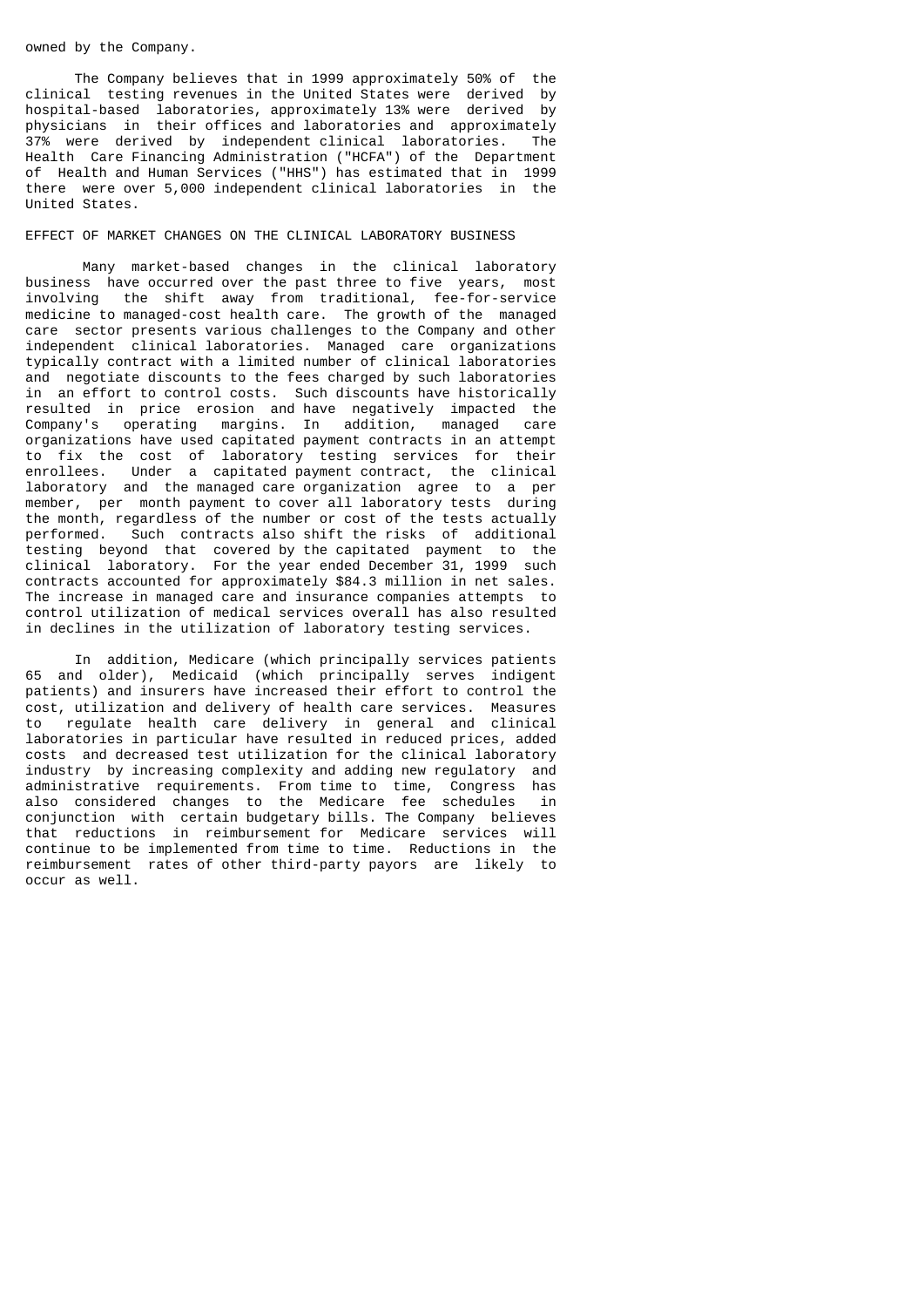The Company believes that the volume of clinical laboratory testing will be positively influenced by several factors, including primarily: an expanded base of scientific knowledge which has led to the development of more sophisticated specialized tests and increased the awareness of physicians of the value of clinical laboratory testing as a cost-effective means of prevention, early detection of disease and monitoring of treatment. Additional factors which may lead to future volume growth include: an increase in the number and types of tests which are, due to advances in technology and increased cost efficiencies, readily available on a more affordable basis to physicians; expanded substance-abuse testing by corporations and governmental agencies; increased testing for sexually transmitted diseases such as AIDS; and the general aging of the population in the United States. The impact of these factors is expected to be partially offset by declines in volume as a result of increased controls over the utilization of laboratory services by Medicare other third-party payors, particularly managed organizations.

## LABORATORY TESTING OPERATIONS AND SERVICES

 The Company has 25 major laboratories, and approximately 1,200 service sites consisting of branches, patient service centers and STAT laboratories. A "branch" is a central office which collects specimens in a region for shipment to one of the Company's laboratories for testing. Test results can be printed at a branch and conveniently delivered to the client. A branch also is used as a base for sales staff. A "patient service center" generally is a facility maintained by the Company to serve the physicians in a medical professional building or other strategic location. The patient service center collects the specimens as requested by the physician. The specimens are sent, principally through the Company's in-house courier system (and, to a lesser extent, through independent couriers), to one of the Company's major laboratories for testing. Some of the Company's patient service centers also function as "STAT labs", which are laboratories that have the ability to perform certain routine tests quickly and report results to the physician immediately. The Company processed an average of approximately 239,000 patient specimens per day in 1999. Patient specimens are delivered to the Company accompanied by a test request form. These forms, which are completed by the client, indicate the tests to be performed and provide the necessary billing information.

 Each specimen and related request form is checked for completeness and then given a unique identification number. The unique identification number assigned to each specimen helps to assure that the results are attributed to the correct patient. The test request forms are sent to a data entry terminal where a file is established for each patient and the necessary testing and billing information is entered. Once this information is entered into the computer system, the tests are performed and the results are entered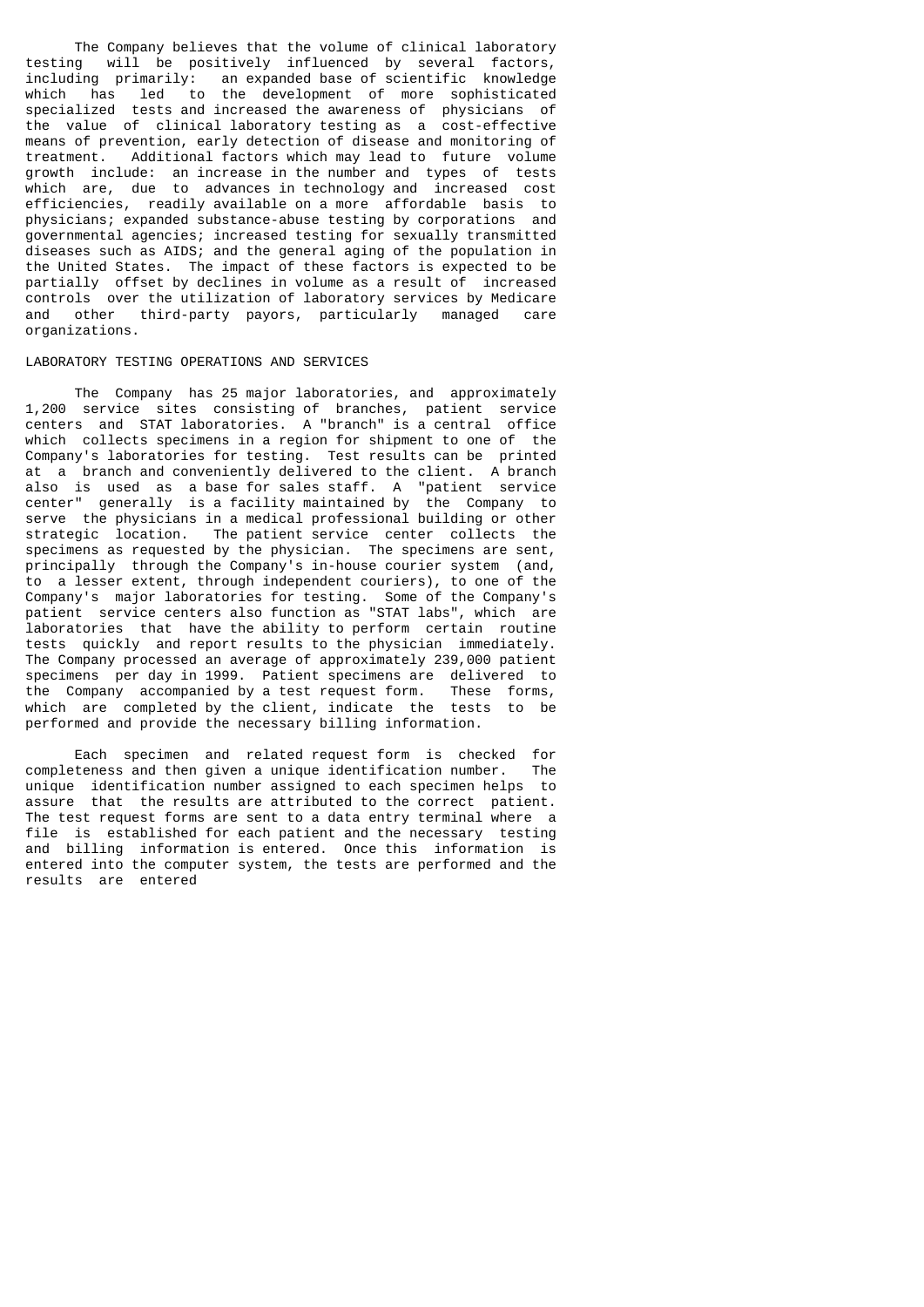primarily through computer interface or manually, depending upon the tests and the type of equipment involved. Most of the Company's computerized testing equipment is directly linked with the Company's information systems. Most routine testing is completed by early the next morning, and test results are printed and prepared for distribution by service representatives that day. Some clients have local printer capability and have reports printed out directly in their offices. Clients who request that they be called with a result are so notified in the morning. It is Company policy to notify the client immediately if a life-threatening result is found at any point during the course of the testing process.

# TESTING SERVICES

# Routine Testing

 The Company currently offers over 2,000 different clinical laboratory tests or procedures. Several hundred of these are frequently used in general patient care by physicians to establish or support a diagnosis, to monitor treatment or medication or to search for an otherwise undiagnosed condition. The most frequently requested routine tests include blood chemistry analyses, urinalyses, blood cell counts, pap smears and AIDS tests. These routine procedures are most often used by practicing physicians in their outpatient office practices. Physicians may elect to send such procedures to an independent laboratory or they may choose to establish an in-house laboratory to perform some of the tests.

 The Company performs this core group of routine tests in each of its 25 major regional laboratories, which constitutes a majority of the testing performed by the Company. The Company generally performs and reports most routine procedures within 24 hours, utilizing a variety of sophisticated and computerized laboratory testing instruments.

### Specialty and Niche Testing

 While the information provided by many routine tests may be used by nearly all physicians, regardless of specialty, many other procedures are more specialized in nature. Certain types of unique testing capabilities and/or client requirements have been developed into specialty or niche businesses by the Company which have become a primary growth strategy for the Company. In general, the specialty and niche businesses are designed to serve two market segments: (i) markets which are not served by the routine clinical testing laboratory and therefore are subject to less stringent regulatory and reimbursement constraints; and (ii) markets which are served by the routine testing laboratory and offer the possibility of adding related services from the same supplier. The Company's research and development group continually seeks new and improved technologies for early continually seeks new and improved technologies for diagnosis. For example, the Company's Center for Molecular Biology and Pathology is a leader in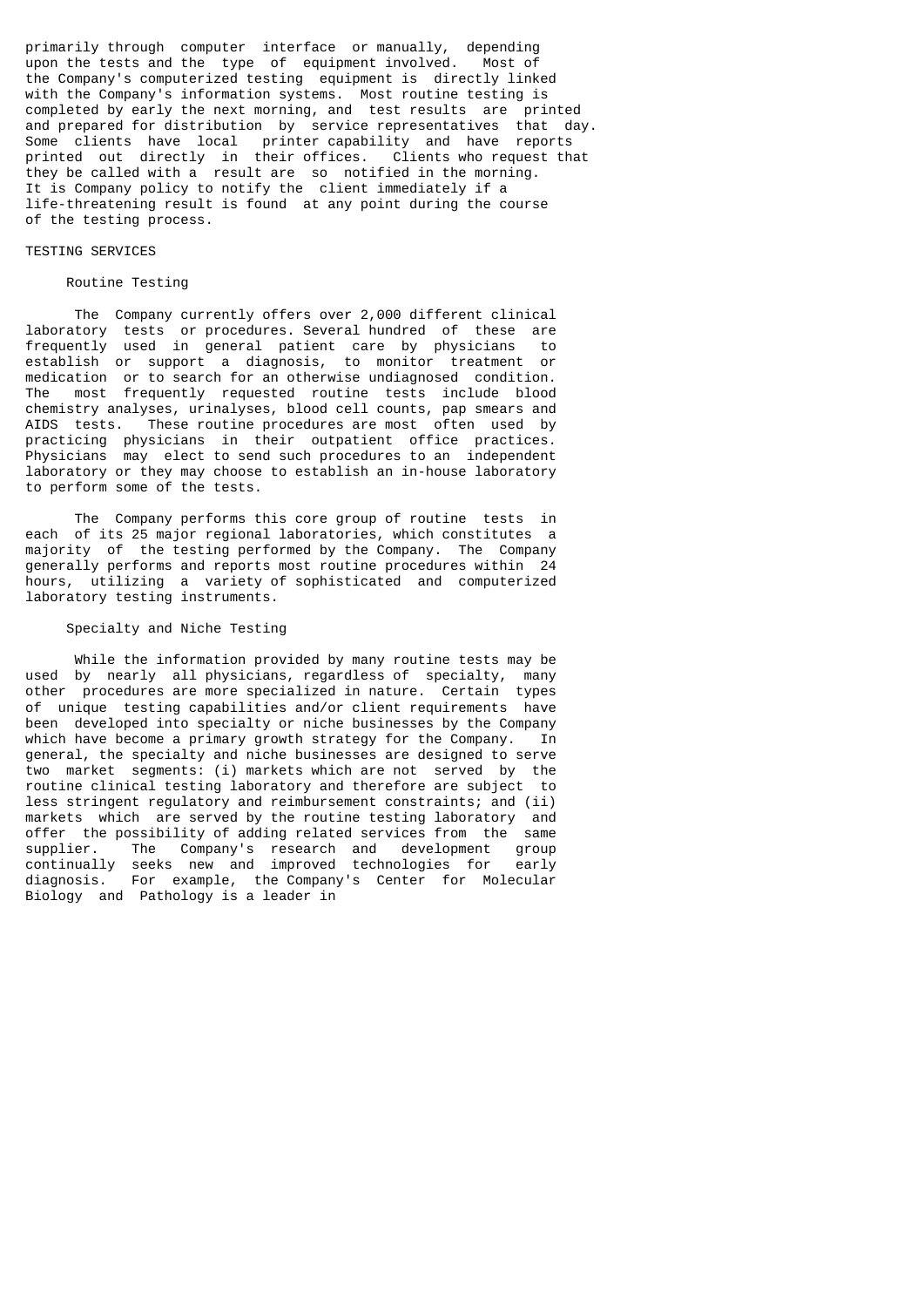molecular diagnostics and polymerase chain reaction technologies which are often able to provide earlier and more reliable information regarding HIV, genetic diseases, cancer and many other viral and bacterial diseases. Management believes these technologies may represent a significant savings to managed care organizations by increasing the detection of early stage (treatable) diseases. The following are specialty and niche businesses in which the Company offers testing and related services:

 Infectious Disease. The Company provides complete viral load testing as well as HIV genotyping and phenotyping. The Company's use of this leading-edge technology puts it in the forefront of HIV drug resistance testing-one of the most important issues surrounding the treatment of HIV.

 Allergy Testing. The Company offers an extensive range of allergen testing services as well as computerized analysis and a treatment program that enables primary care physicians to diagnose and treat many kinds of allergic disorders.

 Clinical Research Testing. The Company regularly performs clinical laboratory testing for pharmaceutical companies conducting clinical research trials on new drugs. This testing often involves periodic testing of patients participating in the trial over several years.

 Diagnostic Genetics. The Company offers cytogenetic, biochemical and molecular genetic tests.

 Identity Testing. The Company provides forensic identity testing used in connection with criminal proceedings and parentage evaluation services which are used to assist in the resolution of disputed parentage in child support litigation. Parentage testing involves the evaluation of immunological and genetic markers in specimens obtained from the child, the mother and the alleged father. Management believes it is now the largest provider of identity testing services in the United States.

 Oncology Testing. The Company offers an extensive series of testing technologies that aid in diagnosing and monitoring certain cancers and predicting the outcome of certain treatments.

 Occupational Testing Services. The Company provides urine testing for the detection of drugs of abuse for private and government customers, and also provides blood testing services for the detection of drug abuse and alcohol. These testing services are designed to produce "forensic" quality test results that satisfy the rigorous requirements for admissibility as evidence in legal proceedings. The Company also provides other analytical testing and a variety of management support services.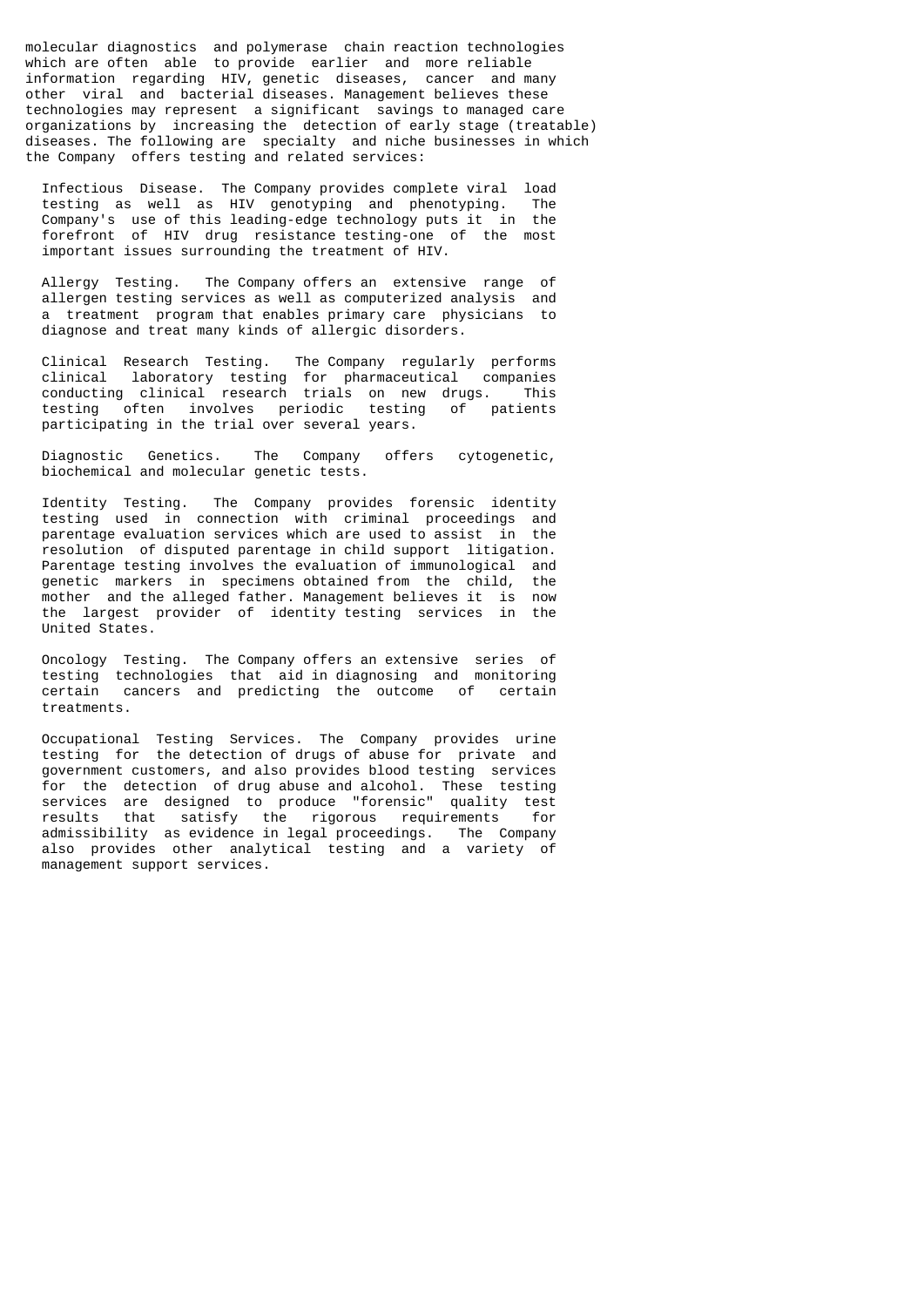The specialized or niche testing services noted above, as well as other complex procedures, are sent to designated facilities where the Company has concentrated the people, instruments and related resources for performing such procedures so that quality and efficiency can be most effectively monitored. The Company's Center for Molecular Biology and Pathology in Research Triangle Park, North Carolina, also specializes in new test development and education and training related thereto.

## CLIENTS

 The Company provides testing services to a broad range of health care providers. During the year ended December 31, 1999, no client or group of clients under the same contract accounted for more than two percent of the Company's net sales. The primary client groups serviced by the Company include:

### Independent Physicians and Physician Groups

 Physicians requiring testing for their patients who are unaffiliated with a managed care plan are one of the Company's primary sources of testing services. Fees for clinical laboratory testing services rendered for these physicians are billed either to the physician, to the patient or the patient's third party payor such as insurance companies, Medicare and Medicaid. Billings are typically on a fee-for-service basis. If the billings are to the physician, they are based on the wholesale or customer fee schedule and subject to negotiation. Otherwise, the patient is billed at the laboratory's retail or patient fee schedule and subject to third party payor limitations and negotiation by physicians on behalf of their patients. Medicare and Medicaid billings are based on government-set fee schedules.

# Hospitals

 The Company serves hospitals with services ranging from routine and specialty testing to contract management services. Hospitals generally maintain an on-site laboratory to perform immediately needed testing on patients receiving care. However, they also refer less time sensitive procedures, less frequently needed procedures and highly specialized procedures to outside<br>facilities, including independent clinical laboratories and facilities, including independent clinical laboratories larger medical centers. The Company typically charges hospitals for any such tests on a fee-for-service basis which is derived from the Company's customer fee schedule.

# HMOs and Other Managed Care Groups

 The Company serves HMOs and other managed care organizations. These medical service providers typically contract with a limited number of clinical laboratories and then designate the laboratory or laboratories to be used for tests ordered by participating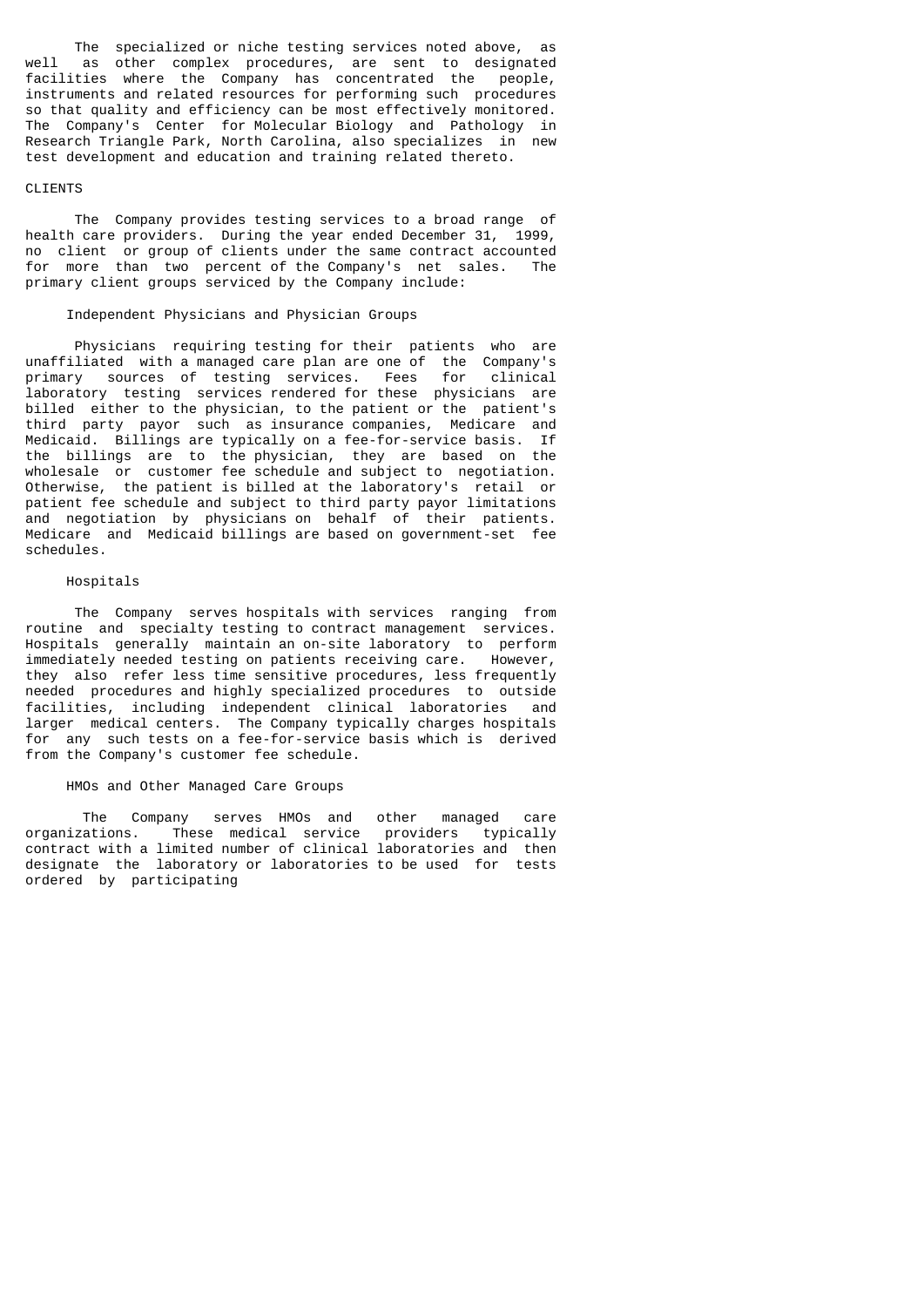physicians. The majority of the Company's managed care testing is negotiated on a fee-for-service basis. Testing is sometimes reimbursed on a capitated basis for managed care organizations. Under a capitated payment contract, the Company agrees to cover certain laboratory tests during a given month for which the managed care organization agrees to pay a flat monthly fee for each covered member. The tests covered under agreements of this type are negotiated for each contract, but usually include routine tests and exclude highly specialized tests. Many of the national and large regional managed care organizations prefer to use large independent clinical labs such as the Company because they can service them on a national basis.

# Other Institutions

 The Company serves other institutions, including governmental agencies, large employers and other independent clinical laboratories that do not have the breadth of the Company's testing capabilities. The institutions typically pay on a negotiated or bid fee-for-service basis.

#### PAYORS

 Most testing services are billed to a party other than the "client" that ordered the test. In addition, tests performed by a single physician may be billed to different payors depending on the medical benefits of a particular patient. Payors other than the direct patient, include, among others, insurance companies, managed care organizations, Medicare and Medicaid. Based on the year ended December 31, 1999 billings to the Company's respective payors based on the total volume of accessions are as follows:

| Accession Volume as a %<br>of Total | Revenue<br>per<br>Accession |
|-------------------------------------|-----------------------------|
|                                     |                             |
| 3.8%                                | \$92.56                     |
| Medicare, Medicaid and              |                             |
| 19.1%                               | \$27.75                     |
| 42.5%                               | \$22.36                     |
| 34.6%                               | \$27.68                     |
|                                     | 1999                        |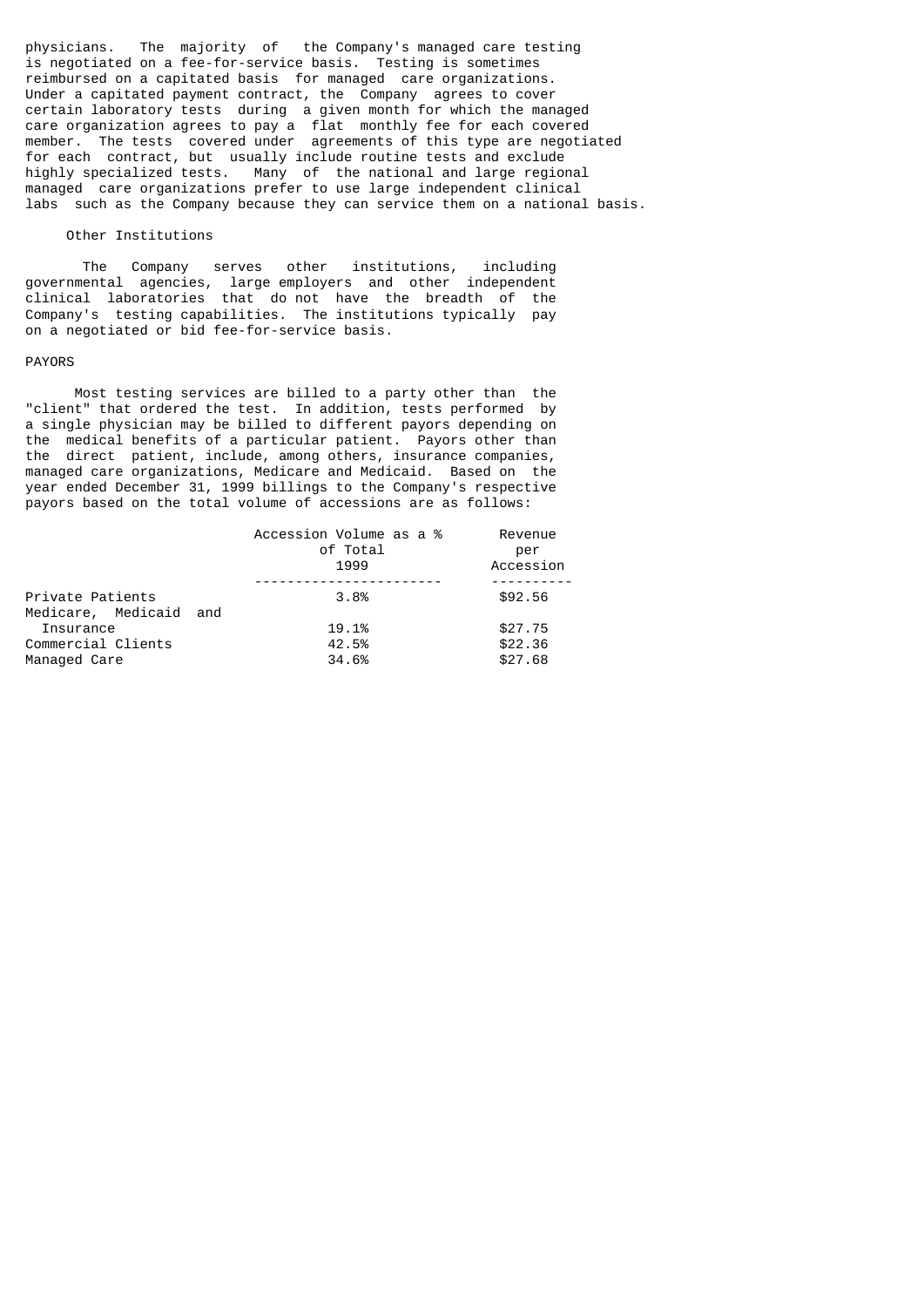# AFFILIATIONS AND ALLIANCES

The Company provides management services in a variety of<br>Compare settings. The Company generally supplies the health care settings. The Company generally supplies laboratory manager and other laboratory personnel, as well as equipment and testing supplies, to manage a laboratory that is owned by a hospital, managed care organization or other health care provider. In addition, the Company maintains a data processing system to organize and report test results and to provide billing and other pertinent information related to the tests performed in the managed laboratory. Under the typical laboratory management agreement, the laboratory manager, who is employed by the Company, reports to the hospital or clinic administration. Thus, the hospital or clinic ("Provider") maintains control of the laboratory. A pathologist designated by the Provider serves as medical director for the laboratory.

 An important advantage the Company offers to its clients is the flexibility of the Company's information systems used for contract management services. In addition to the ability to be customized for a particular user's needs, the Company's information systems also interface with several hospital and clinic systems, giving the user more efficient and effective information flow.

 The Company's management service contracts typically have terms between three and five years. However, most contracts contain a clause that permits termination prior to the contract expiration date. The termination terms vary but they generally fall into one of the following categories: (i) termination without cause by either the Company or the contracted Provider after written notice (generally 60 to 90 days prior to termination); (ii) termination by the contracted Provider only if there are uncorrected deficiencies in the Company's performance under the contract after notice by the contracted Provider; or (iii) termination by the contracted Provider if there is a loss of accreditation held by any Company laboratory that services the contracted Provider, which accreditation is not reinstated within 30 days of the loss, or up to 30 days' notice if there is a decline in the quality of services provided under such contract which remains uncorrected after a 15-day period. While the Company believes that it will maintain and renew its existing contracts, there can be no assurance of such maintenance or renewal.

 As part of its marketing efforts, and as a way to focus on a contract management client's particular needs, the Company has developed several different pricing formulas for its management services agreements. In certain cases, profitability may depend on the Company's ability to accurately predict test volumes, patient encounters or the number of admissions in the case of an inpatient facility.

 One of the Company's primary growth strategies is to develop an increasing number of hospital alliances. These alliances can take several different forms including laboratory management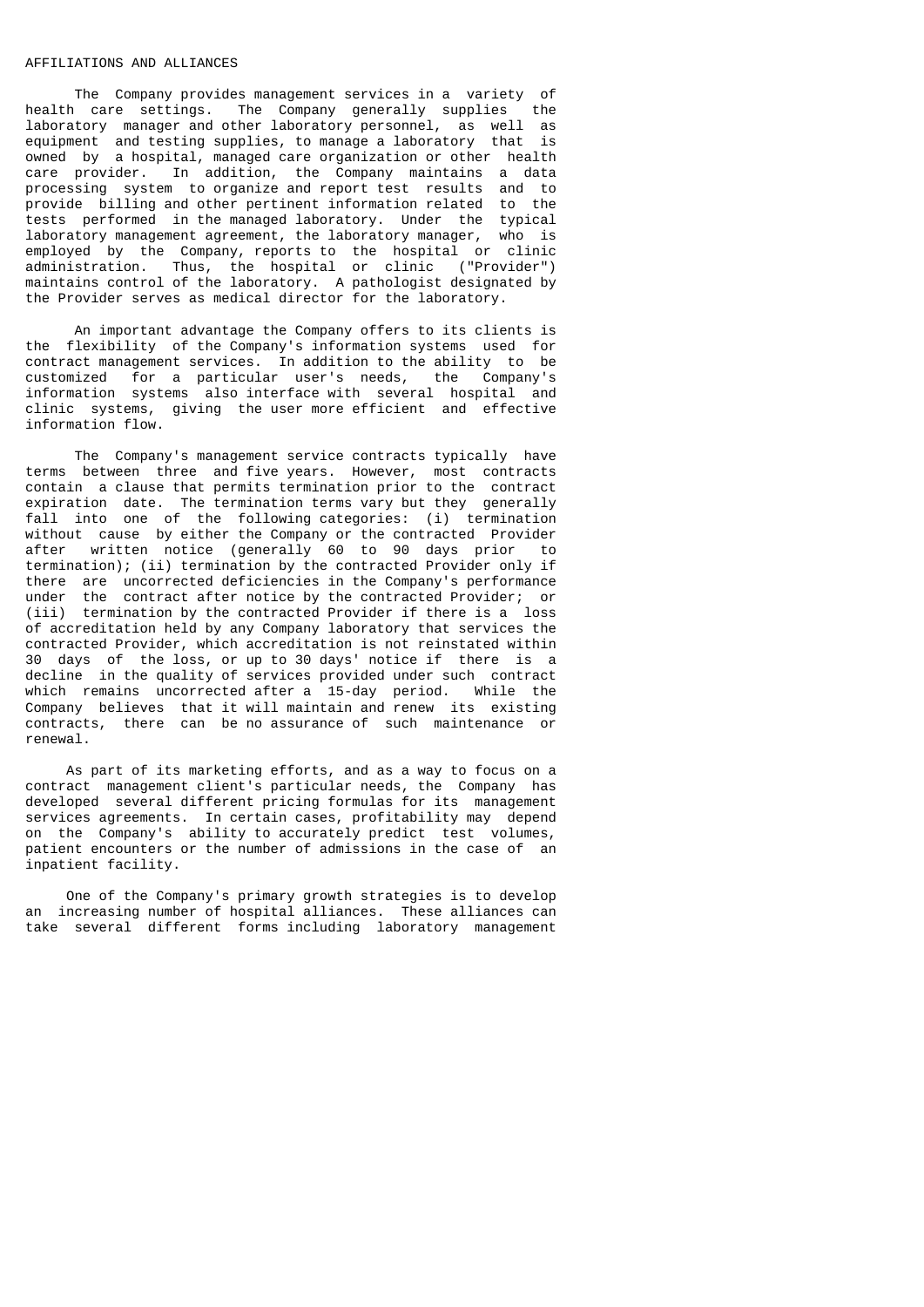contracts, discussed above, reference agreements and sharedservices. As hospitals continue to be impacted by decreasing fee schedules from third party payors and managed care organizations, the Company believes that they will seek the most cost-effective laboratory services for their patients. Management believes the Company's economies of scale as well as its delivery system will enable it to assist hospitals to achieve their goals. These alliances are generally more profitable than the Company's core business due to the specialized nature of many of the testing services offered in the alliance program. In 1999, the Company added 40 alliance agreements with hospitals, physician groups and other health care provider organizations representing approximately \$24 million of annual sales.

# SALES AND MARKETING AND CLIENT SERVICE

 The Company offers its services through a combination of direct sales generalists and specialists. Sales generalists market the mainstream or traditional routine laboratory services primarily to physicians, while specialists concentrate on individual market segments, such as hospitals or managed care organizations, or on testing niches, such as identity testing or genetic testing. Specialist positions are established when an indepth level of expertise is necessary to effectively offer the specialized services. When the need arises, specialists and generalists work cooperatively to address specific opportunities. At December 31, 1999, the Company employed 232 generalists and 112 specialists. The Company's sales generalists and specialists are compensated through a combination of salaries, commissions and bonuses, at levels commensurate with each individual's qualifications and responsibilities. Commissions are primarily based upon the individual's productivity in generating new business for the Company.

 The Company also employs account managers ("AMs") to interact with clients on an ongoing basis. AMs monitor the status of the services being provided to clients, act as problemsolvers, provide information on new testing developments and serve as the client's regular point of contact with the Company. At December 31, 1999, the Company employed 271 AMs. AMs are compensated with a combination of salaries and bonuses commensurate with each individual's qualifications and responsibilities.

 The Company believes that the clinical laboratory service business is shifting away from the traditional direct sales structure and into one in which the purchasing decisions for laboratory services are increasingly made by managed care organizations, insurance plans, employers and increasingly by patients themselves. In view of these changes, the Company has adapted its sales and marketing structure to more appropriately address the new opportunities. For example, the Company has expanded its specialist sales positions in both its primary business and its niche businesses in order to maximize the Company's competitive strengths of advanced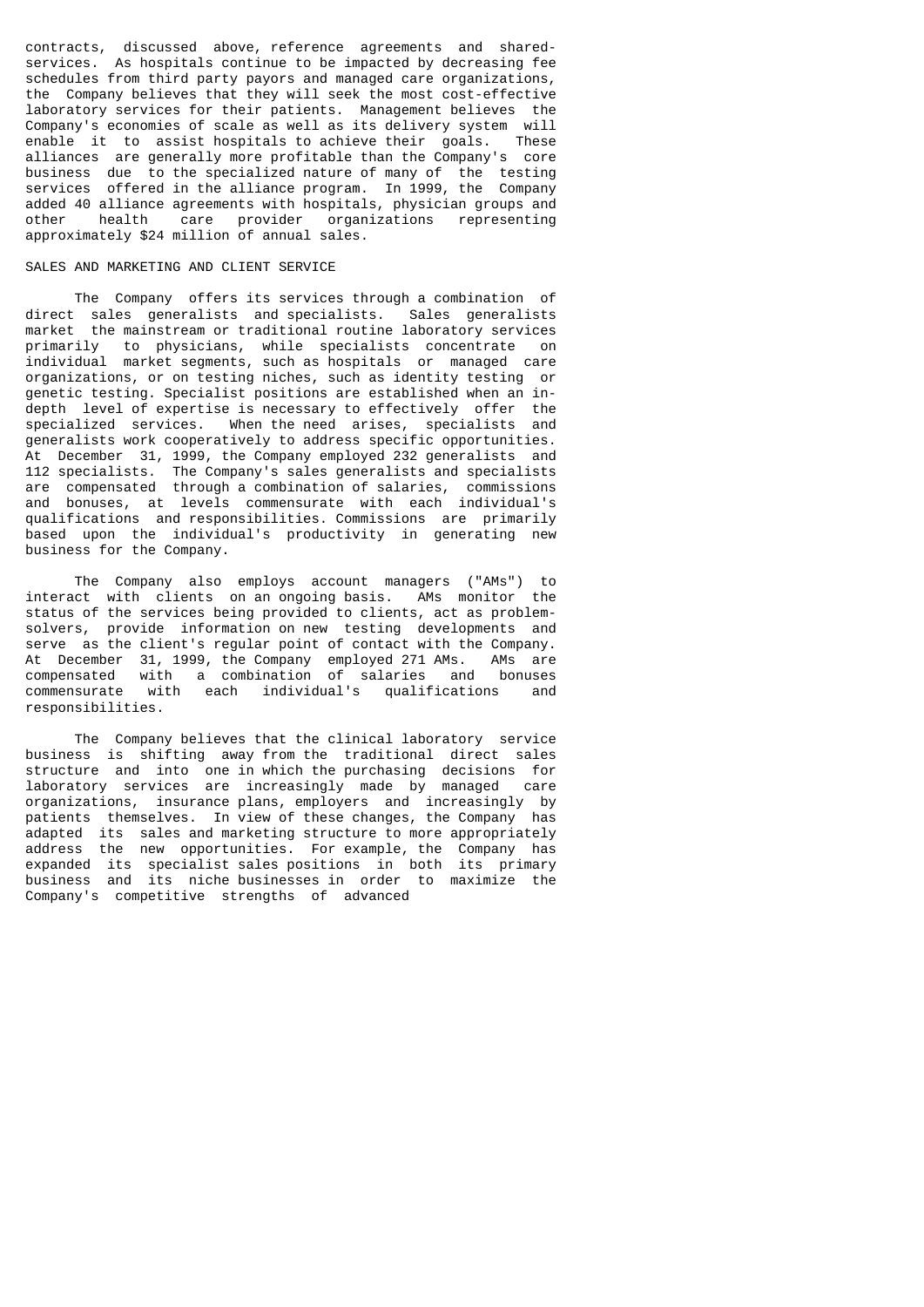#### technology and marketing focus.

 The Company competes primarily on the basis of the quality of its testing, reporting and information systems, its reputation in the medical community, the pricing of its services and its ability to employ qualified personnel. During 1999, one of the Company's goals has been to improve client service. An important factor in improving client service includes the Company's initiatives to improve its billing process. See "-Billing."

## INFORMATION SYSTEMS

 The Company has developed and implemented management information systems to monitor operations and control costs. All financial functions are centralized in Burlington, North Carolina including purchasing and accounting. Management believes this provides greater control over spending as well as increased supervision and monitoring of results of operations.

 The Company believes that the health care provider's need for data will continue to place high demands on its information systems staff. The Company operates several systems to handle laboratory, billing and financial data and transactions. The Company believes that the efficient handling of information involving clients, patients, payors and other parties will be a critical factor in the Company's future success. The Company's Corporate Information Systems Division manages its information resources and programs on a consolidated basis in order to achieve greater efficiency and economies of scale. In addition, as a key part of its response to these challenges, the Company employs a Chief Information Officer, whose responsibility is to integrate, manage and develop the Company's information systems.

 In 1999, information systems activities have been focused on consolidation of the Company's multiple laboratory and billing systems to standardized laboratory testing and billing systems. The Company has established regional data centers to more effectively handle the information processing needs of the Company. The Company believes that benefits can be derived from the conversion of its multiple billing systems into a centralized system. Implementation of the billing systems conversion began in 1997 and is expected to be completed over the next two years. During 1999, the Company capitalized approximately \$11.0 million in information systems development and implementation costs related directly or indirectly to billing systems. The Company anticipates capitalizing an additional \$6.0 to \$7.0 million in such development and implementation costs during 2000.

 See "Impact of the Year 2000 Issue" section of "Management's Discussion and Analysis of Financial Condition and Results of Operations".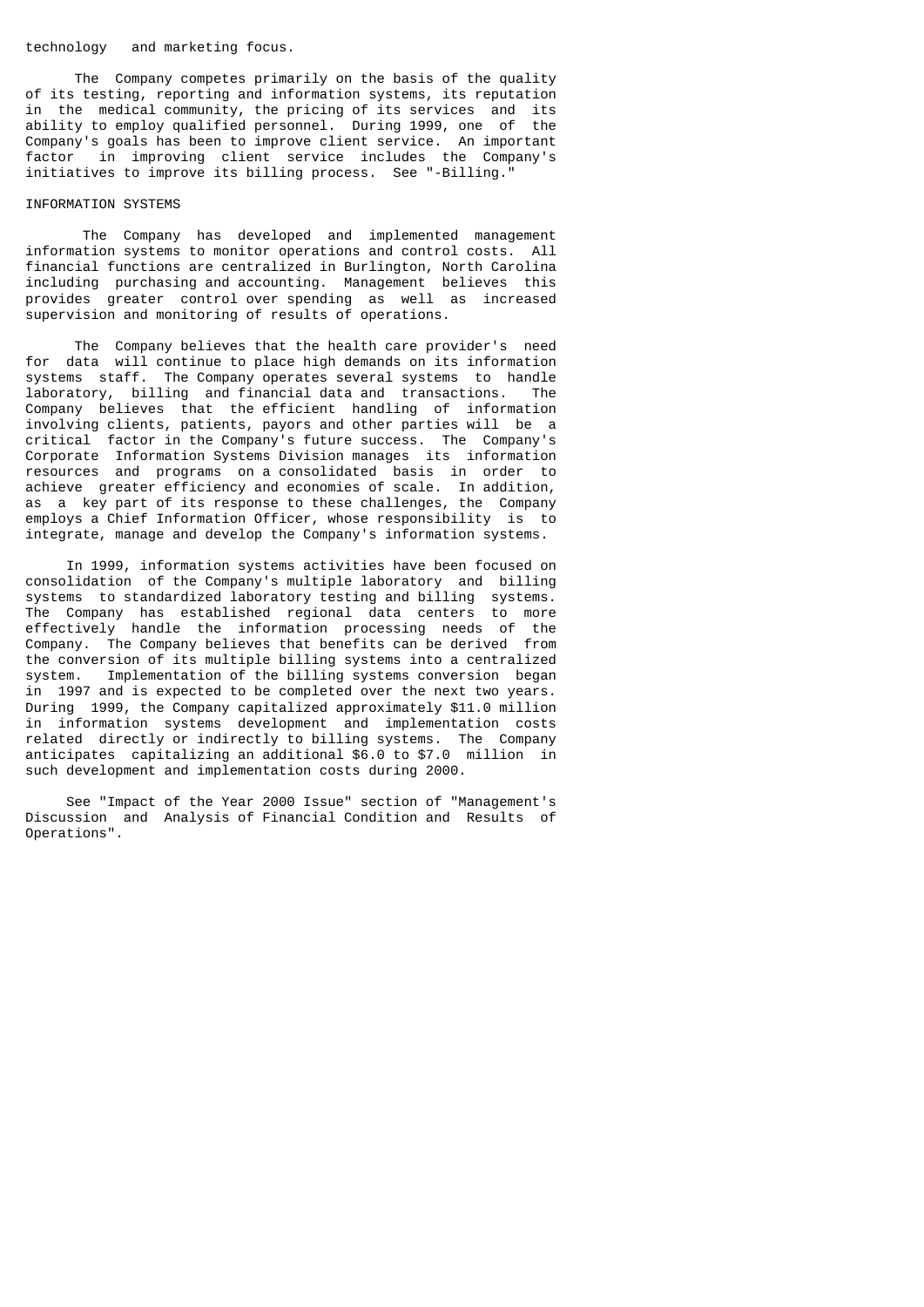# **BILLING**

 Billing for laboratory services is a complex process. Laboratories must bill many different payors such as doctors, patients, hundreds of different insurance companies, Medicare, Medicaid and employer groups, all of whom have different billing requirements. The Company believes that a majority of its bad debt expense is the result of non-credit related issues which slow the billing process, create backlogs of unbilled requisitions and generally increase the aging of accounts receivable. A primary cause of bad debt expense is missing or incorrect billing information on requisitions. The Company believes that this experience is similar to that of its primary competitors. The Company performs the requested tests and returns back the test results regardless of whether billing information has been provided at all or has been provided incorrectly. The Company subsequently attempts to obtain any missing information or rectify any incorrect billing information received from the health care provider. Among the many other factors complicating the billing process are more intricate billing arrangements due to contracts with third-party administrators, disputes between payors as to the party responsible for payment of the bill and auditing for specific compliance issues.

 The Company's bad debt expense has increased in the last few years principally due to three developments that have further complicated the billing process: i) increased complexities in the billing process due to requirements of managed care payors; ii) increased medical necessity and diagnosis code requirements; and iii) existence of multiple billing information systems. See "Management's Discussion and Analysis of Financial Condition and Results of Operations."

 Although there can be no assurance of success, the Company has developed a number of initiatives to address the complexity of the billing process and to improve collection rates. These initiatives include: i) installation of personal computer based products in client offices and Company locations to help with the accuracy and completeness of billing information captured on the front-end; ii) establishment of a project group to focus on improvements in order entry; and iii) development and implementation of enhanced eligibility checking to compare information to payor records before billing. Additionally, the Company believes that it can benefit from the conversion of its multiple billing systems into a centralized system. Currently, 60% of the Company's billing is performed on this centralized system. By the end of 2000, the Company plans to have approximately 85% of its billing performed on the centralized system, with the remainder converted in 2001.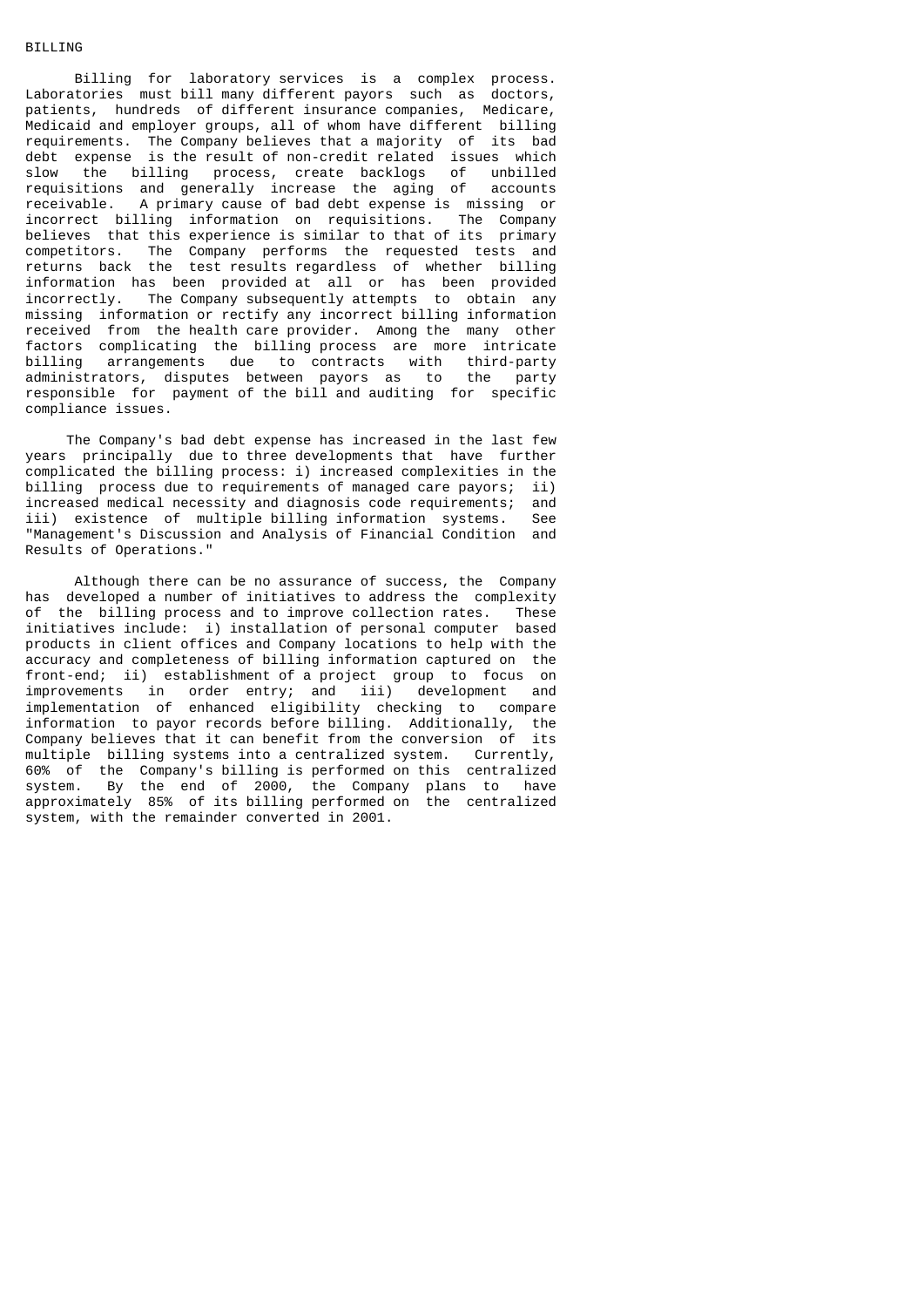### QUALITY ASSURANCE

 The Company considers the quality of its tests to be of critical importance, and it has established a comprehensive quality assurance program for all of its laboratories and other facilities, designed to help assure accurate and timely test results. In addition to the compulsory external inspections and proficiency programs demanded by HCFA and other regulatory agencies, Company-wide systems and procedures are in place to emphasize and monitor quality assurance. All of the Company's regional laboratories are subject to on-site evaluations, the College of American Pathologists ("CAP") proficiency testing program, state surveys and the Company's own internal quality control programs.

 External Proficiency/ Accreditations. The Company participates in numerous externally-administered, blind quality surveillance programs, including the CAP program. The blind programs supplement all other quality assurance procedures and give Company management the opportunity to review its technical and service performance from the client's perspective.

 Internal Quality Control. The Company regularly performs internal quality control testing by running quality control samples with known values with patient samples submitted for testing. All quality control sample test results are entered into the Company's national laboratory computer, which connects the Company's facilities nationwide to a common on-line quality control database. This system helps technologists and technicians check quality control values and requires further prompt verification if any quality control value is out of range. The Company has an extensive, internally administered program of blind sample proficiency testing (i.e. the testing laboratory does not know the sample being tested is a quality control sample), as part of which the Company's locations receive specimens from the Company's Quality Assurance and Corporate Technical Services departments for analysis.

 The CAP accreditation program involves both on-site inspections of the laboratory and participation in the CAP's proficiency testing program for all categories in which the laboratory is accredited by the CAP. The CAP is an independent non-governmental organization of board-certified pathologists which offers an accreditation program to which laboratories can voluntarily subscribe. The CAP has been accredited by HCFA to inspect clinical laboratories to determine adherence to the Clinical Laboratory Improvement Act of 1967, and the Clinical Laboratory Improvement Amendments of 1988 (collectively, as amended, "CLIA") standards. A laboratory's receipt of accreditation by the CAP satisfies the Medicare requirement for participation in proficiency testing programs administered by an external source. All of the Company's major laboratories are accredited by the CAP.

 During 1998, the Company's forensic crime laboratory, located at the Company's Center for Molecular Biology and Pathology in Research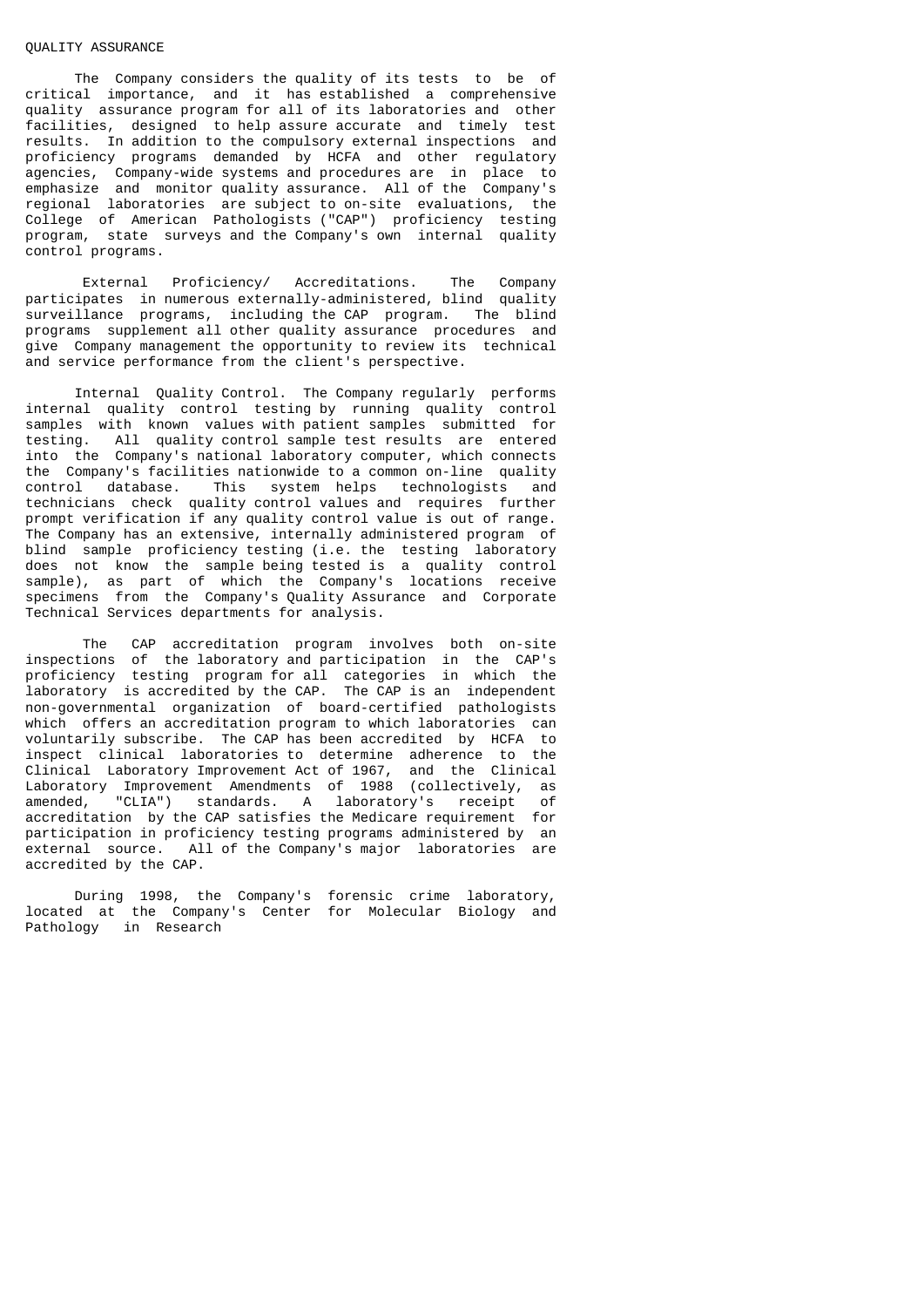Triangle Park, North Carolina, was accredited by the American Society of Crime Laboratory Directors, Laboratory Accreditation Board ("ASCLD/LAB") in the category of DNA testing. Under the Crime Laboratory Accreditation Program managed by the ASCLD/LAB, a crime laboratory undergoes a comprehensive and in-depth inspection to demonstrate that its management, operations, employees, procedures and instruments, physical plant and security, and personnel safety procedures meet stringent quality standards. The Company is one of 192 ASCLD accredited crime laboratories worldwide, and is one of only four private crime laboratories holding the accreditation. Accreditation is granted for a period of five years provided that a laboratory continues to meet the standards during that period.

# COMPETITION

 The clinical laboratory business is intensely competitive. The Company believes that in 1999 the entire United States clinical laboratory testing industry had revenues exceeding \$32 billion; approximately 50% of such revenues were attributable to hospital-affiliated laboratories, approximately 37% were attributable to independent clinical laboratories and approximately 13% were attributable to physicians in their offices and laboratories. There are presently two national independent clinical laboratories: the Company, and Quest Diagnostics Incorporated ("Quest"), which had approximately \$3.3 billion in revenues from clinical laboratory testing in 1999.

 During 1999, Quest acquired the clinical laboratory operations of SmithKline Beecham plc ("SmithKline"). The transaction was completed in August, 1999.

 In addition to the other national clinical laboratory, the Company competes on a regional basis with many smaller regional independent clinical laboratories as well as laboratories owned by hospitals and physicians. The Company believes that the following factors, among others, are often used by health care providers in selecting a laboratory: i) pricing of the laboratory's test services; ii) accuracy, timeliness and consistency in reporting test results; iii) number and type of tests performed; iv) service capability and convenience offered by the laboratory; and v) its reputation in the medical community. The Company believes that it competes favorably with its principal competitors in each of these areas and is currently implementing strategies to improve its competitive position. See "-Clients" and "Management's Discussion and Analysis of Financial Condition and Results of Operations."

 The Company believes that consolidation will continue in the clinical laboratory testing business. In addition, the Company believes that it and the other large independent clinical laboratory testing companies will be able to increase their share of the overall clinical laboratory testing market due to a number of external factors including cost efficiencies afforded by largescale automated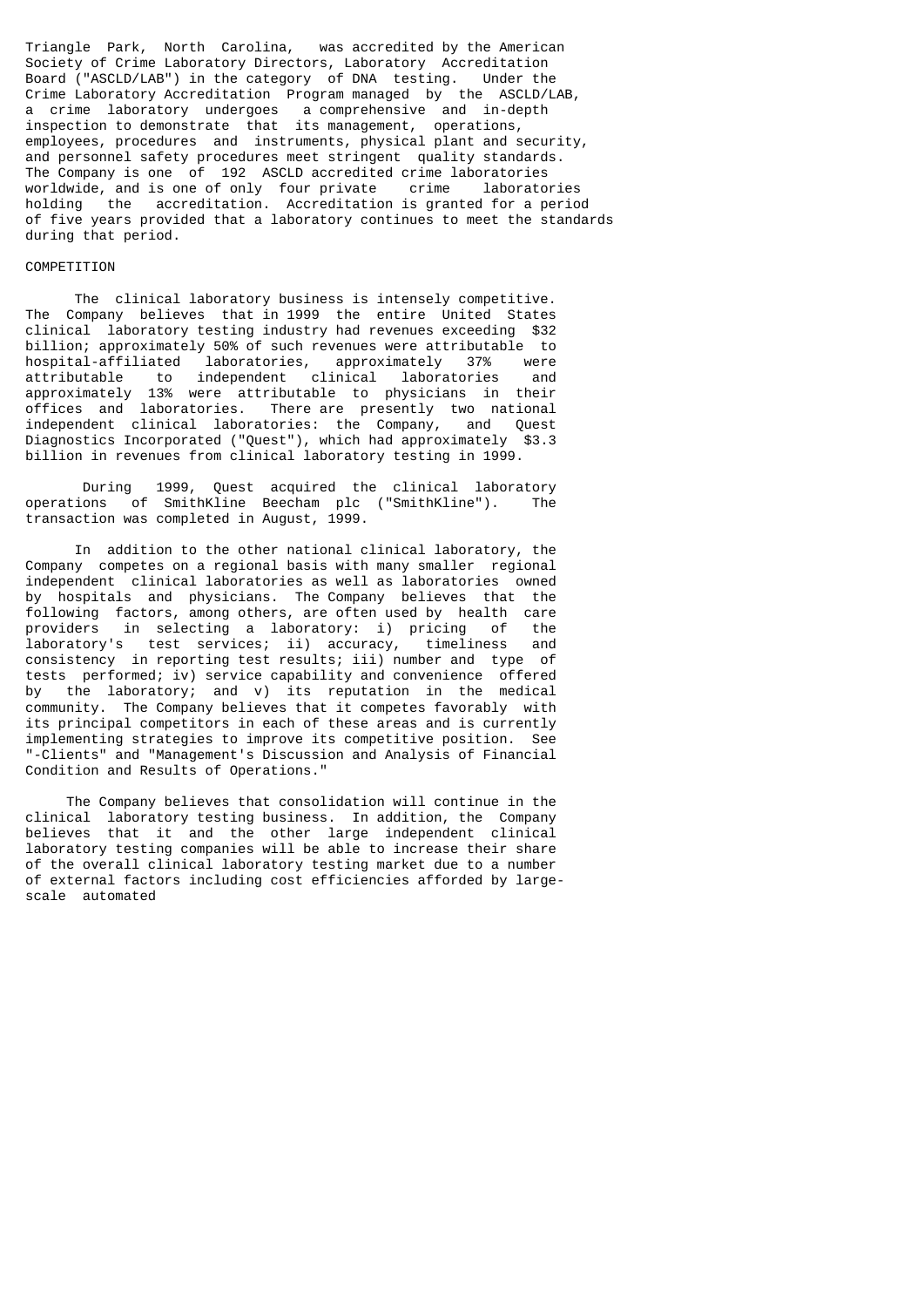testing, Medicare reimbursement reductions and the growth of managed health care entities which require low-cost testing services<br>and large service networks. In addition, legal restrictions on and large service networks. In addition, legal restrictions on physician referrals and the ownership of laboratories as well physician referrals and the ownership as increased regulation of laboratories are expected to contribute to the continuing consolidation of the industry.

### EMPLOYEES

 At February 29, 2000, the Company had approximately 17,960 full-time equivalent employees. A subsidiary of the Company has one collective bargaining agreement which covers approximately 37 employees. The Company believes that its overall relations with its employees are good.

#### REGULATION AND REIMBURSEMENT

#### General

 The clinical laboratory industry is subject to significant governmental regulation at the federal, state and sometimes local levels. As described below, these regulations concern licensure and operation of clinical laboratories, payment for laboratory services, health care fraud and abuse, security and confidentiality of health information, and environmental and occupational safety.

# Regulation of Clinical Laboratories

 The Clinical Laboratory Improvement Amendments of 1988 ("CLIA") extends federal oversight to virtually all clinical laboratories by requiring that they be certified by the federal government or by a federally-approved accreditation agency. Pursuant to CLIA, clinical laboratories must meet quality assurance, quality control and personnel standards. Labs also must undergo proficiency testing and are subject to inspections.

 Standards for testing under CLIA are based on the complexity of the tests performed by the laboratory, with all tests classified as either high complexity, moderate complexity, or waived. Laboratories categorized as high complexity are required to meet more stringent requirements than moderate complexity laboratories. Labs performing only waived tests, which are tests determined to have a low potential for error and requiring little or no oversight, may apply for a certificate of waiver indicating that they need not comply with most of the requirements of CLIA.<br>All major and many smaller Company facilities hold CLIA major and many smaller Company facilities hold CLIA certificates to perform high complexity testing. The Company's remaining smaller testing sites hold CLIA certificates to perform moderate complexity testing or have a certificate of waiver.

 The sanction for failure to comply with CLIA requirements may be suspension, revocation or limitation of a laboratory's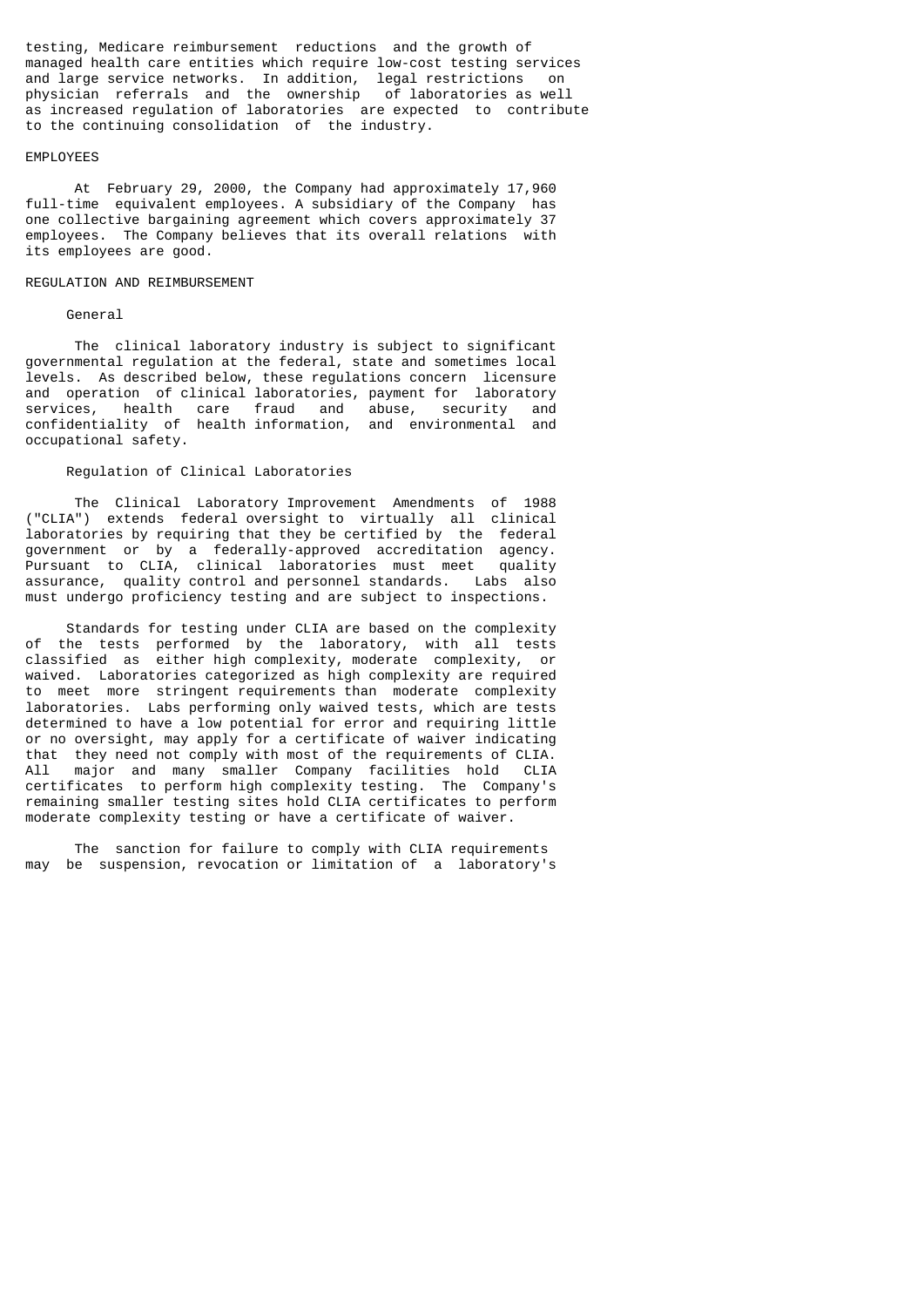CLIA certificate, which is necessary to conduct business, as well as significant fines and/or criminal penalties. The loss or suspension of a license, imposition of a fine or other penalties, or future changes in the CLIA law or regulations (or interpretation of the law or regulations) could have a material adverse effect on the Company.

 The Company also is subject to state regulation in some states. CLIA provides that a state may adopt regulations different from or more stringent than those under federal law, and a number of states do have their own lab regulatory schemes. State laws may require that laboratory personnel meet certain qualifications, specify certain quality controls, or require maintenance of certain records. For example, some of the Company's laboratories are subject to the State of New York's clinical laboratory regulations, which contain provisions that are more stringent than those under federal law.

 The Company believes it is in compliance with federal and state laboratory requirements, and the Company's laboratories have continuing programs to ensure that their operations meet all applicable regulatory requirements, but no assurances can be given that the Company's laboratories will pass all future licensure or certification inspections.

# Reimbursement of Clinical Laboratory Services

 In 1999 and 1998, the Company derived approximately 20% and respectively, of its net sales from tests performed for beneficiaries of the Medicare and Medicaid programs. In addition, the Company's other business depends significantly on continued participation in these programs because clients often want a single laboratory to perform all of their testing services. Both governmental and private sector payors have made efforts to contain or reduce health care costs, including reimbursement for clinical laboratory services, in recent years.

 In 1984, Congress established a Medicare fee schedule for clinical laboratory services performed for patients covered under Part B of the Medicare program. Subsequently, Congress imposed a national ceiling on the amount that can be paid under the fee schedule. Laboratories bill the program directly and must accept the scheduled amount as payment in full for covered tests performed on behalf of Medicare beneficiaries. In addition, state Medicaid programs are prohibited from paying more than the Medicare fee schedule amount for clinical laboratory services furnished to Medicaid recipients.

 Since 1984, Congress has periodically reduced the ceilings on Medicare reimbursement to clinical laboratories from previously authorized levels. In 1993, pursuant to provisions in the Omnibus Budget and Reconciliation Act of 1993 ("OBRA '93"), Congress reduced, effective January 1, 1994, the Medicare national limitations from 88% of the 1984 national median to 76% of the 1984 national median, which reductions were implemented on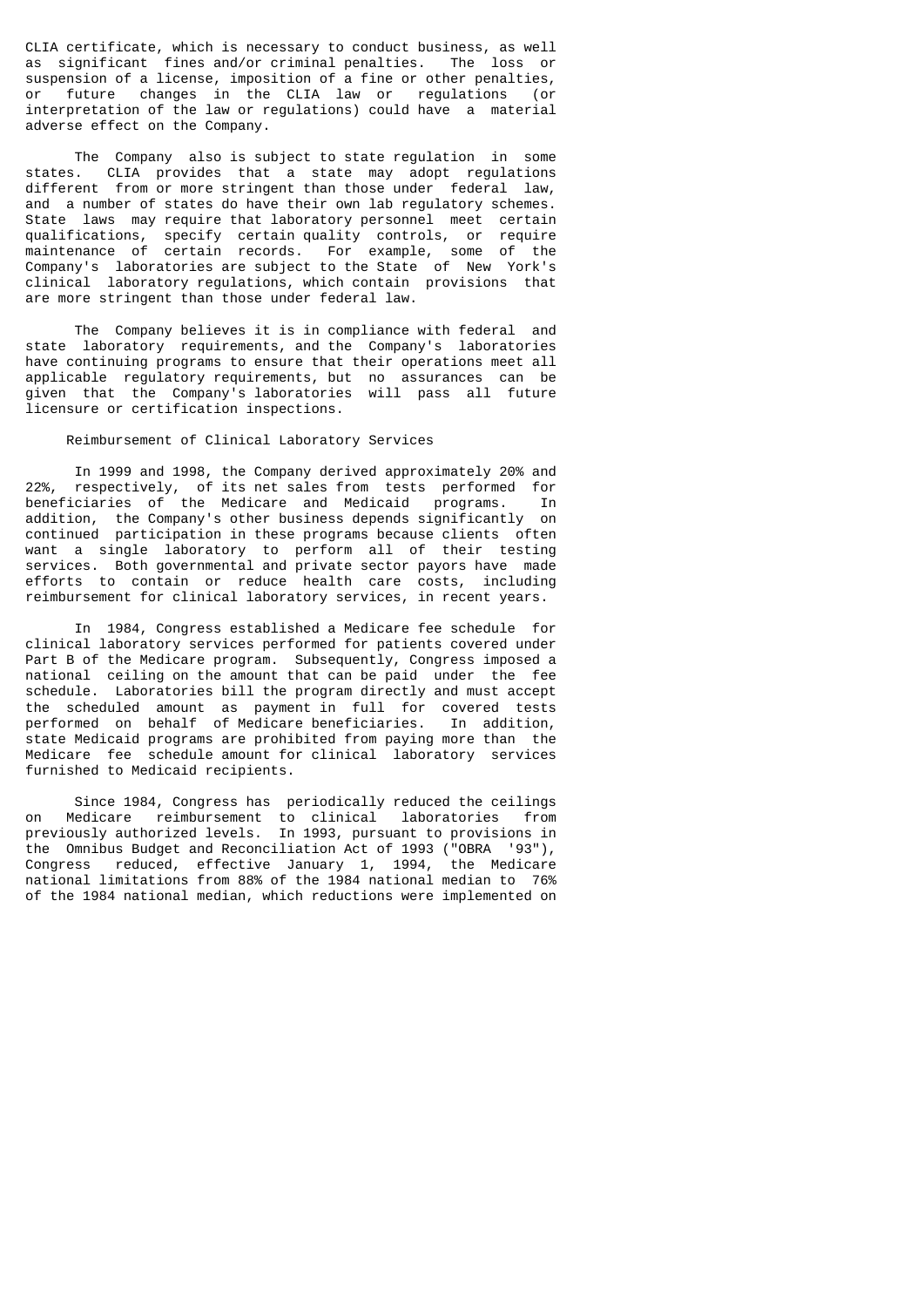a phased-in basis from 1994 through 1996 (to 84% in 1994, 80% in 1995 and 76% in 1996). The 1996 reduction to 76% was implemented as scheduled on January 1, 1996. OBRA '93 also eliminated the provision for annual fee schedule increases based upon the Consumer Price Index for 1994 and 1995. These reductions were partially offset, however, by annual Consumer Price Index fee schedule increases of 3.2% and 2.7% in 1996 and 1997, respectively.

 In August 1997, Congress passed and the President signed the Balanced Budget Act of 1997 ("BBA"), which included a provision that reduced, effective January 1, 1998, the Medicare national limitations from 76% of the 1984 national median to 74% of the 1984 national median. An additional provision in the BBA freezes the Consumer Price Index update for five years.

 Because a significant portion of the Company's costs are relatively fixed, Medicare reimbursement reductions have a direct adverse effect on the Company's net earnings and cash flows. The Company cannot predict whether additional Medicare reductions will be implemented.

 On April 1, 1997, Medicare's new policy for billing of automated chemistry profiles went into effect. The policy, which was developed by the Health Care Financing Administration ("HCFA") working with the American Medical Association, eliminates the old commonly used "19-22 test" automated chemistry profile, sometimes referred to as a "SMAC" and replaces it with four new panels of "clinically relevant" automated tests (each containing from four to twelve chemistry tests). As a result of this new policy, all major laboratory companies, including the Company, were required to eliminate the old chemistry profiles from their standard test requisition forms and standard test offerings by July 1, 1998. The Company developed and implemented a new "universal" test requisition and "standard test offerings" which successfully incorporated all required changes by the July 1, 1998 deadline. Estimated out-of-pocket costs associated with these changes are over \$5 million. The Company is unable to estimate the indirect costs associated with these changes. However, personnel time and effort to roll-out the new forms to clients has been significant.

 The new automated chemistry profile billing policy is intended to reduce the number of non-Medicare covered "screening tests" which Medicare believes have in the past been inappropriately billed to Medicare. The BBA also required the Department of Health and Human Services to adopt uniform coverage, administration and payment policies for lab tests using a negotiated rulemaking process. Consensus was reached by the negotiated rulemaking committee which, among other things, established policies limiting Medicare coverage for certain tests to patients with specified medical conditions or diagnoses. These uniform policies will replace local Medicare coverage policies. The proposed rules reflecting the negotiated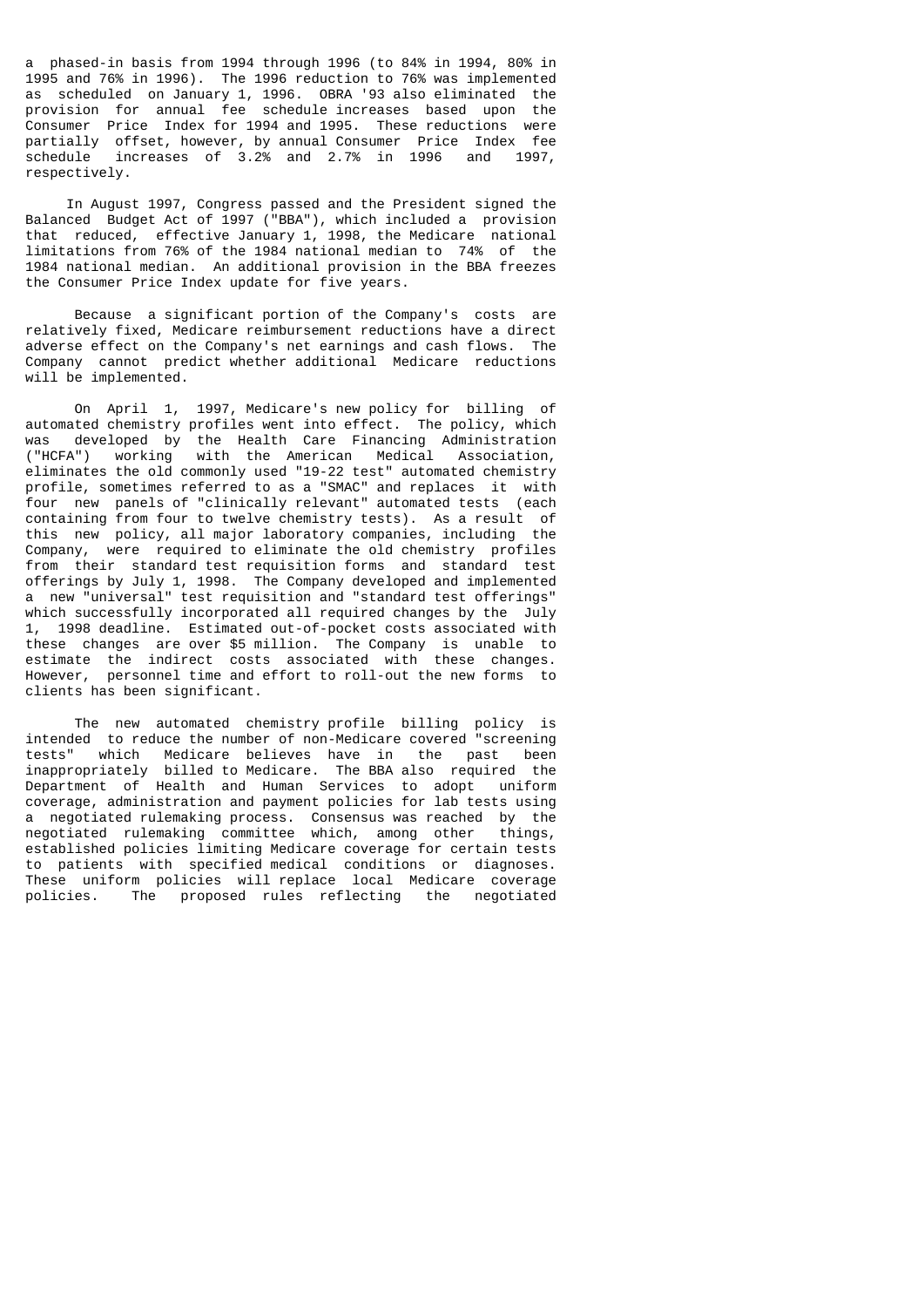rulemaking committee's report are expected to be published within the next few days. However, the rules will not be effective until one year after publication of final rules, and it is uncertain when final rules will be published. Due to the variety of new rules (including limited coverage rules) which have been adopted or proposed recently to address these issues, the Company does not believe a meaningful estimate of the potential revenue impact of these developments can be made at this time. The<br>Company's analysis to date does not indicate a currently Company's analysis to date does not indicate a currently measurable impact on revenues. The Company will continue to monitor this issue going forward.

 Future changes in federal, state and local regulations (or in the interpretation of current regulations) affecting governmental reimbursement for clinical laboratory testing could have a material adverse effect on the Company. However, based on currently available information, the Company is unable to predict what type of legislation, if any, will be enacted into law.

# Security and Confidentiality of Health Information

 The Health Insurance Portability and Accountability Act of 1996 ("HIPAA") includes provisions that affect how electronically transmitted patient information and claims are to be handled. The reach of these provisions is quite broad because they apply to all health information that is or ever has been electronically transmitted or electronically maintained by a health plan, health care provider or health care data clearinghouse. Pursuant to HIPAA, proposed rules have been published addressing standards for electronic data formatting, the security of electronic transmission and maintenance of health information, and protecting the privacy of health information. The final regulations implementing HIPAA are not expected to be published before Summer 2000, and the regulations do not become effective until 2 years after the date of publication. Failure to comply could result in significant civil and/or criminal penalties. As it will be for virtually all healthcare-related organizations, complying with the various HIPAA requirements will be a multiyear, entity-wide effort likely requiring capital and internal labor expenditures by the Company, but until the final regulations are published, the Company is unable to estimate the total cost of compliance.

 In addition to the HIPAA provisions described above, which have not yet been implemented, there are a number of state laws regarding the confidentiality of medical information, some of which apply to clinical laboratories. These laws vary widely, and new laws in this area are pending, but they most commonly restrict the use and disclosure of medical information without patient consent. Penalties for violation of these laws include sanctions against a laboratory's state licensure, as well as civil and/or criminal penalties. The Company believes it is in substantial compliance with applicable state laws concerning confidentiality of medical information.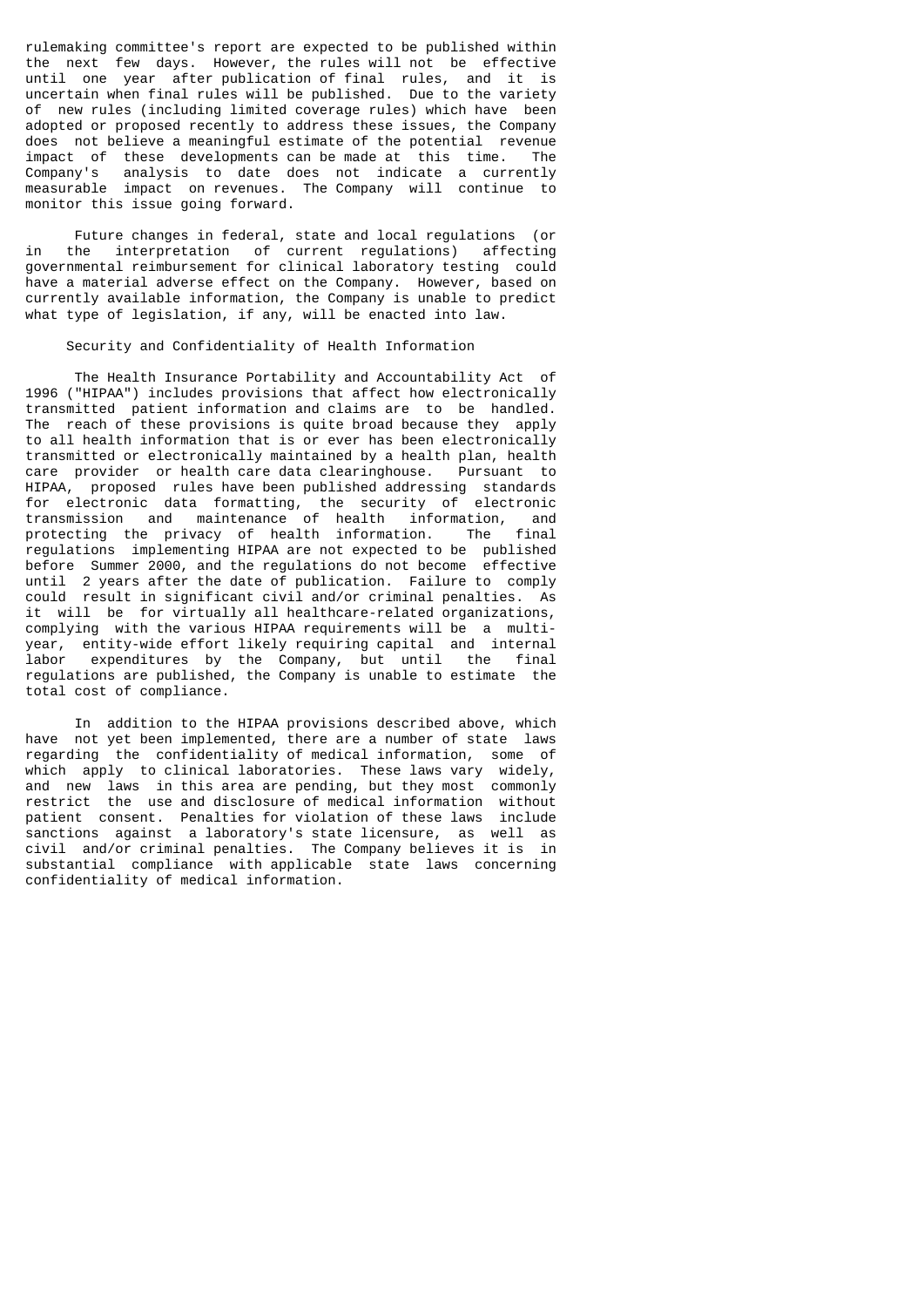### Fraud and Abuse Regulations

 Existing federal laws governing Medicare and Medicaid, as well as similar state laws, impose a variety of broadly described fraud and abuse prohibitions on healthcare providers, including clinical laboratories. These laws are interpreted liberally and enforced aggressively by multiple government agencies, including the U.S. Department of Justice, the U.S. Department of Health and Human Services Office of the Inspector General ("OIG"), and the states. The federal government's enforcement efforts have been increasing, in part as a result of the enactment of the Health Insurance Portability and Accountability Act of 1996, which, among other things, provided for the establishment of a program to coordinate federal, state and local law enforcement programs, and to conduct investigations, audits and inspections relating to payment for healthcare, and for the establishment of a federal anti-fraud and abuse account for enforcement efforts, funded through collection of penalties and fines for violations of the healthcare anti-fraud and abuse laws. Moreover, over the last several years, the clinical laboratory industry has been the focus of major governmental enforcement initiatives.

 The Medicare and Medicaid anti-kickback laws prohibit intentionally providing anything of value to influence the referral of Medicare and Medicaid business. HHS has published safe harbor regulations which specify certain business activities that, although literally covered by the laws, will not violate the Medicare/Medicaid anti-kickback laws if all conditions of the safe harbor are met. Failure to fall within a safe harbor does not constitute a violation of the anti-kickback laws; rather, the arrangement would remain subject to scrutiny by HHS. Most states have their own Medicaid anti-kickback laws, and several states also have anti-kickback laws that apply to referral of all patients.

 In October 1994, the Office of the Inspector General ("OIG")of HHS issued a Special Fraud Alert, which set forth a number of practices allegedly engaged in by clinical laboratories and health care providers that the OIG believes violate the federal anti-kickback laws. These practices include providing employees to collect patient samples at physician offices if the employees perform additional services for physicians that are typically the responsibility of the physicians' staff; selling laboratory services to renal dialysis centers at prices that are below fair market value in return for referrals of Medicare tests which are billed to Medicare at higher rates; providing free testing to a physician's HMO patients in situations where the referring physicians benefit from such lower utilization; providing free pick-up and disposal of bio-hazardous waste for physicians for items unrelated to a laboratory's testing services; providing facsimile machines or computers to physicians that are not exclusively used in connection with the laboratory services performed; and providing free testing for health care providers, their families and their employees (professional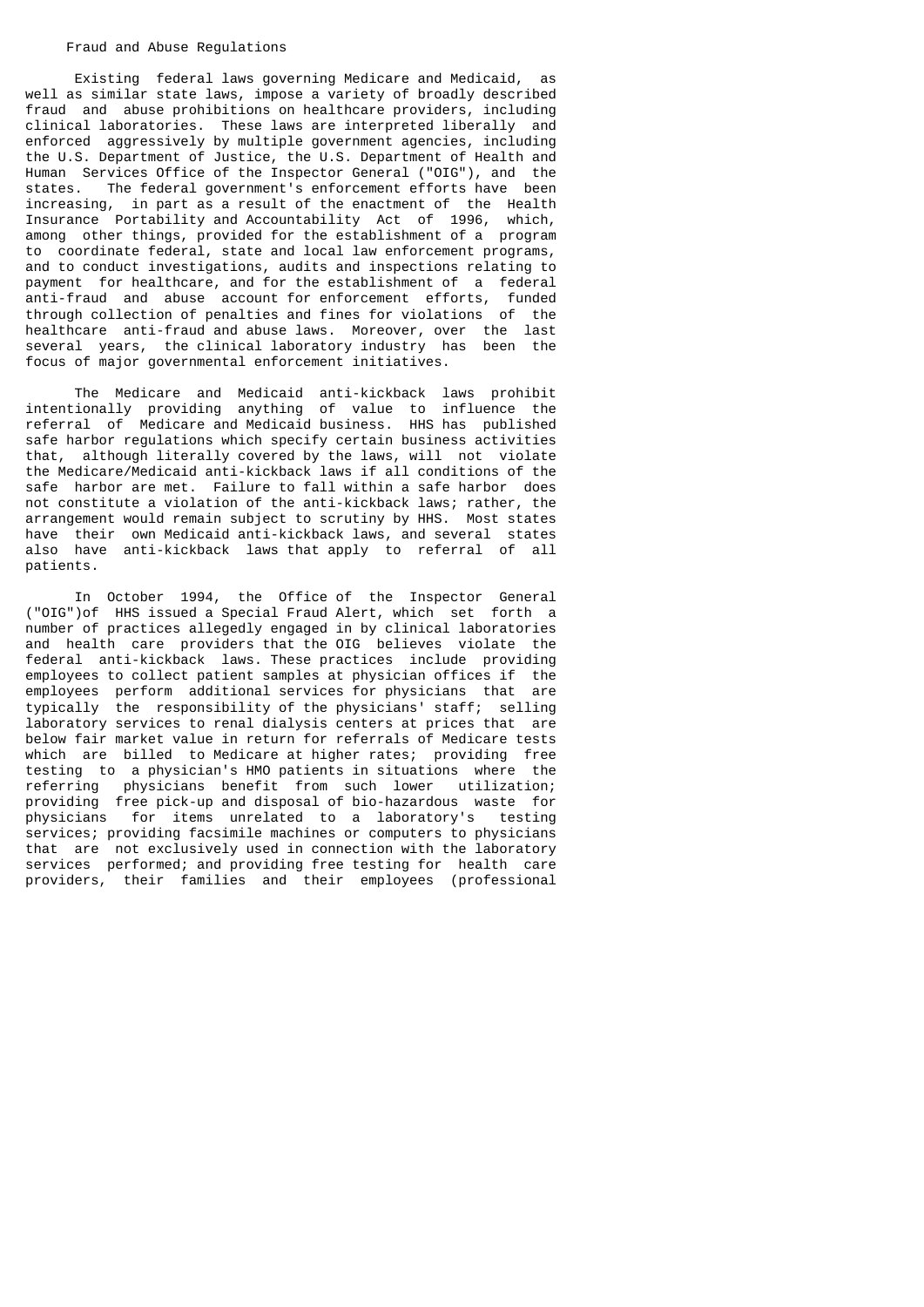courtesy testing). The OIG stressed in the Special Fraud Alert that when one purpose of the arrangements is to induce referral of program-reimbursed laboratory testing, both the clinical laboratory and the health care provider or physician may be liable under the anti-kickback laws and may be subject to criminal prosecution and exclusion from participation in the Medicare and Medicaid programs.

 Recently, the OIG has provided additional guidance regarding arrangements that may violate the anti-kickback laws. In a 1999 Advisory Opinion, the OIG concluded that a proposed arrangement whereby a laboratory would offer physicians significant discounts on laboratory tests billed to the physician might violate the anti-kickback act. The OIG reasoned that if the discounts were greater than could otherwise be justified, the proposed arrangement could be viewed as the laboratory providing discounts to the physician in exchange for referral by the physician of nondiscounted Medicare program business. Similarly, in a 1999 correspondence, the OIG stated that if any direct or indirect link exists between a price discount that a laboratory offers to a skilled nursing facility ("SNF") for Prospective Payment System ("PPS")-covered services and referrals of Medicare Part B business, the anti-kickback statute would be implicated. Moreover, the OIG concluded that it is continuing to monitor the situation regarding potentially unlawful contracts between SNFs and service providers, including laboratories.

 Under another federal provision, known as the "Stark" law or "self-referral" prohibition, physicians who have an investment or compensation relationship with a clinical laboratory may not, unless a statutory exception applies, refer Medicare or Medicaid patients for testing to the laboratory, regardless of the intent of the parties. Similarly, laboratories may not bill Medicare or Medicaid or any other party for services furnished pursuant to a prohibited referral. There are federal Stark law exceptions for fair market value compensation to a physician for reasonable and necessary services, and for discounts to physicians purchasing laboratory services. There is also an exception for physician investment in a laboratory company so long as the company's stock is traded on a public exchange, the company has stockholder equity exceeding \$75,000,000, and the physician's shares may be purchased on terms generally available to the public. State selfreferral laws exist as well, which apply to all patient referrals, not just Medicare and Medicaid.

 There are a variety of other types of federal and state anti-fraud and abuse laws, including laws prohibiting submission of false or otherwise improper claims to federal healthcare programs, and laws limiting the extent of any differences between the Company's charges to Medicare and Medicaid and its charges to other parties. The Company seeks to structure its business to comply with the federal and state anti-fraud and abuse laws. However, the Company is unable to predict how these laws will be applied in the future, and no assurances can be given that its arrangements will not be subject to scrutiny under them.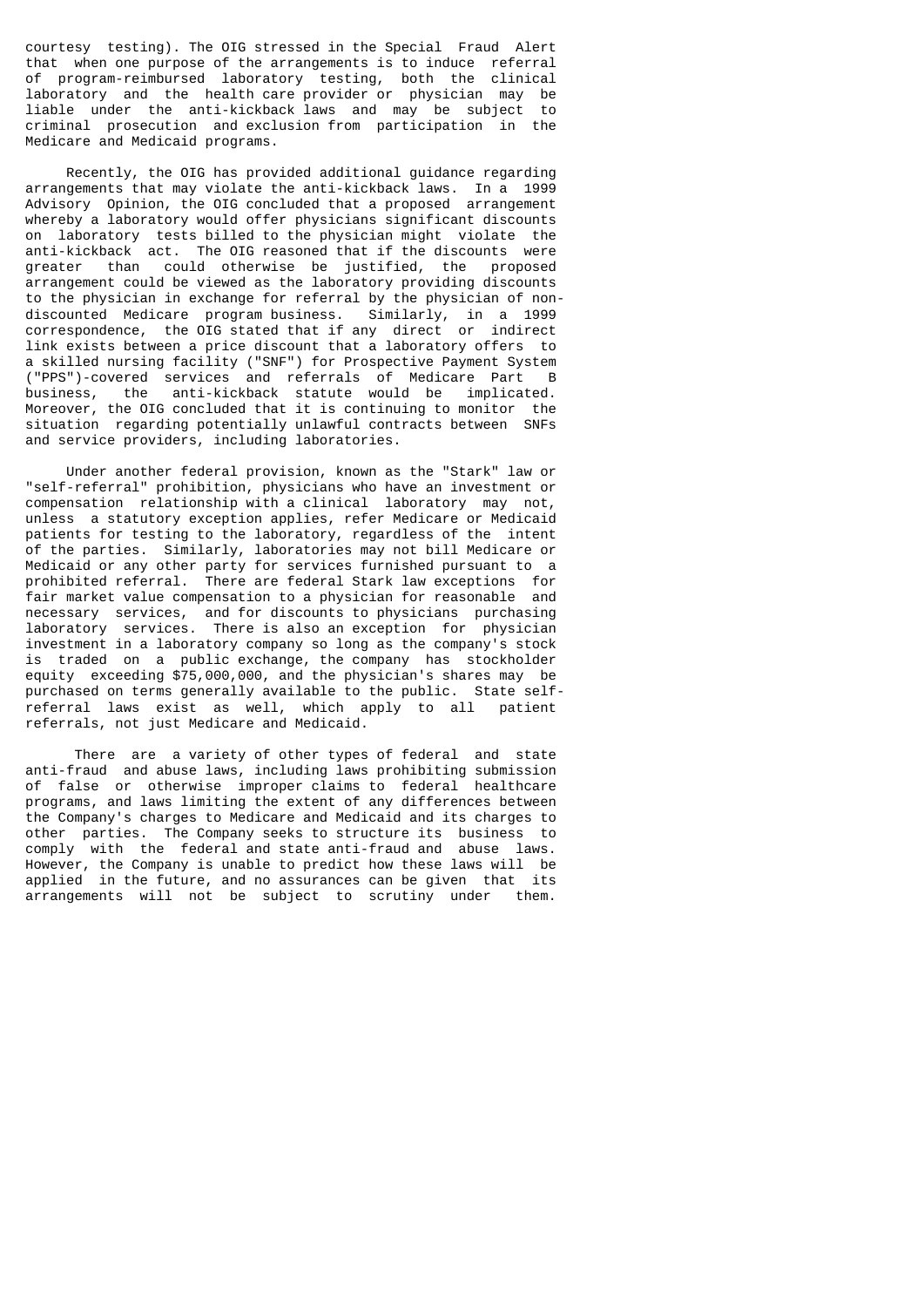Sanctions for violations of these laws may include exclusion from participation in Medicare, Medicaid and other federal healthcare programs, significant criminal and civil fines and penalties, and loss of licensure. Any exclusion from participation in a federal healthcare program, or any loss of licensure, arising from any action by any federal or state regulatory or enforcement authority, would have a material adverse affect on the Company's business. Any significant criminal or civil penalty resulting from such proceedings could have a material adverse affect on the Company's business.

# Environmental and Occupational Safety

 The Company is subject to licensing and regulation under Federal, state and local laws and regulations relating to the protection of the environment and human health and safety, including laws and regulations relating to the handling, transportation and disposal of medical specimens, infectious and hazardous waste and radioactive materials as well as to the safety and health of laboratory employees. All Company laboratories are subject to applicable Federal and state laws and regulations relating to biohazard disposal of all laboratory specimens and the Company utilizes outside vendors for disposal of such specimens. In addition, the Federal Occupational Safety and Health Administration has established extensive requirements relating to workplace safety for health care employers, including clinical laboratories, whose workers may be exposed to blood-borne pathogens such as HIV and the hepatitis B virus. These regulations, among other things, require work practice controls, protective clothing and equipment, training, medical follow-up, vaccinations and other measures designed to minimize exposure to, and transmission of, blood-borne pathogens. Although the Company is not aware of any current material non-compliance with such Federal, state and local laws and regulations, failure to comply could subject the Company to denial of the right to conduct business, fines, criminal penalties and/or other enforcement actions.

# Drug Testing

 Drug testing for public sector employees is regulated by the Substance Abuse and Mental Health Services Administration ("SAMSHA") (formerly the National Institute on Drug Abuse), which has established detailed performance and quality standards that laboratories must meet in order to be approved to perform drug testing on employees of Federal government contractors and certain other entities. To the extent that the Company's laboratories perform such testing, each must be certified as meeting SAMSHA standards. The Company's Research Triangle Park, North Carolina; Memphis, Tennessee; Raritan, New Jersey; Seattle, Washington; Herndon, Virginia and Reno, Nevada laboratories are SAMSHA certified.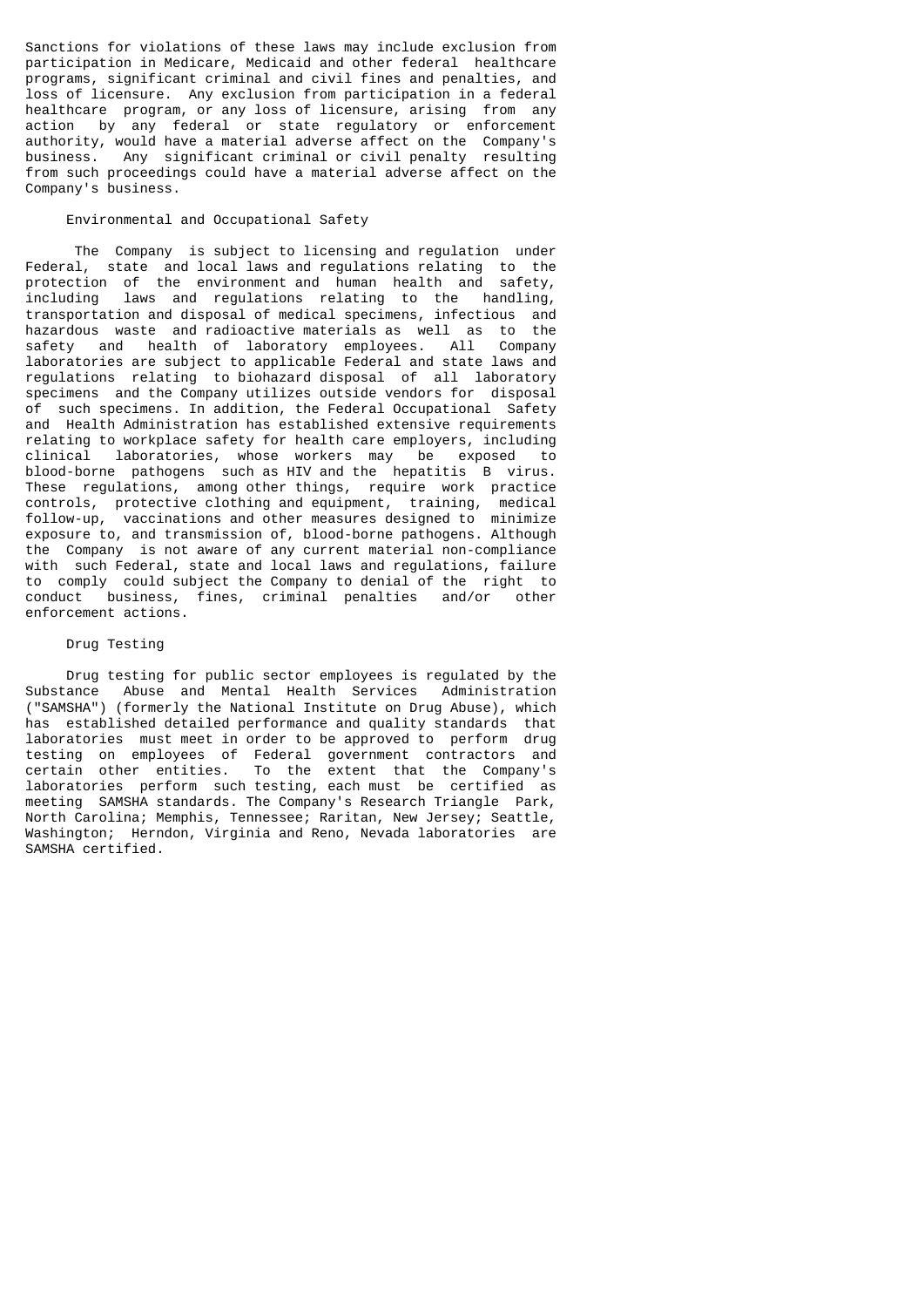### Controlled Substances

 The use of controlled substances in testing for drugs of abuse is regulated by the Federal Drug Enforcement Administration.

# SUMMARY

 The Company seeks to structure its business to comply with all statutes, regulations and other requirements applicable to its clinical laboratory operations. The clinical laboratory testing industry is, however, subject to extensive regulation, and many of these statutes and regulations have not been interpreted by the courts. There can be no assurance therefore that applicable statutes and regulations might not be interpreted or applied by a prosecutorial, regulatory or judicial authority in a manner that would adversely affect the Company. Potential sanctions for violation of these statutes and regulations include significant fines and the loss of various licenses, certificates and authorizations, which if imposed could have a material adverse affect on the Company's business.

# COMPLIANCE PROGRAM

 Because of evolving interpretations of regulations and the national debate over health care fraud and abuse, compliance with all Medicare, Medicaid and other government-established rules and regulations has become a significant factor throughout the clinical laboratory industry. The Company has implemented a comprehensive company-wide compliance program, in part mandated by a comprehensive five-year Corporate Integrity Agreement with the federal government. This agreement was part of the Company's 1996 settlement of federal and state claims related to billings to Medicare and other federal programs for tests performed by the Company and its predecessors. The agreement is similar to corporate integrity agreements arising out of settlements of similar claims by a number of other clinical laboratories following a broad-based government investigation and enforcement initiative. The objective of the Company's compliance program is to develop, implement, and update as necessary compliance safeguards. Emphasis is placed on developing personnel training programs and various monitoring procedures to attempt to achieve implementation of all rules and regulations.

 The Company seeks to structure its business to comply in all material respects with all statutes, regulations, and other requirements applicable to its clinical laboratory operations. The clinical laboratory testing industry is, however, subject to extensive regulation, and many of these statutes and regulations have not been interpreted by the courts. There can be no assurance therefore that applicable statutes and regulations might not be interpreted or applied by a prosecutorial, regulatory or judicial authority in a manner that would adversely affect the Company. Potential sanctions for violation of these statutes and regulations include significant fines and the loss of various licenses, certificates, and authorizations, which could have a material adverse affect on the Company's business.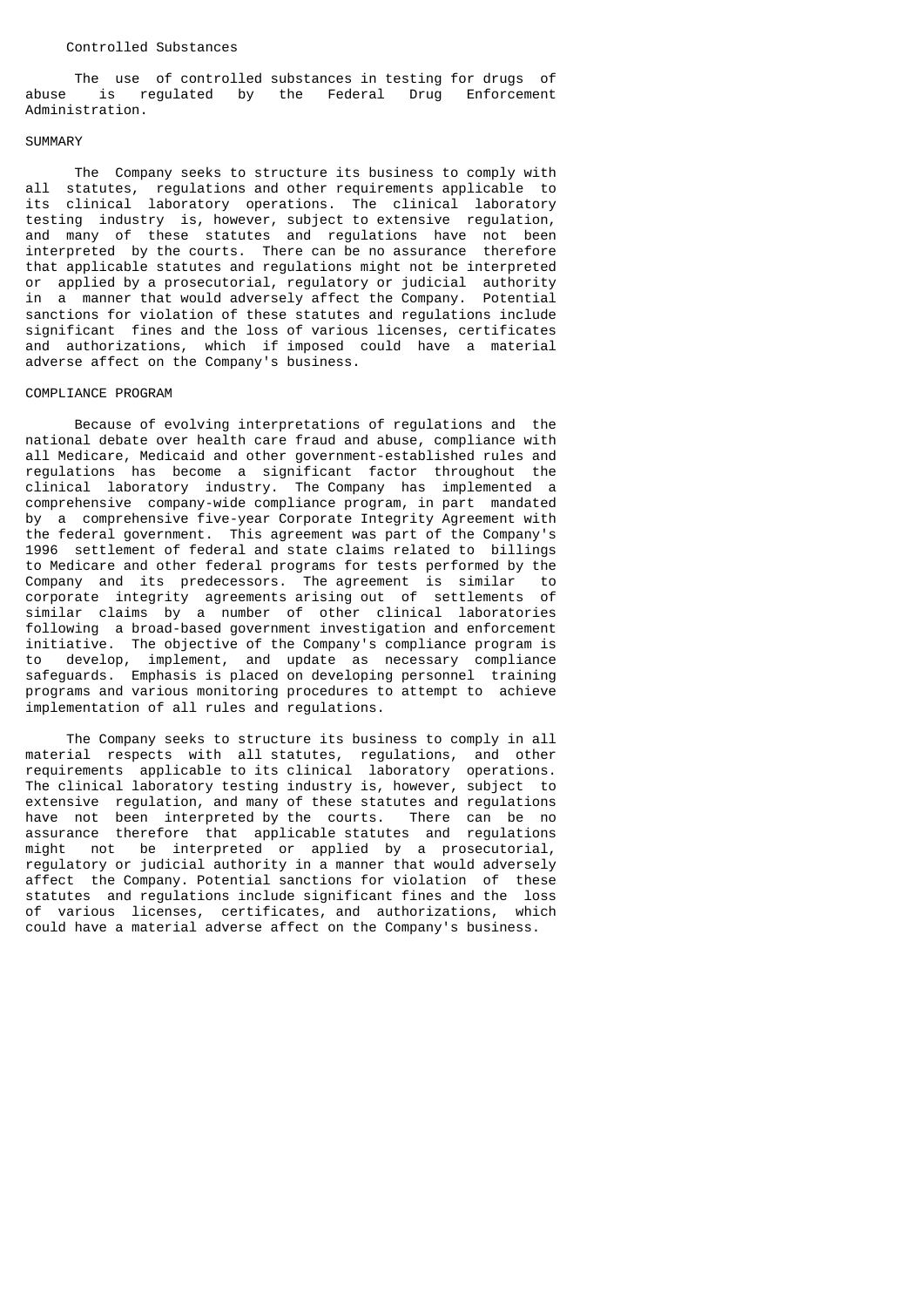# ITEM 2. PROPERTIES

 The following table summarizes certain information as to the Company's principal operating and administrative facilities as of December 31, 1999.

| Location                                                               | Approximate<br>Area<br>(in square feet) | Nature of<br>Occupancy                                                     |
|------------------------------------------------------------------------|-----------------------------------------|----------------------------------------------------------------------------|
| <u>.</u><br>Operating Facilities:                                      | . <u>.</u>                              | ---------------                                                            |
| Birmingham, Alabama<br>Phoenix, Arizona                                | 100,000<br>55,000                       | Lease expires 2005<br>Lease expires 2009;<br>two 5 year renewal<br>options |
| San Diego, California<br>Denver, Colorado                              | 72,000<br>20,000                        | Lease expires 2007<br>Lease expires 2001;<br>two 5 year renewal<br>options |
| Tampa, Florida                                                         | 95,000                                  | Lease expires 2009;<br>one 5 year renewal<br>option                        |
| Chicago, Illinois                                                      | 45,000                                  | Lease expires 2003;<br>two 5 year renewal<br>options                       |
| Louisville, Kentucky                                                   | 60,000                                  | Lease expires 2002;<br>three 5 year<br>renewal options                     |
| Detroit, Michigan                                                      | 32,000                                  | Lease expires 2004;<br>one 10 year renewal<br>option                       |
| Kansas City, Missouri                                                  | 78,000                                  | Owned                                                                      |
| Reno, Nevada                                                           | 16,000<br>14,000                        | Owned<br>Lease expires 2003;<br>one 2 year renewal<br>option               |
| Raritan, New Jersey<br>Uniondale, New York                             | 187,000<br>108,000                      | Owned<br>Lease expires 2007;<br>two 5 year renewal<br>options              |
| Burlington, North Carolina 275,000<br>Charlotte, North Carolina 25,000 |                                         | Owned<br>Lease expires 2000;<br>one 1 year renewal<br>option               |
| Research Triangle Park,<br>North Carolina                              | 71,000                                  | Lease expires 2008, three<br>5 year renewal options                        |
|                                                                        | 111,000                                 | Lease expires 2011;<br>three 5 year renewal<br>options                     |
| Memphis, Tennessee                                                     | 45,000                                  | Month to month                                                             |
| Dublin, Ohio                                                           | 82,000                                  | Owned                                                                      |
| Southaven, Mississippi                                                 | 17,000                                  | Owned<br>5 year renewal option                                             |
| Dallas, Texas                                                          | 56,000                                  | Lease expires 2004; one<br>5 year renewal option                           |
| Houston, Texas                                                         | 70,000                                  | Lease expires 2012; two<br>5 year renewal options                          |
| San Antonio, Texas                                                     | 44,000                                  | Lease expires 2004; one<br>5 year renewal option                           |
| Salt Lake City, Utah                                                   | 20,000                                  | Lease expires 2002; two<br>5 year renewal options                          |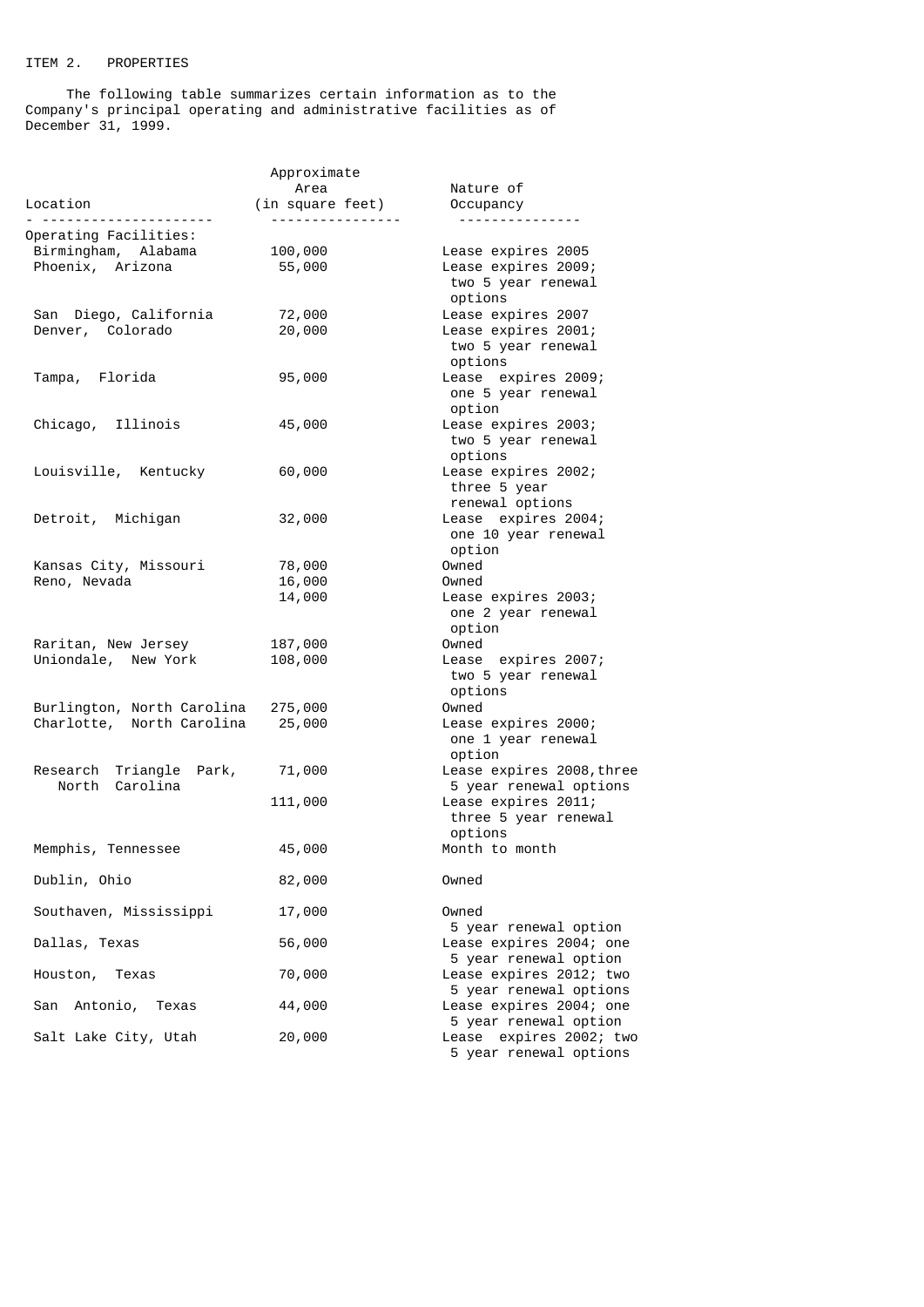|                             | Approximate      |                                                                      |
|-----------------------------|------------------|----------------------------------------------------------------------|
|                             | Area             | Nature of                                                            |
| Location                    | (in square feet) | Occupancy                                                            |
| Operating Facilities cont.: |                  |                                                                      |
| Chesapeake, Virginia        | 21,000           | Lease expires 2002; three<br>5 year renewal options                  |
| Herndon, Virginia           | 80,000           | Lease expires 2004; one<br>5 year renewal option                     |
| Richmond, Virginia          | 57,000           | Lease expires 2001; one<br>5 year renewal option                     |
| Kent, Washington            | 42,000           | Lease expires 2005                                                   |
| Fairmont, West Virginia     | 25,000           | Lease expires 2005; three<br>5 year renewal options                  |
| Administrative facilities:  |                  |                                                                      |
| Burlington, North Carolina  | 293,000          | Owned                                                                |
|                             | 229,000          | Leases expire 2000-<br>2008; various options<br>to purchase or renew |

 All of the major laboratory facilities have been built or improved for the single purpose of providing clinical laboratory testing services. The Company believes that these facilities are suitable and adequate and have sufficient production capacity for its currently foreseeable level of operations. The Company believes that if it were to lose the lease on any of the facilities it presently leases, it could find alternate space at competitive market rates and readily relocate its operations to such new locations without material disruption to its operations.

# ITEM 3. LEGAL PROCEEDINGS

 The Company is involved in litigation one of which purports to be a class action brought on behalf of certain patients, private insurers and benefit plans that paid for laboratory testing services during the time frame covered by the 1996 Government Settlement. The Company has also received certain similar claims brought on behalf of certain other insurance companies and individuals, some of which have been resolved for immaterial amounts. These claims for private reimbursement are similar to the government claims settled in 1996. However, no amount of damages has been specified at this time and, with the exception of the above, no settlement discussions have taken place. The Company is carefully evaluating these claims. However, due to the early stage of the claims, the ultimate outcome of these claims cannot presently be predicted.

 The Company is also involved in various claims and legal actions arising in the ordinary course of business. These matters include, but are not limited to, professional liability, employee related matters, inquiries from governmental agencies and Medicare or Medicaid carriers requesting comment on allegations of billing irregularities that are brought to their attention through billing audits or third parties. In the opinion of management, based upon the advice of counsel and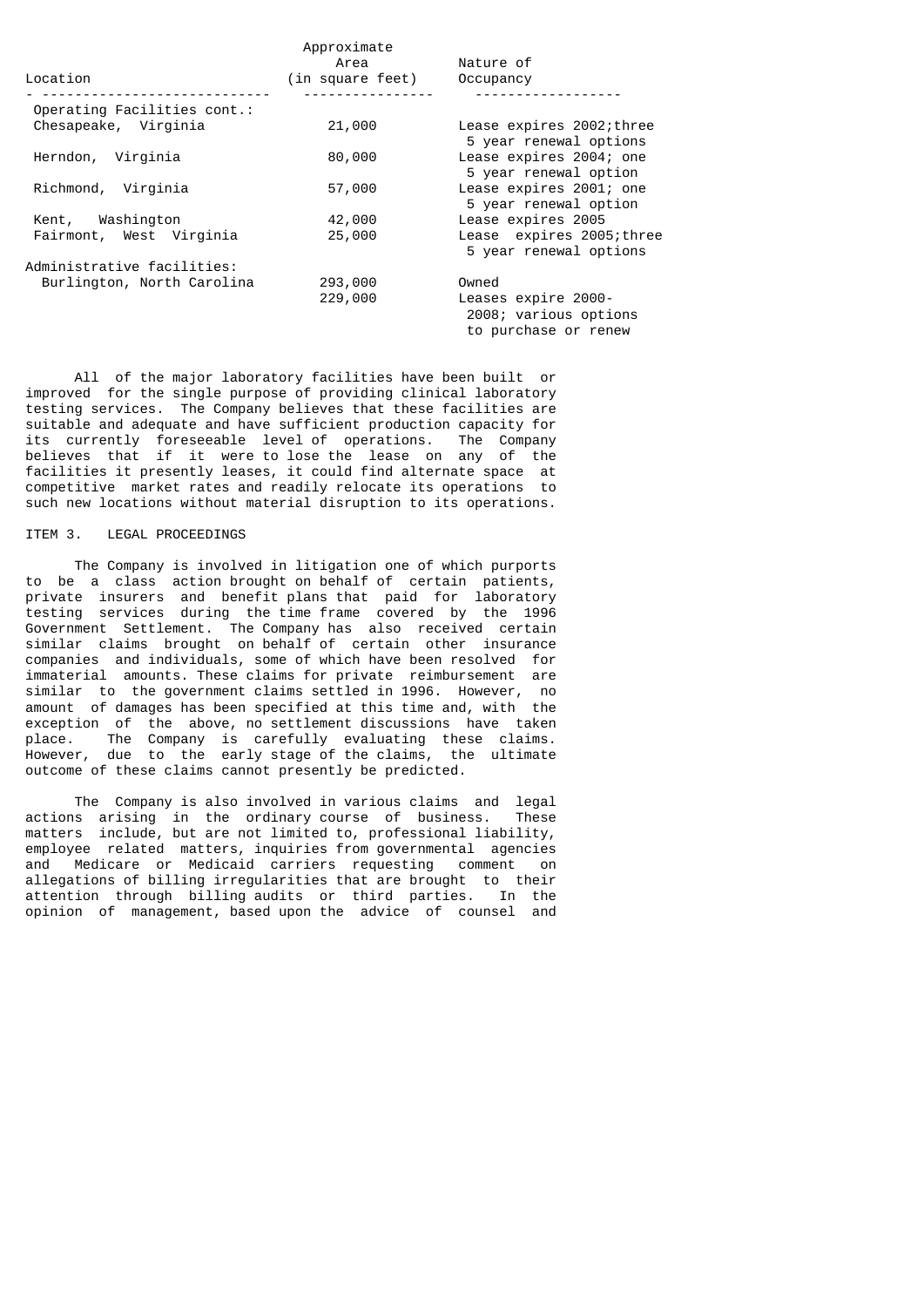consideration of all facts available at this time, the ultimate disposition of these matters will not have a material adverse effect on the financial position, results of operations or liquidity of the Company.

# ITEM 4. SUBMISSION OF MATTERS TO A VOTE OF SECURITY HOLDERS

 No matter was submitted to a vote of security holders during the fourth quarter of the fiscal year covered by this report.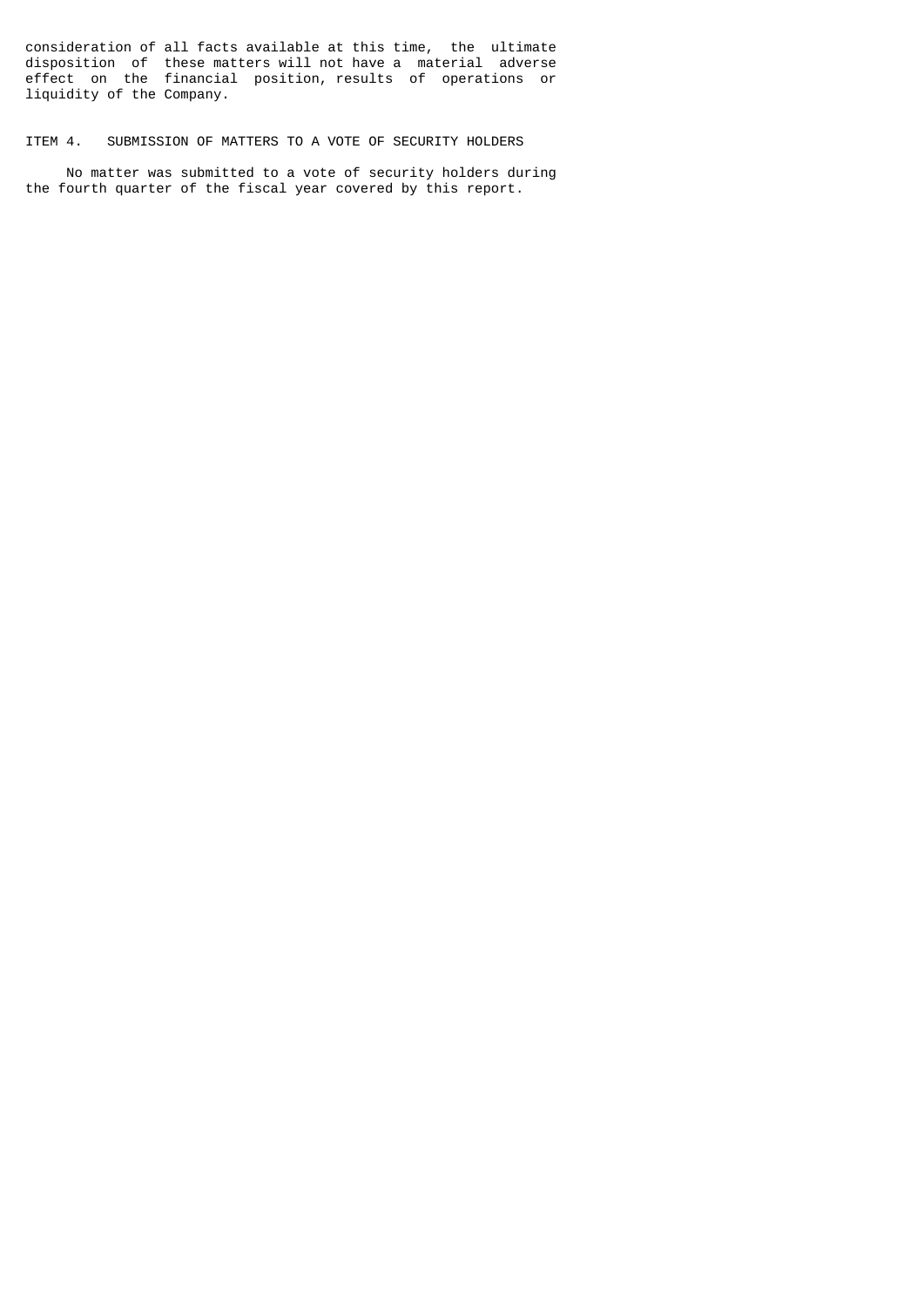# ITEM 5. MARKET FOR REGISTRANT'S COMMON EQUITY AND RELATED STOCKHOLDER MATTERS

 On May 1, 1995, the Common Stock commenced trading on the New York Stock Exchange ("NYSE") under the symbol "LH". Prior to such date and since April 24, 1991, the Common Stock traded on the NYSE under the symbol "NH." Prior to April 24, 1991, the Common Stock was quoted on the NASDAQ National Market under the symbol "NHLI".

 The following table sets forth for the calendar periods indicated the high and low sales prices for the Common Stock reported on the NYSE Composite Tape, and the cash dividends declared per share of Common Stock.

|                | High             | Low             |
|----------------|------------------|-----------------|
|                |                  |                 |
| 1998           |                  |                 |
| First Quarter  | $2 \frac{3}{16}$ | 19/16           |
| Second Quarter | $2 \frac{3}{4}$  | 1 13/16         |
| Third Quarter  | 27/16            | 11/8            |
| Fourth Quarter | 17/8             | 13/16           |
|                | High             | Low             |
|                |                  |                 |
| 1999           |                  |                 |
| First Quarter  | $2\frac{5}{16}$  | $1 \frac{1}{4}$ |
| Second Quarter | 2 15/16          | 11/16           |
| Third Quarter  | $3 \frac{1}{4}$  | $2 \frac{1}{4}$ |
| Fourth Quarter | 37/8             | 27/16           |
|                | High             | Low             |
|                |                  |                 |
| 2000           |                  |                 |

|  | First Quarter (through February 29, 2000) 4 1/4 |  |  | $3 \frac{1}{8}$ |
|--|-------------------------------------------------|--|--|-----------------|
|--|-------------------------------------------------|--|--|-----------------|

 On February 29, 2000 there were 1,015 holders of record of the Common Stock.

 In 1994, the Company discontinued its dividend payments for the foreseeable future in order to increase its flexibility with respect to its acquisition strategy. In addition, the Company's credit agreement, as amended, places certain restrictions, as defined in the credit agreement, on the payment of dividends.

# ITEM 6. SELECTED FINANCIAL DATA

 The selected financial data presented below under the captions "Statement of Operations Data" and "Balance Sheet Data" as of and for the three-year period ended December 31, 1999 are derived from consolidated financial statements of the Company, which have been audited by PricewaterhouseCoopers LLP, independent accountants. The selected financial data presented below under the captions "Statement of Operations Data" and "Balance Sheet Data" as of and for each of the years in the twoyear period ended December 31, 1996 are derived from consolidated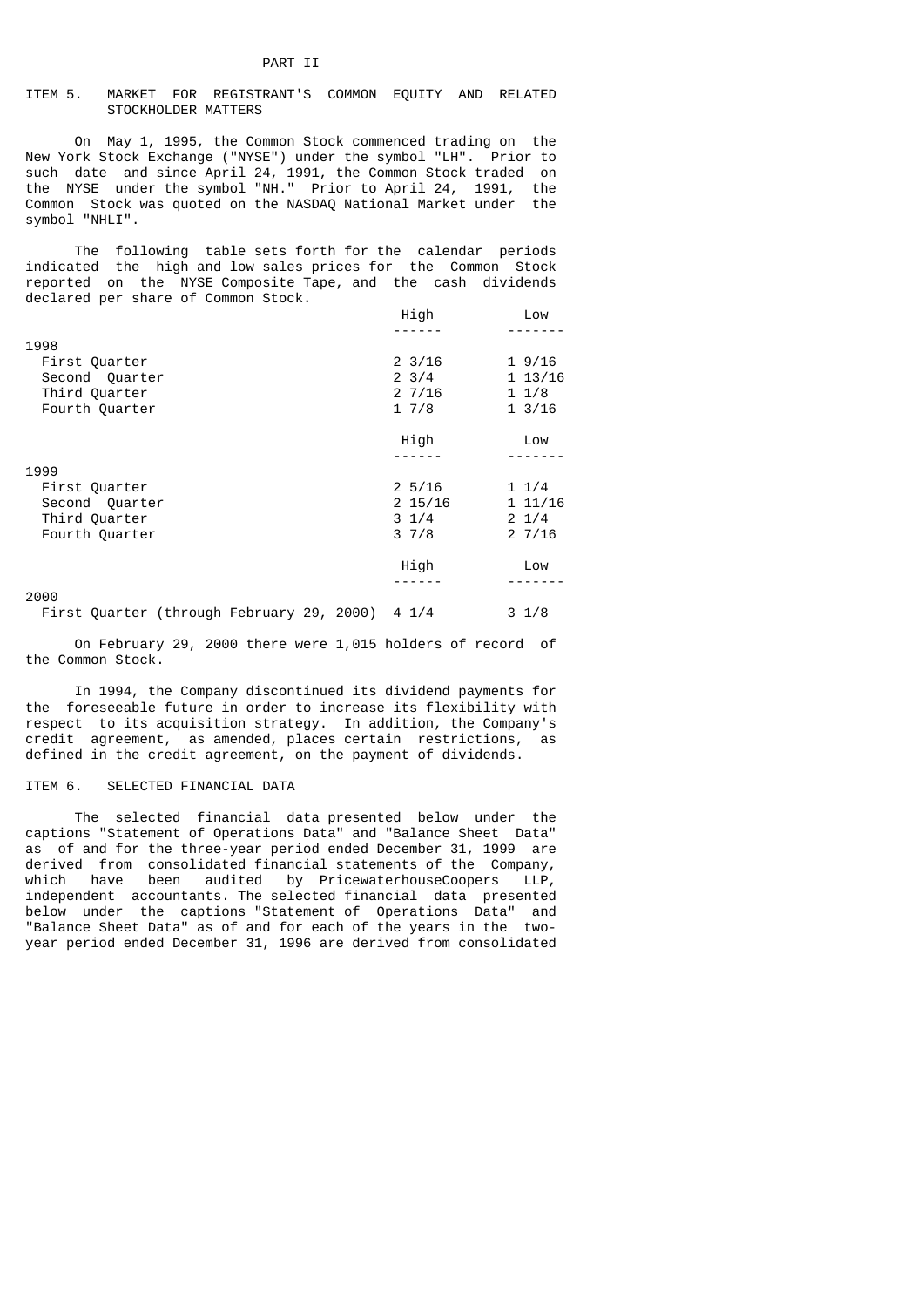financial statements of the Company, which have been audited by other independent accountants. This data should be read in conjunction with the accompanying notes, the Company's consolidated financial statements and the related notes thereto, and "Management's Discussion and Analysis of Financial Condition and Results of Operations," all included elsewhere herein.

|                                                                                                                    | Year Ended December 31,            |                                                                                  |                                 |
|--------------------------------------------------------------------------------------------------------------------|------------------------------------|----------------------------------------------------------------------------------|---------------------------------|
|                                                                                                                    | 1999                               | 1998                                                                             | 1997                            |
| Statement of Operations Data:                                                                                      | <u>.</u>                           | <u> - - - - - - - - - - -</u><br>(Dollars in millions, except per share amounts) |                                 |
| Net sales<br>Gross profit<br>Operating income (loss)<br>Earnings (loss) before                                     | \$1,698.7<br>629.1<br>149.7        | \$1,612.6<br>563.4<br>127.6                                                      | \$1,579.9<br>499.4<br>(92.0)(g) |
| extraordinary loss<br>Extraordinary loss                                                                           | 65.4<br>$\sim$ $  -$<br><u>.</u>   | 68.8<br>$\sim 100$ km $^{-1}$<br><u> - - - - - - - - -</u>                       | (106.9)<br>---------            |
| Net earnings (loss)                                                                                                | 65.4<br>\$<br>=========            | \$68.8<br>=========                                                              | \$ (106.9)<br>=========         |
| Earnings (loss) per common share<br>before extraordinary loss<br>Extraordinary loss per common<br>share            | 0.12<br>$\frac{1}{2}$              | $\text{\$} \qquad \text{\$} \, 0.20$                                             | (1.06)<br>$\mathfrak s$         |
| Net earnings (loss) per common<br>share                                                                            | \$<br>0.12<br>==========           | 0.20<br>\$<br>==========                                                         | (1.06)<br>\$<br>==========      |
| Dividends per common share<br>Weighted average common shares<br>outstanding (in thousands)                         | $\mathbb{S}$<br>$- - -$<br>126,662 | $\mathbb{S}$<br>$\sim$ $  -$<br>124,847                                          | \$<br>$- -$<br>123,241          |
| Ratio of earnings to combined<br>fixed charges and preferred<br>stock dividends (h)                                | 1.22                               | 1.11                                                                             | NA                              |
| Balance Sheet Data:<br>Cash and cash equivalents<br>Intangible assets, net<br>Total assets                         | \$<br>40.3<br>803.9<br>1,590.2     | \$22.7<br>836.2<br>1,640.9                                                       | \$23.3<br>851.3<br>1,658.5      |
| Long-term obligations and<br>redeemable preferred stock (e)<br>Due to affiliates (f)<br>Total shareholders' equity | 1,041.5<br>3.5<br>175.5            | 1,136.1<br>1.7<br>154.4                                                          | 1,200.1<br>2.2<br>129.1         |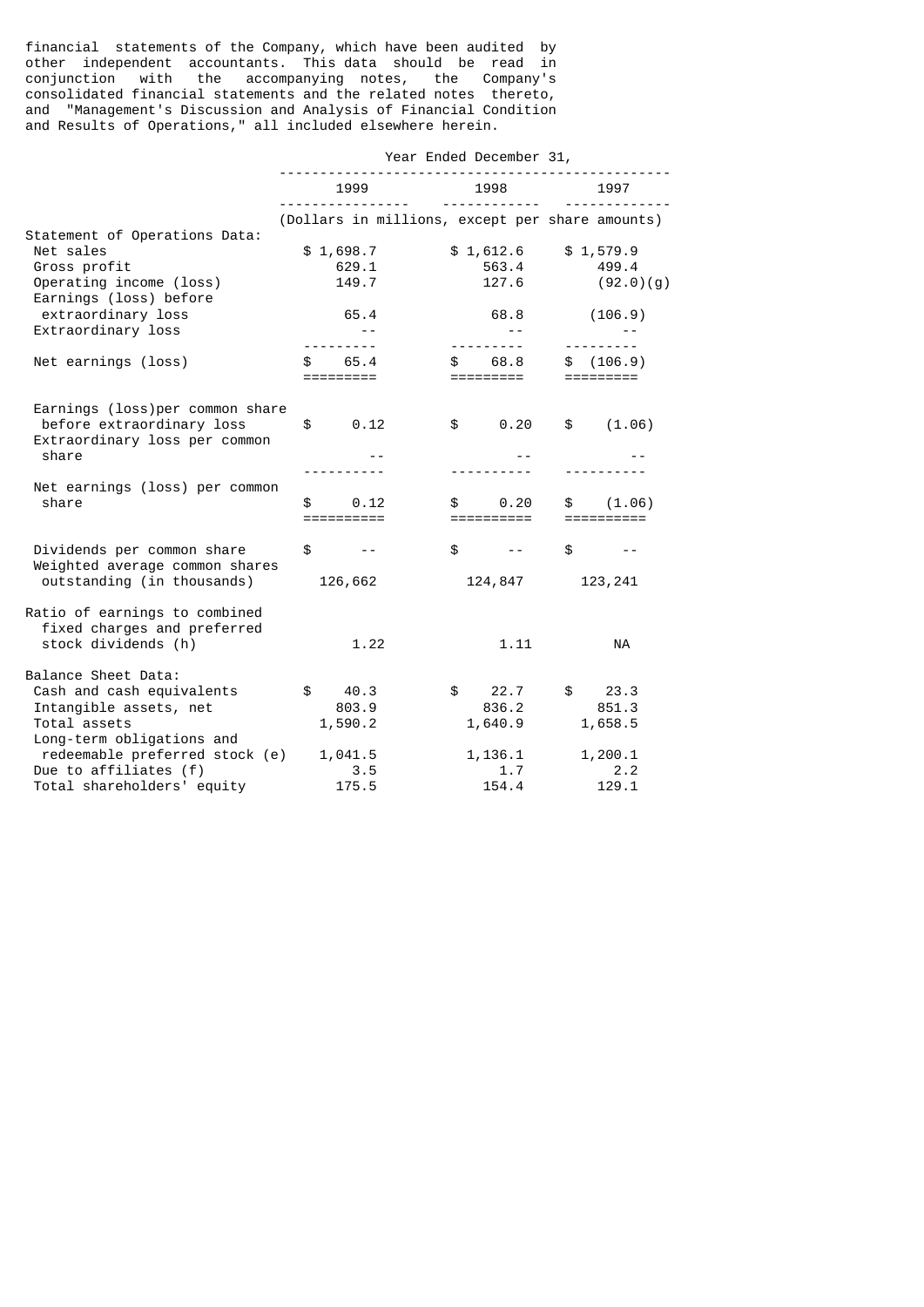|                                                                                                                                       | 1996<br>.                                                                  | 1995 (a)<br>---------------<br>(Dollars in millions, except per share amounts) |
|---------------------------------------------------------------------------------------------------------------------------------------|----------------------------------------------------------------------------|--------------------------------------------------------------------------------|
|                                                                                                                                       |                                                                            |                                                                                |
|                                                                                                                                       |                                                                            |                                                                                |
| Statement of Operations Data:<br>Net sales<br>Gross profit<br>Operating income (loss)<br>Earnings (loss) before<br>extraordinary loss | \$1,676.2<br>492.3<br>(118.8)(b)<br>(153.5)                                | \$1,513.5<br>489.2<br>67.2(c)<br>(4.0)                                         |
| Extraordinary loss                                                                                                                    |                                                                            | (8.3)(d)                                                                       |
| Net earnings (loss)                                                                                                                   | \$ (153.5)<br>=========                                                    | \$ (12.3)<br>=========                                                         |
| Earnings (loss) per common share<br>before extraordinary loss<br>Extraordinary loss per common                                        | \$<br>(1.25)                                                               | (0.03)<br>$\mathfrak s$                                                        |
| share                                                                                                                                 |                                                                            | (0.08)                                                                         |
| Net earnings (loss) per common<br>share                                                                                               | - - - - - - - - - -<br>\$<br>(1.25)<br>$=$ $=$ $=$ $=$ $=$ $=$ $=$ $=$ $=$ | (0.11)                                                                         |
| Dividends per common share<br>Weighted average common shares<br>outstanding (in thousands)                                            | \$<br><b>Contract Contract</b><br>122,920                                  | \$<br>$\sim$ $\sim$<br>110,579                                                 |
| Ratio of earnings to combined<br>fixed charges and preferred<br>stock dividends (h)                                                   | <b>NA</b>                                                                  | 1.04                                                                           |
| Balance Sheet Data:<br>Cash and cash equivalents<br>Intangible assets, net                                                            | \$<br>29.3<br>891.1                                                        | \$<br>16.4<br>916.7                                                            |
| Total assets                                                                                                                          | 1,917.0                                                                    | 1,837.2                                                                        |
| Long-term obligations and<br>redeemable preferred stock (e)<br>Due to affiliates (f)<br>Total shareholders' equity                    | 1,089.4<br>190.5<br>258.1                                                  | 948.6<br>0.9<br>411.6                                                          |

(a) In April 1995, the Company completed a merger with Roche Biomedical Laboratories, Inc. ("RBL"), an indirect subsidiary of Roche Holdings, Inc. ("Roche"), pursuant to an Agreement and Plan<br>of Merger dated as of December 13, 1994 (the "Merger"). RBL's of Merger dated as of December 13, 1994 (the "Merger"). results of operations have been included in the Company's results of operations since April 28, 1995. In connection with the Merger, the Company changed its name from National Health Laboratories Holdings Inc. ("NHL") to Laboratory Corporation of America Holdings.

(b) In the second quarter of 1996, the Company recorded certain pre-tax charges of a non-recurring nature including additional charges related to the restructuring of operations following the Merger. The Company recorded a restructuring charge totaling \$13.0 million for the shutdown of its La Jolla, California administrative facility and other workforce reductions. In addition, the Company recorded \$10.0 million in non-recurring charges in the second quarter of 1996 related to the integration of its operations following the Merger. As a result of negotiations with the Office of the Inspector General of the Department of Health and Human Services and the Department of Justice related to the 1996 government settlement, the Company recorded a settlement charge of \$185.0 million in the third quarter of 1996 to increase accruals for settlements and related expenses of government and private claims resulting from these investigations.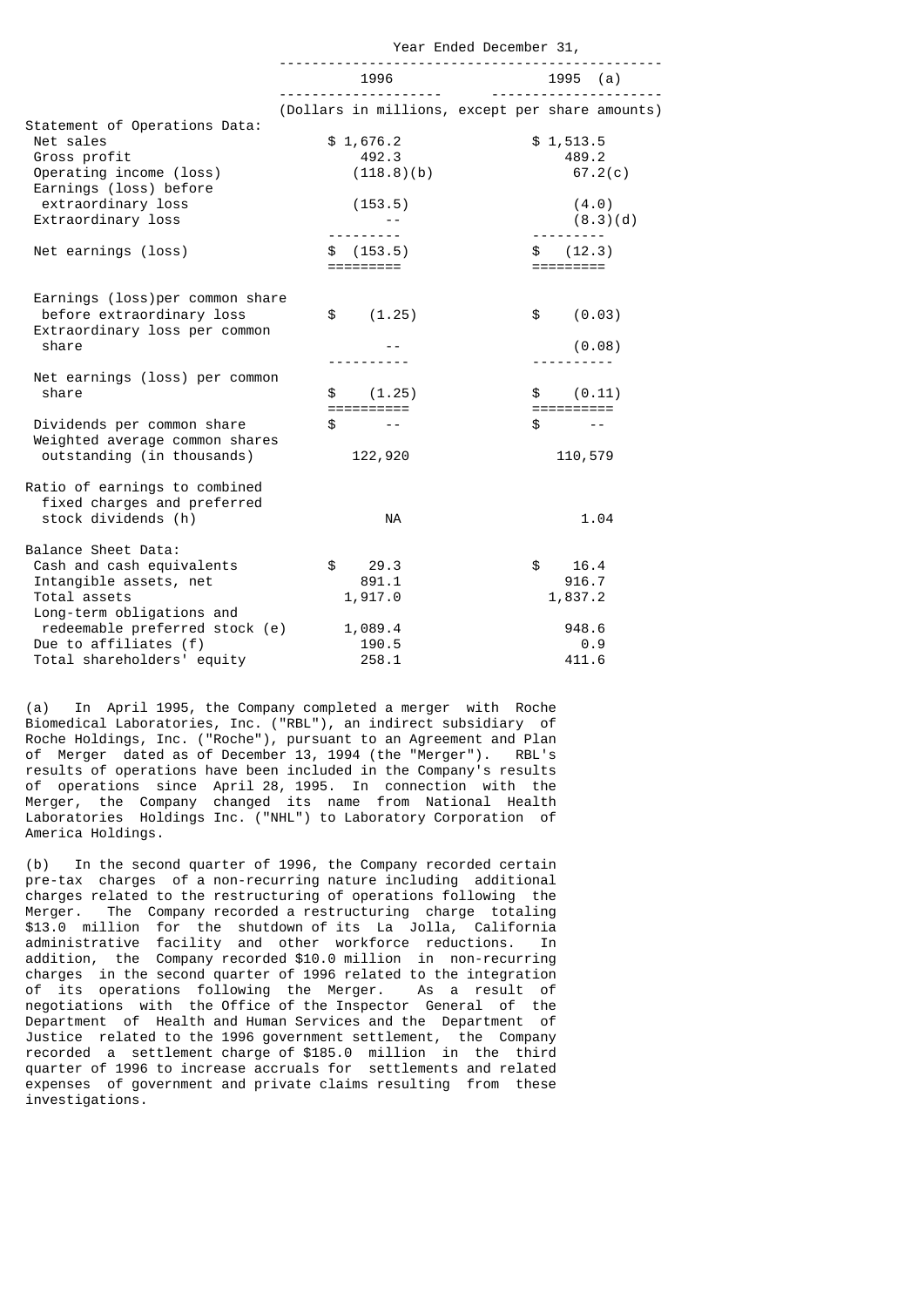(c) In 1995, following the Merger, the Company determined that it would be beneficial to close certain laboratory facilities and eliminate duplicate functions in certain geographic regions where duplicate NHL and RBL facilities or functions existed at the time of the Merger. The Company recorded pre-tax restructuring charges of \$65.0 million in connection with these plans. See Note 2 of the Notes to Consolidated Financial Statements which<br>sets forth the Company's restructuring activities for the vears forth the Company's restructuring activities for the years ended December 31, 1999, 1998 and 1997. Also in 1995, the Company recorded a pre-tax special charge of \$10.0 million in connection with the estimated costs of settling various claims pending against the Company, substantially all of which were billing disputes with various third party payors relating to the contention that NHL improperly included tests for HDL cholesterol and serum ferritin in its basic test profile without clearly offering an alternative profile that did not include these medical tests. As of December 31, 1999, the majority of these disputes have been settled.

(d) In connection with the repayment in 1995 of existing revolving credit and term loan facilities in connection with the<br>Merger, the Company recorded an extraordinary loss of Merger, the Company recorded an extraordinary loss of approximately \$13.5 million (\$8.3 million, net of tax), consisting of the write-off of deferred financing costs, related to the early extinguishment of debt.

(e) Long term obligations include capital lease obligations of \$4.4 million, \$4.2 million, \$5.8 million, \$9.8 million and \$9.6 million at December 31, 1999, 1998, 1997, 1996 and 1995, respectively. Long-term obligations also include the long-term portion of the expected value of future contractual amounts to be paid to the former principals of acquired laboratories. Such payments are principally based on a percentage of future revenues derived from the acquired customer lists or specified amounts to be paid over a period of time. At December 31, 1999, 1998, 1997, 1996 and 1995, such amounts were \$0.0 million, \$7.7 million, \$9.6 million, \$14.8 million and \$14.7 million, respectively. Long term obligations exclude amounts due to affiliates.

(f) In December 1996, Roche loaned \$187.0 million to the Company to fund the 1996 government settlement in the form of a promissory note. Such note bore interest at a rate of 6.625% per annum and was repaid in June, 1997 with proceeds from the Preferred Stock Offering. See Note 9 of the Notes to Consolidated Financial Statements. The remaining amounts shown represent trade payables to affiliated companies.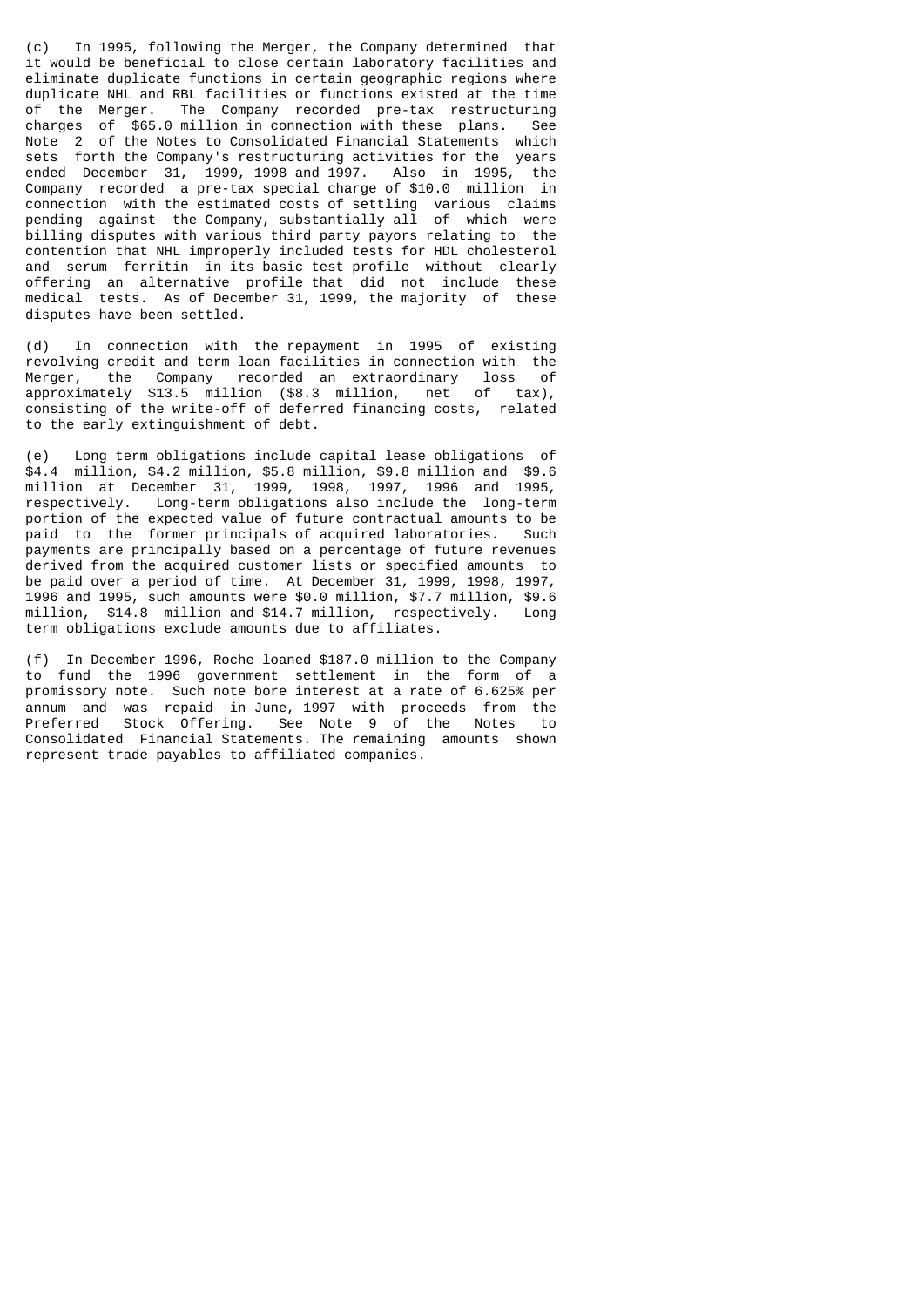(g) During the fourth quarter of 1997 the Company recorded a provision for doubtful accounts of \$182.0 million, which was approximately \$160.0 million greater than the amount recorded in the fourth quarter of 1996 and a \$22.7 million provision for restructuring certain laboratory operations.

(h) For the purpose of calculating the ratio of earnings to combined fixed charges and preferred stock dividends (i) earnings consist of income before provision for income taxes and fixed charges and (ii) fixed charges consist of interest expense and one-third of rental expense which is deemed representative of an interest factor. For the years ended December 31, 1997 and 1996, earnings were insufficient to cover fixed charges and preferred stock dividends by \$196.8 million and \$188.3 million, respectively.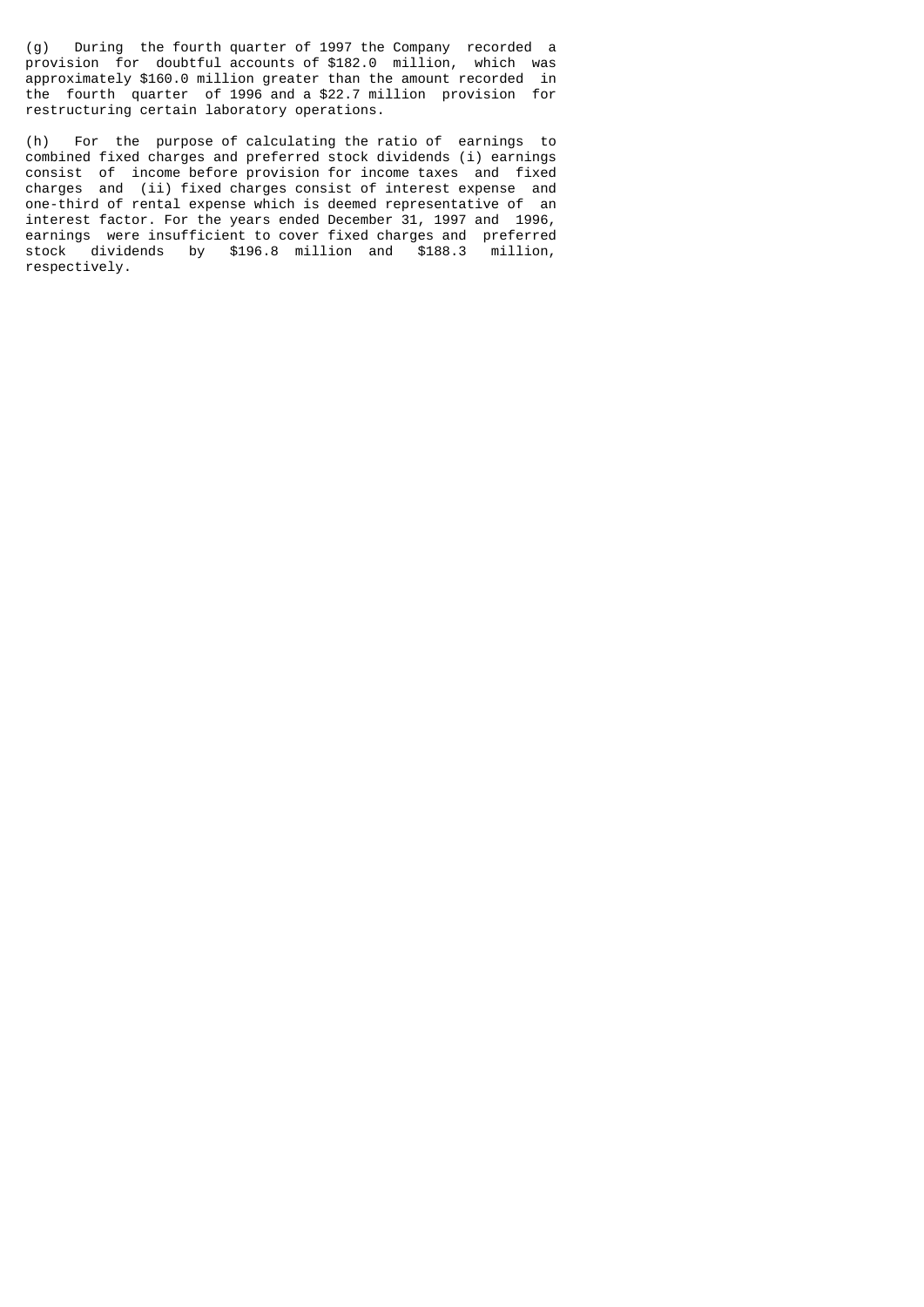# ITEM 7. MANAGEMENT'S DISCUSSION AND ANALYSIS OF FINANCIAL CONDITION AND RESULTS OF OPERATIONS

### GENERAL

 During 1999, the Company experienced growth as a result of continued implementation of its strategic plan, rather than through acquisitions. The Company continues to emphasize customer satisfaction and expanding those laboratory services which offer the greatest benefit to patients, clinicians, and the Company. The areas of particular growth emphasis are higher margin esoteric testing, genetic testing, oncology testing and infectious disease testing.

 Approximately \$300 million in annual revenue comes from specialty testing generated through the Company's Center for Esoteric Testing in Burlington, and the Center for Molecular Biology and Pathology ("CMBP"), in Research Triangle Park. Annual revenue for the Center for Esoteric Testing is around \$180 million annually, and growing at about 6-7% per year. The annual revenue for CMBP is approximately \$100 million, with a number of test categories growing at an annual rate of about 15-20%.

 Medically advanced infectious disease testing represented approximately \$57 million in revenues in 1999. The Company expects medically advance infectious disease volume growth in the near term of 30-40% annually. This volume growth is anticipated to come primarily from HIV and hepatitus C testing. HIV resistance testing has recently received strong support from the FDA's Antiretroviral Advisory Committee for use in drug development. Resistance testing has also received strong support by the Department of Health and Human Services' Panel on Clinical Practices for treatment of HIV infection for use in clinical practice. The Company is currently the only laboratory with a historical database of multiple viral load and resistance tests on the same patient - information that has high value in the management of HIV.

 Genetic testing is primarily performed at CMBP, and represented approximately \$33 million in CMBP revenue at the end of 1999. The Company expects volume growth over the next several years to be about 10% annually. Demand for molecular genetic tests has doubled over the past year.

 Company-wide, oncology testing, including pathology, tumor markers and molecular oncology, represented in excess of \$200 million in revenue in 1999. Oncology testing has high growth potential, with increased demand for oncology testing anticipated once more therapies and tests for cancer are available. The Company will continue to add new, higher-margin tests, such as those for cervical cancer like monolayer PAP and HPV testing. The Company's national presence, the volume of testing performed and its expertise as a technology leader permits it to be one of the first labs in the country to offer new tests, helping to quickly increase awareness of new diagnostic tools.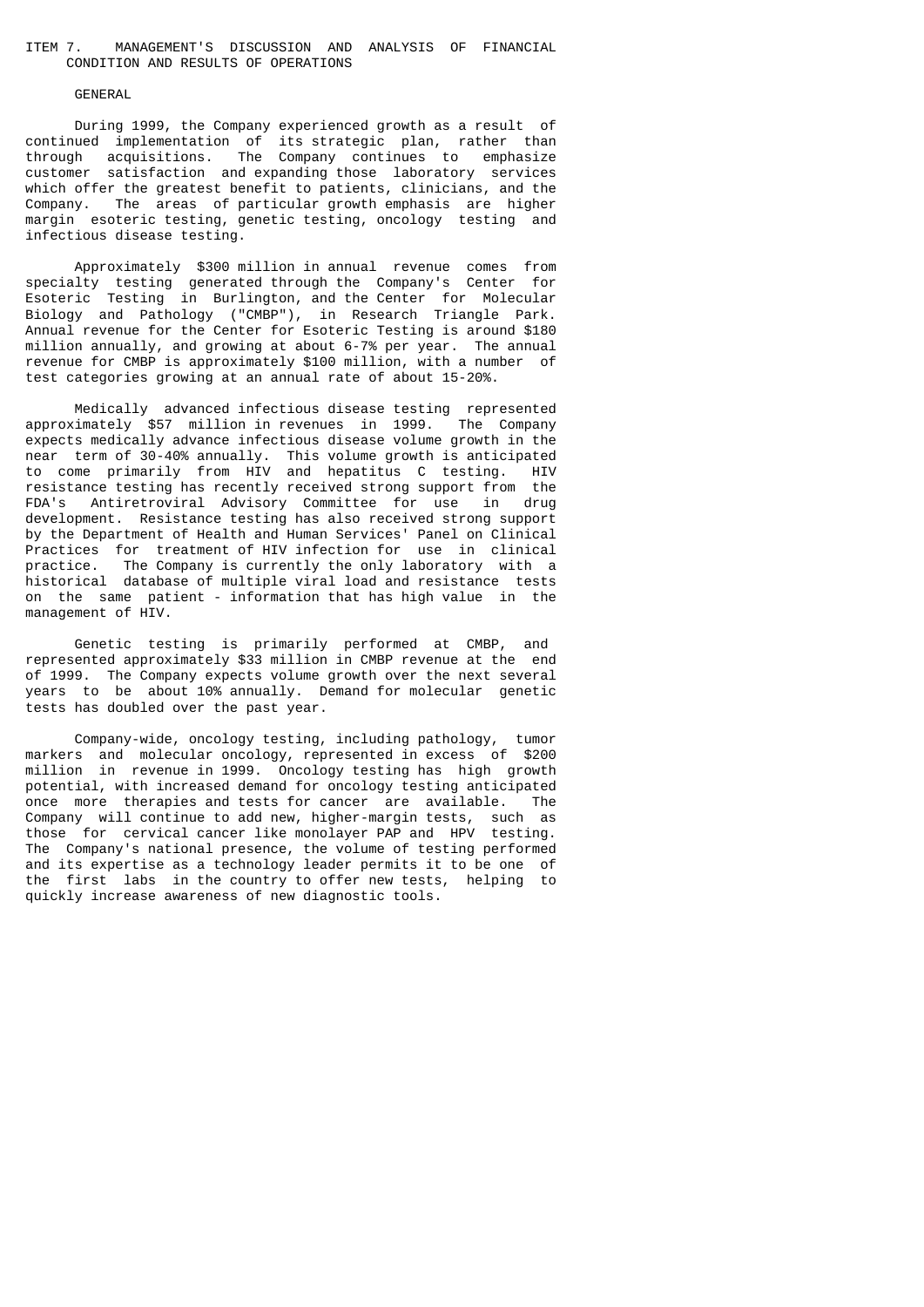Overall, the Company expects its current performance trends to continue into 2000. Consolidated revenues are forecast to increase by 4% to 5%, with operating expenses increasing between 2% to 3%. The effective income tax rate is forecasted to be approximately 46% for 2000.

 The Company plans to continue increasing "connectivity" with customers through test ordering and result receiving products such as the LabCorp Communication Manager software, and through external alliances, such as the recently announced agreements with Healtheon/WebMD, AHT Corporation, and ProxyMed, all ecommerce health care companies. Recent strategic alliances with Kingston and Benedictine Hospitals in New York state, McAllen Medical center Hospital and Edinburg regional Medical Center in Texas, and more than 170 statewide sites of the Florida Health Department and county clinics, are benefiting from the Company's state-of-the-art information network that provide clients access to emergin technology sooner.

 During the year, the clinical trials testing business of the Company opened a full-service laboratory in Belgium, in order to service the global pharmaceutical industry.

 The Company's industry continues to be affected by significant government regulation, price competition and increased influence of managed care organizations. Many marketbased changes in the clinical laboratory business have occurred, most involving the shift away from traditional, fee-for-service medicine to managed-cost health care. The growth of the managed care sector has presented various challenges to the Company and other independent clinical laboratories such as increased<br>discounts and the use-of-capitated-payment contracts. These discounts and the use of capitated payment contracts. practices have negatively impacted the Company's operating margins. 50% of the U.S. population and 85% of employees are members of managed care plans. However, recent trends indicate that membership in restrictive HMO plans has peaked, with enrollment expected to shift into plans offering more patient/provider choice, such as preferred provider organizations and point of service models. As a result, the Company is experiencing better pricing and improved margins on its managed care business. During 1999, the Company's revenue from capitated payment contracts decreased by \$5.7 million, to \$84.3 million, while total revenue from all managed care contracts increased by \$78.3 million, to a total of \$584.0 million.

# IMPACT OF THE YEAR 2000 ISSUE

 The Company successfully completed its Year 2000 project in regards to year end items. It has experienced only a few minor isolated Year 2000 related issues. Each issue has been quickly remediated, tested and validated. The Company continues to test and validate for any lagging Year 2000 issues.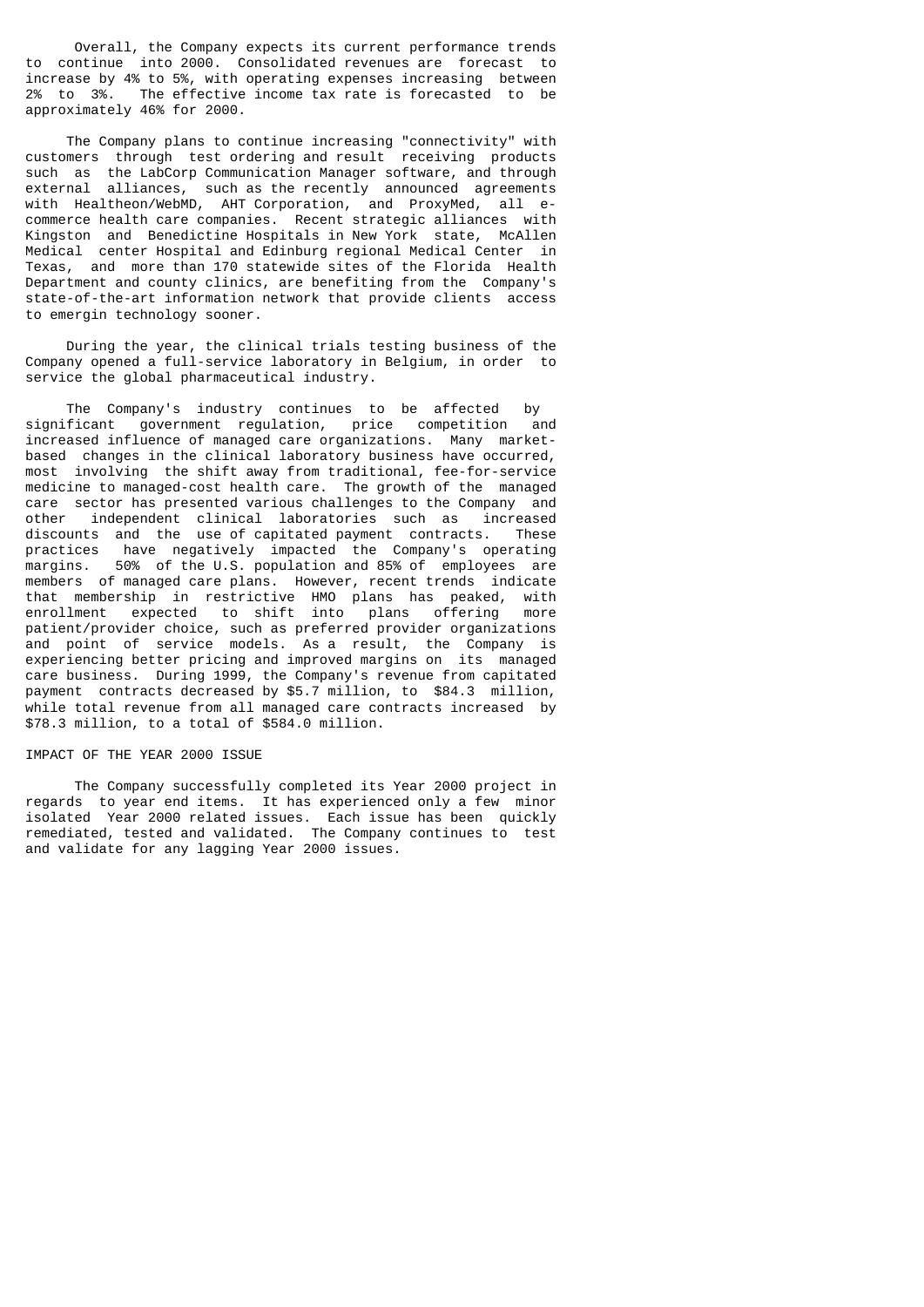The total expenditures to complete the Year 2000 work plan were \$17.3 million, with approximately \$3.0 million charged to earnings during the year ended 1998 and \$7.6 million charged to earnings and an additional \$6.7 million in related purchases capitalized during the twelve months ended December 31, 1999. The amounts required to address Year 2000 readiness do not include significant investments in new systems which have been made in the normal course of business and are Year 2000 compliant.

#### SEASONALITY

 Volume of testing generally declines during the summer months, year-end holiday periods and other major holidays, resulting in net revenues and cash flows in the third and fourth quarters below the annual average. In addition, volume declines due to inclement weather may reduce net revenues and cash flows. Therefore, comparison of the results of successive quarters may not accurately reflect trends or results for the full year.

 The Company experienced positive growth in both its net revenues and operating cash flows during the third and fourth quarters of 1999 in comparison to the prior year. However, there can be no assurances that this trend will extend into the future.

# RESULTS OF OPERATIONS

Year ended December 31, 1999 compared with Year ended December 31, 1998.

 Net sales for 1999 were \$1,698.7 million, an increase of 5.3% from \$1,612.6 million reported in the comparable 1998 period. Sales increased 3.1% due to an increase in price per accession (which reflects actual price increases and changes in the mix of tests performed) and 2.2% due to an increase in volume. These increases occurred as a result of specific initiatives in the Company's strategic plan that have created an improved business climate.

 Cost of sales, which includes primarily laboratory and distribution costs, was \$1,069.6 million for 1999 compared to \$1,049.2 million in the corresponding 1998 period, an increase of 1.9%. Cost of sales increased approximately \$23.0 million due to an increase in volume, approximately \$2.0 million due to an increase in medical consulting fees and approximately \$5.6 million due to an increase in testing supplies. These increases were offset by a decrease in salaries of \$2.5 million due to streamlining of operations, and decreases in insurance (\$2.6 million), telephone (\$3.8 million) and freight (\$1.3 million) expenses as a result of continued cost control measures. Cost of sales as a percentage of net sales was 63.0% for 1999 and 65.1% in the corresponding 1998 period. The decrease in the cost of sales percentage of net sales primarily resulted from the cost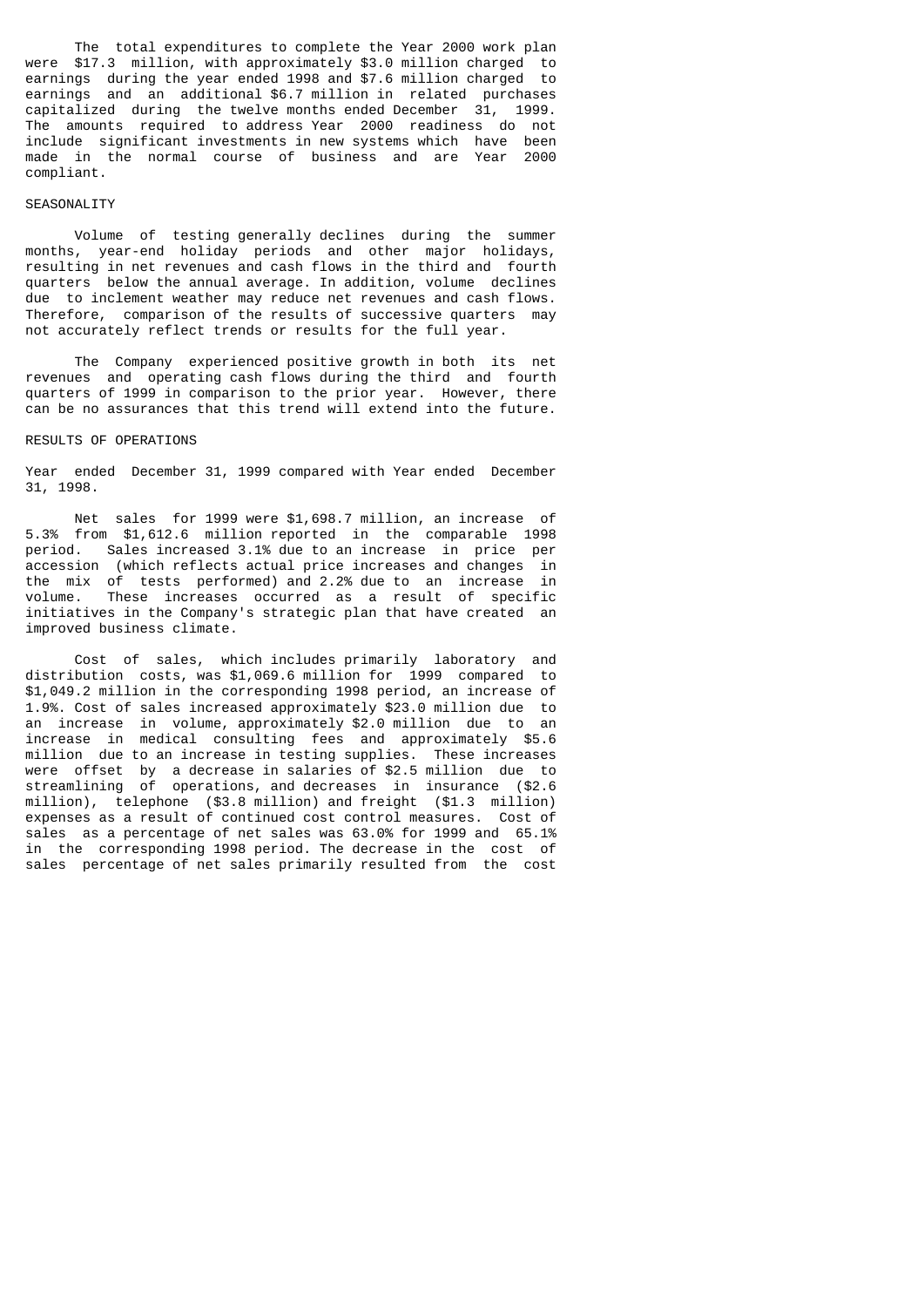reduction efforts mentioned above and economies of scale achieved through volume growth.

 Selling, general and administrative expenses increased to \$448.2 million in 1999 from \$405.0 million in the same period in representing an increase of \$43.2 million or 10.7%. Selling, general and administrative expenses were 26.4% and 25.1% as a percentage of net sales in 1999 and 1998, respectively. The increase in selling, general and administrative expenses is primarily the result of the increase in the provision for doubtful accounts of \$27.2 million from the amount recorded in 1998 and increases of approximately \$14.2 in sales incentives and commissions.

 Interest expense was \$41.6 million in 1999 compared to \$48.7 million in 1998. This decrease is related to the Company's overall reduction in its outstanding debt. See "Liquidity and Capital Resources."

 Provision for income taxes was \$40.1 million in 1999 compared to \$12.7 million in 1998. See "Note 10 to Consolidated Financial Statements" for a further discussion of income taxes.

Year ended December 31, 1998 compared with Year ended December 31, 1997.

 Net sales for 1998 were \$1,612.6 million, an increase of approximately 2.1% from \$1,579.9 million reported in the comparable 1997 period. Sales increased 3.2% due to an increase in price per accession (which reflects actual price increases and changes in the mix of tests performed), which was a direct result of the Company's effort to negotiate better pricing on new contracts, raising prices on existing contracts that do not meet Company profitability targets and other pricing initiatives. This increase was offset by a 1.2% decline in sales as a result of lower testing volume, resulting from industry-wide trends as well as the Company's program of selectively eliminating unprofitable accounts and carefully evaluating the acceptability of new business.

 Cost of sales, which includes primarily laboratory and distribution costs, was \$1,049.2 million for 1998 compared to \$1,080.5 million in the corresponding 1997 period, a decrease of 2.9%. Cost of sales decreased approximately \$22.4 million due to a decrease in testing supplies, approximately \$12.9 million due to the decrease in volume, and approximately \$4.6 million due to a decrease in consulting fees. These decreases were partially offset by an increase in salaries due to scheduled salary increases as well as the Michigan and Delaware acquisitions. The reduction in testing supplies is the result of ongoing efforts by the Company to consolidate suppliers and inventory item usage. There can be no assurance that the Company can achieve this level of reduction in the future. Cost of sales as a percentage of net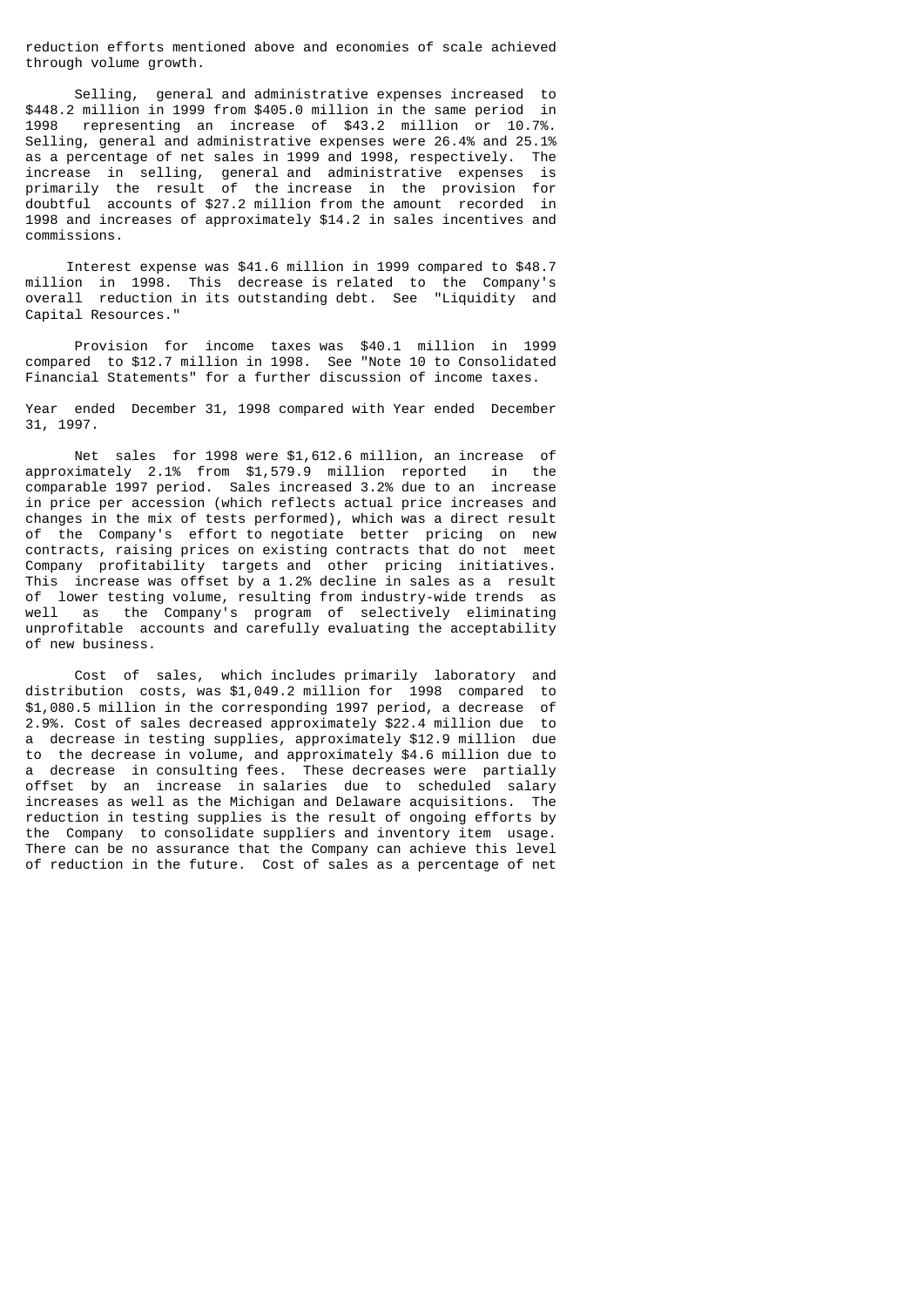sales was 65.1% for 1998 and 68.4% in the corresponding 1997 period. The decrease in the cost of sales percentage of net sales primarily resulted from the cost reduction efforts mentioned above.

 Selling, general and administrative expenses decreased to \$405.0 million in 1998 from \$538.1 million in the same period in 1997 representing a decrease of \$133.1 million or 24.7%. Selling, general and administrative expenses were 25.1% and 34.1% as a percentage of net sales in 1998 and 1997, respectively. The decrease in selling, general and administrative expenses is primarily the result of the decrease in the provision for doubtful accounts of \$146.8 million from the amount recorded in 1997. This decrease was partially offset by increases in 1998 in personnel expenses (\$13.0 million), bad debt expense (\$11.3 million) and telephone (\$2.0 million).

 Net interest expense was \$48.7 million in 1998 compared to \$71.7 million in 1997.

 Provision for income taxes was an expense of \$12.7 million in 1998 compared to a tax benefit of \$54.4 million in 1997. See "Note 10 to Consolidated Financial Statements" for a further discussion of income taxes.

# LIQUIDITY AND CAPITAL RESOURCES

 Net cash provided by operating activities was \$180.5 million, \$125.1 million and \$144.4 million, in 1999, 1998 and 1997, respectively. The increase in cash flow from operations in 1999 primarily resulted from decreases in accounts receivable.

 Capital expenditures were \$69.4 million, \$58.7 million and \$34.5 million for 1999, 1998 and 1997, respectively. The Company expects capital expenditures to be between \$65.0 million and \$75.0 million in 2000. These expenditures are intended to continue to improve billing systems and further automate laboratory processes. Such expenditures are expected to be funded by cash flow from operations as well as borrowings under the Company's credit facilities.

 The Company's days sales outstanding (DSO) at the end of 1999 improved to 74 days as compared to 83 days at the end of 1998. During the fourth quarter of 1999, the Company decreased its bad debt expense in response to a fourth quarter improvement in cash collection rates. This improvement was due to Company wide efforts to increase cash collections from all payors, as well as on-going improvements to claim submission processes. In addition, the Company is continuing to take the steps necessary to improve DSO and cash collections by:

1. Accelerating the conversion of decentralized billing locations to a centralized billing system. During 1999, the Long Island, northern Virginia and Michigan locations were converted.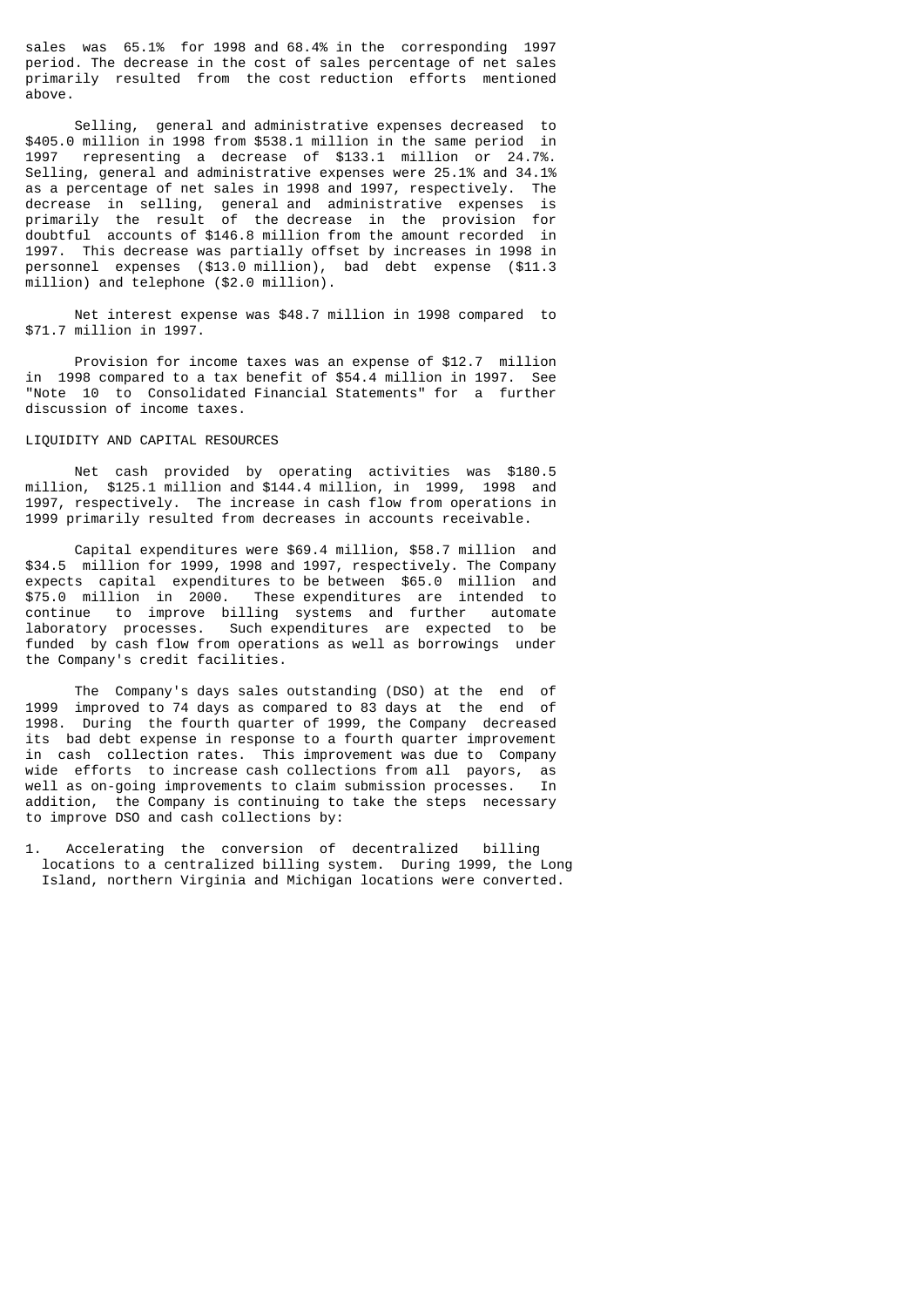2. Assigning focused, cross functional billing operations teams to implement best practices throughout the Company, with particular emphasis on geographic areas with higher DSO's, and particular emphasis on geographic areas with higher DSO's, identifying underlying causes for and solutions to payment delays.

 With the completion of the conversion of the Long Island, northern Virginia and Michigan facilities, approximately 60% of the Company's billings are performed on the Company's centralized system. By the end of the year 2000, Management anticipates that approximately 85% of billings will be performed on that system with the remainder converted during 2001. The billing system conversions, combined with improvements in front-end processes, that enhance data capture for billing, are expected to reduce DSO to approximately 69 days by the end of 2000 and the mid 60s by the end of 2001.

 The Company expects that these conversions will lower DSO and have a positive impact on the timing of cash collections. The positive effects of these conversions will most likely be realized some time after the completion of the conversions. There can be no assurance that the planned billing conversions will improve the Company's DSO and cash collections.

 During 1999, the Company repaid approximately \$70.3 million on its term loan facility. There were no outstanding balances due on its revolving credit facility at the end of 1999 and 1998.

 Based on current and projected levels of operations, coupled with availability under its revolving credit facility, the Company believes it has sufficient liquidity to meet both its short-term and long-term cash needs. For a discussion of the Company's long-term debt and revolving credit facility, see "Note 8 to Consolidated Financial Statements."

CAUTIONARY STATEMENT FOR PURPOSES OF THE "SAFE HARBOR" PROVISIONS OF THE PRIVATE SECURITIES LITIGATION REFORM ACT OF 1995

 The Private Securities Litigation Reform Act of 1995 evidences Congress' determination that the disclosure of forwardlooking information is desirable for investors and encourages such disclosure by providing a safe harbor for forward-looking statements by corporate management. This Annual Report, including the Letter to Our Shareholders and the Management's Discussion and Analysis of Financial Condition and Results of Operations, contains forward-looking statements that involve risk and uncertainty. In order to comply with the terms of the safe harbor, the Company notes that a variety of factors could cause the Company's actual results and experience to differ materially from the anticipated results or other expectations expressed in the Company's forward-looking statements.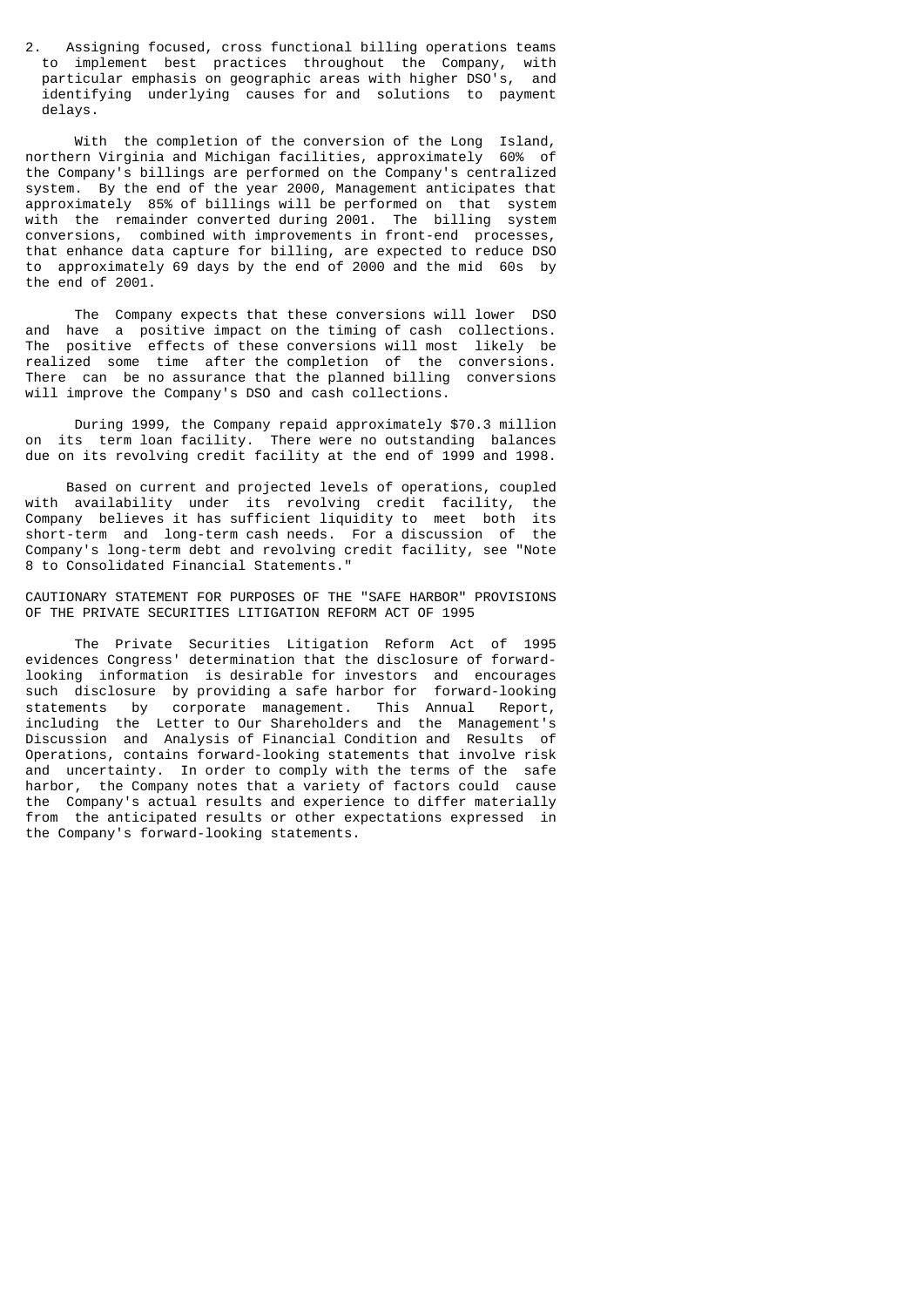The risks and uncertainties that may affect the operations, performance, development, growth projections and results of the Company's business include, but are not limited to, the growth of the economy, interest rate movements, timely development by the Company of technology enhancements of its operating systems, the impact of competitive services and pricing, customer business requirements, Congressional legislation and similar matters. Readers of this report are cautioned not to place undue reliance on forward-looking statements which are subject to influence by the named risk factors and unanticipated future events. Actual results, accordingly, may differ materially from management expectations.

ITEM 7A. QUANTITATIVE AND QUALITATIVE DISCLOSURE ABOUT MARKET RISK

The Company has no material information to disclose.

ITEM 8. FINANCIAL STATEMENTS AND SUPPLEMENTARY DATA

 Reference is made to the Index on Page F-1 of the Financial Report included herein.

ITEM 9. CHANGES IN AND DISAGREEMENTS WITH ACCOUNTANTS ON ACCOUNTING AND FINANCIAL DISCLOSURE

Not Applicable.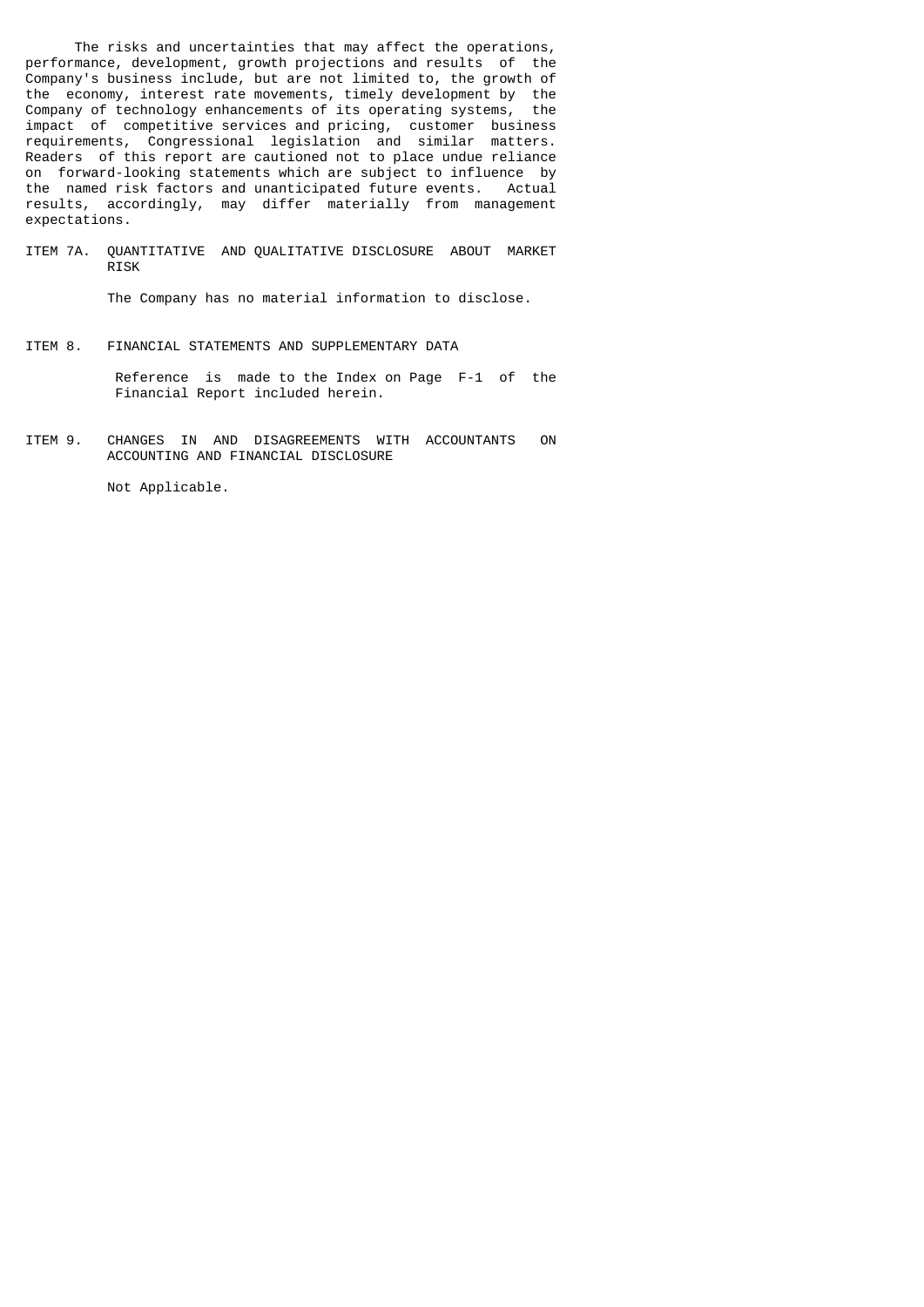# PART III

 The information required by Part III, Items 10 through 13, of Form 10-K is incorporated by reference from the registrant's definitive proxy statement for its 2000 annual meeting of stockholders, which is to be filed pursuant to Regulation 14A not later than April 30, 2000.

# PART IV

- ITEM 14. EXHIBITS, FINANCIAL STATEMENT SCHEDULES AND REPORTS ON FORM 8-K
- (a) List of documents filed as part of this Report:
	- (1) Consolidated Financial Statements and Independent Auditors' Reports included herein:

See Index on page F-1

(2) Financial Statement Schedules:

See Index on page F-1

 All other schedules are omitted as they are inapplicable or the required information is furnished in the Consolidated Financial Statements or notes thereto.

- (3) Index to and List of Exhibits
	- (a) Exhibits:\*

 Exhibits 10.1 through 10.3 and 10.6 through 10.13 are management contracts or compensatory plans or arrangements.

- 2.1 Agreement and Plan of Merger among the Company, NHL Sub Acquisition Corp. and NHLI (incorporated herein by reference to the Company's Registration Statement on Form S-4 filed with the Securities and Exchange Commission (the "Commission") on March 14, 1994, File No. 33-52655 (the "1994 S-4")).
	- 2.2 Agreement and Plan of Merger dated as of May 3, 1994 of NHLI and N Acquisition Corp. (incorporated herein by reference to Exhibit (c)(1) of Schedule 14D-1 and Schedule 13D ("Schedule 14D-1 and Schedule 13D") filed with the Commission on May 9, 1994).<br>2.3 - Agreem
	- Agreement dated as of June 7, 1994, among N Acquisition Corp., the Company and NHLI (incorporated herein by reference to Exhibit (c)(7) of amendment No. 2 to Schedule 14D-1 and Schedule 13D of NHLI and N Acquisition Corp filed with the Commission on June 8, 1994).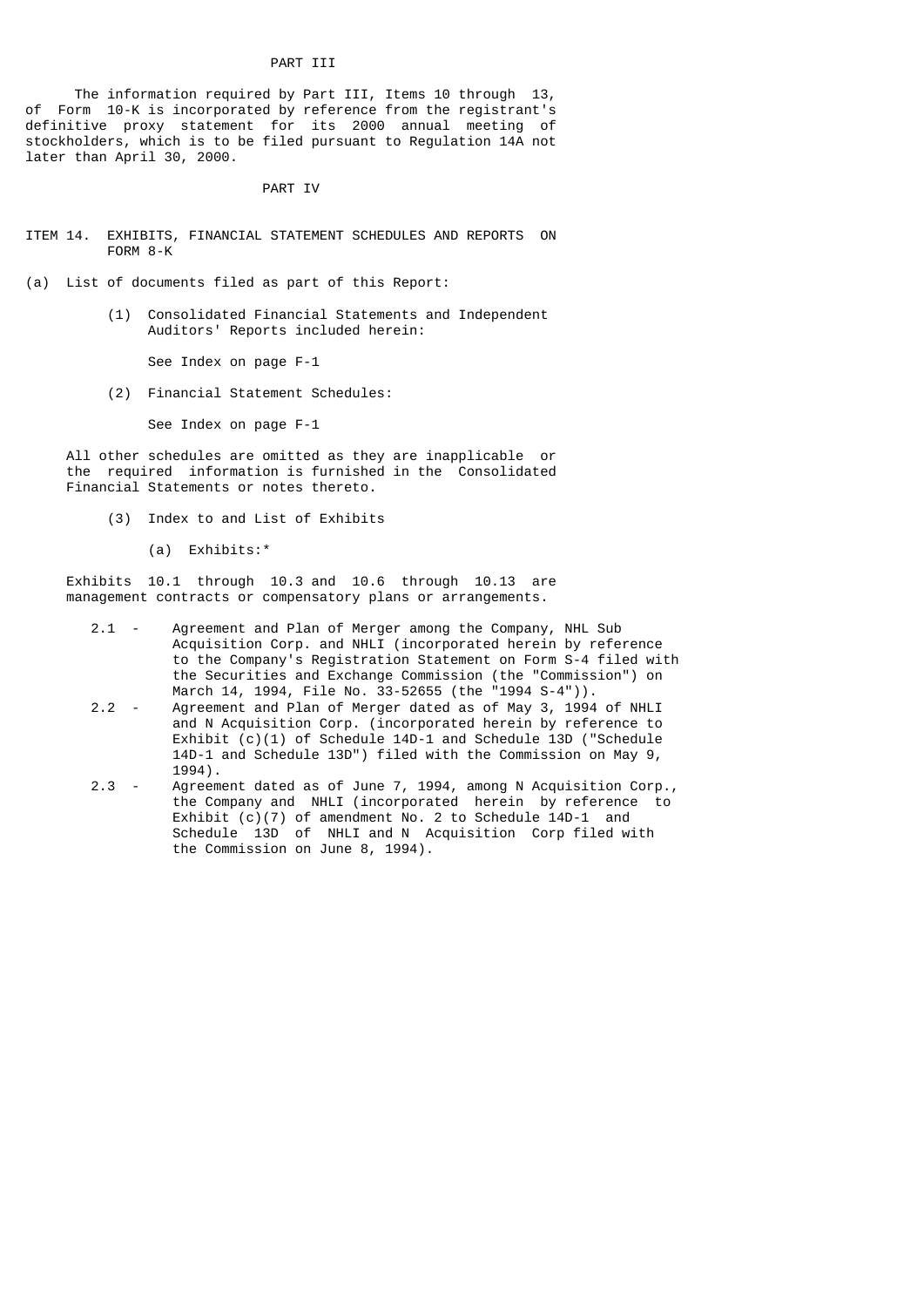- 2.4 Agreement and Plan of Merger dated as of December 13, 1994 among the Company, HLR Holdings Inc., Roche Biomedical Laboratories, Inc. and (for the purposes stated therein) Hoffmann-La Roche Inc. (incorporated herein by reference to the Company's Annual Report on Form 10-K for the year ended December 31, 1994 filed with the Commission on March 3,
- 1995, File No. 1-11353 (the "1994 10-K")). Stock Purchase Agreement dated December 30, 1994 between Reference Pathology Holding Company, Inc. and Allied Clinical Laboratories, Inc. ("Allied") (incorporated herein by reference to the 1994 10-K).<br>3.1 - Certificate of Incorporation
- Certificate of Incorporation of the Company (amended pursuant to a Certificate of Merger filed on April 28, 1995) (incorporated by reference herein to the report on Form 8-K dated April 28, 1995, filed with the Commission on May 12, 1995, File No. 1-11353 (the "April 28, 1995 Form 8-K")).
- 3.2 Amended and Restated By-Laws of the Company (incorporated herein by reference to the April 28, 1995 Form 8-K).<br>4.1 - Warrant Agreement dated as of April 10, 1995 between
- Warrant Agreement dated as of April 10, 1995 between the Company and American Stock Transfer & Trust Company (incorporated herein by reference to the April 28, 1995 Form
- 8-K).<br>4.2 Speci Specimen of the Company's Warrant Certificate (included in the Exhibit to the Warrant Agreement included therein as Exhibit 4.1 hereto) (incorporated herein by reference to the April 28, 1995 Form 8-K).
- 4.3 Specimen of the Company's Common Stock Certificate (incorporated herein by reference to the April 28, 1995 Form  $8-K$ ).
- 10.1 National Health Laboratories Incorporated Employees' Savings and Investment Plan (incorporated herein by reference to the Company's Annual Report on Form 10-K for the year ended December 31, 1991 filed with the Commission on February 13, 1992, File No. 1-10740\*\* (the "1991 10-K")).
- 10.2 National Health Laboratories Incorporated Employees' Retirement Plan (incorporated herein by reference to the Company's Annual Report on Form 10-K for the year ended December 31, 1992 filed with the Commission on March 26, 1993, File No. 1-10740 (the "1992 10-K")).
- 10.3 National Health Laboratories Incorporated Pension Equalization Plan (incorporated herein by reference to the 1992 10-K).
	- 10.4 Settlement Agreement dated December 18, 1992 between the Company and the United States of America (incorporated herein by reference to the 1992 10-K).
	- 10.5 Settlement Agreement dated November 21, 1996 between the Company and the United States of America.<br>10.6 - National Health Laboratories 1988 Stock O
	- National Health Laboratories 1988 Stock Option Plan, as amended (incorporated herein by reference to the Company's Registration Statement on Form S-1 (No. 33- 35782) filed with the Commission on July 9, 1990 (the "1990 S-1")).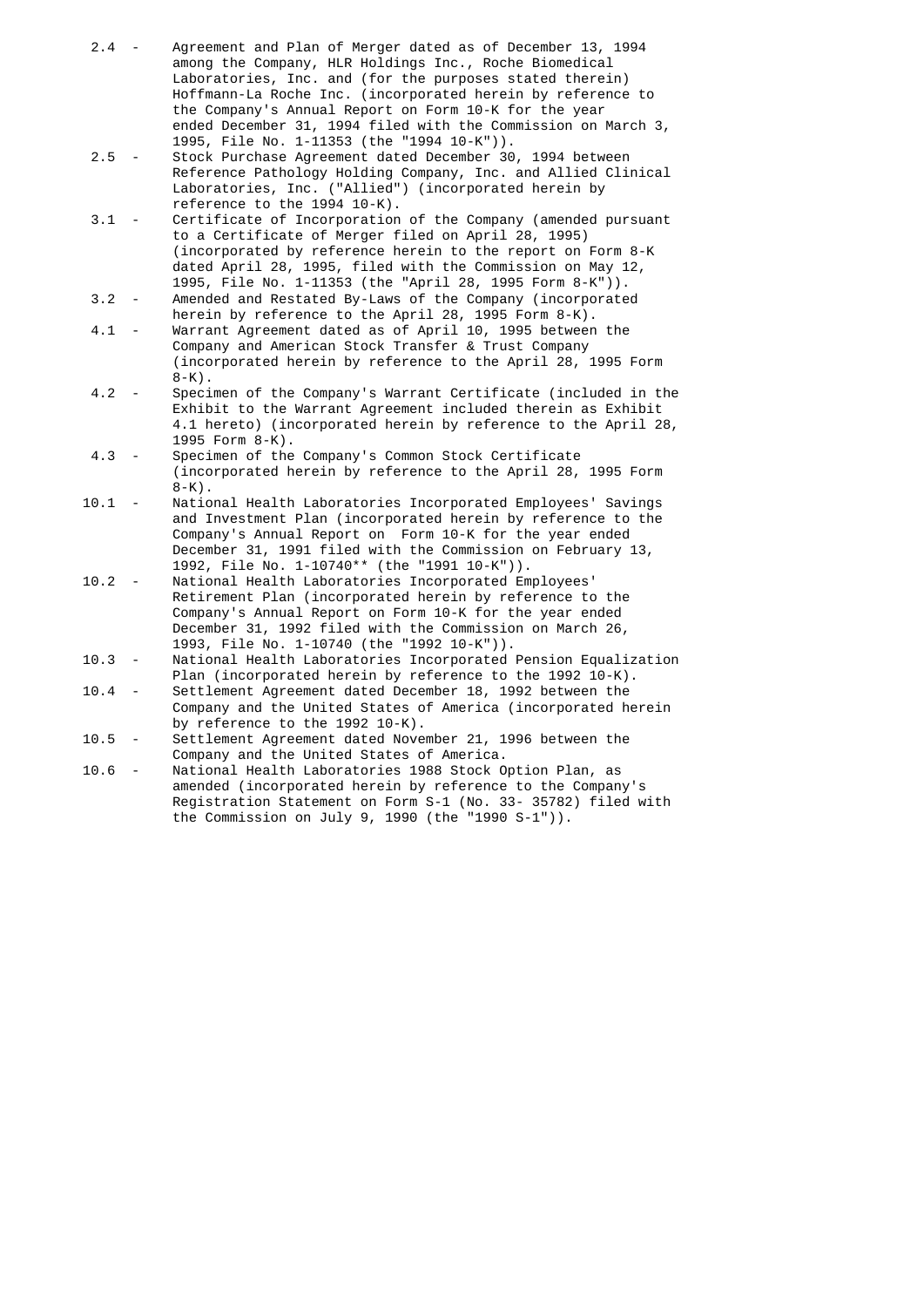10.7 - National Health Laboratories 1994 Stock Option Plan (incorporated herein by reference to the Company's Registration Statement on Form S-8 filed with the Commission on August 12, 1994, File No. 33-55065).<br>10.8 - Laboratory Corporation of America Holdings Perform Laboratory Corporation of America Holdings Performance Unit Plan (incorporated by reference to Annex II of the Company's 1995 Annual Proxy Statement filed with the Commission on August 17, 1995 (the "1995 Proxy")).<br>10.9 - Laboratory Corporation of America Ho Laboratory Corporation of America Holdings Annual Bonus Incentive Plan (incorporated by reference to Annex III of the 1995 Proxy). 10.10 - Laboratory Corporation of America Holdings Master Senior Executive Severance Plan (incorporated herein by reference to the report on Form 8-K dated October 24, 1996 (the "October 24, 1996 8-K") filed with the Commission on October 24, 1996, File No. 1-11353). 10.11 - Special Severance Agreement dated June 28, 1996 between the Company and Timothy J. Brodnik (incorporated herein by reference to the October 24, 1996 8-K).<br>10.12 - Special Severance Agreement dated July Special Severance Agreement dated July 12, 1996 between the Company and John F. Markus (incorporated herein by reference to the October 24, 1996 8-K). 10.13 - Special Severance Agreement dated June 28, 1996 between the Company and Robert E. Whalen (incorporated herein by reference to the October 24, 1996 8-K). 10.14 - Tax Allocation Agreement dated as of June 26, 1990 between MacAndrews & Forbes Holding Inc., Revlon Group Incorporated, New Revlon Holdings, Inc. and the subsidiaries of Revlon set forth on Schedule A thereto (incorporated herein by reference to the 1990 S-1).<br>10.15 - Loan Agreement da Loan Agreement dated August 1, 1991 among the Company, Frequency Property Corp. and Swiss Bank Corporation, New York Branch (incorporated herein by reference to the 1991 10-K). 10.16 - Sharing and Call Option Agreement dated as of December 13, 1994 among HLR Holdings Inc., Roche Biomedical Laboratories, Inc., Mafco Holdings Inc., National Health Care Group, Inc. and (for the purposes stated therein) the Company (incorporated by reference herein to the 1994 10-K).<br>10.17 - Stockholder Agreement dated as of April 28, 1995 amo Stockholder Agreement dated as of April 28, 1995 among the Company, HLR Holdings Inc., Hoffmann-La Roche Inc. and Roche Holdings, Inc. (incorporated herein by reference to the April 28, 1995 Form 8-K).<br>10.18 - Exchange Agent Agre Exchange Agent Agreement dated as of April 28, 1995 between the Company and American Stock Transfer & Trust Company (incorporated herein by reference to the April 28, 1995 Form 8-K).<br>10.19 - Credi Credit Agreement dated as of April 28, 1995, among the Company, the banks named therein, and Credit Suisse (New York Branch), as Administrative Agent (incorporated herein by reference to the April 28, 1995 Form 8-K).<br>10.20 - First Amendment to Credit Agreement dated First Amendment to Credit Agreement dated as of September 8, 1995 among the Company, the banks named therein, and Credit Suisse (New York Branch), as Administrative Agent.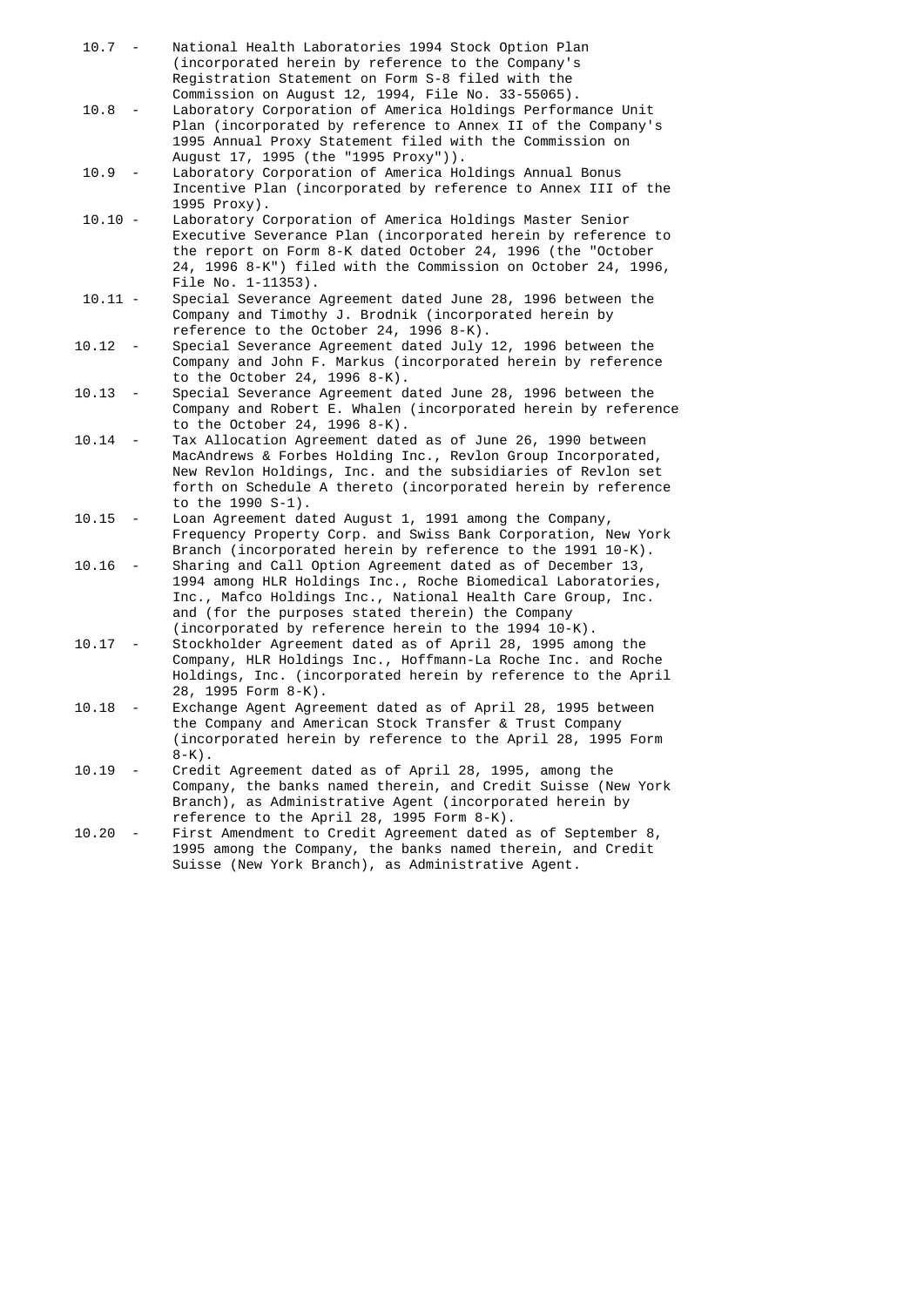(incorporated by reference herein to the Company's Quarterly Report on Form 10-Q for the quarter ended September 30, 1995 filed with the Commission on November 14, 1995, File No. 1-

- 11353).<br>10.21 Second Second Amendment to Credit Agreement dated as of February 16, 1996 among the Company, the banks named therein, and Credit Suisse (New York Branch), as Administrative Agent (incorporated herein by reference to the Company's Annual Report on Form 10-K for the year ended December 31, 1995 filed with the Commission on March 29, 1996, File No. 1-11353).<br>10.22 - Third Am
- Third Amendment and Second Waiver to Credit Agreement dated as of July 10, 1996 among the Company, the banks named therein and Credit Suisse (New York Branch) as Administrative Agent (incorporated herein by reference to the Company's quarterly report on Form 10-Q for the quarter ended June 30, 1996 filed with the Commission on August 14, 1996, File No. 1-11353).<br>10.23 - Fourth Amendment to the Credit Agreem
- Fourth Amendment to the Credit Agreement dated as of September 23, 1996 among the Company, the banks named therein and Credit Suisse (New York Branch), as Administrative Agent (incorporated herein by reference to the report in Form 8-K dated September 23, 1996, filed with the Commission on September 30, 1996, File No. 1-11353).
- 10.24 Third Waiver to the Credit Agreement dated as of November 4, 1996 among the Company, the banks named therein and Credit Suisse (New York Branch), as Administrative Agent (incorporated herein by reference to the Company's quarterly report on Form 10-Q for the quarter ended September 30, 1996 filed with the Commission on November 14, 1996, File No.
- 1-11353).<br>10.25 Fifth Ame Fifth Amendment and Fourth Waiver to the Credit Agreement dated as of December 23, 1996 among the Company, the banks named therein and Credit Suisse (New York Branch), as Administrative Agent (incorporated herein by reference to the report on Form 8-K filed with the Commission on January 6,
	- 1997, File No. 1-11353(the "January 6, 1997 8-K")). Fifth Waiver to the Credit Agreement dated as of January 27, 1997 among the Company, the banks named therein and Credit Suisse (New York Branch) as Administrative Agent.<br>10.27 - Sixth Amendment and Waiver to the Credit Agreemen
	- Sixth Amendment and Waiver to the Credit Agreement dated as of March 31, 1997 among the Company, the banks named therein and Credit Suisse First Boston as Administrative Agent.<br>10.28 - Amended and Restated Credit Agreement dated as of M
	- Amended and Restated Credit Agreement dated as of March 31, 1997 among the Company, the banks named therein and Credit Suisse First Boston as Administrative Agent.<br>10.29 - Second Amendment to the Amended and Restated
	- Second Amendment to the Amended and Restated Credit Agreement dated as of February 25, 1998 among the Company, the banks named therein and Credit Suisse First Boston as Administrative Agent.
	- 10.30 Third Amendment to the Amended and Restated Credit Agreement dated as of May 7, 1999 among the Company, the banks named therein and Credit Suisse First Boston as Administrative Agent (incorporated herein by reference to the Company's quarterly report on Form 10-Q for the quarter ended June 30, 1999 filed with the Commission on August 16, 1999, File No. 1-11353).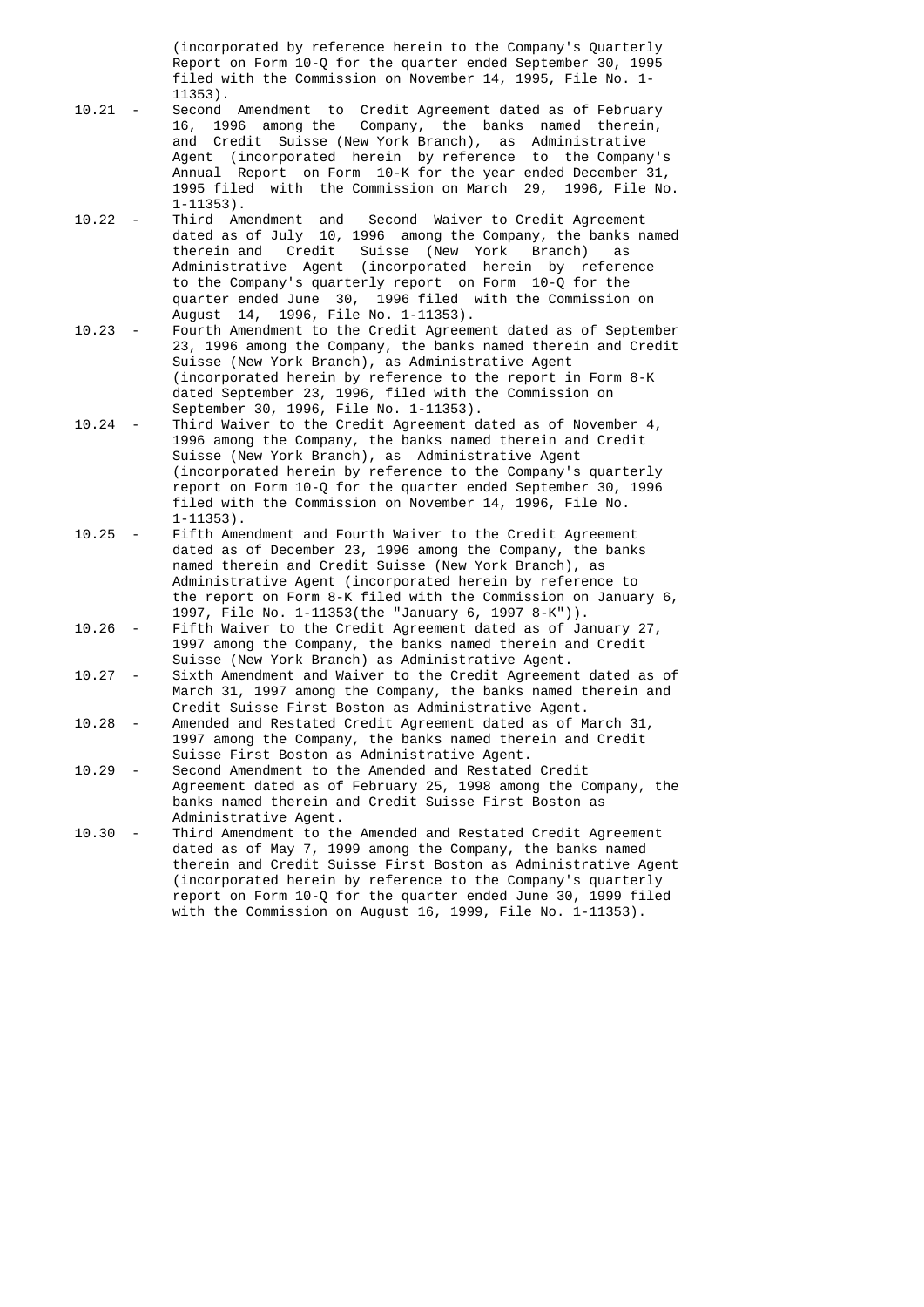| $10.31 -$ |                          | Laboratory Corporation of America Holdings 1995 Stock Plan for<br>Non-Employee Directors (incorporated by reference herein to<br>the report of Form S-8 dated September 26, 1995, filed with<br>the Commission on September 26, 1995).          |
|-----------|--------------------------|-------------------------------------------------------------------------------------------------------------------------------------------------------------------------------------------------------------------------------------------------|
| $10.32 -$ |                          | Laboratory Corporation of America Holdings 1997 Employee Stock<br>Purchase Plan (incorporated by reference herein to Annex I of<br>the Company's 1996 Annual Proxy Statement filed with the<br>Commission on October 25, 1996.                  |
| 10.33     |                          | Amendments to the Laboratory Corporation of America Holdings<br>1997 Employee Stock Purchase Plan (incorporated by reference<br>herein to Annex II of the Company's 1999 Annual Proxy<br>Statement filed with the Commission on June 16, 1999). |
| 10.34     |                          | Laboratory Corporation of America Holdings Amended and<br>Restated 1999 Stock Incentive Plan (incorporated by reference<br>herein to Annex I of the Company's 1999 Annual Proxy Statement<br>filed with the Commission of June 16, 1999).       |
| $10.35 -$ |                          | Promissory note dated December 30, 1996 between the Company<br>and Roche Holdings Inc. (incorporated herein by reference<br>to the January 6, 1997 8-K).                                                                                        |
| 10.36     | $\overline{\phantom{a}}$ | First Amendment to promissory note given by the Company to<br>Roche Holdings Inc.                                                                                                                                                               |
| 10.37     | $\overline{\phantom{a}}$ | Support Agreement between Roche Biomedical Laboratories, Inc.<br>and Hoffmann-La Roche Inc., dated as of April 27, 1995.                                                                                                                        |
| 10.38     | $\overline{\phantom{a}}$ | First Amendment to Support Agreement between Roche Biomedical<br>Laboratories, Inc. and Hoffmann-La Roche Inc., dated as of<br>July 26, 1995.                                                                                                   |
| 10.39     |                          | Second Amendment to Support Agreement between Laboratory<br>Corporation of America Holdings, Hoffmann-La Roche Inc., Roche<br>Molecular Systems, Inc. and Roche Diagnostic Systems, Inc.,<br>dated as of January 1, 1997.                       |
| 10.40     | $\overline{a}$           | Third Amendment to Support Agreement between Laboratory<br>Corporation of America Holdings, Hoffmann-La Roche Inc., Roche<br>Molecular Systems, Inc. and Roche Diagnostic Systems, Inc.,<br>dated as of October 1, 1997.                        |
| 10.41     |                          | Consulting Agreement between Laboratory Corporation of America<br>Holdings and its subsidiaries and affiliates<br>and Larry L.<br>Leonard, dated as of September 1, 1998.                                                                       |
| $12.1*$   |                          | Statement regarding Computation of Ratio of Earnings to<br>Combined Fixed Charges and Preferred Stock Dividends.                                                                                                                                |
| $21*$     |                          | List of Subsidiaries of the Company                                                                                                                                                                                                             |
| $23.1*$   | $\overline{\phantom{a}}$ | Consent of PricewaterhouseCoopers LLP                                                                                                                                                                                                           |
| $24.1*$   | $\overline{\phantom{a}}$ | Power of Attorney of Jean-Luc Belingard                                                                                                                                                                                                         |
| $24.2*$   |                          | Power of Attorney of Wendy E. Lane                                                                                                                                                                                                              |
| $24.3*$   | $\overline{\phantom{a}}$ | Power of Attorney of Robert E. Mittelstaedt, Jr.                                                                                                                                                                                                |
|           |                          |                                                                                                                                                                                                                                                 |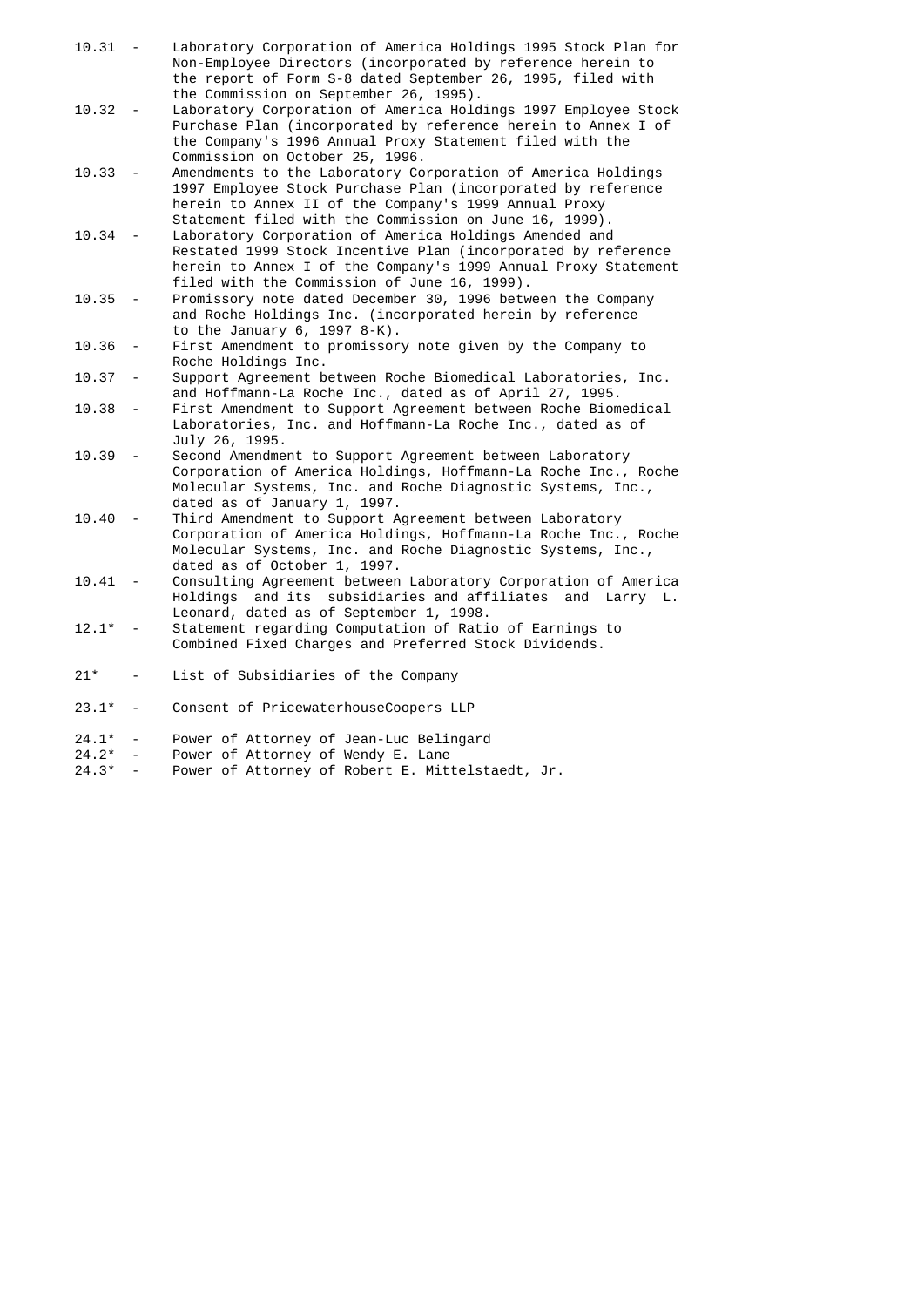| $24.4* -$  |  |  | Power of Attorney of James B. Powell, M.D.           |  |
|------------|--|--|------------------------------------------------------|--|
| $24.5^*$ - |  |  | Power of Attorney of David B. Skinner                |  |
|            |  |  | 24.6* - Power of Attorney of Andrew G. Wallace, M.D. |  |
|            |  |  |                                                      |  |
| 27         |  |  | - Financial Data Schedule                            |  |
|            |  |  | (electronically filed version only).                 |  |

### (b) Reports on Form 8-K

- (1) A current report on Form 8-K dated November 18, 1999 was filed on December 1, 1999, by the registrant along with Healthworks Alliance, Inc., in connection with the press release dated November 18, 1999 announcing that the Company would utilize Healthworks' connectivity tools to electronically receive orders from (and transmit results to) the Company's joint venture hospital partners.
- (2) A current report on Form 8-K dated November 22, 1999 was filed on December 1, 1999, by the registrant, in connection with the press release dated November 22, 1999 announcing a contract to be the national provider of laboratory services for CIGNA HealthCare's traditional indemnity, preferred-provider organization and HMO products in select markets. The Company also announced that its Board of Directors declared dividends on the Company's 8 1/2 percent Series A Convertible Exchangeable Preferred Stock and the Company's 8 1/2 percent Series B Convertible Pay-in-Kind Preferred Stock.
- (3) A current report on Form 8-K dated December 13, 1999 was filed on December 22, 1999, by the registrant, in connection with the press release dated December 13, 1999 announcing that an agreement with Humana's Employers Health Insurance Company (EHI) was finalized. Under this agreement, the Company will service EHI's 1.4 million covered lives throughout the country and, in the future, will be a cornerstone laboratory services provider for Humana's ChoiceCare Network.
	- (4) A current report on Form 8-K dated December 16, 1999 was filed on December 22, 1999, by the registrant, in connection with the press release dated December 16, 1999 announcing that it was awarded a contract by the Commonwealth of Virginia Department of Mental Health, Mental Retardation and Substance Abuse Services to perform clinical laboratory testing services.

Filed herewith.

Previously filed under File No. 0-17031 which has been corrected to File No. 1-10740.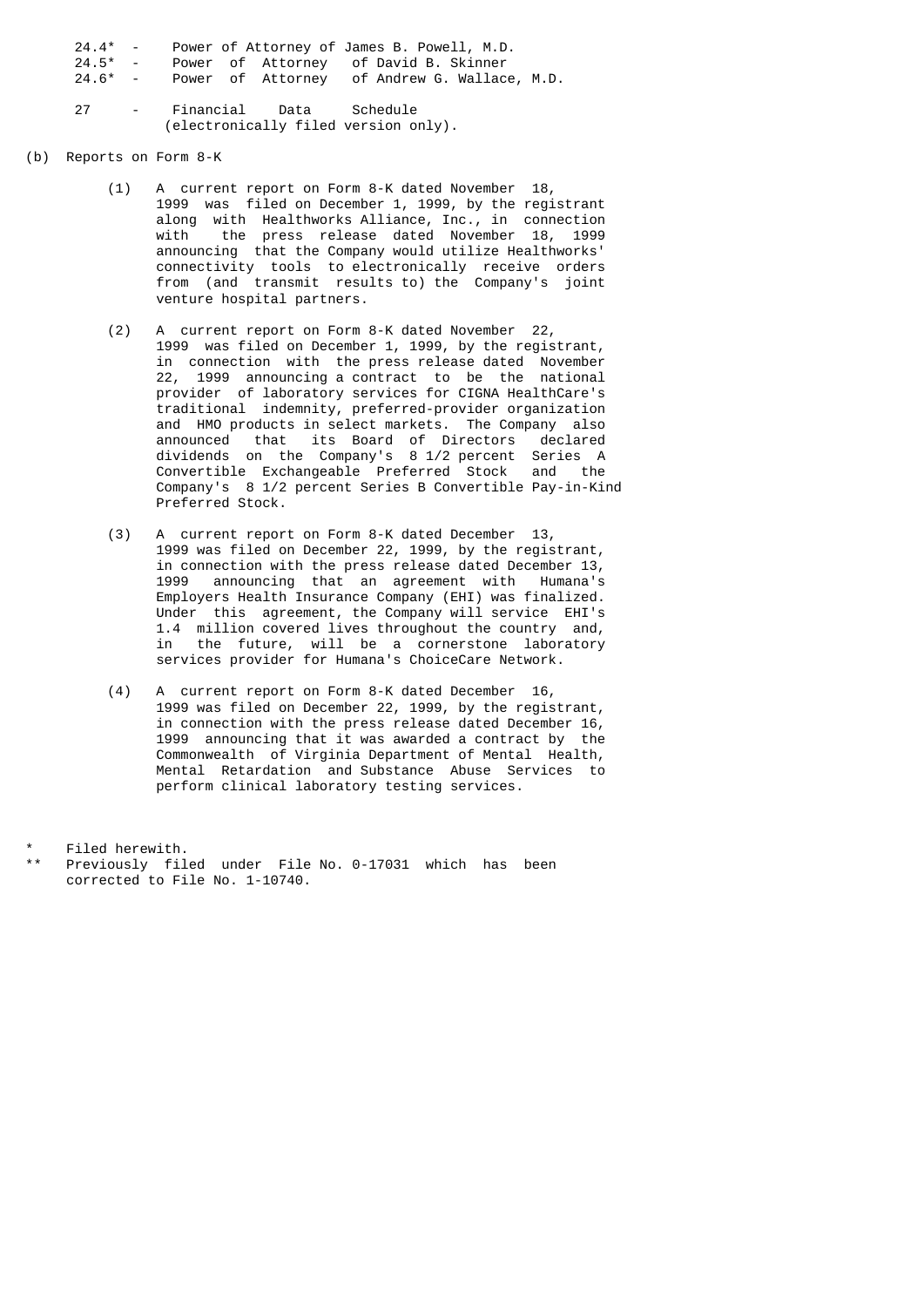# SIGNATURES

Pursuant to the requirements of Section 13 or 15(d) of the Securities Exchange Act of 1934, the Company has duly caused this report to be signed on its behalf by the undersigned, thereunto duly authorized.

> LABORATORY CORPORATION OF AMERICA HOLDINGS Registrant

> > By:/s/ THOMAS P. MAC MAHON

 -------------------------------- Thomas P. Mac Mahon Chairman of the Board, President and Chief Executive Officer

Dated: March 15, 2000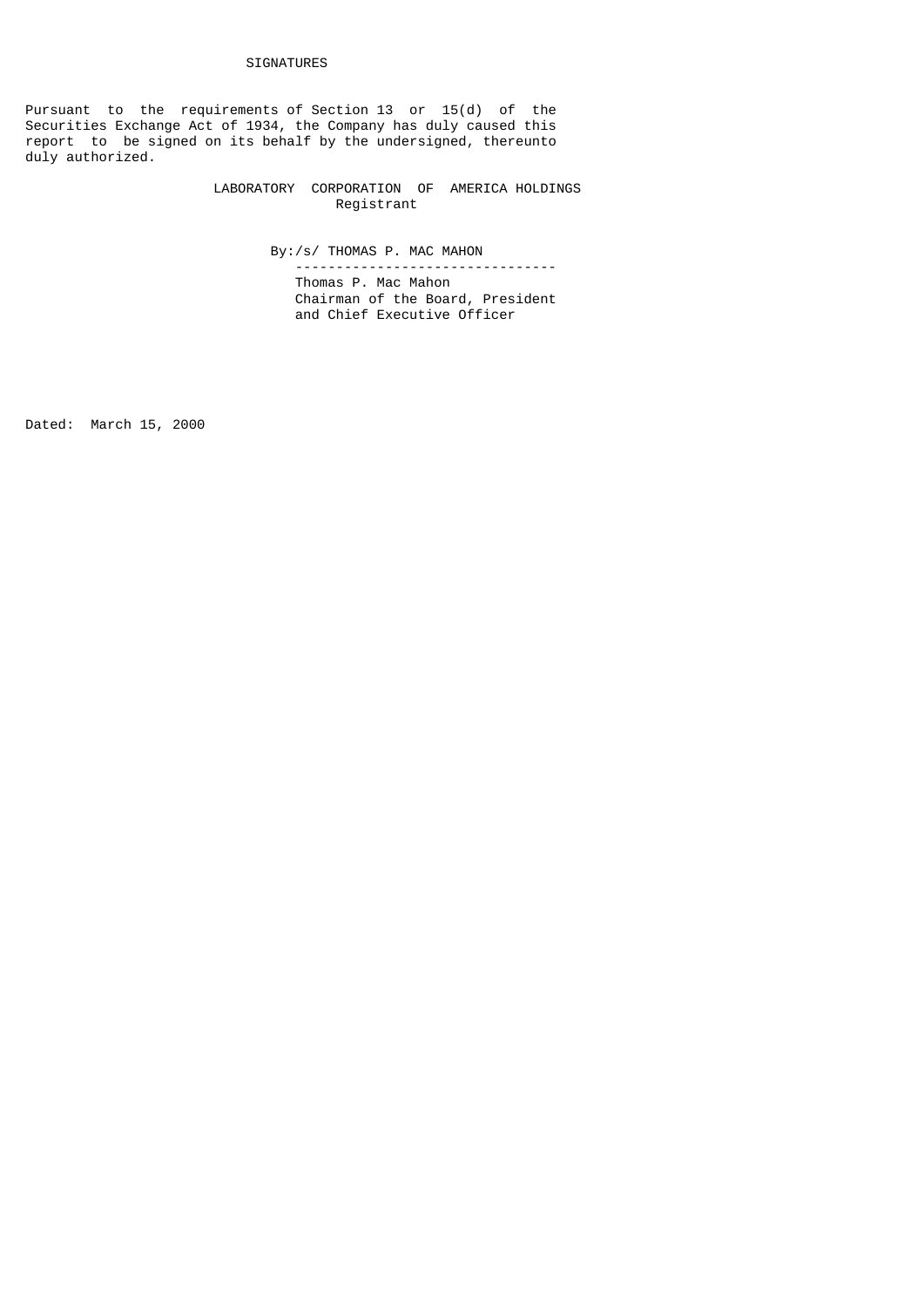| of 1934, this report has been signed by the following persons on<br>March 15, 2000 in the capacities indicated. |                                                                                                                                            |
|-----------------------------------------------------------------------------------------------------------------|--------------------------------------------------------------------------------------------------------------------------------------------|
| Signature                                                                                                       | Title                                                                                                                                      |
| /s/ THOMAS P. MAC MAHON                                                                                         |                                                                                                                                            |
| Thomas P. Mac Mahon                                                                                             | Chairman of the Board,<br>President and Chief<br>Executive Officer<br>(Principal Executive Officer)                                        |
| /s/WESLEY R. ELINGBURG<br>Wesley R. Elingburg                                                                   | Executive Vice President,<br>Chief Financial Officer<br>and Treasurer (Principal<br>Financial Officer and Principal<br>Accounting Officer) |
| /s/ JEAN-LUC BELINGARD*<br>Jean-Luc Belingard                                                                   | Director                                                                                                                                   |
| /s/ WENDY E. LANE*<br>.<br>Wendy E. Lane                                                                        | Director                                                                                                                                   |
| /s/ ROBERT E. MITTELSTAEDT, JR.*<br>Robert E. Mittelstaedt, Jr.                                                 | Director                                                                                                                                   |
| /s/ JAMES B. POWELL, M.D.*<br>James B. Powell, M.D.                                                             | Director                                                                                                                                   |
| /s/ DAVID B. SKINNER, M.D.*<br>David B. Skinner, M.D.                                                           | Director                                                                                                                                   |
| /s/ ANDREW G. WALLACE, M.D.*<br>Andrew G. Wallace, M.D.                                                         | Director                                                                                                                                   |

Pursuant to the requirements of the Securities Exchange Act

\* Bradford T. Smith, by his signing his name hereto, does hereby sign this report on behalf of the directors of the Registrant after whose typed names asterisks appear, pursuant to powers of attorney duly executed by such directors and filed with the Securities and Exchange Commission.

By:/s/ BRADFORD T. SMITH

\_\_\_\_\_\_\_\_\_\_\_\_\_\_\_\_\_\_\_\_\_\_\_\_\_\_\_\_\_\_\_\_\_

 Bradford T. Smith Attorney-in-fact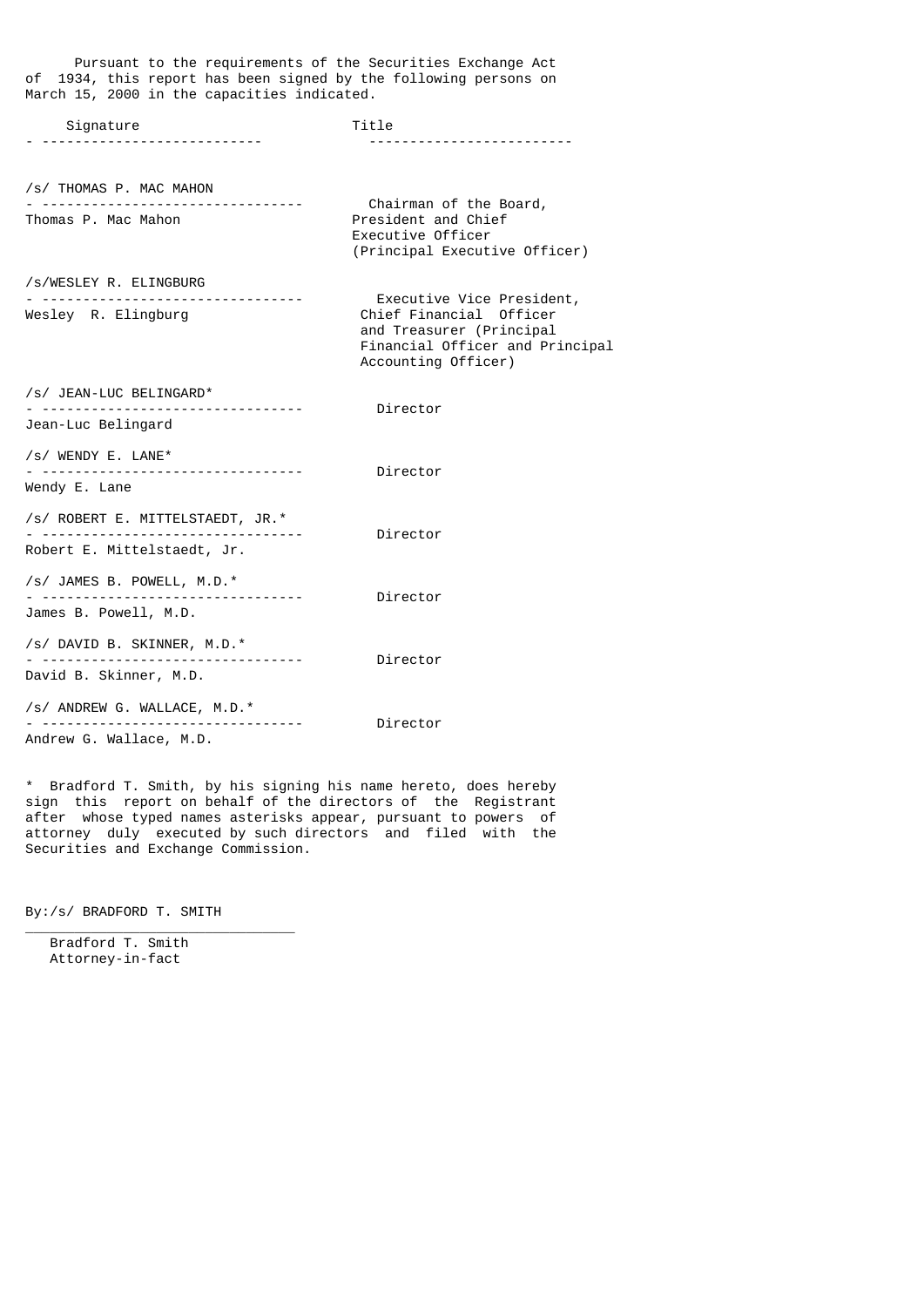## INDEX TO CONSOLIDATED FINANCIAL STATEMENTS AND SCHEDULE

|                                                                                                                    | Page     |
|--------------------------------------------------------------------------------------------------------------------|----------|
| Report of Independent Accountants                                                                                  | $F - 2$  |
| Consolidated Financial Statements:                                                                                 |          |
| Consolidated Balance Sheets as of<br>December 31, 1999 and 1998                                                    | $F - 3$  |
| Consolidated Statements of Operations for<br>the three-year period ended December 31, 1999.                        | $F - 4$  |
| Consolidated Statements of Changes in Shareholders'<br>Equity for the three-year period ended<br>December 31, 1999 | $F - 5$  |
| Consolidated Statements of Cash Flows for the<br>three-year period ended December 31, 1999.                        | $F - 6$  |
| Notes to Consolidated Financial Statements                                                                         | $F - 8$  |
| Financial Statement Schedule:                                                                                      |          |
| II - Valuation and Qualifying Accounts and Reserves                                                                | $F - 29$ |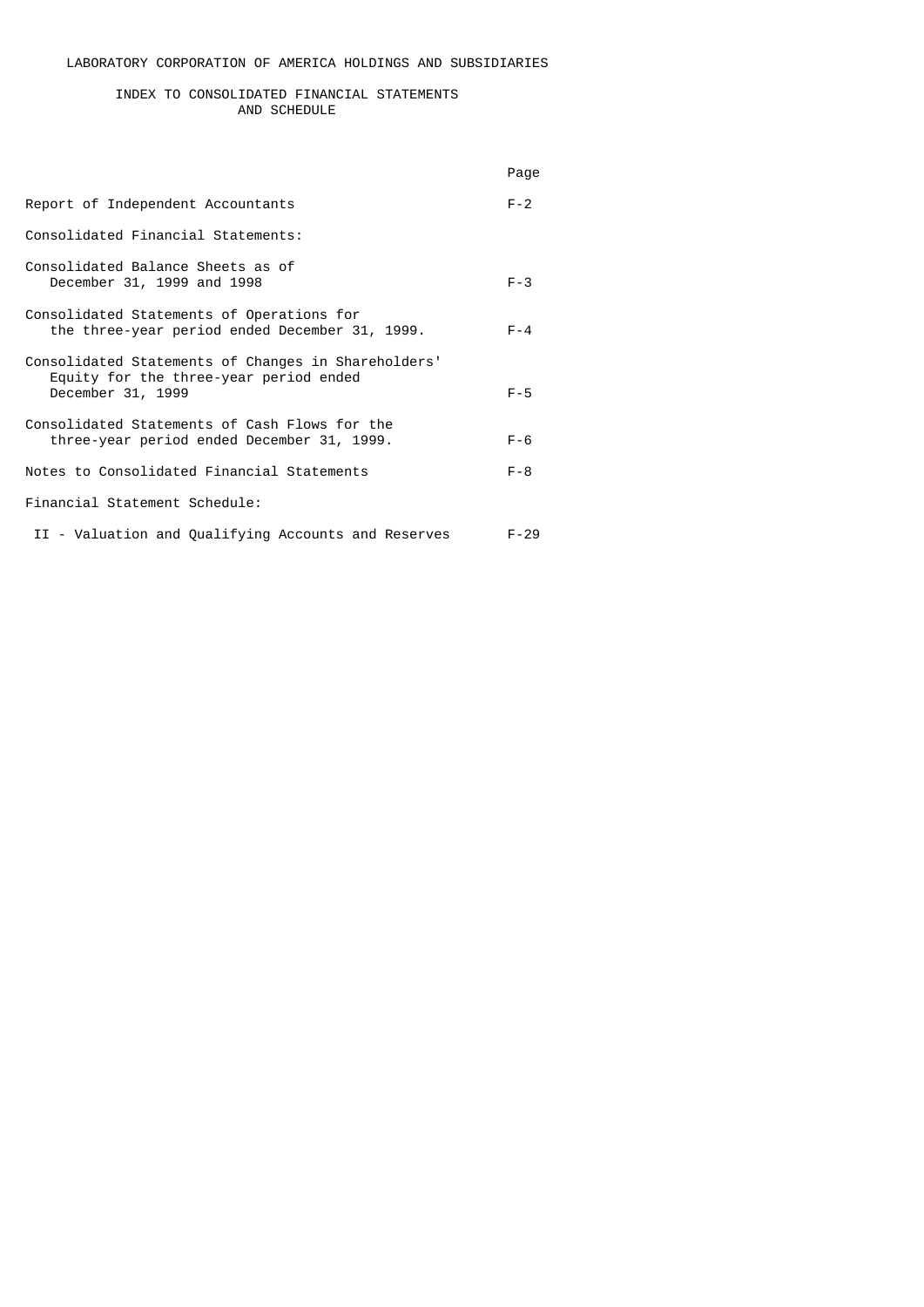To the Board of Directors and Shareholders of Laboratory Corporation of America Holdings

In our opinion, the consolidated financial statements listed<br>in the accompanying index present fairly, in all material in the accompanying index present fairly, in all material respects, the financial position of Laboratory Corporation of America Holdings and its subsidiaries (the Company) at December 31, 1999 and 1998, and the results of their operations and their cash flows for each of the three years in the period ended December 31, 1999 in conformity with accounting principles generally accepted in the United States. In addition, in our opinion, the financial statement schedule listed in the accompanying index presents fairly, in all material respects, the information set forth therein, when read in conjunction with the related consolidated financial statements. These financial statements and financial statement schedule are the responsibility of the Company's management; our responsibility is to express an opinion on these financial statements and financial statement schedule based on our audits. We conducted our audits of these statements in accordance with auditing standards generally accepted in the United States, which require that we plan and perform the audit to obtain reasonable assurance about whether the financial statements are free of material misstatement. An audit includes examining, on a test basis, evidence supporting the amounts and disclosures in the financial statements, assessing the accounting principles used and significant estimates made by management, and evaluating the overall financial statement presentation. We believe that our audits provide a reasonable basis for the opinion expressed above.

PricewaterhouseCoopers LLP Charlotte, North Carolina February 12, 2000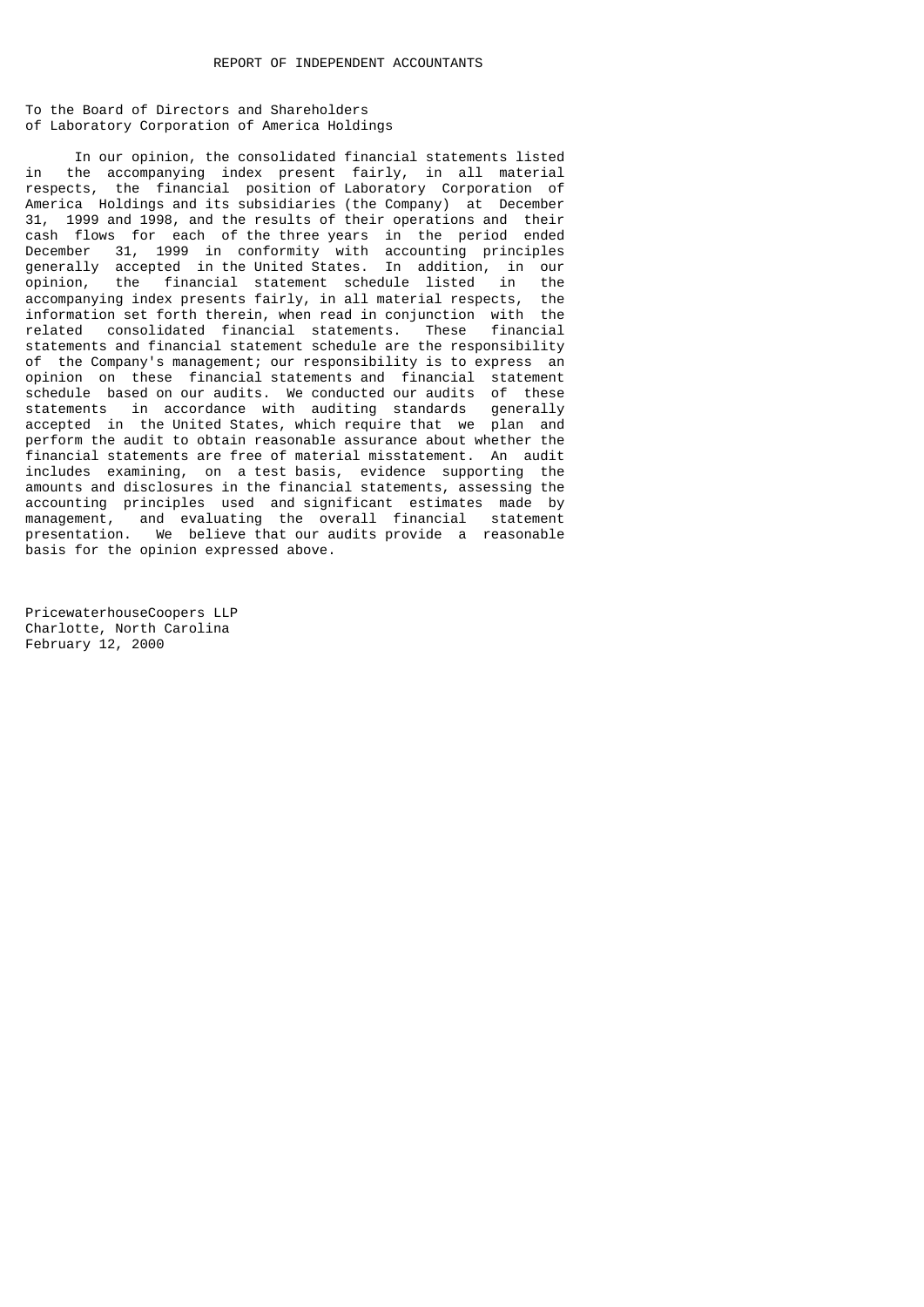# LABORATORY CORPORATION OF AMERICA HOLDINGS AND SUBSIDIARIES CONSOLIDATED BALANCE SHEETS (Dollars in millions, except share data)

|                                                                             | December 31,                 |                                                                                                                                                                                                                                                                                                                                                                                                                                                                                        |
|-----------------------------------------------------------------------------|------------------------------|----------------------------------------------------------------------------------------------------------------------------------------------------------------------------------------------------------------------------------------------------------------------------------------------------------------------------------------------------------------------------------------------------------------------------------------------------------------------------------------|
|                                                                             | 1999                         | 1998                                                                                                                                                                                                                                                                                                                                                                                                                                                                                   |
|                                                                             | <u>.</u>                     |                                                                                                                                                                                                                                                                                                                                                                                                                                                                                        |
|                                                                             |                              |                                                                                                                                                                                                                                                                                                                                                                                                                                                                                        |
| <b>ASSETS</b><br>Current assets:                                            |                              |                                                                                                                                                                                                                                                                                                                                                                                                                                                                                        |
| Cash and cash equivalents                                                   | \$<br>40.3                   | \$22.7                                                                                                                                                                                                                                                                                                                                                                                                                                                                                 |
| Accounts receivable, net                                                    | 348.0                        | 375.4                                                                                                                                                                                                                                                                                                                                                                                                                                                                                  |
| Inventories                                                                 | 29.1                         | 30.7                                                                                                                                                                                                                                                                                                                                                                                                                                                                                   |
| Prepaid expenses and other                                                  | 37.5                         | 12.3                                                                                                                                                                                                                                                                                                                                                                                                                                                                                   |
| Deferred income taxes                                                       | 44.6<br>- - - - - - - - - -  | 78.0                                                                                                                                                                                                                                                                                                                                                                                                                                                                                   |
| Total current assets                                                        | 499.5                        | 519.1                                                                                                                                                                                                                                                                                                                                                                                                                                                                                  |
| Property, plant and equipment, net                                          | 273.2                        | 259.1                                                                                                                                                                                                                                                                                                                                                                                                                                                                                  |
| Intangible assets, net                                                      | 803.9                        | 836.2                                                                                                                                                                                                                                                                                                                                                                                                                                                                                  |
| Other assets, net                                                           | 13.6                         | 26.5                                                                                                                                                                                                                                                                                                                                                                                                                                                                                   |
|                                                                             |                              | $\begin{array}{cccccccccccccc} \multicolumn{2}{c}{} & \multicolumn{2}{c}{} & \multicolumn{2}{c}{} & \multicolumn{2}{c}{} & \multicolumn{2}{c}{} & \multicolumn{2}{c}{} & \multicolumn{2}{c}{} & \multicolumn{2}{c}{} & \multicolumn{2}{c}{} & \multicolumn{2}{c}{} & \multicolumn{2}{c}{} & \multicolumn{2}{c}{} & \multicolumn{2}{c}{} & \multicolumn{2}{c}{} & \multicolumn{2}{c}{} & \multicolumn{2}{c}{} & \multicolumn{2}{c}{} & \multicolumn{2}{c}{} & \multicolumn{2}{c}{} & \$ |
|                                                                             | \$1,590.2<br>=========       | \$1,640.9                                                                                                                                                                                                                                                                                                                                                                                                                                                                              |
|                                                                             |                              |                                                                                                                                                                                                                                                                                                                                                                                                                                                                                        |
| LIABILITIES AND SHAREHOLDERS' EQUITY<br>Current liabilities:                |                              |                                                                                                                                                                                                                                                                                                                                                                                                                                                                                        |
| Accounts payable                                                            | \$<br>43.6                   | \$50.2                                                                                                                                                                                                                                                                                                                                                                                                                                                                                 |
| Accrued expenses and other                                                  | 107.0                        | 128.7                                                                                                                                                                                                                                                                                                                                                                                                                                                                                  |
| Current portion of long-term debt                                           | 95.0                         | 72.5                                                                                                                                                                                                                                                                                                                                                                                                                                                                                   |
|                                                                             | ---------                    | ---------                                                                                                                                                                                                                                                                                                                                                                                                                                                                              |
| Total current liabilities                                                   | 245.6                        | 251.4                                                                                                                                                                                                                                                                                                                                                                                                                                                                                  |
| Revolving credit facility                                                   | $- -$                        | $- -$                                                                                                                                                                                                                                                                                                                                                                                                                                                                                  |
| Long-term debt, less current portion                                        | 478.4                        | 571.3                                                                                                                                                                                                                                                                                                                                                                                                                                                                                  |
| Capital lease obligations                                                   | 4.4                          | 4.2                                                                                                                                                                                                                                                                                                                                                                                                                                                                                    |
| Other liabilities                                                           | 127.6                        | 132.8                                                                                                                                                                                                                                                                                                                                                                                                                                                                                  |
| Commitments and contingent liabilities                                      | $- -$                        | $- -$                                                                                                                                                                                                                                                                                                                                                                                                                                                                                  |
| Mandatorily redeemable preferred stock                                      |                              |                                                                                                                                                                                                                                                                                                                                                                                                                                                                                        |
| $(30,000,000$ shares authorized):                                           |                              |                                                                                                                                                                                                                                                                                                                                                                                                                                                                                        |
| Series A 8 1/2% Convertible                                                 |                              |                                                                                                                                                                                                                                                                                                                                                                                                                                                                                        |
| Exchangeable Preferred Stock, \$0.10                                        |                              |                                                                                                                                                                                                                                                                                                                                                                                                                                                                                        |
| par value, 4,363,178 shares issued<br>and outstanding at December 31, 1999  |                              |                                                                                                                                                                                                                                                                                                                                                                                                                                                                                        |
| and 1998, (aggregate preference value                                       |                              |                                                                                                                                                                                                                                                                                                                                                                                                                                                                                        |
| of \$218.2 at December 31, 1999 and 1998)                                   | 213.4                        | 213.0                                                                                                                                                                                                                                                                                                                                                                                                                                                                                  |
|                                                                             |                              |                                                                                                                                                                                                                                                                                                                                                                                                                                                                                        |
| Series B 8 1/2% Convertible Pay-in-Kind                                     |                              |                                                                                                                                                                                                                                                                                                                                                                                                                                                                                        |
| Preferred Stock, \$0.10 par value,<br>6,971,970 and 6,409,548 shares issued |                              |                                                                                                                                                                                                                                                                                                                                                                                                                                                                                        |
| and outstanding at December 31, 1999                                        |                              |                                                                                                                                                                                                                                                                                                                                                                                                                                                                                        |
| and 1998, respectively (aggregate                                           |                              |                                                                                                                                                                                                                                                                                                                                                                                                                                                                                        |
| preference value of \$348.6 and \$320.5                                     |                              |                                                                                                                                                                                                                                                                                                                                                                                                                                                                                        |
| at December 31, 1999 and 1998, respectively)                                | 345.3                        | 313.8                                                                                                                                                                                                                                                                                                                                                                                                                                                                                  |
| Shareholders' equity:                                                       |                              |                                                                                                                                                                                                                                                                                                                                                                                                                                                                                        |
| Common stock, \$0.01 par value; 520,000,000                                 |                              |                                                                                                                                                                                                                                                                                                                                                                                                                                                                                        |
| shares authorized; 128,789,579 and                                          |                              |                                                                                                                                                                                                                                                                                                                                                                                                                                                                                        |
| 125,280,346 shares issued and outstanding                                   |                              |                                                                                                                                                                                                                                                                                                                                                                                                                                                                                        |
| at December 31, 1999 and 1998, respectively                                 | 1.3                          | 1.2                                                                                                                                                                                                                                                                                                                                                                                                                                                                                    |
| Additional paid-in capital<br>Accumulated deficit                           | 423.9<br>(245.5)             | 415.7<br>(260.5)                                                                                                                                                                                                                                                                                                                                                                                                                                                                       |
| Unearned restricted stock compensation                                      | (4.1)                        | $- -$                                                                                                                                                                                                                                                                                                                                                                                                                                                                                  |
| Accumulated other comprehensive loss                                        | (0.1)                        | (2.0)                                                                                                                                                                                                                                                                                                                                                                                                                                                                                  |
|                                                                             | ----------                   | ---------                                                                                                                                                                                                                                                                                                                                                                                                                                                                              |
| Total shareholders' equity                                                  | 175.5<br>---------- <b>-</b> | 154.4<br><u> - - - - - - - - -</u>                                                                                                                                                                                                                                                                                                                                                                                                                                                     |
|                                                                             | \$1,590.2                    | \$1,640.9                                                                                                                                                                                                                                                                                                                                                                                                                                                                              |
|                                                                             | =========                    | =========                                                                                                                                                                                                                                                                                                                                                                                                                                                                              |

 The accompanying notes are an integral part of these consolidated financial statements.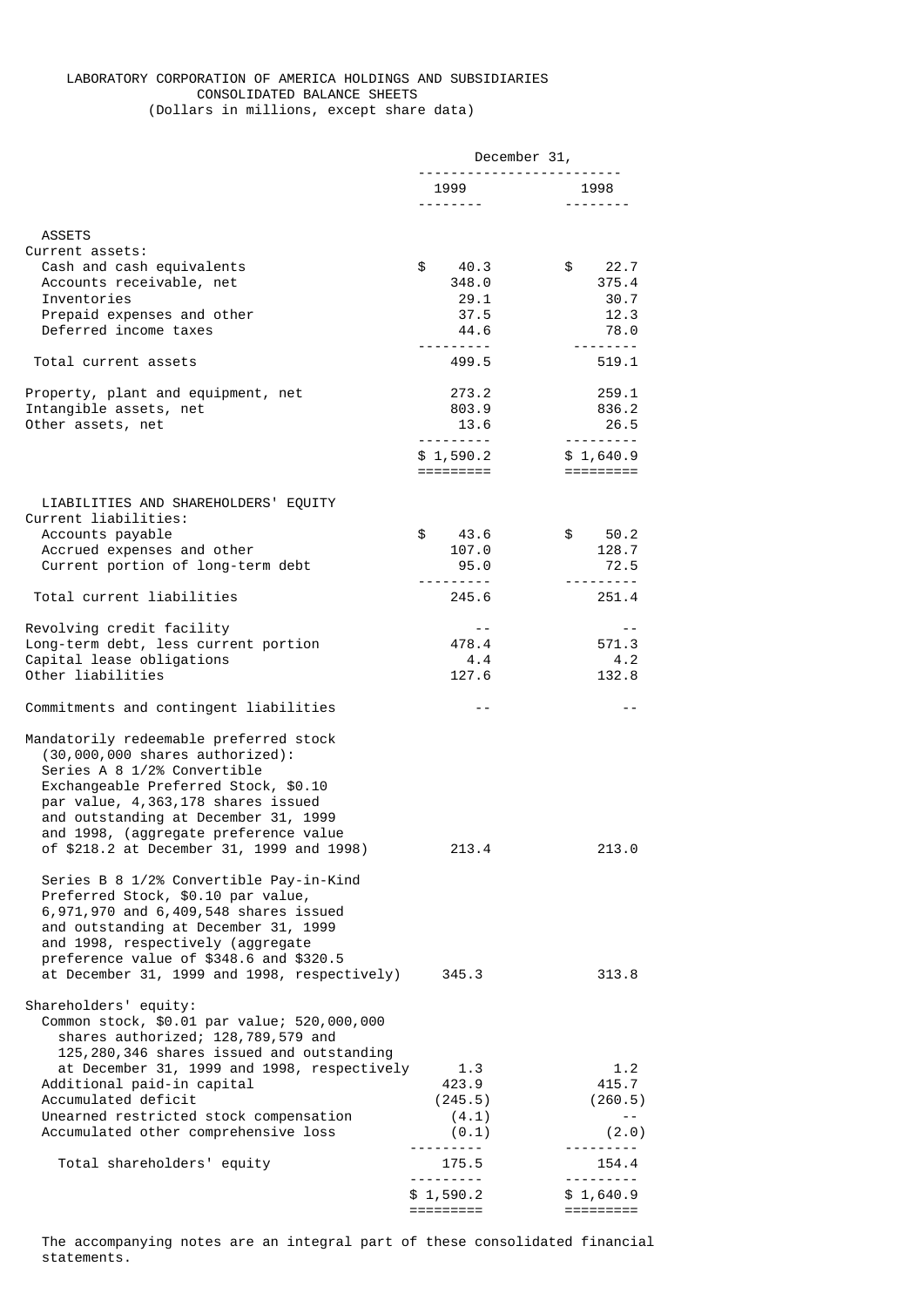# LABORATORY CORPORATION OF AMERICA HOLDINGS AND SUBSIDIARIES CONSOLIDATED STATEMENTS OF OPERATIONS (DOLLARS IN MILLIONS, EXCEPT PER SHARE DATA)

|                                                                                                               | YEARS ENDED DECEMBER 31,<br><u>.</u> |                                                                                                                                                                                                                                                                                                                                                                                                                                                                                                |                                      |  |
|---------------------------------------------------------------------------------------------------------------|--------------------------------------|------------------------------------------------------------------------------------------------------------------------------------------------------------------------------------------------------------------------------------------------------------------------------------------------------------------------------------------------------------------------------------------------------------------------------------------------------------------------------------------------|--------------------------------------|--|
|                                                                                                               | 1999<br>.                            | 1998<br>$\begin{array}{cccccccccccccc} \multicolumn{2}{c}{} & \multicolumn{2}{c}{} & \multicolumn{2}{c}{} & \multicolumn{2}{c}{} & \multicolumn{2}{c}{} & \multicolumn{2}{c}{} & \multicolumn{2}{c}{} & \multicolumn{2}{c}{} & \multicolumn{2}{c}{} & \multicolumn{2}{c}{} & \multicolumn{2}{c}{} & \multicolumn{2}{c}{} & \multicolumn{2}{c}{} & \multicolumn{2}{c}{} & \multicolumn{2}{c}{} & \multicolumn{2}{c}{} & \multicolumn{2}{c}{} & \multicolumn{2}{c}{} & \multicolumn{2}{c}{} & \$ | 1997<br><u> - - - - - - - - -</u>    |  |
| Net sales                                                                                                     |                                      | $$1,698.7$ $$1,612.6$ $$1,579.9$                                                                                                                                                                                                                                                                                                                                                                                                                                                               |                                      |  |
| Cost of sales                                                                                                 |                                      | 1,069.6 1,049.2 1,080.5                                                                                                                                                                                                                                                                                                                                                                                                                                                                        | $\frac{1}{2}$                        |  |
| Gross profit                                                                                                  | 629.1                                | 563.4                                                                                                                                                                                                                                                                                                                                                                                                                                                                                          | 499.4                                |  |
| Selling, general and<br>administrative expenses                                                               | 448.2                                | 405.0 200                                                                                                                                                                                                                                                                                                                                                                                                                                                                                      | 538.1                                |  |
| Amortization of intangibles<br>and other assets                                                               |                                      | 31.2 30.8 30.6                                                                                                                                                                                                                                                                                                                                                                                                                                                                                 |                                      |  |
| Restructuring and non-recurring charges                                                                       |                                      | .                                                                                                                                                                                                                                                                                                                                                                                                                                                                                              | -- 22.7<br><u> - - - - - - - - -</u> |  |
| Operating income (loss)                                                                                       |                                      | 149.7 127.6                                                                                                                                                                                                                                                                                                                                                                                                                                                                                    | (92.0)                               |  |
| Other income (expenses):<br>Gain (loss) on sale of assets<br>Net investment income (loss)<br>Interest expense |                                      | $(1.7)$ 1.6<br>$(0.9)$ 1.0<br>$(41.6)$ $(48.7)$ $(71.7)$                                                                                                                                                                                                                                                                                                                                                                                                                                       | $\sim$ $\sim$ $ -$<br>2.4            |  |
| Earnings (loss) before income taxes                                                                           |                                      | 105.5 81.5 (161.3)                                                                                                                                                                                                                                                                                                                                                                                                                                                                             |                                      |  |
| Provision for income taxes                                                                                    |                                      | 40.1 12.7 (54.4)                                                                                                                                                                                                                                                                                                                                                                                                                                                                               |                                      |  |
| Net earnings (loss)                                                                                           |                                      | 65.4 68.8 (106.9)                                                                                                                                                                                                                                                                                                                                                                                                                                                                              |                                      |  |
| Less preferred stock dividends<br>Less accretion of mandatorily redeemable                                    |                                      | $(49.6)$ $(43.6)$ $(23.4)$                                                                                                                                                                                                                                                                                                                                                                                                                                                                     |                                      |  |
| preferred stock                                                                                               |                                      | $(0.8)$ $(0.8)$ $(0.5)$<br><u> - - - - - - - - -</u>                                                                                                                                                                                                                                                                                                                                                                                                                                           |                                      |  |
| Net earnings (loss) attributable to<br>common shareholders                                                    | \$                                   | $15.0 \quad $24.4$<br>=========  =========                                                                                                                                                                                                                                                                                                                                                                                                                                                     | \$(130.8)                            |  |
| Basic and diluted earnings (loss)<br>per common share:                                                        |                                      | $$ 0.12 \text{ $} 0.20$<br>===========  ==========   ==========                                                                                                                                                                                                                                                                                                                                                                                                                                | \$ (1.06)                            |  |

The accompanying notes are an integral part of these consolidated financial statements.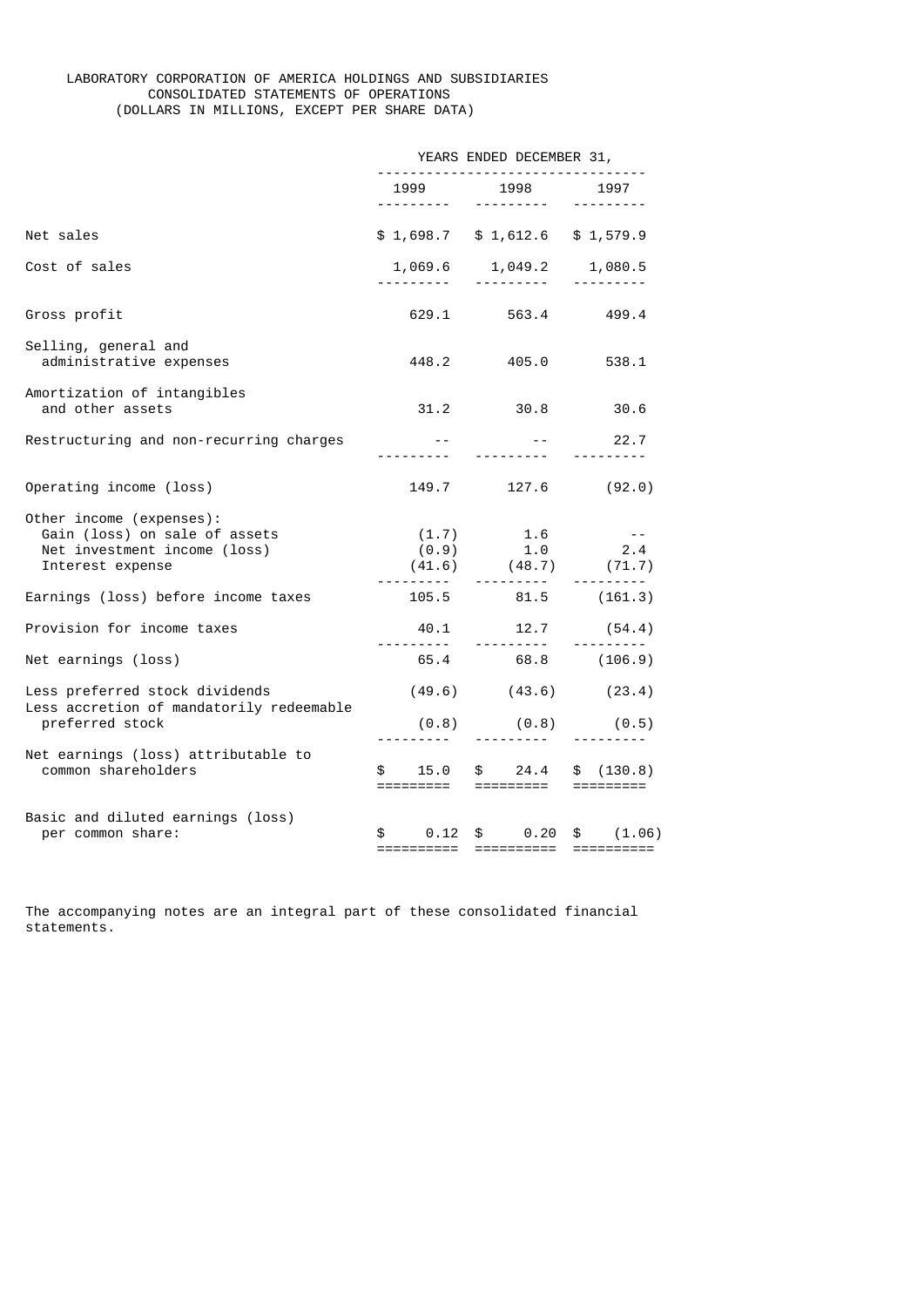# LABORATORY CORPORATION OF AMERICA HOLDINGS AND SUBSIDIARIES CONSOLIDATED STATEMENTS OF CHANGES IN SHAREHOLDERS' EQUITY (DOLLARS IN MILLIONS, EXCEPT PER SHARE DATA)

|                                                                  |                       | Additional               |                             |  |
|------------------------------------------------------------------|-----------------------|--------------------------|-----------------------------|--|
|                                                                  | Common<br>Stock       | Paid-in                  | Accumulated<br>Deficit      |  |
|                                                                  |                       | Capital                  | . <u>.</u>                  |  |
|                                                                  |                       |                          |                             |  |
| BALANCE AT JANUARY 1, 1997                                       | \$<br>1.2             | \$<br>411.0              | \$<br>(154.1)               |  |
| Comprehensive loss                                               | $ -$                  | $-$                      | (106.9)                     |  |
| Issuance of common stock<br>Preferred stock dividends            |                       | 1.8<br>$ -$              |                             |  |
| Accretion of mandatorily                                         |                       |                          | (23.4)                      |  |
| redeemable preferred stock                                       |                       |                          | (0.5)                       |  |
|                                                                  |                       |                          |                             |  |
| BALANCE AT<br>DECEMBER 31, 1997<br>Comprehensive income:         | 1.2                   | 412.8                    | (284.9)                     |  |
| Net income                                                       |                       |                          | 68.8                        |  |
| Other comprehensive income:                                      |                       |                          |                             |  |
| Change in valuation allowance<br>securities, net of<br>on<br>tax |                       |                          |                             |  |
|                                                                  |                       |                          |                             |  |
| Comprehensive income                                             |                       | $ -$                     | 68.8                        |  |
| Issuance of common stock                                         |                       | 2.9                      | $\sim$ $\sim$               |  |
| Preferred stock dividends                                        |                       | $ -$                     | (43.6)                      |  |
| Accretion of mandatorily                                         |                       |                          |                             |  |
| redeemable preferred stock                                       | .                     | $ -$                     | (0.8)                       |  |
| BALANCE AT<br>DECEMBER<br>31, 1998<br>Comprehensive income:      | 1.2                   | 415.7                    | (260.5)                     |  |
| Net income                                                       |                       | - -                      | 65.4                        |  |
| Other comprehensive income:<br>Foreign currency translation      |                       |                          |                             |  |
| adjustments                                                      | $\overline{a}$        |                          |                             |  |
| Change in valuation allowance                                    |                       |                          |                             |  |
| on securities, net of tax                                        |                       |                          |                             |  |
| Comprehensive income                                             | $-$                   | $- -$                    | 65.4                        |  |
| Issuance of common stock                                         | 0.1                   | 3.7                      |                             |  |
| Issuance of restricted stock awards                              | $\sim$ $\sim$         | 4.5                      | $- -$                       |  |
| Amortization of unearned                                         |                       |                          |                             |  |
| restricted stock compensation                                    |                       |                          | $- -$                       |  |
| Preferred stock dividends                                        |                       |                          | (49.6)                      |  |
| Accretion of mandatorily                                         |                       |                          |                             |  |
| redeemable preferred stock                                       |                       |                          | (0.8)                       |  |
| BALANCE AT DECEMBER 31, 1999                                     | 1.3<br>\$<br>======== | 423.9<br>\$<br>========= | (245.5)<br>\$.<br>========= |  |
|                                                                  |                       |                          |                             |  |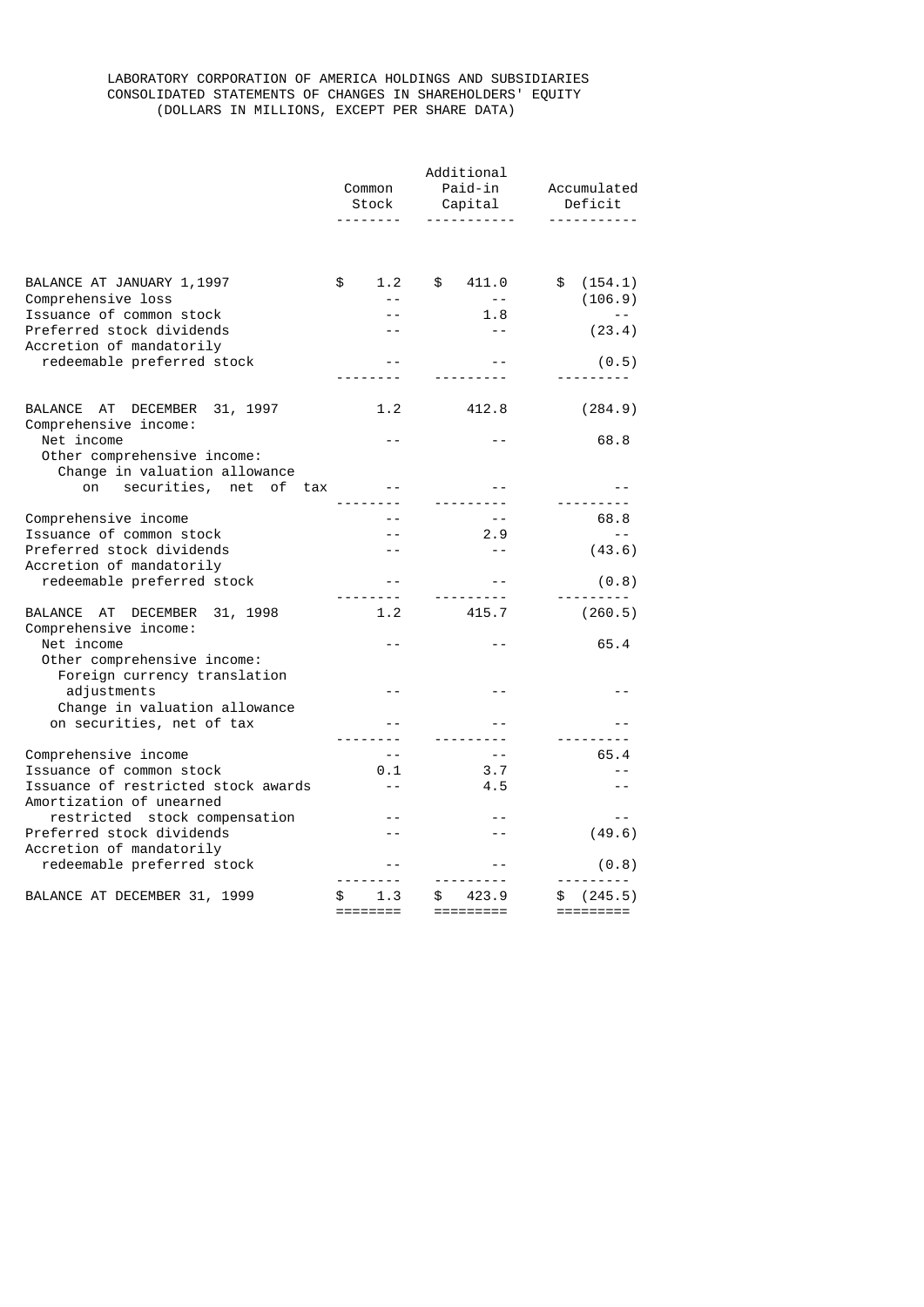|                                                                              | Unearned<br>Restricted<br>Stock<br>Compensation | Accumulated<br>Other<br>Comprehensive<br>Income (loss)<br>. <u>.</u> | Total<br>Shareholders'<br>Equity |  |
|------------------------------------------------------------------------------|-------------------------------------------------|----------------------------------------------------------------------|----------------------------------|--|
| BALANCE AT JANUARY 1, 1997                                                   | \$                                              | \$                                                                   | \$<br>258.1                      |  |
| Comprehensive loss                                                           |                                                 |                                                                      | (106.9)                          |  |
| Issuance of common stock                                                     |                                                 |                                                                      | 1.8                              |  |
| Preferred stock dividends<br>Accretion of mandatorily                        |                                                 |                                                                      | (23.4)                           |  |
| redeemable preferred stock                                                   |                                                 |                                                                      | (0.5)                            |  |
|                                                                              |                                                 |                                                                      |                                  |  |
| BALANCE AT DECEMBER 31, 1997<br>Comprehensive income:                        | $ -$                                            | $ -$                                                                 | 129.1                            |  |
| Net income<br>Other Comprehensive income:                                    | $- -$                                           | $ -$                                                                 | 68.8                             |  |
| Change in valuation allowance<br>on securities, net of tax                   | $=$ $=$                                         | (2.0)                                                                | (2.0)                            |  |
|                                                                              |                                                 |                                                                      | <u>.</u>                         |  |
| Comprehensive income                                                         |                                                 | (2.0)                                                                | 66.8                             |  |
| Issuance of common stock                                                     |                                                 | $- -$                                                                | 2.9                              |  |
| Preferred stock dividends                                                    |                                                 |                                                                      | (43.6)                           |  |
| Accretion of mandatorily<br>redeemable preferred stock                       |                                                 |                                                                      | (0.8)                            |  |
|                                                                              |                                                 |                                                                      |                                  |  |
| BALANCE AT DECEMBER 31, 1998<br>Comprehensive income:                        | $- -$                                           | (2.0)                                                                | 154.4                            |  |
| Net income<br>Other comphrehensive income:                                   | $ -$                                            |                                                                      | 65.4                             |  |
| Foreign currency translation<br>adjustments<br>Change in valuation allowance | $- -$                                           | (0.1)                                                                | (0.1)                            |  |
| on securities, net of tax                                                    |                                                 | 2.0                                                                  | 2.0                              |  |
|                                                                              |                                                 | <u>.</u>                                                             |                                  |  |
| Comprehensive income<br>Issuance of common stock                             | $=$ $-$                                         | 1.9<br>$=$ $-$                                                       | 67.3<br>3.8                      |  |
| Issuance of restricted stock awards<br>Amortization of unearned              | (4.5)                                           |                                                                      | $ -$                             |  |
| restricted stock compensation                                                | 0.4                                             |                                                                      | $\theta$ .4                      |  |
| Preferred stock dividends<br>Accretion of mandatorily                        | $\sim$ $\sim$                                   |                                                                      | (49.6)                           |  |
| redeemable preferred stock                                                   | $=$ $=$                                         |                                                                      | (0.8)                            |  |
|                                                                              |                                                 |                                                                      |                                  |  |
| BALANCE AT DECEMBER 31, 1999                                                 | \$<br>(4.1)<br>========                         | \$<br>(0.1)                                                          | 175.5<br>\$                      |  |

The accompanying notes are an integral part of these consolidated financial statements.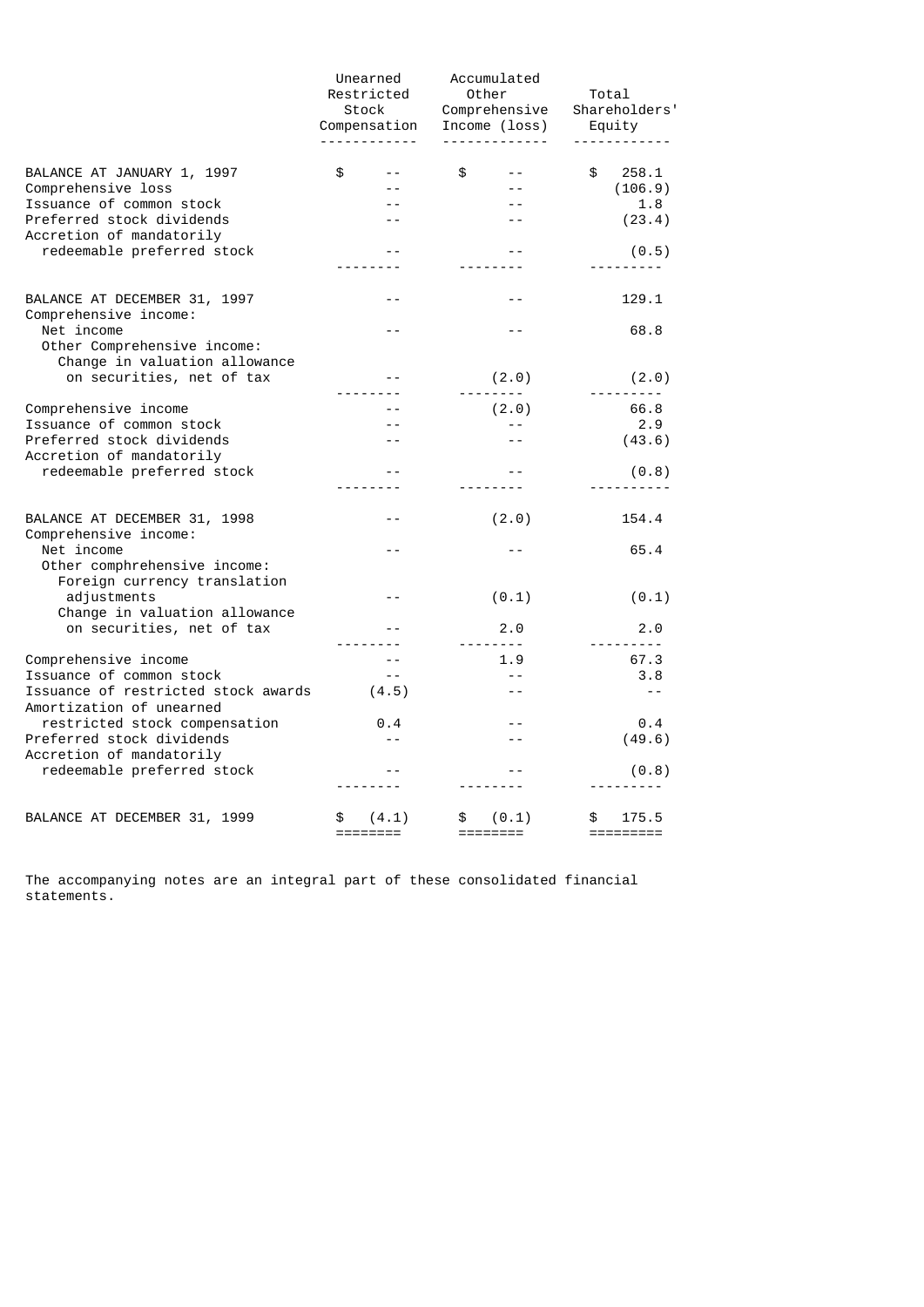# LABORATORY CORPORATION OF AMERICA HOLDINGS AND SUBSIDIARIES CONSOLIDATED STATEMENTS OF CASH FLOWS (DOLLARS IN MILLIONS, EXCEPT PER SHARE DATA)

|                                                                                                  | YEARS ENDED DECEMBER 31, |                                                                                                                                                                                                                                                                                                                                                                                                                                                                                        |                            |
|--------------------------------------------------------------------------------------------------|--------------------------|----------------------------------------------------------------------------------------------------------------------------------------------------------------------------------------------------------------------------------------------------------------------------------------------------------------------------------------------------------------------------------------------------------------------------------------------------------------------------------------|----------------------------|
|                                                                                                  | 1999 1998 1997           |                                                                                                                                                                                                                                                                                                                                                                                                                                                                                        |                            |
|                                                                                                  |                          |                                                                                                                                                                                                                                                                                                                                                                                                                                                                                        |                            |
| CASH FLOWS FROM OPERATING ACTIVITIES:<br>Net earnings (loss)                                     |                          | $$65.4$ $$68.8$ $$(106.9)$                                                                                                                                                                                                                                                                                                                                                                                                                                                             |                            |
| Adjustments to reconcile net earnings<br>(loss) to net cash provided by<br>operating activities: |                          |                                                                                                                                                                                                                                                                                                                                                                                                                                                                                        |                            |
| Net (gains) losses on disposals                                                                  | 1.7                      | (1.6)                                                                                                                                                                                                                                                                                                                                                                                                                                                                                  | $ -$                       |
| Depreciation and amortization                                                                    |                          | 84.5 84.2                                                                                                                                                                                                                                                                                                                                                                                                                                                                              | 86.8                       |
| Deferred compensation                                                                            | 0.4                      | $\sim$ $  \sim$                                                                                                                                                                                                                                                                                                                                                                                                                                                                        | $- - -$                    |
| Investment loss                                                                                  | 4.2                      | $\sim$ $ -$                                                                                                                                                                                                                                                                                                                                                                                                                                                                            | $- -$                      |
| Deferred income taxes<br>Change in assets and liabilities,                                       |                          | $37.0$ $30.6$                                                                                                                                                                                                                                                                                                                                                                                                                                                                          | (43.0)                     |
| Net change in restructuring reserves<br>Decrease(increase) in accounts                           | (6.2)                    | (5.6)                                                                                                                                                                                                                                                                                                                                                                                                                                                                                  | 5.6                        |
| receivable, net                                                                                  |                          | 27.4 (46.6)                                                                                                                                                                                                                                                                                                                                                                                                                                                                            | 175.0                      |
| Decrease in inventories<br>Decrease(increase) in prepaid                                         | 1.6                      | 5.2                                                                                                                                                                                                                                                                                                                                                                                                                                                                                    | 8.3                        |
| expenses and other                                                                               |                          | $(24.6)$ 4.7                                                                                                                                                                                                                                                                                                                                                                                                                                                                           | 4.5                        |
| Change in income taxes                                                                           |                          |                                                                                                                                                                                                                                                                                                                                                                                                                                                                                        |                            |
| receivable                                                                                       |                          | $11.2$ $(2.4)$ $45.5$                                                                                                                                                                                                                                                                                                                                                                                                                                                                  |                            |
| Decrease in accounts payable                                                                     |                          | $(6.2)$ $(5.7)$ $(9.9)$                                                                                                                                                                                                                                                                                                                                                                                                                                                                |                            |
| Decrease in accrued                                                                              |                          |                                                                                                                                                                                                                                                                                                                                                                                                                                                                                        |                            |
| expenses and other                                                                               |                          | $(15.4)$ $(5.0)$ $(20.4)$<br>$(0.5)$ $(1.5)$ $(1.1)$                                                                                                                                                                                                                                                                                                                                                                                                                                   |                            |
| Other, net                                                                                       |                          |                                                                                                                                                                                                                                                                                                                                                                                                                                                                                        |                            |
| Net cash provided by operating                                                                   |                          |                                                                                                                                                                                                                                                                                                                                                                                                                                                                                        |                            |
| activities                                                                                       |                          | 180.5    125.1    144.4                                                                                                                                                                                                                                                                                                                                                                                                                                                                |                            |
|                                                                                                  |                          |                                                                                                                                                                                                                                                                                                                                                                                                                                                                                        |                            |
| CASH FLOWS FROM INVESTING ACTIVITIES:                                                            |                          |                                                                                                                                                                                                                                                                                                                                                                                                                                                                                        |                            |
| Capital expenditures                                                                             |                          |                                                                                                                                                                                                                                                                                                                                                                                                                                                                                        | $(69.4)$ $(58.7)$ $(34.5)$ |
| Proceeds from sale of assets                                                                     | 1.1                      |                                                                                                                                                                                                                                                                                                                                                                                                                                                                                        | 1.6                        |
| Acquisitions of businesses                                                                       | $\sim$ $ -$              | 12.6<br>(23.7)                                                                                                                                                                                                                                                                                                                                                                                                                                                                         | $\sim$ $-$                 |
| Deferred payments on acquisitions                                                                |                          | $(8.7)$ $(6.8)$ $(5.2)$                                                                                                                                                                                                                                                                                                                                                                                                                                                                |                            |
| Refund of lease guaranty                                                                         | $\sim$ $ -$              | 8.0                                                                                                                                                                                                                                                                                                                                                                                                                                                                                    | $\sim$ $-$                 |
| Net cash used for investing                                                                      | --------                 | $\frac{1}{2} \left( \frac{1}{2} \right) \left( \frac{1}{2} \right) \left( \frac{1}{2} \right) \left( \frac{1}{2} \right) \left( \frac{1}{2} \right) \left( \frac{1}{2} \right) \left( \frac{1}{2} \right) \left( \frac{1}{2} \right) \left( \frac{1}{2} \right) \left( \frac{1}{2} \right) \left( \frac{1}{2} \right) \left( \frac{1}{2} \right) \left( \frac{1}{2} \right) \left( \frac{1}{2} \right) \left( \frac{1}{2} \right) \left( \frac{1}{2} \right) \left( \frac$             | $- - - - - -$              |
| activities                                                                                       |                          | $(77.0)$ $(68.6)$ $(38.1)$                                                                                                                                                                                                                                                                                                                                                                                                                                                             |                            |
|                                                                                                  | <u>.</u>                 | $\begin{array}{cccccccccccccc} \multicolumn{2}{c}{} & \multicolumn{2}{c}{} & \multicolumn{2}{c}{} & \multicolumn{2}{c}{} & \multicolumn{2}{c}{} & \multicolumn{2}{c}{} & \multicolumn{2}{c}{} & \multicolumn{2}{c}{} & \multicolumn{2}{c}{} & \multicolumn{2}{c}{} & \multicolumn{2}{c}{} & \multicolumn{2}{c}{} & \multicolumn{2}{c}{} & \multicolumn{2}{c}{} & \multicolumn{2}{c}{} & \multicolumn{2}{c}{} & \multicolumn{2}{c}{} & \multicolumn{2}{c}{} & \multicolumn{2}{c}{} & \$ |                            |

(continued)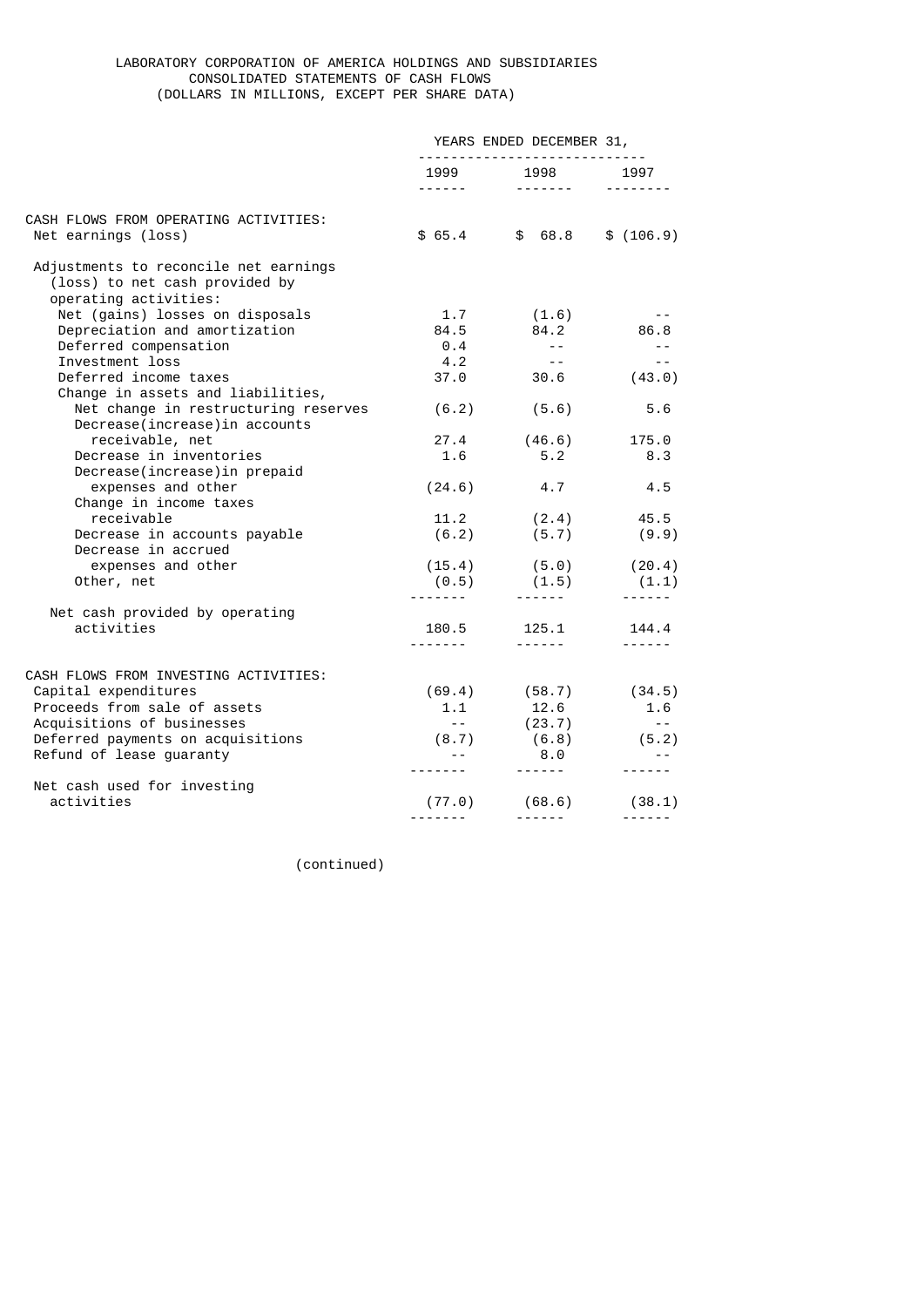# LABORATORY CORPORATION OF AMERICA HOLDINGS AND SUBSIDIARIES CONSOLIDATED STATEMENTS OF CASH FLOWS (DOLLARS IN MILLIONS, EXCEPT PER SHARE DATA)

|                                                                                                      | YEARS ENDED DECEMBER 31,<br>------------------------------- |                                                                                                                                                                                                                                                                                                                                                                                                                                                                                                |                                                                                                                                                                                                                                                                                                                                                                                                                                                                                               |                                                                                        |
|------------------------------------------------------------------------------------------------------|-------------------------------------------------------------|------------------------------------------------------------------------------------------------------------------------------------------------------------------------------------------------------------------------------------------------------------------------------------------------------------------------------------------------------------------------------------------------------------------------------------------------------------------------------------------------|-----------------------------------------------------------------------------------------------------------------------------------------------------------------------------------------------------------------------------------------------------------------------------------------------------------------------------------------------------------------------------------------------------------------------------------------------------------------------------------------------|----------------------------------------------------------------------------------------|
|                                                                                                      |                                                             | 1999<br>$\begin{array}{cccccccccccccc} \multicolumn{2}{c}{} & \multicolumn{2}{c}{} & \multicolumn{2}{c}{} & \multicolumn{2}{c}{} & \multicolumn{2}{c}{} & \multicolumn{2}{c}{} & \multicolumn{2}{c}{} & \multicolumn{2}{c}{} & \multicolumn{2}{c}{} & \multicolumn{2}{c}{} & \multicolumn{2}{c}{} & \multicolumn{2}{c}{} & \multicolumn{2}{c}{} & \multicolumn{2}{c}{} & \multicolumn{2}{c}{} & \multicolumn{2}{c}{} & \multicolumn{2}{c}{} & \multicolumn{2}{c}{} & \multicolumn{2}{c}{} & \$ | 1998<br><u> - - - - - - - -</u>                                                                                                                                                                                                                                                                                                                                                                                                                                                               | 1997                                                                                   |
| CASH FLOWS FROM FINANCING ACTIVITIES:<br>Proceeds from revolving credit<br>facilities                | \$                                                          | 40.0                                                                                                                                                                                                                                                                                                                                                                                                                                                                                           | \$40.0                                                                                                                                                                                                                                                                                                                                                                                                                                                                                        | \$35.0                                                                                 |
| Payments on revolving credit<br>facilities<br>Payment on affiliate loan                              |                                                             | (40.0)                                                                                                                                                                                                                                                                                                                                                                                                                                                                                         | (80.0)<br>$- -$                                                                                                                                                                                                                                                                                                                                                                                                                                                                               | (366.0)<br>(187.0)                                                                     |
| Payments on long-term debt<br>Payments on long-term lease                                            |                                                             | (70.3)                                                                                                                                                                                                                                                                                                                                                                                                                                                                                         | $- -$                                                                                                                                                                                                                                                                                                                                                                                                                                                                                         | (68.7)                                                                                 |
| obligations<br>Deferred financing fees<br>Sale of redeemable preferred stock,                        |                                                             | (0.8)<br>$-$                                                                                                                                                                                                                                                                                                                                                                                                                                                                                   | (1.5)<br>$- -$                                                                                                                                                                                                                                                                                                                                                                                                                                                                                | $ -$<br>(4.6)                                                                          |
| net of issuance costs<br>Payment of preferred stock dividends<br>Net proceeds from issuance of stock |                                                             | $- -$                                                                                                                                                                                                                                                                                                                                                                                                                                                                                          | $ -$<br>$(18.5)$ $(18.5)$                                                                                                                                                                                                                                                                                                                                                                                                                                                                     | 486.9<br>(9.7)                                                                         |
| to employees                                                                                         |                                                             | 3.8<br><u>.</u>                                                                                                                                                                                                                                                                                                                                                                                                                                                                                | 2.9<br>$\begin{array}{cccccccccccccc} \multicolumn{2}{c}{} & \multicolumn{2}{c}{} & \multicolumn{2}{c}{} & \multicolumn{2}{c}{} & \multicolumn{2}{c}{} & \multicolumn{2}{c}{} & \multicolumn{2}{c}{} & \multicolumn{2}{c}{} & \multicolumn{2}{c}{} & \multicolumn{2}{c}{} & \multicolumn{2}{c}{} & \multicolumn{2}{c}{} & \multicolumn{2}{c}{} & \multicolumn{2}{c}{} & \multicolumn{2}{c}{} & \multicolumn{2}{c}{} & \multicolumn{2}{c}{} & \multicolumn{2}{c}{} & \multicolumn{2}{c}{} & \$ | 1.8<br>$\begin{array}{cccccccccc} \bot & \bot & \bot & \bot & \bot & \bot \end{array}$ |
| Net cash used for financing activities                                                               |                                                             | (85.8)                                                                                                                                                                                                                                                                                                                                                                                                                                                                                         | (57.1)<br><u> - - - - - - -</u>                                                                                                                                                                                                                                                                                                                                                                                                                                                               | (112.3)                                                                                |
| Effect of exchange rate changes on<br>cash and cash equivalents                                      |                                                             | (0.1)                                                                                                                                                                                                                                                                                                                                                                                                                                                                                          | $- -$                                                                                                                                                                                                                                                                                                                                                                                                                                                                                         | $- -$                                                                                  |
| Net increase (decrease) in cash<br>and cash equivalents<br>Cash and cash equivalents at              |                                                             | 17.6                                                                                                                                                                                                                                                                                                                                                                                                                                                                                           | (0.6)                                                                                                                                                                                                                                                                                                                                                                                                                                                                                         | (6.0)                                                                                  |
| beginning of year                                                                                    |                                                             | 22.7                                                                                                                                                                                                                                                                                                                                                                                                                                                                                           | 23.3<br><u> - - - - - - -</u>                                                                                                                                                                                                                                                                                                                                                                                                                                                                 | 29.3                                                                                   |
| Cash and cash equivalents at<br>end of year                                                          | \$                                                          | 40.3<br>$=$ $=$ $=$ $=$ $=$ $=$ $=$ $=$                                                                                                                                                                                                                                                                                                                                                                                                                                                        | 22.7<br>\$<br>$=$ $=$ $=$ $=$ $=$ $=$                                                                                                                                                                                                                                                                                                                                                                                                                                                         | \$23.3                                                                                 |
| Supplemental schedule of cash<br>flow information:<br>Cash paid (received) during the<br>year for:   |                                                             |                                                                                                                                                                                                                                                                                                                                                                                                                                                                                                |                                                                                                                                                                                                                                                                                                                                                                                                                                                                                               |                                                                                        |
| Interest<br>Income taxes, net of refunds                                                             | \$                                                          | 41.8<br>23.9                                                                                                                                                                                                                                                                                                                                                                                                                                                                                   | \$47.5<br>(12.2)                                                                                                                                                                                                                                                                                                                                                                                                                                                                              | \$69.2<br>(55.0)                                                                       |
| Disclosure of non-cash financing<br>and investing activities:<br>Preferred stock dividends           |                                                             | 31.1                                                                                                                                                                                                                                                                                                                                                                                                                                                                                           | 25.1                                                                                                                                                                                                                                                                                                                                                                                                                                                                                          | 13.7                                                                                   |
| Accretion of mandatorily                                                                             |                                                             |                                                                                                                                                                                                                                                                                                                                                                                                                                                                                                |                                                                                                                                                                                                                                                                                                                                                                                                                                                                                               |                                                                                        |
| redeemable preferred stock<br>Acquisition liabilities assumed<br>Unrealized loss on securities       |                                                             | 0.8<br>$ -$                                                                                                                                                                                                                                                                                                                                                                                                                                                                                    | 0.8<br>1.3                                                                                                                                                                                                                                                                                                                                                                                                                                                                                    | 0.5<br>$- -$                                                                           |
| available-for-sale (net of tax)<br>Obligations incurred under capital                                |                                                             |                                                                                                                                                                                                                                                                                                                                                                                                                                                                                                | 2.0                                                                                                                                                                                                                                                                                                                                                                                                                                                                                           | $- -$                                                                                  |
| leases                                                                                               |                                                             | $ -$                                                                                                                                                                                                                                                                                                                                                                                                                                                                                           | $ -$                                                                                                                                                                                                                                                                                                                                                                                                                                                                                          | 4.6                                                                                    |

The accompanying notes are an integral part of these consolidated financial statements.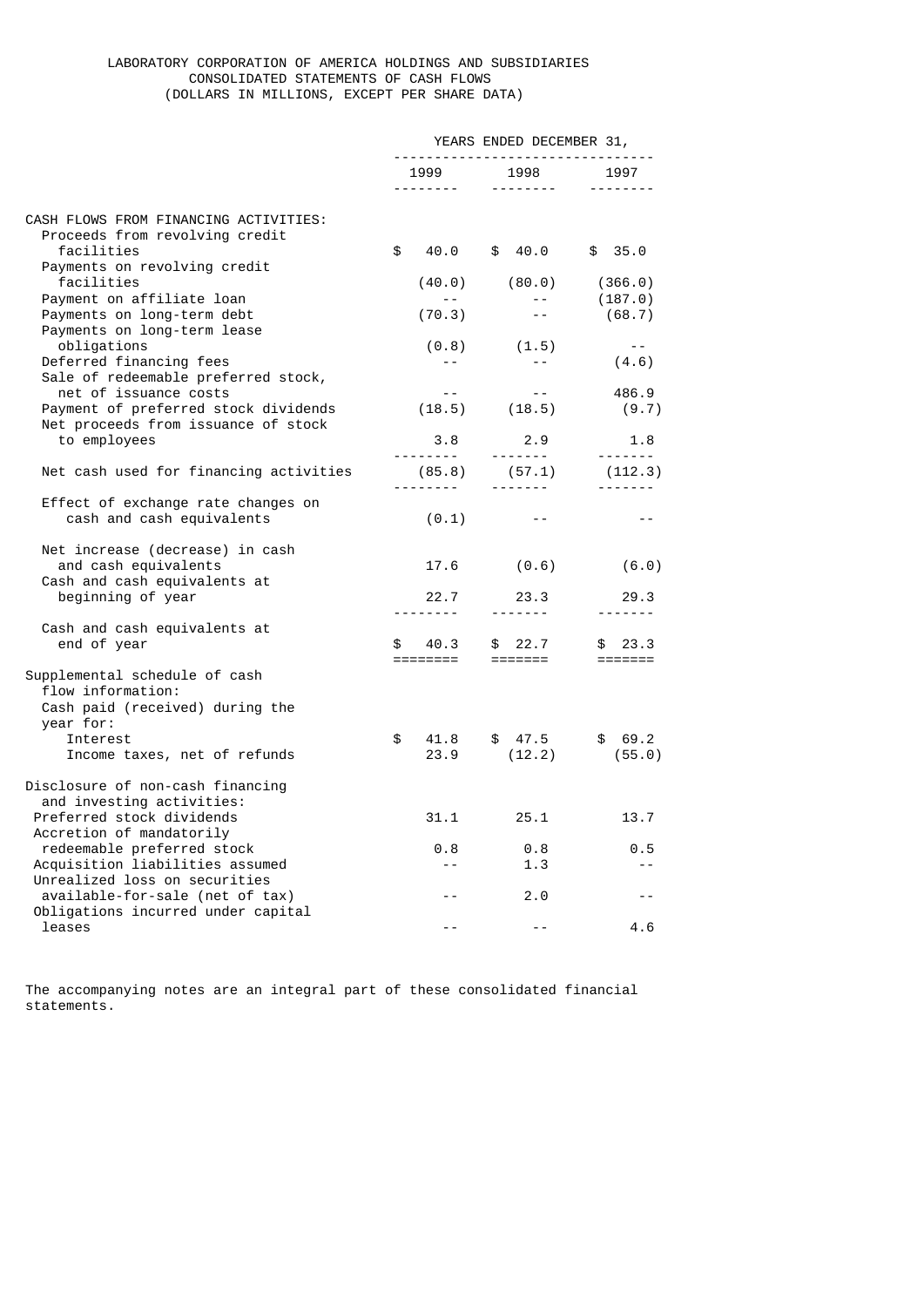## 1. SUMMARY OF SIGNIFICANT ACCOUNTING POLICIES

## BASIS OF FINANCIAL STATEMENT PRESENTATION:

 Laboratory Corporation of America Holdings and its subsidiaries ("Company") is one of the largest independent clinical laboratory company in the United States based on 1999 net revenues. Through a national network of laboratories, the Company offers a broad range of testing services used by the medical profession in the diagnosis, monitoring and treatment of disease and other clinical states. Since its founding in 1971, the Company has grown into a network of 25 major laboratories and approximately 1,200 service sites consisting of branches, patient service centers and STAT laboratories, serving clients in 50 states.

The consolidated financial statements include the accounts<br>of Laboratory Corporation of America Holdings and its Laboratory Corporation of America Holdings and its subsidiaries after elimination of all material intercompany accounts and transactions.

 The financial statements of the Company's foreign subsidiary are measured using the local currency as the functional currency. Assets and liabilities are translated at exchange rates as of the balance sheet date. Revenues and expenses are translated at average monthly exchange rates prevailing during the year. Resulting translation adjustments are included in "Accumulated other comprehensive loss".

#### CASH EQUIVALENTS:

 Cash equivalents (primarily investments in money market funds, time deposits, commercial paper and Eurodollars which have original maturities of three months or less at the date of purchase) are carried at cost which approximates market.

## INVENTORIES:

 Inventories, consisting primarily of purchased laboratory supplies, are stated at the lower of cost (first-in, first-out) or market.

## FINANCIAL INSTRUMENTS:

 Interest rate swap agreements, which are used by the Company in the management of interest rate exposure, are accounted for on an accrual basis. Amounts to be paid or received under such agreements are recognized as interest income or expense in the periods in which they accrue.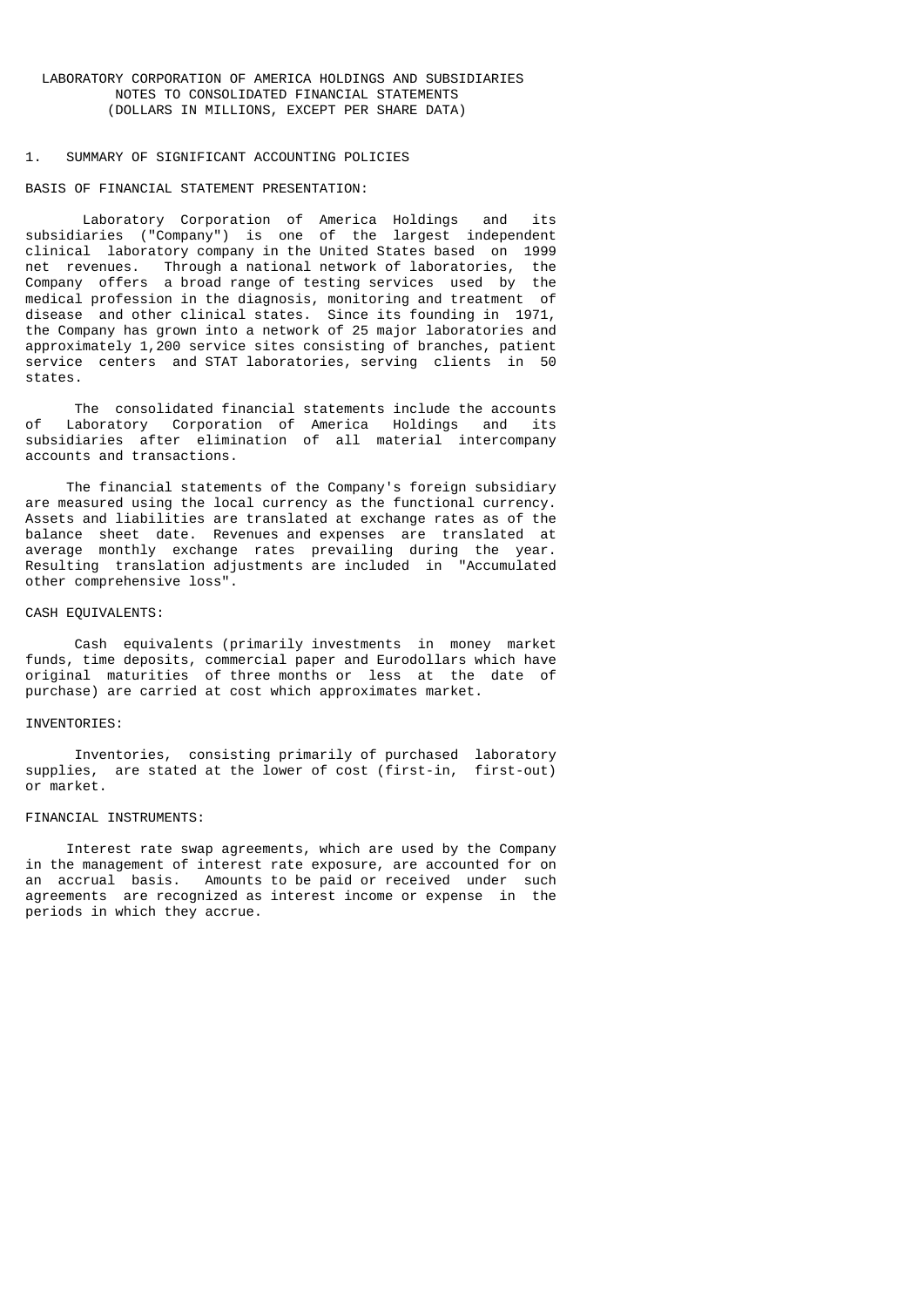#### PROPERTY, PLANT AND EQUIPMENT:

 Property, plant and equipment are recorded at cost. The cost of properties held under capital leases is equal to the lower of the net present value of the minimum lease payments or the fair value of the leased property at the inception of the lease. Depreciation and amortization expense is computed on all classes of assets based on their estimated useful lives, as indicated below, using principally the straight-line method.

|                         |                                     | Years    |
|-------------------------|-------------------------------------|----------|
|                         |                                     |          |
|                         | Buildings and building improvements | 35       |
| Machinery and equipment |                                     | $3 - 10$ |
| Furniture and fixtures  |                                     | $5 - 10$ |

 Leasehold improvements and assets held under capital leases are amortized over the shorter of their estimated lives or the period of the related leases. Expenditures for repairs and maintenance are charged to operations as incurred. Retirements, sales and other disposals of assets are recorded by removing the cost and accumulated depreciation from the related accounts with any resulting gain or loss reflected in operations.

# CAPITALIZED SOFTWARE COSTS:

 The Company capitalizes purchased software which is ready for service and capitalizes software development costs incurred on significant projects starting from the time management commits to funding a project until the project is substantially complete and the software is ready for its intended use. Research and development costs and other computer software maintenance costs related to software development are expensed as incurred. Capitalized software costs are amortized using the straight-line method over the estimated useful life of the underlying system, generally five years.

#### FAIR VALUE OF FINANCIAL INSTRUMENTS:

 The carrying amounts of cash and cash equivalents, accounts receivable, income taxes receivable and accounts payable are considered to be representative of their respective fair values due to their short-term nature. The carrying amounts of the revolving credit facility and long-term debt are considered to be representative of their respective fair values as their interest rates are based on market rates.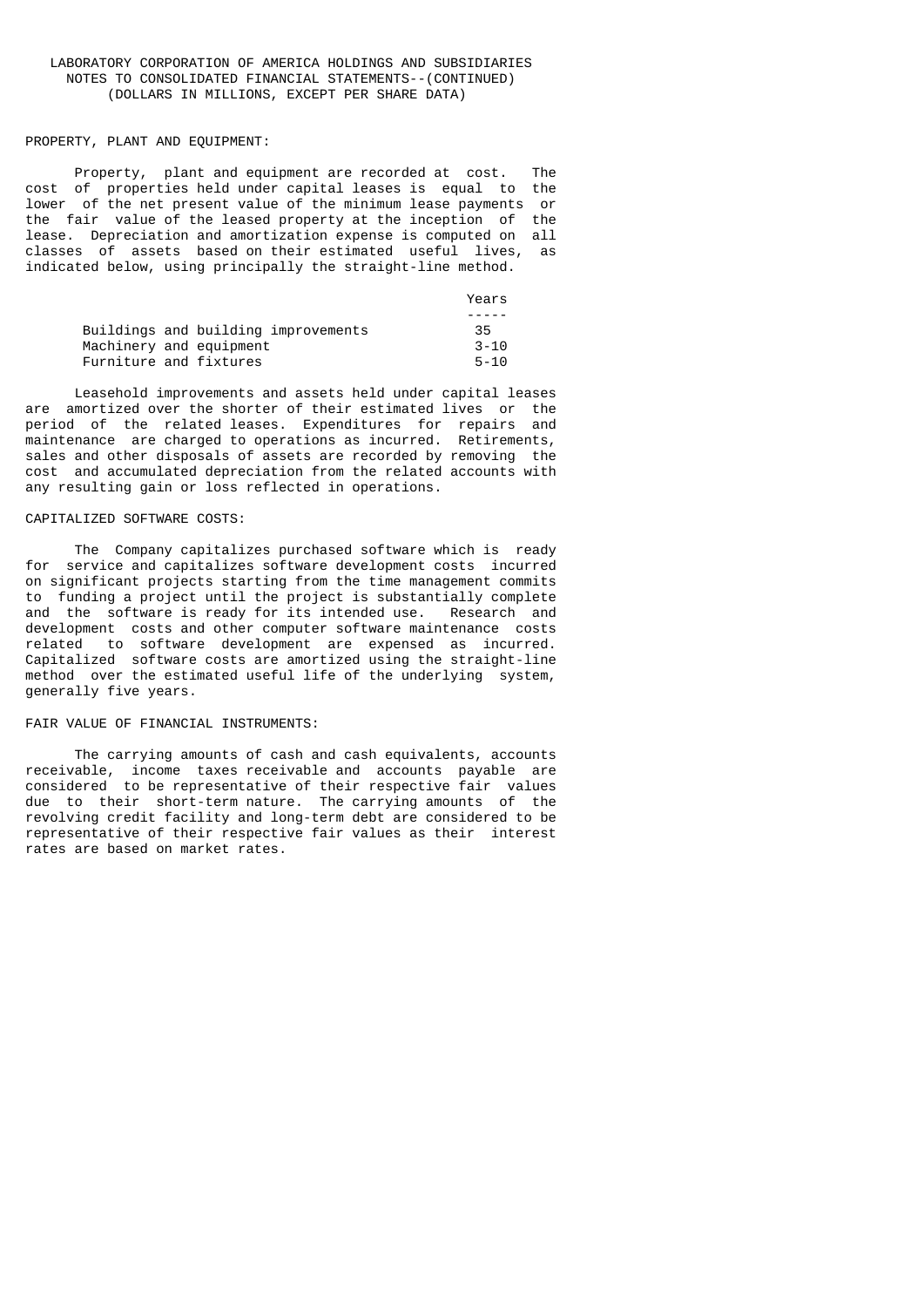#### CONCENTRATION OF CREDIT RISK:

 Substantially all of the Company's accounts receivable are with companies and individuals in the health care industry. However, concentrations of credit risk are limited due to the number of the Company's clients as well as their dispersion across many different geographic regions.

# REVENUE RECOGNITION:

 Sales are recognized on the accrual basis at the time test results are reported, which approximates when services are provided. Services are provided to certain patients covered by various third-party payor programs including the Medicare and Medicaid programs. Billings for services under third-party payor programs are included in sales net of allowances for contractual discounts and allowances for differences between the amounts billed and estimated program payment amounts. Adjustments to the estimated payment amounts based on final settlement with the programs are recorded upon settlement as an adjustment to revenue. In 1999, 1998 and 1997, approximately 20%, 22% and 20%, respectively, of the Company's revenues were derived from tests performed for beneficiaries of Medicare and Medicaid programs.

# INCOME TAXES:

 The Company accounts for income taxes utilizing the asset and liability method. Under this method deferred tax assets and liabilities are recognized for the future tax consequences attributable to differences between the financial statement carrying amounts of existing assets and liabilities and their respective tax bases and for tax loss carryforwards. Deferred tax assets and liabilities are measured using enacted tax rates expected to apply to taxable income in the years in which those temporary differences are expected to be recovered or settled. The effect on deferred tax assets and liabilities of a change in tax rates is recognized in income in the period that includes the enactment date. Future tax benefits, such as net operating loss carryforwards, are recognized to the extent that realization of such benefits are more likely than not.

### STOCK COMPENSATION PLANS:

 The Company accounts for its employee stock option plans using the intrinsic method under APB Opinion No. 25 and related Interpretations. Accordingly, compensation for stock options is measured as the excess, if any, of the quoted market price of the Company's stock at the date of grant over the amount an employee must pay to acquire the stock. The Company's employee stock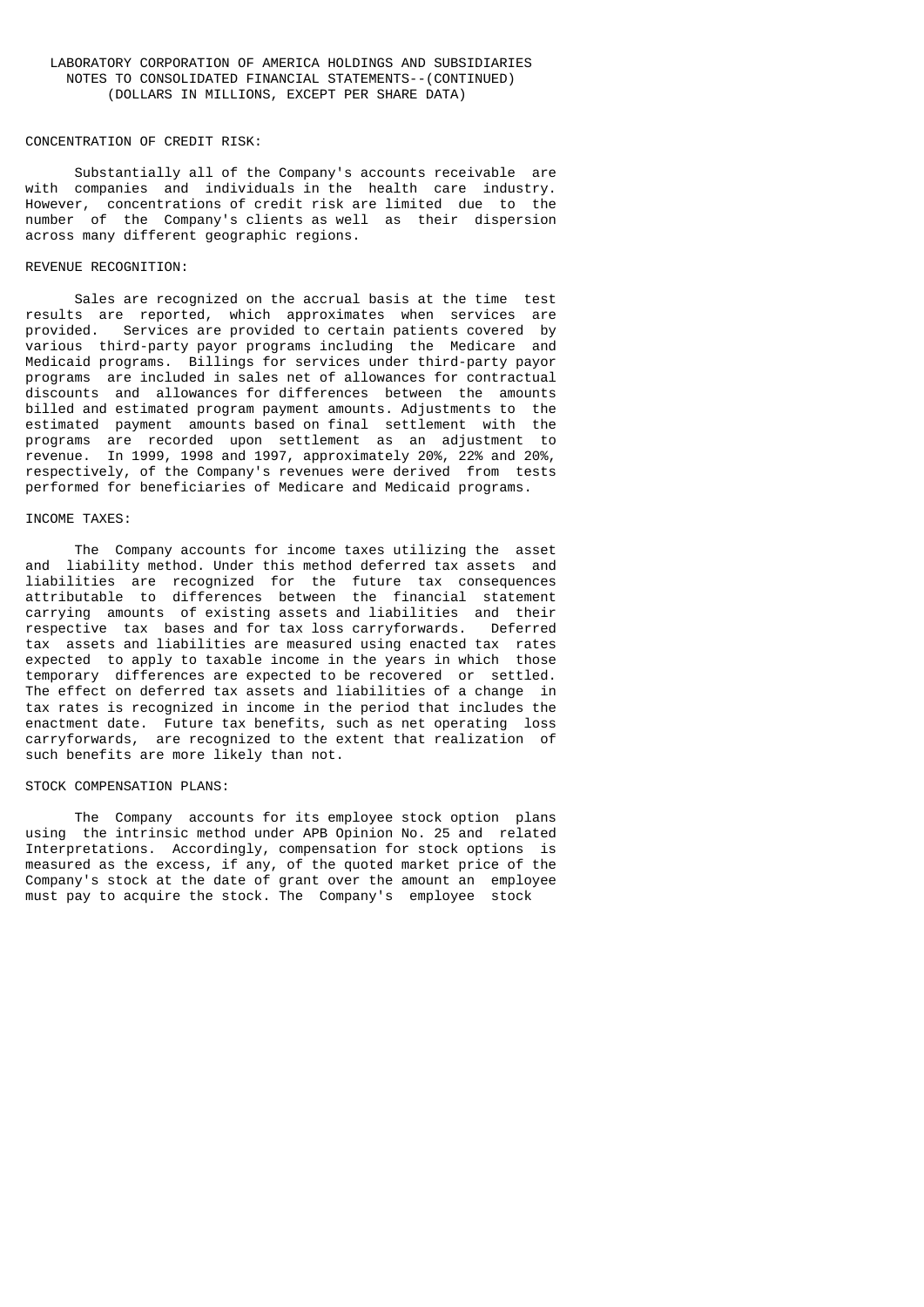purchase plan is also accounted for under APB Opinion No. 25 and is treated as non-compensatory. The Company provides supplementary disclosures using the fair value method under SFAS No. 123.

 Compensation cost for restricted stock awards is recorded by allocating their aggregate grant date fair value over their vesting period.

# EARNINGS PER SHARE:

 Basic earnings per share is computed by dividing net income (loss), less preferred stock dividends, by the weighted average number of common shares outstanding. Dilutive earnings per share is computed by dividing net income (loss), by the weighted average number of common shares outstanding plus potentially dilutive shares, as if they had been issued at the beginning of the period presented. Potentially dilutive common shares result primarily from the Company's mandatorily redeemable preferred stock, restricted stock awards and outstanding stock options and warrants. However, the effect of conversion of the Company's redeemable preferred stock, or exercise of certain of the Company's stock options or warrants was not included in the computation of diluted earnings per common share as it would have been anti-dilutive for all periods presented, except for the fourth quarter of 1998.

 Basic and diluted earnings per share were calculated based on the following weighted average shares:

|         | Years ended December 31, |             |             |  |
|---------|--------------------------|-------------|-------------|--|
|         | 1999<br>1998             |             | 1997        |  |
|         |                          |             |             |  |
| Basic   | 126,661,882              | 124,846,812 | 123,241,222 |  |
| Diluted | 128,771,593              | 124,846,812 | 123,241,222 |  |

 The following table summarizes the potential common shares not included in the computation of diluted earnings per share because their impact would have been antidilutive:

|                                                      | 1999         | December 31,<br>1998 | 1997          |
|------------------------------------------------------|--------------|----------------------|---------------|
| Stock Options                                        | 8,729,212    | 9,714,707            | 4,788,718     |
| Warrants                                             | 22, 151, 308 | 22, 151, 308         | 22, 151, 308  |
| Series A convertible exchangeable<br>Preferred stock | 79,330,430   | 79,330,430           | 79,330,430    |
| Series B convertible pay-in-kind<br>Preferred stock  | 126,762,964  | 116,537,120          | 107, 136, 166 |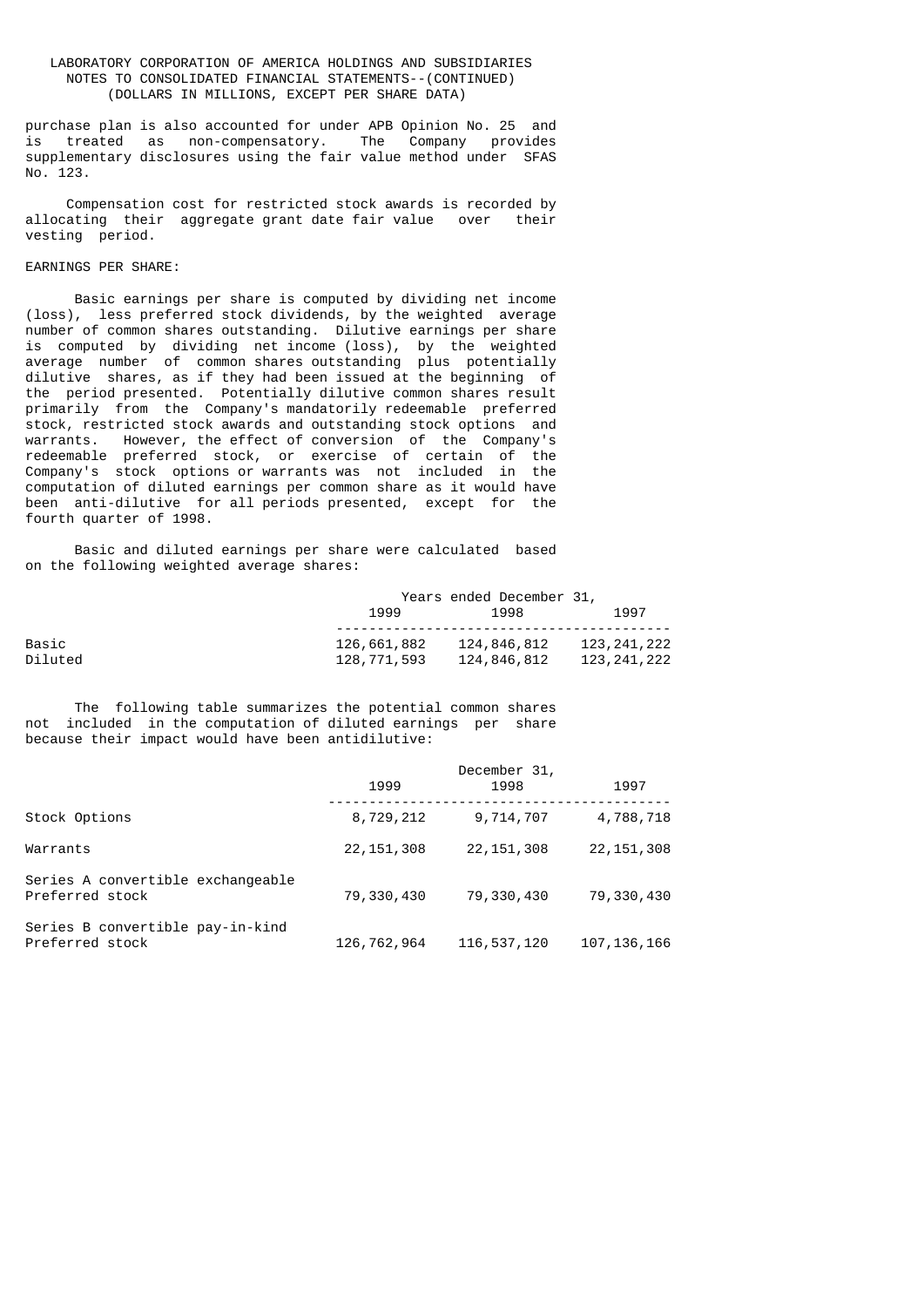#### INVESTMENTS:

 Investments in equity securities are reported at fair value with unrealized gains or losses, net of tax, recorded as a separate component of shareholders' equity. At December 31, 1998, the Company recorded an unrealized loss on equity investments of \$2.0, net of related deferred tax benefit of \$1.3. During 1999, the Company recorded an other than temporary loss on its investments in equity securities totaling \$4.2.

### USE OF ESTIMATES:

 The preparation of financial statements in conformity with generally accepted accounting principles requires management to make estimates and assumptions that affect the reported amounts of assets and liabilities and disclosure of contingent assets and liabilities at the date of the financial statements and the reported amounts of revenues and expenses during the reported<br>periods. Significant estimates include the allowances for Significant estimates include the allowances for doubtful accounts and deferred tax assets, amortization lives for intangible assets and accruals for self-insurance reserves. Actual results could differ from those estimates.

### LONG-LIVED ASSETS:

 Long-lived assets, including goodwill, are reviewed for impairment whenever events or changes in circumstances indicate that the carrying amounts may not be recoverable. Recoverability of assets to be held and used is determined by the Company at the entity level by a comparison of the carrying amount of the assets to future undiscounted net cash flows before interest expense and income taxes expected to be generated by the assets. Impairment, if any, is measured by the amount by which the carrying amount of the assets exceed the fair value of the assets (based on discounted cash flows). Assets to be disposed of are reported at the lower of the carrying amount or net realizable value.

# INTANGIBLE ASSETS:

 Intangible assets, consisting of goodwill and other intangibles (i.e., customer lists and non-compete agreements), are amortized on a straight-line basis over the expected periods to be benefited, generally ranging from 25 to 40 years for goodwill, 10 to 25 years for customer lists and approximately 5 years for non-compete agreements.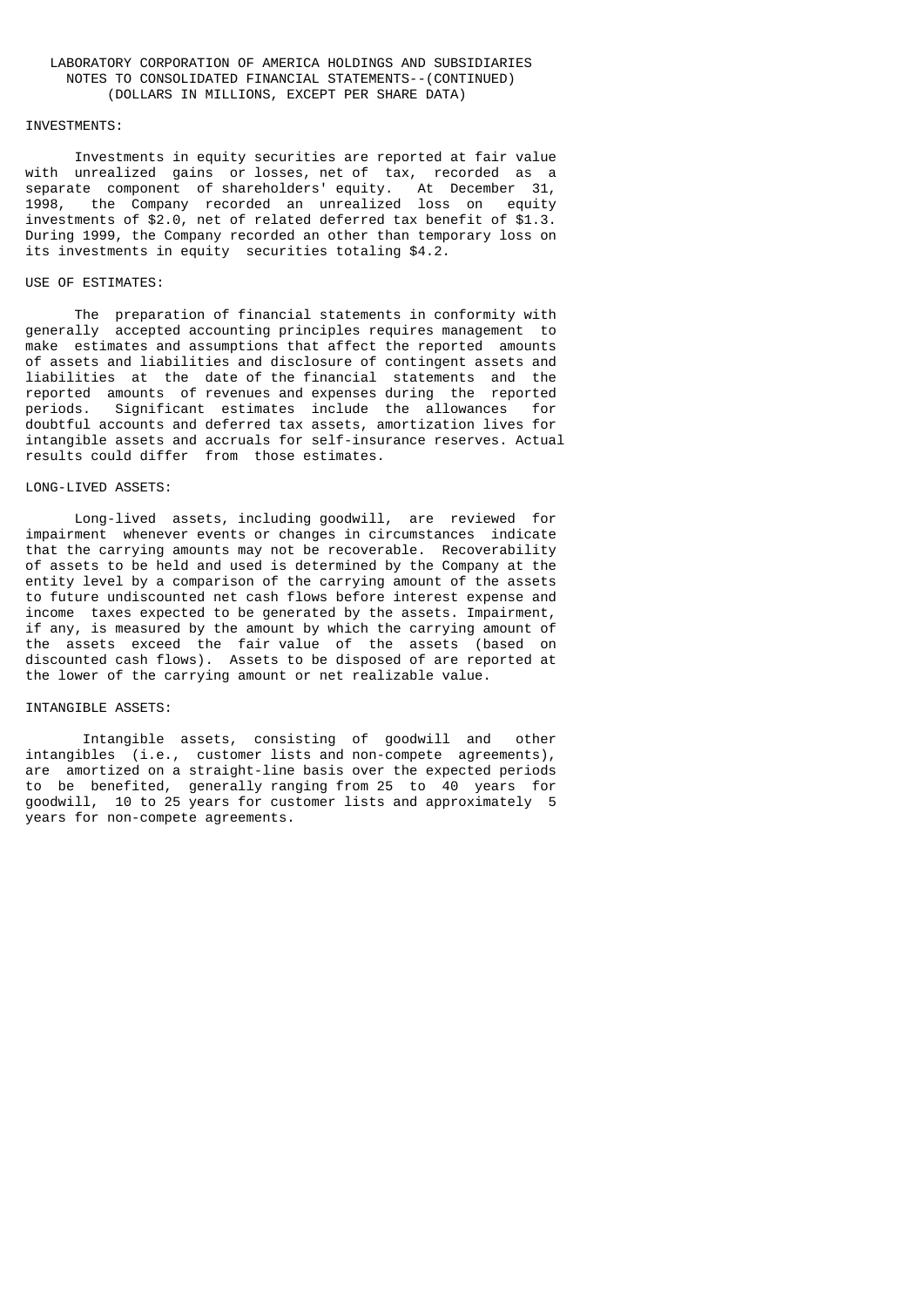#### RECLASSIFICATIONS:

 The amounts shown as "deferred payments on acquisitions" have been reclassified in the Consolidated Statements of Cash Flows to Cash Flows from Investing Activities from Cash Flows from Financing Activities.

# 2. RESTRUCTURING AND NON-RECURRING CHARGES

 During the fourth quarter of 1997, the Company recorded pretax charges of \$22.7, related primarily to the downsizing of its Long Island, New York facility and the consolidation into its Raritan, New Jersey facility. This amount included approximately \$5.2 for severance and \$12.5 for future lease obligations and other facilities related charges. The net workforce reduction as a result of this activity was approximately 260 employees, primarily in the laboratory's operations.

 In the second quarter of 1997, the Company determined that approximately \$12.6 of existing reserves were excessive due largely to proceeds from subleases and asset disposals. Also, in the second quarter of 1997, the Company decided to consolidate its Winston-Salem, North Carolina laboratory and redirect specimen volumes to other company facilities. Restructuring charges related to the closing of the Winston-Salem laboratory totaled \$12.6.

 The following represents the Company's restructuring activities for the periods indicated: the contract of the contract of the contract of the contract of the contract of the contract of the contract of the contract of the contract of the contract of the contract of the contract of the contract of the contract o

| Balance at December 31, 1996         | \$34.6      |
|--------------------------------------|-------------|
| Long Island downsizing               | 22.7        |
| Winston-Salem closure                | 12.6        |
| Adjustments                          | (12.6)      |
| Reclassifications and non-cash items | (1.6)       |
| Cash payments                        | (17.1)      |
| Balance at December 31, 1997         | 38.6        |
| Cash payments                        | (5.6)       |
| Balance at December 31, 1998         | 33.0        |
| Cash payments                        | (6.2)       |
| Balance at December 31, 1999         | \$26.8      |
| Current                              | 12.7        |
| Non-current                          | 14.1        |
|                                      | 26.8<br>\$. |

 The cash payments for all periods presented represent disbursements made primarily for lease obligations and employee severance. The balance remaining in restructuring reserves at December 31, 1999, relates primarily to future lease obligations.

=======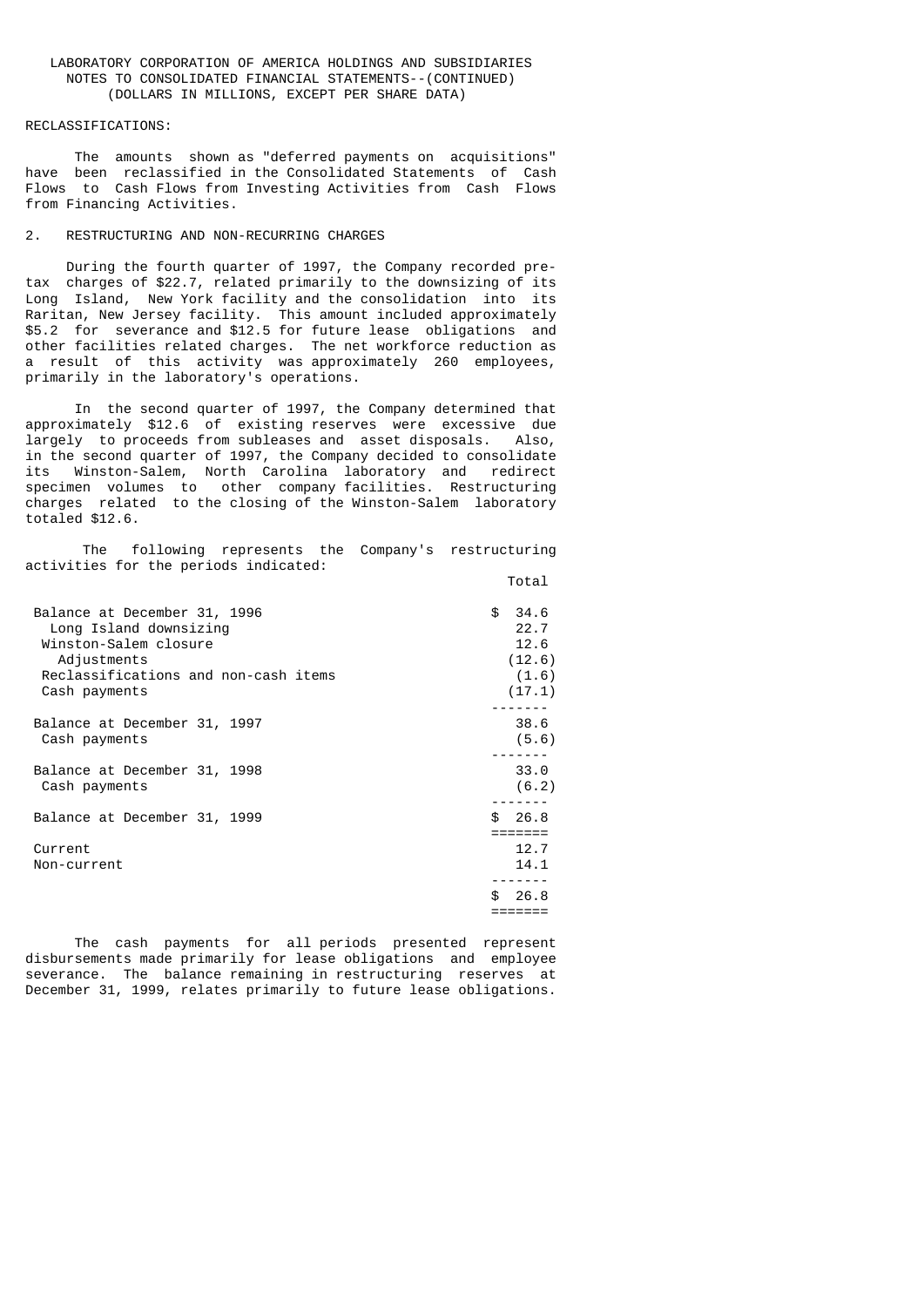3. ACCOUNTS RECEIVABLE, NET

|                                                                   | December 31,<br>1999    | December 31,<br>1998    |
|-------------------------------------------------------------------|-------------------------|-------------------------|
| Gross accounts receivable<br>Less allowance for doubtful accounts | 495.1<br>\$.<br>(147.1) | 569.4<br>\$.<br>(194.0) |
|                                                                   | \$348.0                 | \$375.4                 |

 The provision for doubtful accounts was \$191.9, \$164.7 and \$311.5 in 1999, 1998 and 1997, respectively.

# 4. PROPERTY, PLANT AND EQUIPMENT, NET

|                                                                           | December 31, December 31,<br>1999 | 1998                                                                                                                                                                                                                                                                                                                                                                                                                                                                                                                                  |
|---------------------------------------------------------------------------|-----------------------------------|---------------------------------------------------------------------------------------------------------------------------------------------------------------------------------------------------------------------------------------------------------------------------------------------------------------------------------------------------------------------------------------------------------------------------------------------------------------------------------------------------------------------------------------|
| Land                                                                      | \$9.4                             | $\textcolor{red}{\textbf{\$}}\textcolor{red}{\textbf{\$}}\textcolor{red}{\textbf{\$}}\textcolor{red}{\textbf{\$}}\textcolor{red}{\textbf{\$}}\textcolor{red}{\textbf{\$}}\textcolor{red}{\textbf{\$}}\textcolor{red}{\textbf{\$}}\textcolor{red}{\textbf{\$}}\textcolor{red}{\textbf{\$}}\textcolor{red}{\textbf{\$}}\textcolor{red}{\textbf{\$}}\textcolor{red}{\textbf{\$}}\textcolor{red}{\textbf{\$}}\textcolor{red}{\textbf{\$}}\textcolor{red}{\textbf{\$}}\textcolor{red}{\textbf{\$}}\textcolor{red}{\textbf{\$}}\textcolor{$ |
| Buildings and building improvements                                       | 67.8                              | 64.6                                                                                                                                                                                                                                                                                                                                                                                                                                                                                                                                  |
| Machinery and equipment                                                   | 312.1                             | 306.6                                                                                                                                                                                                                                                                                                                                                                                                                                                                                                                                 |
| Leasehold improvements                                                    | 58.7                              | 57.3                                                                                                                                                                                                                                                                                                                                                                                                                                                                                                                                  |
| Furniture and fixtures                                                    | 21.4                              | 26.1                                                                                                                                                                                                                                                                                                                                                                                                                                                                                                                                  |
| Construction in progress                                                  | 48.8                              | 32.7                                                                                                                                                                                                                                                                                                                                                                                                                                                                                                                                  |
| Buildings under capital leases                                            | 5.4                               | 5.4                                                                                                                                                                                                                                                                                                                                                                                                                                                                                                                                   |
| Equipment under capital leases                                            | 3.5                               | 4.6                                                                                                                                                                                                                                                                                                                                                                                                                                                                                                                                   |
|                                                                           |                                   |                                                                                                                                                                                                                                                                                                                                                                                                                                                                                                                                       |
|                                                                           | 527.1                             | 507.0                                                                                                                                                                                                                                                                                                                                                                                                                                                                                                                                 |
| Less accumulated depreciation and<br>amortization of capital lease assets | (253.9)                           | (247.9)                                                                                                                                                                                                                                                                                                                                                                                                                                                                                                                               |
|                                                                           | \$273.2                           | \$259.1                                                                                                                                                                                                                                                                                                                                                                                                                                                                                                                               |
|                                                                           |                                   | ========                                                                                                                                                                                                                                                                                                                                                                                                                                                                                                                              |
| 5. INTANGIBLE ASSETS, NET                                                 |                                   |                                                                                                                                                                                                                                                                                                                                                                                                                                                                                                                                       |
|                                                                           | December 31, December 31,<br>1999 | 1998                                                                                                                                                                                                                                                                                                                                                                                                                                                                                                                                  |
|                                                                           |                                   |                                                                                                                                                                                                                                                                                                                                                                                                                                                                                                                                       |
| Goodwill<br>Other intangibles, principally customer                       | \$ 780.6                          | \$ 782.9                                                                                                                                                                                                                                                                                                                                                                                                                                                                                                                              |
| lists and non-compete agreements                                          | 231.2                             | 231.2                                                                                                                                                                                                                                                                                                                                                                                                                                                                                                                                 |
|                                                                           |                                   |                                                                                                                                                                                                                                                                                                                                                                                                                                                                                                                                       |

Less accumulated amortization (207.9) (177.9) -------- -------- \$ 803.9 \$ 836.2 ======== ========

 $1,011.8$   $1,014.1$ 

 Amortization of intangible assets was \$31.2, \$30.8 and \$30.6 in 1999, 1998 and 1997, respectively.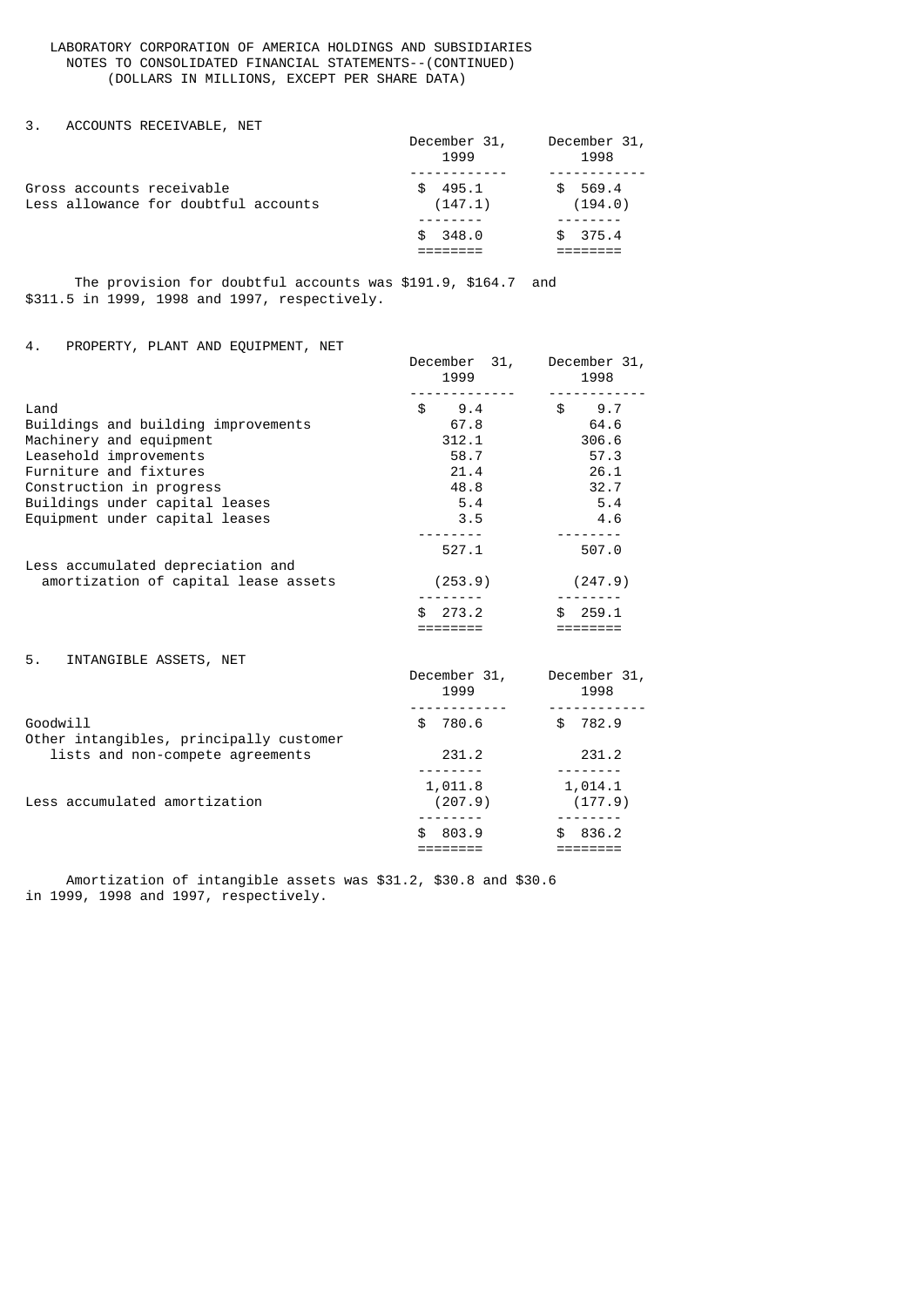### 6. ACCRUED EXPENSES AND OTHER

|                                                                                                                                                                       | December 31,<br>1999                                                                            | December 31,<br>1998                                                                            |
|-----------------------------------------------------------------------------------------------------------------------------------------------------------------------|-------------------------------------------------------------------------------------------------|-------------------------------------------------------------------------------------------------|
| Employee compensation and benefits<br>Acquisition related accruals<br>Restructuring reserves<br>Accrued taxes<br>Self-insurance reserves<br>Interest payable<br>Other | \$ 48.9<br>13.8<br>12.7<br>$- -$<br>20.0<br>3.5<br>8.1<br>\$107.0                               | \$ 45.9<br>16.7<br>17.5<br>11.2<br>22.6<br>5.7<br>9.1<br>\$128.7                                |
| 7. OTHER LIABILITIES                                                                                                                                                  | 1999                                                                                            | December 31, December 31,<br>1998                                                               |
| Acquisition related accruals<br>Restructuring reserves<br>Deferred income taxes<br>Post-retirement benefit obligation<br>Self-insurance reserves<br>Other             | \$8.9<br>14.1<br>31.2<br>35.2<br>37.8<br>0.4<br>127.6<br>\$.<br>$=$ $=$ $=$ $=$ $=$ $=$ $=$ $=$ | \$ 16.8<br>15.5<br>29.4<br>32.5<br>37.8<br>$\theta.8$<br>\$132.8<br>$=$ $=$ $=$ $=$ $=$ $=$ $=$ |

#### 8. LONG-TERM DEBT

 The Company entered into an Amended and Restated Credit Agreement dated as of March 31, 1997 (the "Amended Credit Agreement"), with the banks named therein (the "Banks") and Credit Suisse First Boston, as administrative agent (the "Bank Agent"), under which the Banks made available to the Company a senior term loan facility of \$693.8 (the "Amended Term Loan Facility") and a revolving credit facility of \$450.0 (the "Amended Revolving Credit Facility" and, together with the Term Loan Facility, the "Bank-Facility") which includes a \$50.0 letter of credit sublimit. The Bank Facility is unconditionally<br>and irrevocably guaranteed by certain of the Company's irrevocably guaranteed by certain of the Company's subsidiaries.

 Under the Amended Credit Agreement and a contractual formula contained therein, maturities under the Amended Term Loan Facility are \$88.3 in 2000 (to be paid in quarterly installments), \$132.0 in 2001 through 2003 and \$82.4 in 2004 (all paid in quarterly installments). The Amended Revolving Credit Facility expires in March 31, 2002. The Company repaid approximately \$70.3 during the year ended December 31, 1999 on its Amended Term Loan Facility. The Company will also make a special payment on its Amended Term Loan Facility during the second quarter of 2000 of approximately \$6.7, based on a contractual formula contained in the Amended Credit Agreement.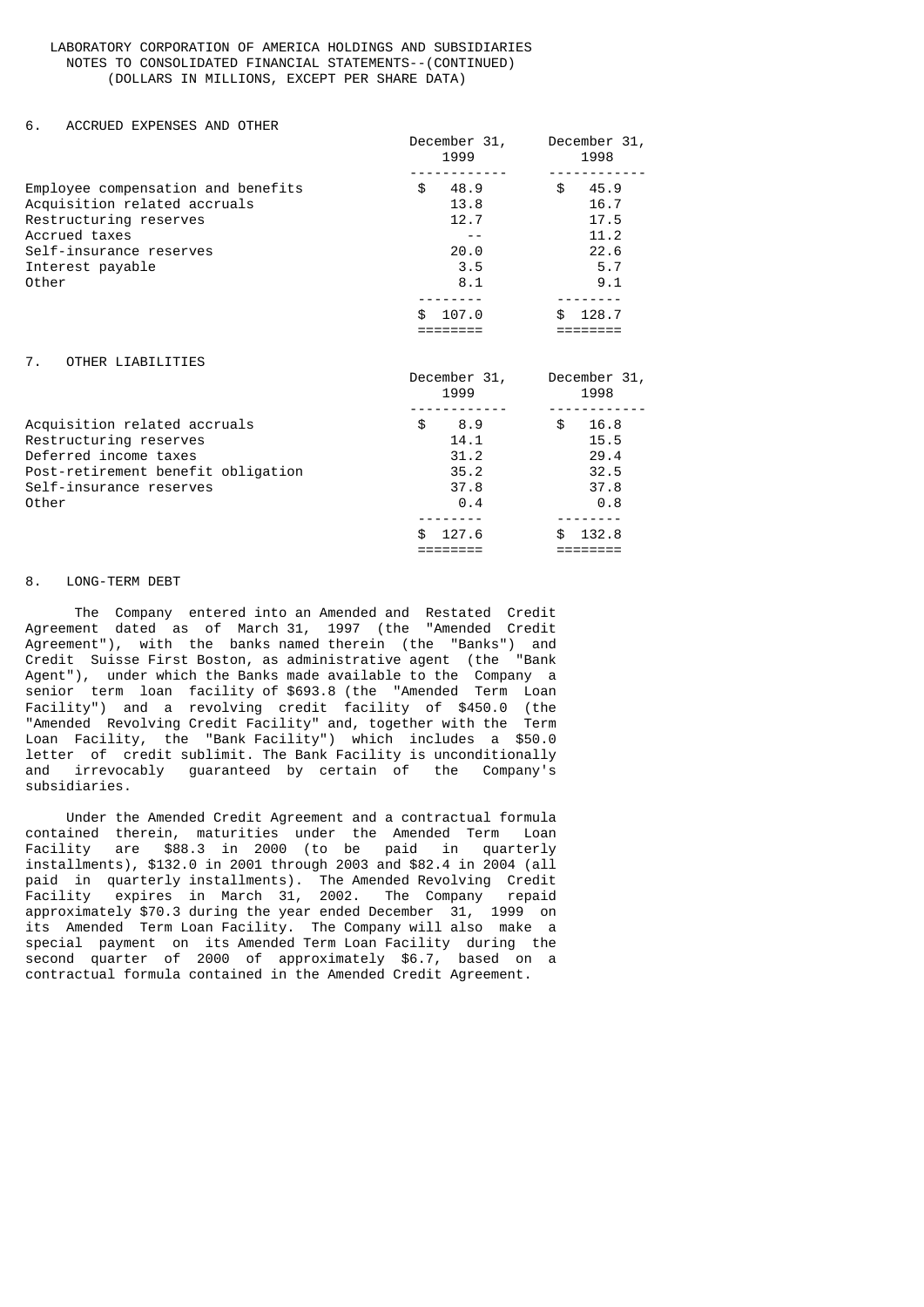Both the Amended Term Loan Facility and the Amended Revolving Credit Facility bear interest, at the option of the Company, at (i) the base rate (the higher of the Bank Agent's base commercial loan rate or 50 basis points above the Federal Funds Rate) plus the applicable base rate margin or (ii) the Eurodollar rate plus the applicable Eurodollar rate margin. The Amended Credit Agreement provides that in the event of a reduction of the percentage of Common Stock held by Roche and its affiliates (other than the Company and its subsidiaries) below 25%, the applicable interest margins and facility fees on borrowings outstanding under the Amended Credit Agreement will increase. In addition, pursuant to the Amended Credit Agreement, the applicable interest margins on borrowings outstanding thereunder are based upon the leverage ratio.

 The Amended Credit Agreement contains certain debt covenants, the most restrictive of which limit payment of dividends and place a cap on business acquisitions and capital expenditures. The covenants also require that the Company maintain certain leverage and interest coverage ratios as well as minimum levels of shareholders' equity.

 At December 31, 1999 and 1998 the Company was a party to interest rate swap agreements with certain major financial institutions, rated A or better by Moody's Investor Service, solely to manage its interest rate exposure with respect to \$500.0 of its floating rate debt. This effectively fixed the interest rate exposure on the floating rate debt to a weightedaverage fixed interest rate of 6.11% and 6.20%, respectively. These swaps require that the Company pay a fixed rate amount in exchange for the financial institutions paying a floating rate amount. The amounts paid by the Company in 1999 and 1998 were \$1.9 and \$0.3, respectively. The notional amounts of the agreements are used to measure the interest to be paid or received and do not represent the amount of exposure to credit loss. The current agreements mature in September 2002 and January 2003. The estimated (benefit) cost at which the Company could have terminated these agreements as of December 31, 1999 and 1998 was approximately \$(11.0) and \$6.9, respectively. This fair value was estimated by discounting the expected cash flows using rates currently available for interest rate swaps with similar terms and maturities. Interest rates in effect for both the long-term and revolving credit agreement as of December 31, 1999 and 1998 were 6.7% and 5.8%, respectively.

## 9. ISSUANCE OF MANDATORILY REDEEMABLE PREFERRED STOCK

 On May 19, 1997 the Board of Directors of the Company decla red a dividend of 10,000,000 transferable subscription rights which were then issued pro rata to holders of its common stock on May 29, 1997 entitling them to purchase up to an aggregate of \$500.0 of redeemable convertible preferred stock issuable in two series at a subscription price of \$50 per share (the "Preferred Stock Offering"). The subscription period ended on June 16, 1997. On that date, rights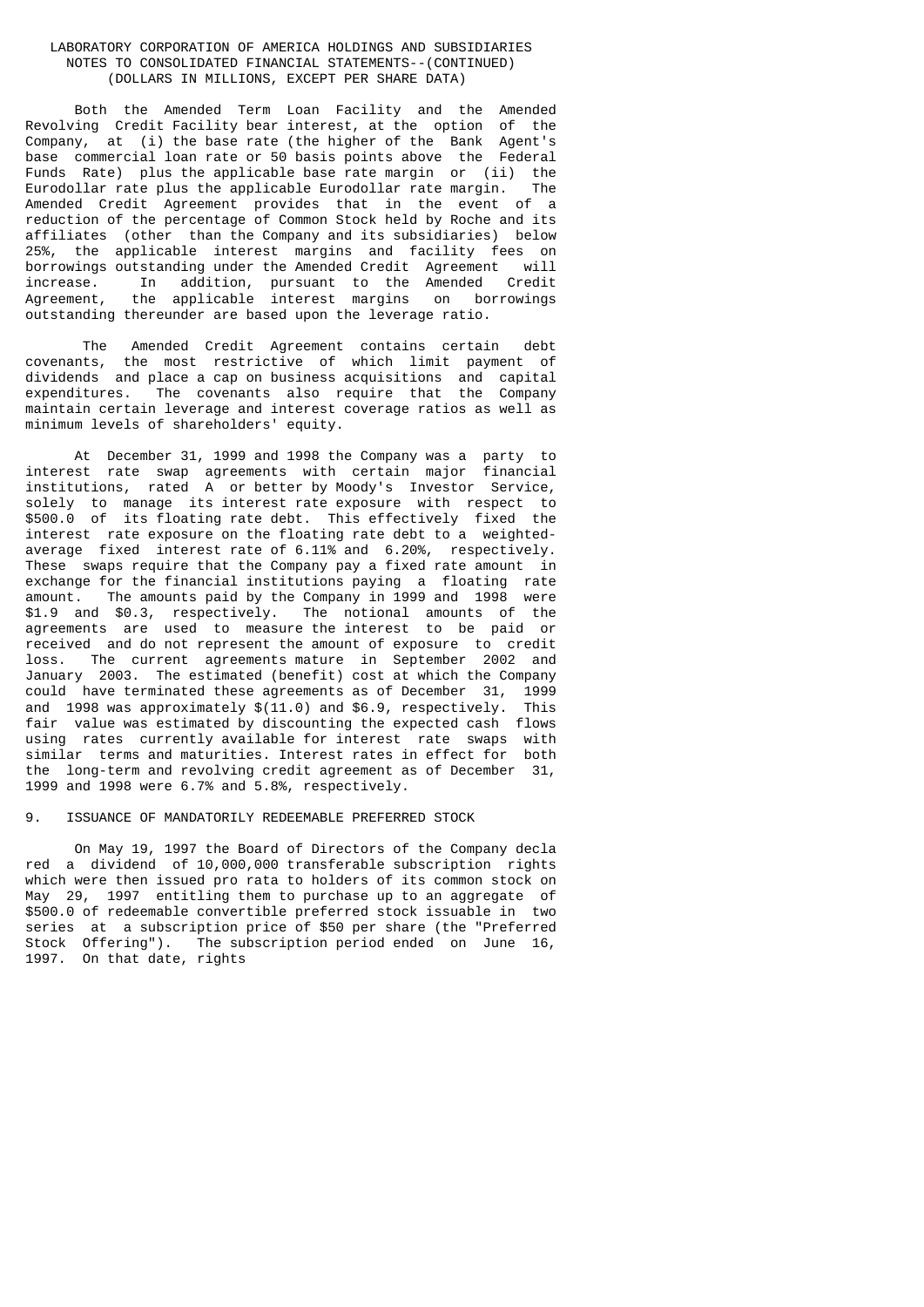were exercised to purchase 4,363,202 shares of Series A 8 1/2% Convertible Exchangeable Preferred Stock ("Series A") and 5,636,798 shares of Series B 8 1/2% Convertible Pay-in-Kind Preferred Stock ("Series B"), each at a subscription price of \$50 per share. Roche exercised its basic subscription privilege in full for 4,988,751 shares of Series B and other rights holders purchased the remaining 5,011,249 shares.

 The Series A is currently convertible at the option of the holder into common stock, will pay cash dividends and will be exchangeable on or after June 30, 2000 at the Company's option for 8 1/2% Convertible Subordinated Notes due June 30, 2012. The Series B will be convertible at the option of the holder after June 30, 2000 into common stock, will pay dividends in-kind until June 30, 2003, and in cash thereafter, and will not be exchangeable for notes. The conversion rate for both series of preferred stock is 18.1818 shares of common stock per share of preferred stock. Each series of preferred stock will be mandatorily redeemable after June 30, 2012 at \$50 per share and will be redeemable at the option of the Company after July 7, 2000 at prices declining from \$52.83 to \$50.00 in 2006 and thereafter. Neither series of preferred stock entitles the holder to any voting rights in the Company. Net proceeds from the Preferred Stock Offering were \$486.9 and were used to repay a loan from Roche, including accrued interest, and to reduce amounts outstanding under the Company's term loan and revolving credit facilities.

 Offering costs of \$13.1 were recorded against the aggregate preference value of the preferred stock and will be accreted up to the date of mandatory redemption. Accretion for the year ended December 31, 1999 was \$0.8.

### 10. INCOME TAXES

 The provisions for income taxes in the accompanying consolidated statements of operations consist of the following:

 Years Ended December 31, -------------------------------- 1999 1998 1997 -------- -------- -------- Current:<br>Federal  $\begin{array}{cccc} \text{\$} & 0.5 & \text{\$} & (17.6) & \text{\$} & (12.3) \\ \text{\$} & 2.6 & \text{\$} & 1.0 & \text{\$} & 0.9 \end{array}$ State  $2.6$   $1.0$  ------- ------- ------- 3.1 (16.6) (11.4) ------- ------- ------- Deferred:<br>Federal 29.1 45.2 (35.5)<br>7.9 (15.9) (7.5)<br>------ ------- -------State 7.9 (15.9)<br>State 7.9 (15.9) ------- ------- -------  $37.0$  29.3 (43.0) ------- ------- -------  $\frac{1}{2}$   $\frac{1}{2}$   $\frac{1}{2}$   $\frac{1}{2}$   $\frac{1}{2}$   $\frac{1}{2}$   $\frac{1}{2}$   $\frac{1}{2}$   $\frac{1}{2}$   $\frac{1}{2}$   $\frac{1}{2}$   $\frac{1}{2}$   $\frac{1}{2}$   $\frac{1}{2}$   $\frac{1}{2}$   $\frac{1}{2}$   $\frac{1}{2}$   $\frac{1}{2}$   $\frac{1}{2}$   $\frac{1}{2}$   $\frac{1}{2}$   $\frac{1}{2}$  ======= ======= =======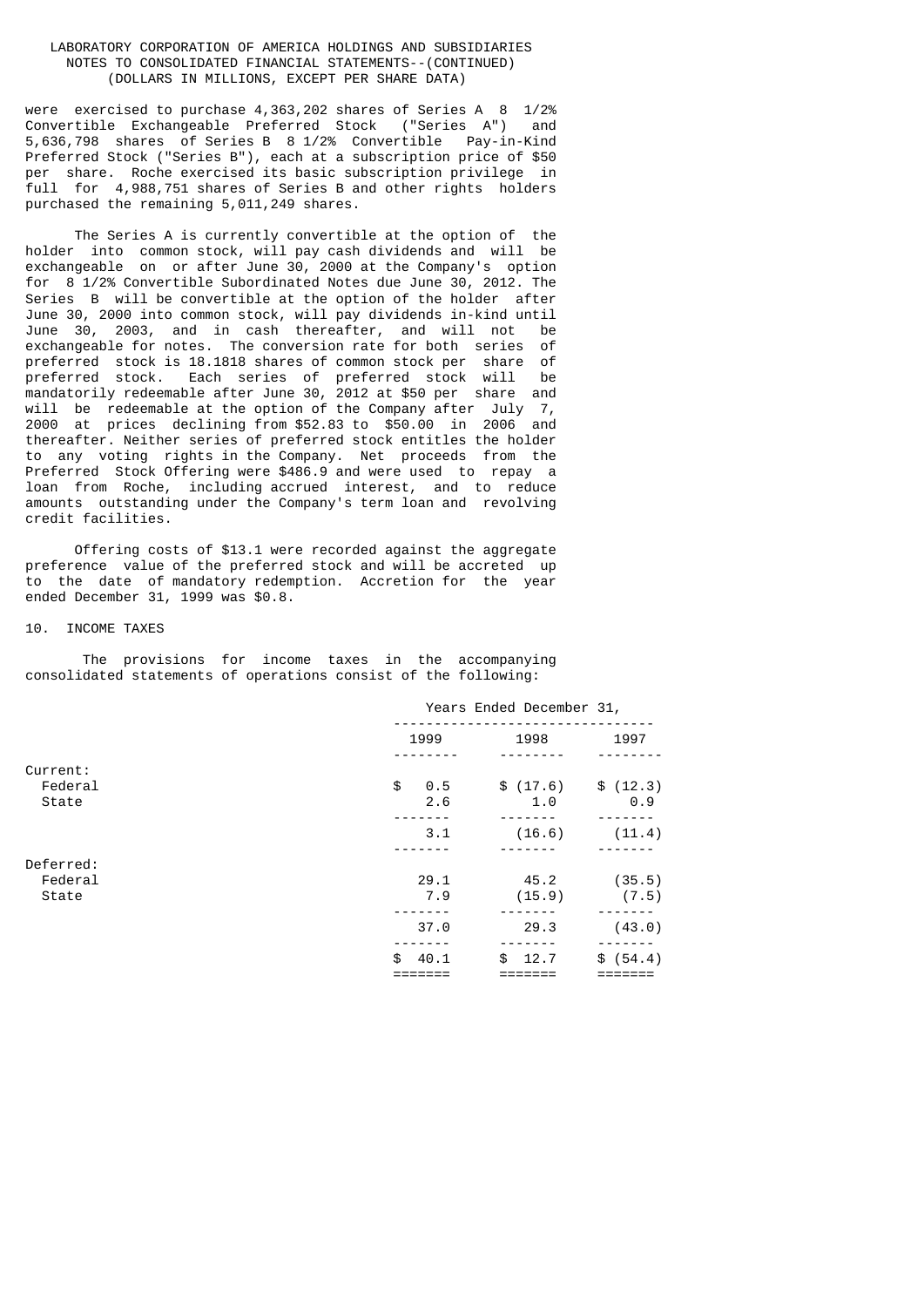The effective tax rates on earnings (loss) before income taxes is reconciled to statutory federal income tax rates as follows:

|                                                                    | Years Ended December 31, |        |            |
|--------------------------------------------------------------------|--------------------------|--------|------------|
|                                                                    | 1999                     | 1998   | 1997       |
|                                                                    |                          |        |            |
| Statutory federal rate<br>State and local income taxes,            | 35.0%                    | 35.0%  | $(35.0)$ % |
| net of federal income tax effect<br>Non deductible amortization of | 5.1                      | 8.5    | (2.4)      |
| intangible assets                                                  | 5.7                      | 8.6    | 4.3        |
| Change in valuation allowance                                      | (9.5)                    | (33.8) | 6.2        |
| Adjustments of deferred tax balances                               |                          |        | (6.2)      |
| Other                                                              | 1.7                      | (2.7)  | (0.6)      |
|                                                                    |                          |        |            |
| Effective rate                                                     | 38.0%                    | 15.6%  | $(33.7)$ % |

 The tax effects of temporary differences that give rise to significant portions of the deferred tax assets and deferred tax liabilities are as follows:

|                                        |             | December 31, December 31,                                                                                                                                                                                                                                                                                                                                                                                                                                                  |
|----------------------------------------|-------------|----------------------------------------------------------------------------------------------------------------------------------------------------------------------------------------------------------------------------------------------------------------------------------------------------------------------------------------------------------------------------------------------------------------------------------------------------------------------------|
|                                        | 1999        | 1998                                                                                                                                                                                                                                                                                                                                                                                                                                                                       |
|                                        |             |                                                                                                                                                                                                                                                                                                                                                                                                                                                                            |
| Deferred tax assets:                   |             |                                                                                                                                                                                                                                                                                                                                                                                                                                                                            |
| Settlement and related expenses        | \$13.0      | \$13.0                                                                                                                                                                                                                                                                                                                                                                                                                                                                     |
| Accounts receivable                    | 2.1         | 23.0                                                                                                                                                                                                                                                                                                                                                                                                                                                                       |
| Self-insurance reserves                | 4.3         | 6.0                                                                                                                                                                                                                                                                                                                                                                                                                                                                        |
| Postretirement benefit obligation      | 13.9        | 13.7                                                                                                                                                                                                                                                                                                                                                                                                                                                                       |
| Acquisition and restructuring reserves | 30.9        | 37.2                                                                                                                                                                                                                                                                                                                                                                                                                                                                       |
| State net operating loss carryforwards | 15.3        | 15.7                                                                                                                                                                                                                                                                                                                                                                                                                                                                       |
| Other                                  | 8.6         | 22.7                                                                                                                                                                                                                                                                                                                                                                                                                                                                       |
|                                        |             |                                                                                                                                                                                                                                                                                                                                                                                                                                                                            |
|                                        | 88.1        | 131.3                                                                                                                                                                                                                                                                                                                                                                                                                                                                      |
| Less valuation allowance               |             | $(4.5)$ $(14.5)$                                                                                                                                                                                                                                                                                                                                                                                                                                                           |
|                                        |             |                                                                                                                                                                                                                                                                                                                                                                                                                                                                            |
| Net deferred tax assets                | 83.6        | 116.8                                                                                                                                                                                                                                                                                                                                                                                                                                                                      |
|                                        |             |                                                                                                                                                                                                                                                                                                                                                                                                                                                                            |
| Deferred tax liabilities:              |             |                                                                                                                                                                                                                                                                                                                                                                                                                                                                            |
| Intangible assets                      |             | $(43.6)$ $(54.3)$                                                                                                                                                                                                                                                                                                                                                                                                                                                          |
| Property, plant and equipment          |             | $(26.9)$ $(12.2)$                                                                                                                                                                                                                                                                                                                                                                                                                                                          |
| Other                                  |             | $(1.5)$ $(1.7)$                                                                                                                                                                                                                                                                                                                                                                                                                                                            |
|                                        |             | $\frac{1}{2} \left( \frac{1}{2} \right) \left( \frac{1}{2} \right) \left( \frac{1}{2} \right) \left( \frac{1}{2} \right) \left( \frac{1}{2} \right) \left( \frac{1}{2} \right) \left( \frac{1}{2} \right) \left( \frac{1}{2} \right) \left( \frac{1}{2} \right) \left( \frac{1}{2} \right) \left( \frac{1}{2} \right) \left( \frac{1}{2} \right) \left( \frac{1}{2} \right) \left( \frac{1}{2} \right) \left( \frac{1}{2} \right) \left( \frac{1}{2} \right) \left( \frac$ |
| Total gross deferred tax liabilities   | (72.0)      | (68.2)                                                                                                                                                                                                                                                                                                                                                                                                                                                                     |
| Net deferred tax assets                | 11.6<br>\$. | \$48.6                                                                                                                                                                                                                                                                                                                                                                                                                                                                     |
|                                        | =======     |                                                                                                                                                                                                                                                                                                                                                                                                                                                                            |

 In 1996, a valuation allowance of \$32.0 was established because at the time the realization of the deferred tax asset related to the state net operating loss carryforwards, the postretirement benefit obligation as well as certain other temporary differences was considered less likely than not. The increase in the valuation allowance of \$10.0 from December 31, 1996 to December 31, 1997 was due to the uncertain realization of the state tax effect of certain temporary differences. Based on improved current and projected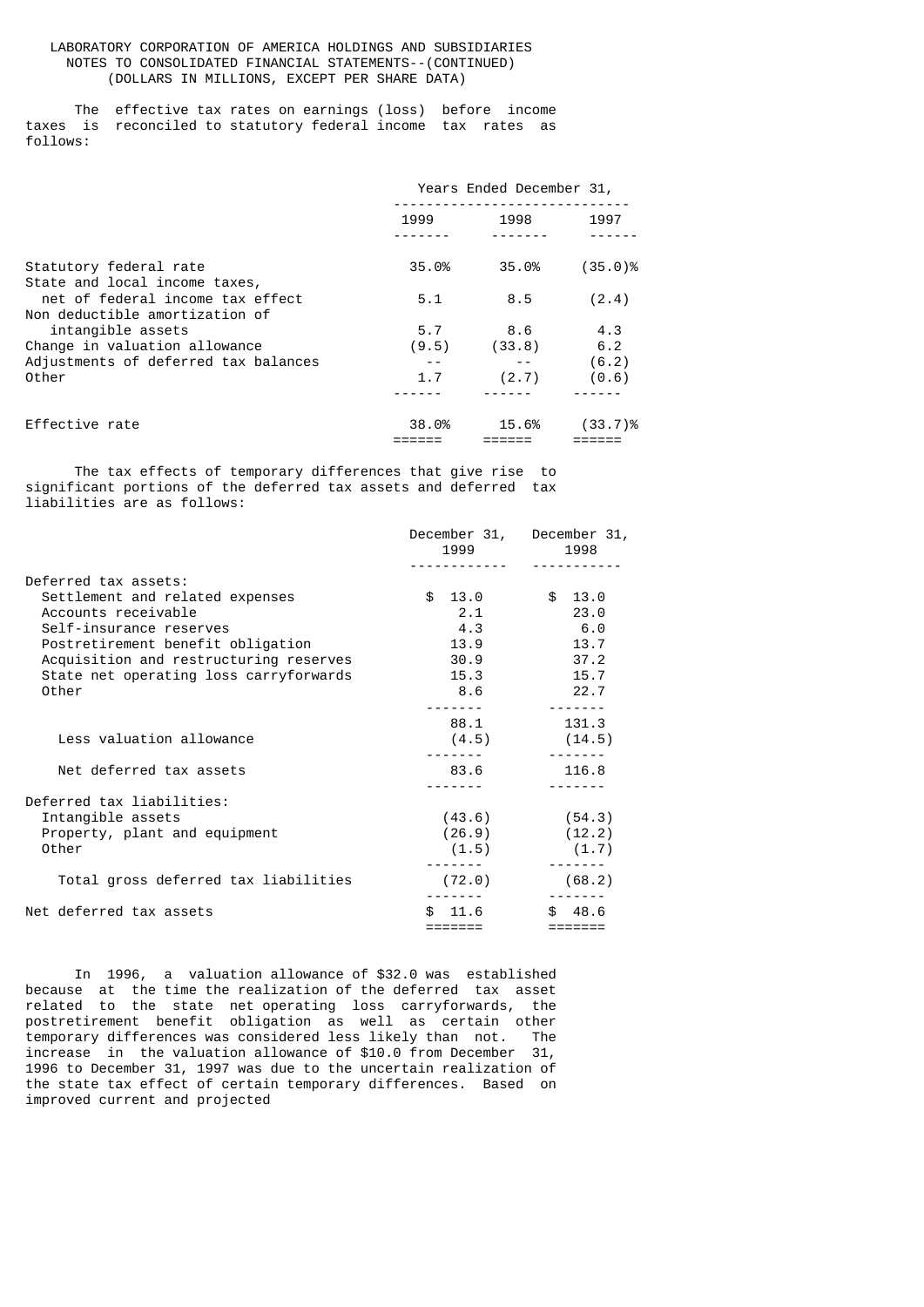operating results, the Company reduced its valuation allowance applied against its deferred tax assets relating to state net loss carryforwards and certain acquisition restructuring reserves by approximately \$27.5 during the fourth quarter of 1998 and an additional \$10.0 during 1999. These were reflected as a reduction in the provision for income taxes. These adjustments bring the Company's net deferred tax assets to a level where management believes that it is more likely than not the tax benefits will be realized.

 During 1999, the Company received a revised Revenue Agents Report (RAR) from the Internal Revenue Service, concluding audits of the tax years ended 1993, 1994, and 1995 and a RAR concluding the audits of the tax years 1996 and 1997. The revised RAR for the tax years 1993-1995, reflects the fact that the IRS conceded their previous adjustments for additional taxes of \$14.6. Previously, the Company had recorded a net income tax refund receivable related to 1993-1997 amended tax returns, coupled adjustments agreed-upon from the 1993-1995 RAR. 1999, an additional net income tax refund receivable was recorded due to the RAR being received for 1996 and 1997. The total net income tax refund receivable of \$17.4 is reflected in the accompanying Consolidated Balance Sheet as of December 31, 1999 in prepaid expenses and other.

 The Company has state tax loss carryforwards of approximately \$244.5 which expire, starting in 2001, through 2018.

#### 11. STOCK COMPENSATION PLANS

 The Company has a number of stock option plans which authorize and reserve shares of common stock for issuance pursuant to options and stock appreciation rights that may be granted under these plans.

 In June 1999, the shareholders approved further amendments to its 1997 Stock Option Plan and the incorporation of these amendments into an amended and restated version of the plan (the amended and restated plan, the "1999 Incentive Plan"). The principal purpose of the amendments was to permit the issuance of shares of restricted stock and authorize 3.2 million additional shares for issuance under the plan. The effect of the amendment was to increase to an aggregate of 9.2 million shares available for issuance under the current plan.

 During 1999, there were 867,384 options granted to officers and key employees of the Company. The exercise price for these options ranged from \$2.75 to \$2.94 per share. Also, during 1999 1,620,000 shares of restricted stock were issued to senior management under the 1999 Incentive Plan at the market value on the date of grant of \$2.75. Restrictions limit the sale or transfer of these shares during a six-year period when the restrictions lapse. Upon issuance of stock under the plan, unearned compensation of \$4.5 was recorded as additional paid-in capital and an opposite amount was charged to shareholders'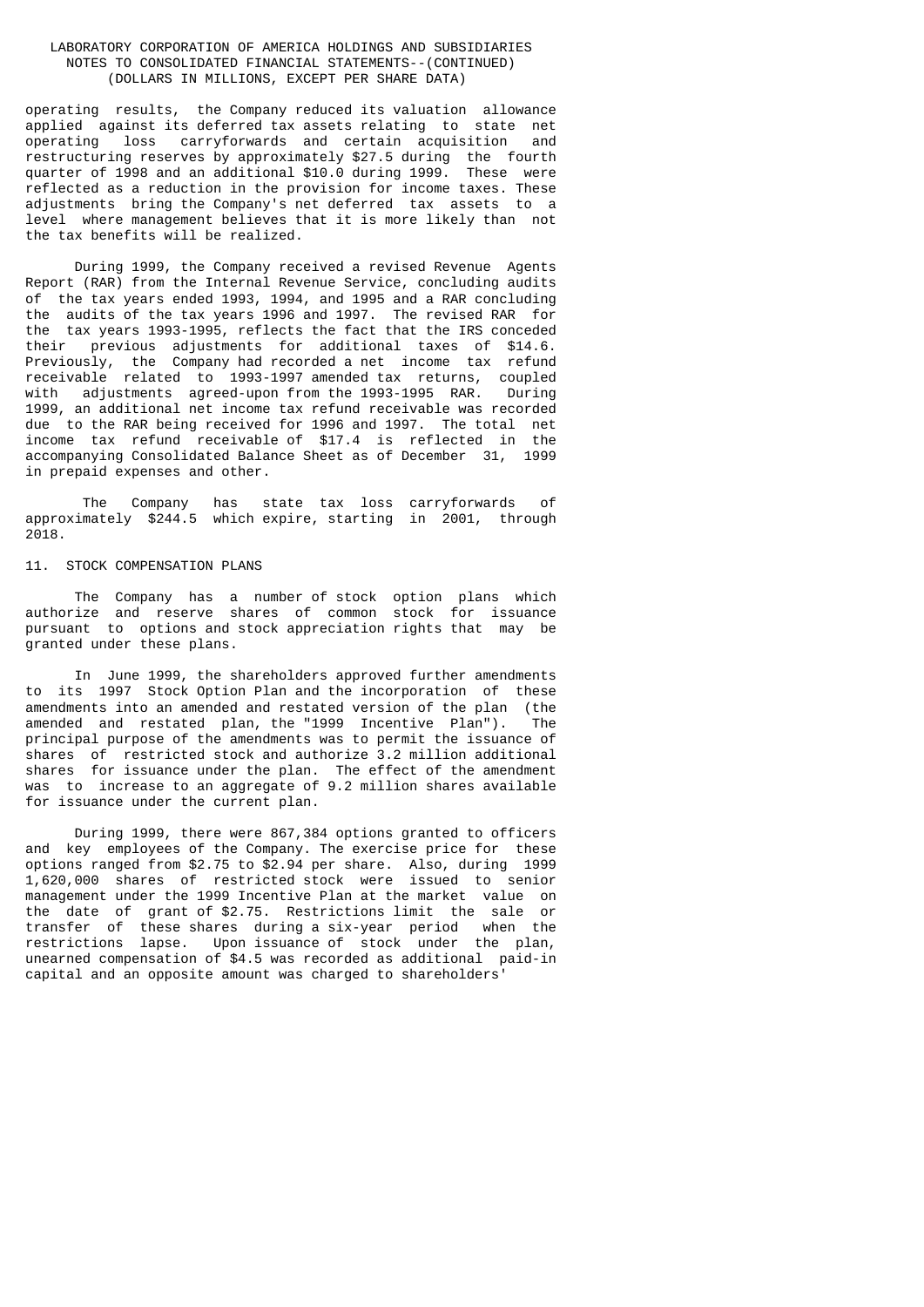equity as unearned restricted stock compensation, which is being amortized to expense over the six-year vesting period. During 1999, compensation expense of \$0.4 was recorded. The plan provides for accelerated vesting of outstanding shares in percentages of 33.3%, 66.7% or 100%, if certain predefined profitability targets are achieved as of December 31, 2001. At December 31, 1999, there were 1,715,033 additional shares available for grant under the Company's Stock Option Plans.

The proforma weighted average fair values at date of grant<br>for options issued during 1999, 1998 and 1997 were \$1.68, \$1.10 options issued during 1999, 1998 and 1997 were \$1.68, \$1.10 and \$1.56 respectively, and were estimated using the Black-Scholes option pricing model. Weighted average assumptions for the expected life in years, volatility and dividend yield were 5 years, .5, and 0% for each of the three years ended December 31, 1999. Interest rates assumptions were 6%, 4.4% and 5.6% for the years ended December 31, 1999, 1998 and 1997, respectively.

 The Company has an employee stock purchase plan, begun in 1997 and amended in 1999, with 7,500,000 shares of common stock for authorized issuance. The plan permits substantially all employees to purchase a limited number of shares of the Corporation stock at 85% of market value. The Company issues shares to participating employee's semi annually in January and July of each year. A summary of shares issued is as follows:

|         | 1997     | 1998     | 1999    | 2000    |
|---------|----------|----------|---------|---------|
|         | -------- | -------  | ------- |         |
| January |          | 923, 335 | 961,122 | 525,873 |
| July    | 607,536  | 730, 197 | 867,736 |         |

Pro-forma compensation expense is calculated for the fair value of the employee's purchase right using the Black-Scholes model. Assumptions include a weighted average life of approximately onehalf year, dividend yield of 0%, risk free interest rates for each six month period as follows: 1999 - 5.5% and 4.9%; 1998 - 5.3% and 5.1%; and 1997 - 5.2% and 5.1% and volatility rates for each of the following six month periods: 1999 - .5 and .4; 1998 - .6 and .8; and 1997 - .7 and .6.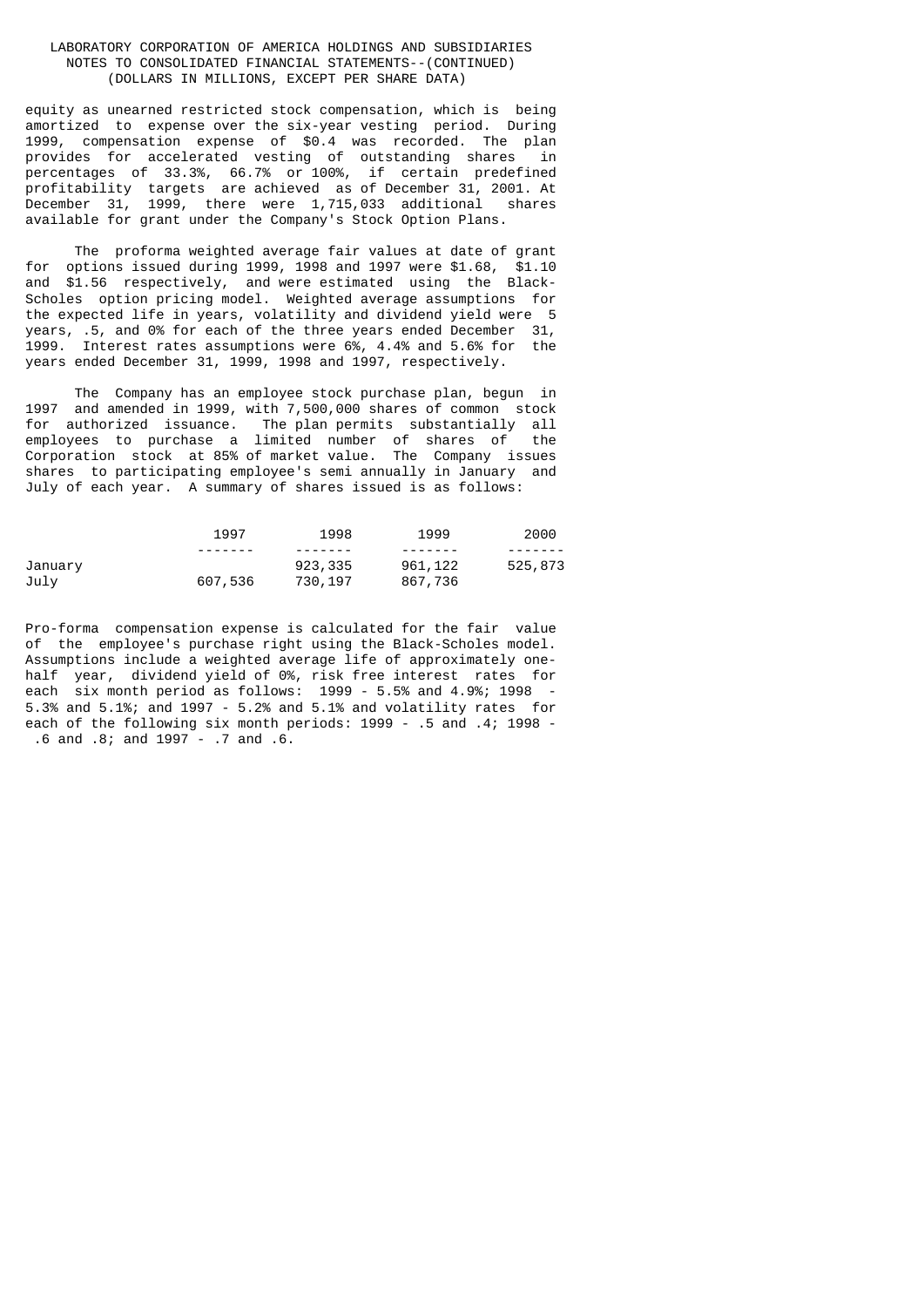The per share weighted average grant date fair value of the benefits under the Plan for the first and second months is as follows:

|                   | 1997  | 1998   | 1999  |
|-------------------|-------|--------|-------|
|                   |       | ------ |       |
| First six months  | \$.39 | \$.50  | \$.90 |
| Second six months | \$.75 | \$.78  | \$.80 |

 The Company applies the provisions of APB Opinion No. 25 in accounting for its plans and, accordingly, no compensation cost has been recognized for its stock compensation plans in the financial statements. Had the Company determined compensation cost based on the fair value method as defined in SFAS No. 123, the impact on the Company's net earnings (loss) on a pro forma basis is indicated below:

|                                            |                          |                     | Years ended<br>December 31, |                        |
|--------------------------------------------|--------------------------|---------------------|-----------------------------|------------------------|
|                                            |                          | 1999                | 1998                        | 1997                   |
| earnings (loss)<br>Net                     | As reported<br>Pro forma | 65.4<br>SS.<br>62.8 | \$68.8<br>66.1              | \$(106.9)<br>(108.8)   |
| Net earnings (loss) per<br>share<br>common | As reported<br>Pro forma | 0.12<br>SS.<br>0.10 | 0.20<br>\$<br>0.17          | (1.06)<br>\$<br>(1.07) |

 Pro forma net earnings (loss) reflects only options granted in 1999, 1998 and 1997. Therefore, the full impact of calculating compensation cost for stock options under SFAS No. 123 is not reflected in the pro forma amounts presented above because compensation cost for options granted prior to January 1, 1996 is not considered.

 The following table summarizes grants of non-qualified options made by the Company to officers and key employees under all plans. Stock options are generally granted at an exercise price equal to or greater than the fair market price per share on the date of grant. Also, for each grant, options vest ratably over a period of two to three years on the anniversaries of the grant date, subject to their earlier expiration or termination.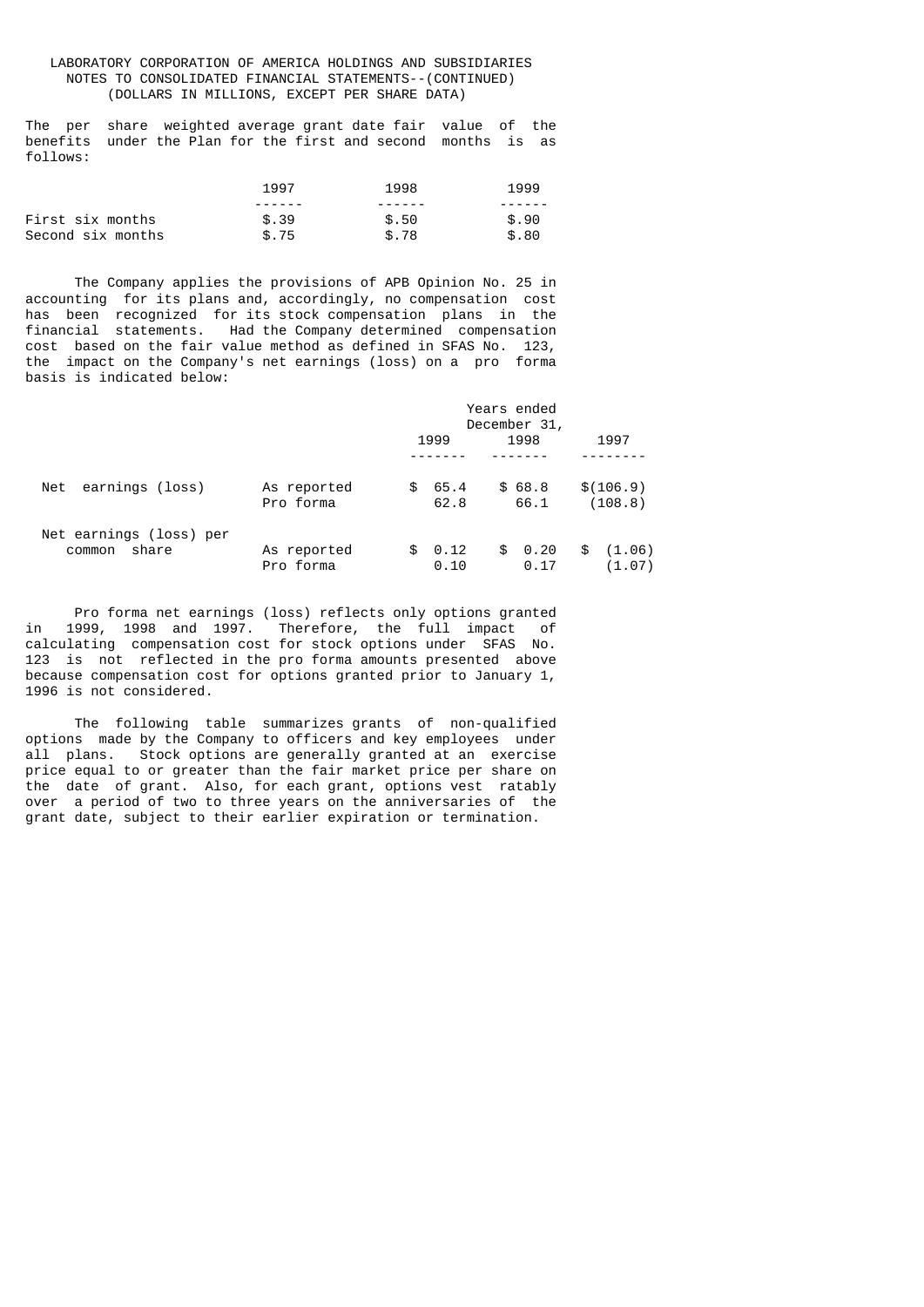Changes in options outstanding under the plans for the periods indicated were as follows:

|                                                                 | Number<br>of Options               | Weighted-Average<br>Exercise Price<br>per Option |
|-----------------------------------------------------------------|------------------------------------|--------------------------------------------------|
|                                                                 |                                    |                                                  |
| Outstanding at January 1, 1997                                  | 1,298,218                          | \$14.637                                         |
| Options granted<br>Canceled                                     | 4,080,000<br>(589, 500)            | \$2.900<br>\$9.508                               |
| Outstanding at December 31, 1997<br>$(1, 769, 893$ exercisable) | 4,788,718                          | \$4.963                                          |
| Granted<br>Canceled                                             | 5,249,880<br>(323, 891)            | \$1.939<br>\$7.149                               |
| Outstanding at December 31, 1998<br>$(2,825,940$ exercisable)   | 9,714,707                          | \$3.256                                          |
| Options granted<br>Canceled<br>Exercised                        | 867,384<br>(601, 234)<br>(25, 167) | \$2.752<br>\$4.273<br>\$2.253                    |
|                                                                 |                                    |                                                  |
| Outstanding at December 31, 1999                                | 9,955,690<br>:========             | \$3.153                                          |
| Exercisable at December 31, 1999                                | 5,424,883<br>=========             | \$3.990                                          |

 The weighted-average remaining life of options outstanding at December 31, 1999 is approximately 7.8 years.

 The following table summarizes information concerning currently outstanding and exercisable options.

|                                           | <b>OPTIONS</b>                      | <b>OUTSTANDING</b>                                      |                                          | OPTIONS EXERCISABLE               |                                          |
|-------------------------------------------|-------------------------------------|---------------------------------------------------------|------------------------------------------|-----------------------------------|------------------------------------------|
| Range of<br>Exercise Prices               | Number<br>Outstanding               | Weighted<br>Average<br>Remaining<br>Contractual<br>Life | Weighted<br>Average<br>Exercise<br>Price | Number<br>Exercisable             | Weighted<br>Average<br>Exercise<br>Price |
| $$1.938 -$<br>3.125<br>$$11.293 - 16.481$ | 9, 251, 365<br>704,325<br>9,955,690 | 8.0<br>5.5                                              | \$2.372<br>\$13,416                      | 4,720,558<br>704,325<br>5,424,883 | \$2.584<br>\$13.416                      |

# 12. RELATED PARTY TRANSACTIONS

 At December 31, 1999 and 1998, 61,329,256 shares of the Company's outstanding common stock, or approximately 47.6% at December 31, 1999 and 49.0% at December 31, 1998, were owned by Roche. In addition, Roche owned 6,170,140 shares of the Company's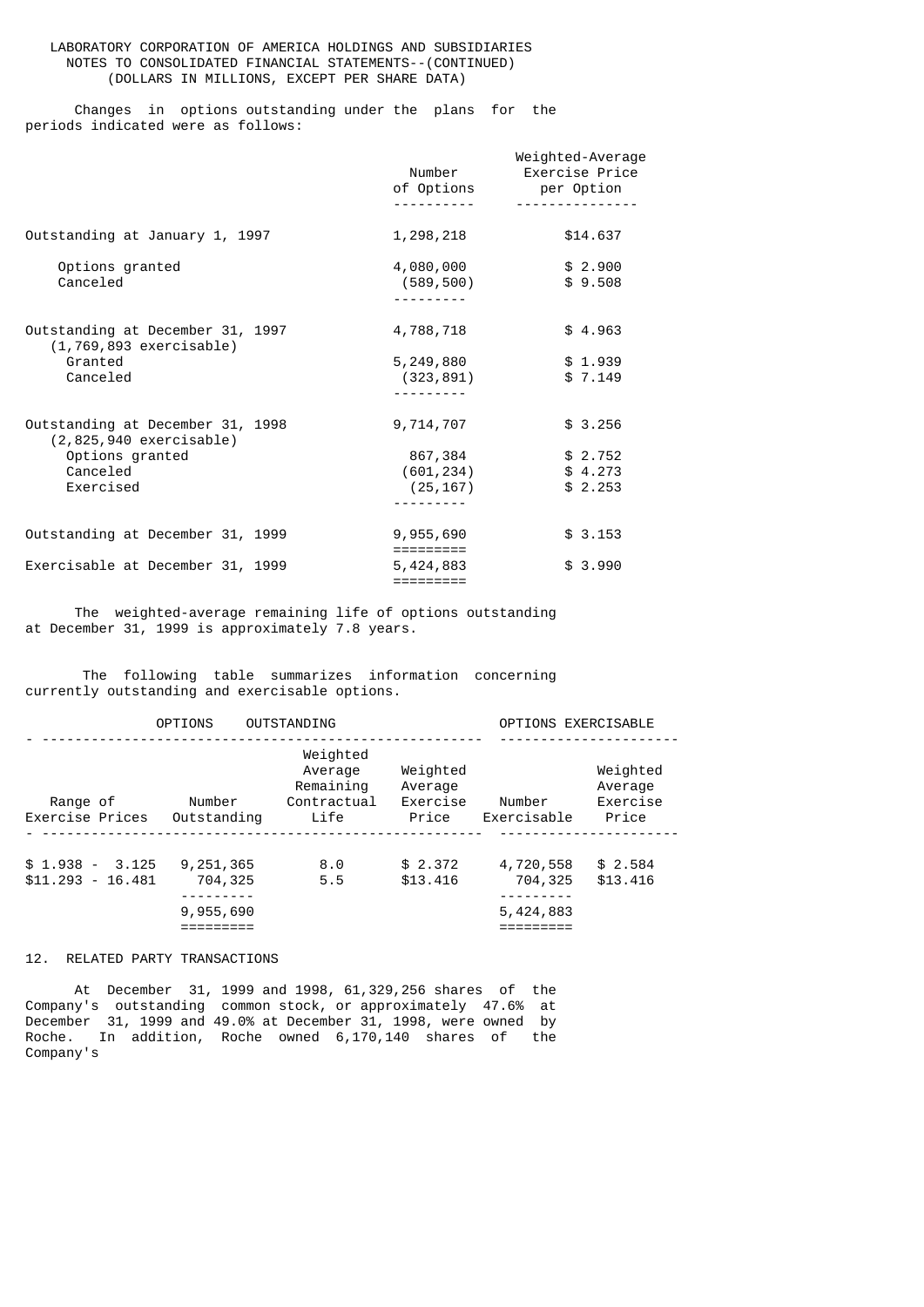redeemable convertible preferred stock at December 31, 1999, or approximately 54.4% and 5,672,399 shares (52.7%) at December 31, No voting rights are associated with the redeemable preferred shares.

 As of December 31, 1999 and 1998, the number of warrants outstanding to purchase the Company's common stock was 22,151,308, of which 8,325,000 warrants were held by an affiliate of Roche. These warrants are exercisable at a price of \$22.00 per share and expire on April 28, 2000.

 The Company purchases certain items, primarily laboratory testing supplies from various affiliates of Roche. Total purchases from these affiliates, which are recorded in cost of sales, were \$38.3, \$33.0, and \$25.2 in 1999, 1998 and 1997, respectively. In addition, the Company made royalty payments to Roche in the amounts of \$2.9 in 1999, \$2.9 in 1998 and \$3.7 in 1997. Revenue received from Roche for laboratory services was \$0.9 in 1999, \$0.5 in 1998 and \$1.6 in 1997. Amounts owed to affiliates at December 31, 1999 and 1998 were \$3.5 and \$1.7, respectively.

 A member of the Company's Board of Directors is President and Chief Executive Officer of TriPath Imaging, Inc. and has ownership of approximately 8.0% of TriPath's common stock. The Company's Chief Executive Officer has ownership of less than 1% of TriPath's common stock.

 The Company has certain on-going arrangements with TriPath Imaging, Inc. for the purchase by the Company of certain products with an aggregate value of approximately \$0.4 in 1999, less than \$0.7 in 1998 and less than \$0.1 in 1997.

 In 1998, TriPath leased a portion of the Company's facility in Elon College, North Carolina and purchased cytology services for total payments of less than \$0.1.

# 13. COMMITMENTS AND CONTINGENT LIABILITIES

 The Company is involved in litigation which purports to be a class action brought on behalf of certain patients, private insurers and benefit plans that paid for laboratory testing services during the time frame covered by the 1996 government settlement. The Company has also received similar claims brought on behalf of certain other insurance companies, some of which have been resolved for immaterial amounts. These claims for private reimbursement are similar to the government claims settled in 1996. However, no amount of damages has been specified at this time and, with the exception of the above, no settlement discussions have taken place. The Company is carefully evaluating these claims. However, due to the early stage of the claims, the ultimate outcome of these claims cannot presently be predicted.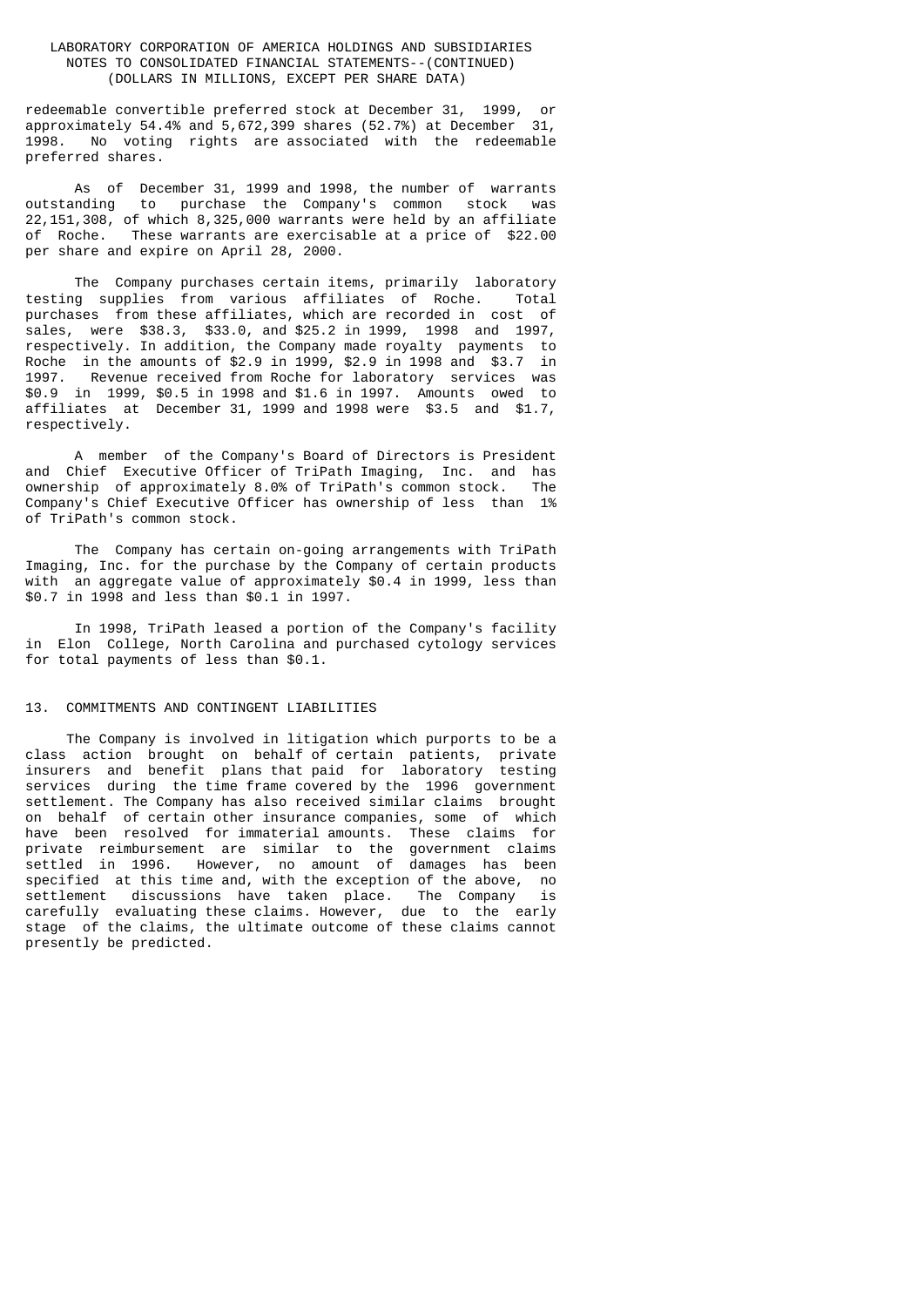The Company is also involved in various claims and legal actions arising in the ordinary course of business. These matters include, but are not limited to, professional liability, employee related matters, inquiries from governmental agencies and Medicare or Medicaid carriers requesting comment on allegations of billing irregularities that have been brought to their attention through billing audits or third parties. In the opinion of management, based upon the advice of counsel and consideration of all facts available at this time, the ultimate disposition of these matters is not expected to have a material adverse effect on the financial position, results of operations or liquidity of the Company.

 The Company believes that it is in compliance in all material respects with all statutes, regulations and other requirements applicable to its clinical laboratory operations. The clinical laboratory testing industry is, however, subject to extensive regulation, and many of these statutes and regulations have not been interpreted by the courts. There can be no assurance therefore that applicable statutes and regulations might not be interpreted or applied by a prosecutorial, regulatory or judicial authority in a manner that would adversely affect the Company. Potential sanctions for violation of these statutes and regulations include significant fines and the loss of various licenses, certificates and authorizations.

 Under the Company's present insurance programs, coverage is obtained for catastrophic exposures as well as those risks required to be insured by law or contract. The Company is responsible for the uninsured portion of losses related primarily to general, product and vehicle liability, certain medical costs and workers' compensation. The self-insured retentions are on a per occurrence basis without any aggregate annual limit. occurrence basis without any aggregate annual limit. Provisions for losses expected under these programs are recorded based upon the Company's estimates of the aggregated liability of claims incurred. At December 31, 1999 and 1998, the Company had provided letters of credit aggregating approximately \$24.0 and<br>\$23.0. respectively, primarily in connection with certain respectively, primarily in connection with certain insurance programs.

 The Company leases various facilities and equipment under non-cancelable lease arrangements. Future minimum rental commitments for leases with noncancellable terms of one year or more at December 31, 1999 are as follows: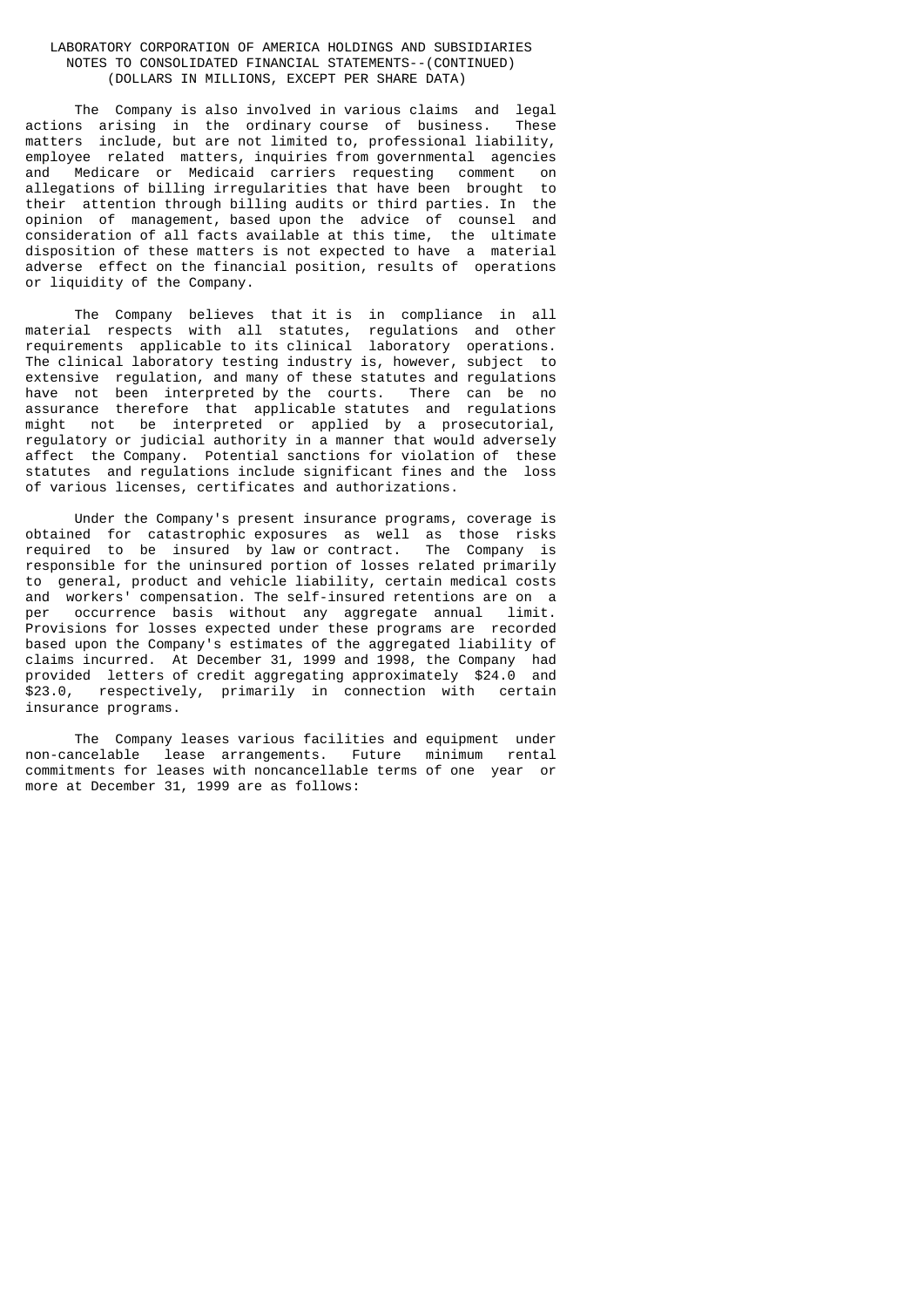|                                                                           | Operating | Capital    |
|---------------------------------------------------------------------------|-----------|------------|
| 2000                                                                      | \$43.4    | \$2.8      |
| 2001                                                                      | 30.9      | 2.9        |
| 2002                                                                      | 24.1      | 2.9        |
| 2003                                                                      | 18.9      | 2.7        |
| 2004                                                                      | 13.9      | 2.6        |
| Thereafter                                                                | 51.9      | 7.1        |
|                                                                           |           | ------     |
| Total minimum lease payments<br>Less:                                     | 183.1     | 21.0       |
| Amounts included in                                                       |           |            |
| restructuring accruals                                                    |           | 12.5       |
| Amount representing interest                                              |           | 3.5        |
| Total minimum operating<br>lease payments and<br>present value of minimum |           |            |
| capital lease payments                                                    | \$183.1   | \$5.0      |
|                                                                           | ======    | ======     |
| Current                                                                   |           | \$0.6      |
| Non-current                                                               |           | 4.4        |
|                                                                           |           |            |
|                                                                           |           | 5.0<br>\$. |
|                                                                           |           | ======     |

 Rental expense, which includes rent for real estate, equipment and automobiles under operating leases, amounted to \$67.0, \$67.5 and \$67.9 for the years ended December 31, 1999, 1998 and 1997, respectively.

## 14. PENSION AND POSTRETIREMENT PLANS

 The Company maintains a defined contribution pension plan for all eligible employees. Eligible employees are defined as individuals who are age 21 or older and have been employed by the Company for at least six consecutive months and completed 1,000 hours of service. Company contributions to the plan are based on a percentage of employee contributions. The cost of this plan was \$7.5, \$7.1 and \$6.9 in 1999, 1998 and 1997, respectively.

 In addition, substantially all employees of the Company are covered by a defined benefit retirement plan (the "Company Plan"). The benefits to be paid under the Company Plan are based on years of credited service and average final compensation. The Company's policy is to fund the Company Plan with at least the minimum amount required by applicable regulations.

 The Company has a second defined benefit plan which covers its senior management group that provides for the payment of the difference, if any, between the amount of any maximum limitation on annual benefit payments under the Employee Retirement Income Security Act of 1974 and the annual benefit that would be payable under the Company Plan but for such limitation. This plan is an unfunded plan.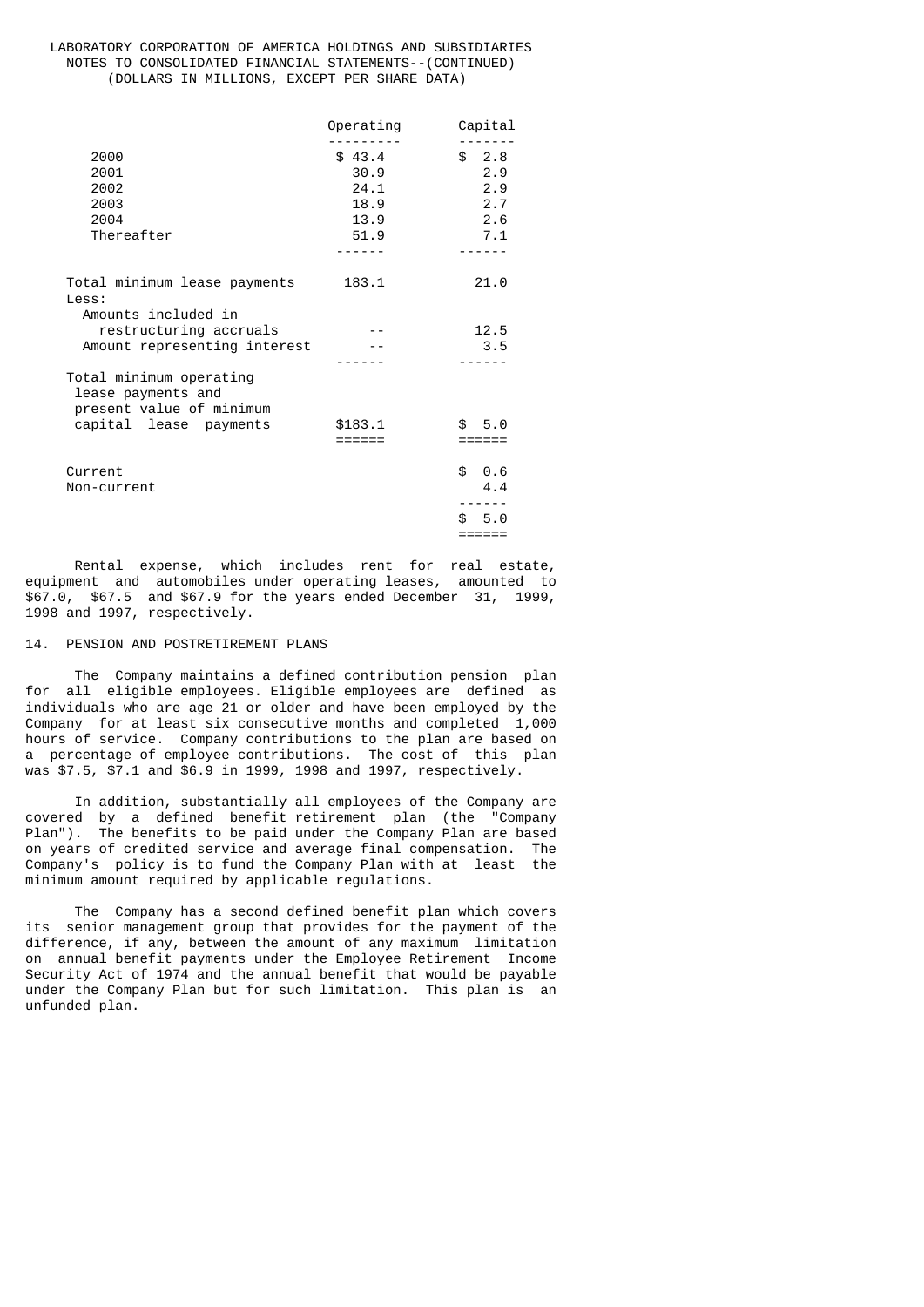The components of net periodic pension cost for both of the defined benefit plans are summarized as follows:

|                                         |                             | Company Plan |           |
|-----------------------------------------|-----------------------------|--------------|-----------|
|                                         | Years ended<br>December 31, |              |           |
|                                         | 1999                        | 1998         | 1997      |
|                                         |                             |              |           |
| COMPONENTS OF NET PERIODIC BENEFIT COST |                             |              |           |
| Service cost                            | \$10.5                      | \$10.5       | \$10.4    |
| Interest cost                           | 9.2                         | 8.6          | 8.3       |
| Expected return on plan assets          | (12.1)                      | (11.0)       | (8.7)     |
| Net amortization and deferral           | (1.6)                       | (1.6)        | (1.2)     |
|                                         |                             |              |           |
| Net periodic pension cost               | 6.0<br>£.                   | 6.5<br>\$.   | 8.8<br>£. |
|                                         |                             |              |           |

|                                                                                                                                                                | Company Plan<br>.<br>December 31,                                 |                                 |
|----------------------------------------------------------------------------------------------------------------------------------------------------------------|-------------------------------------------------------------------|---------------------------------|
|                                                                                                                                                                | 1999 1998                                                         |                                 |
| CHANGE IN BENEFIT OBLIGATION<br>Benefit obligation at beginning of year<br>Service cost<br>Interest cost<br>Actuarial gain<br>Benefits paid                    | \$140.3 \$134.1<br>$9.2$ 8.6<br>$(10.0)$ $(8.9)$<br>------ ------ | $10.5$ 10.5<br>$(11.7)$ $(4.0)$ |
| Benefit obligation at end of year                                                                                                                              | 138.3 140.3<br>.                                                  |                                 |
| CHANGE IN PLAN ASSETS<br>Fair value of plan assets at beginning of year 135.9 118.5<br>Actual return on plan assets<br>Employer contributions<br>Benefits paid | $(10.0)$ $(8.9)$                                                  | $3.5$ $9.9$<br>8.7 16.4         |
| Fair value of plan assets at end of year                                                                                                                       | 138.1 135.9<br>------ ------                                      |                                 |
| Funded status, end of year<br>Unrecognized net actuarial loss<br>Unrecognized prior service cost                                                               | $(10.7)$ $(14.3)$                                                 | $0.2$ 4.4<br>$8.6$ 10.6         |
| Accrued pension liability (asset)                                                                                                                              | \$(1.9) \$0.7<br>====== ======                                    |                                 |

Assumptions used in the accounting for the defined benefit plans were as follows:

|                                                                     | Company Plan |       |
|---------------------------------------------------------------------|--------------|-------|
|                                                                     | 1999         | 1998  |
| Weighted-average discount rate<br>Weighted-average rate of increase | 7.75%        | 6.75% |
| in future compensation levels<br>Weighted-average expected long-    | 4.0%         | 4.0%  |
| term rate of return                                                 | 9.0%         | 9.0%  |

 The Company assumed obligations under a subsidiary's postretirement medical plan. Coverage under this plan is restricted to a limited number of existing employees of the subsidiary. This plan is unfunded and the Company's policy is to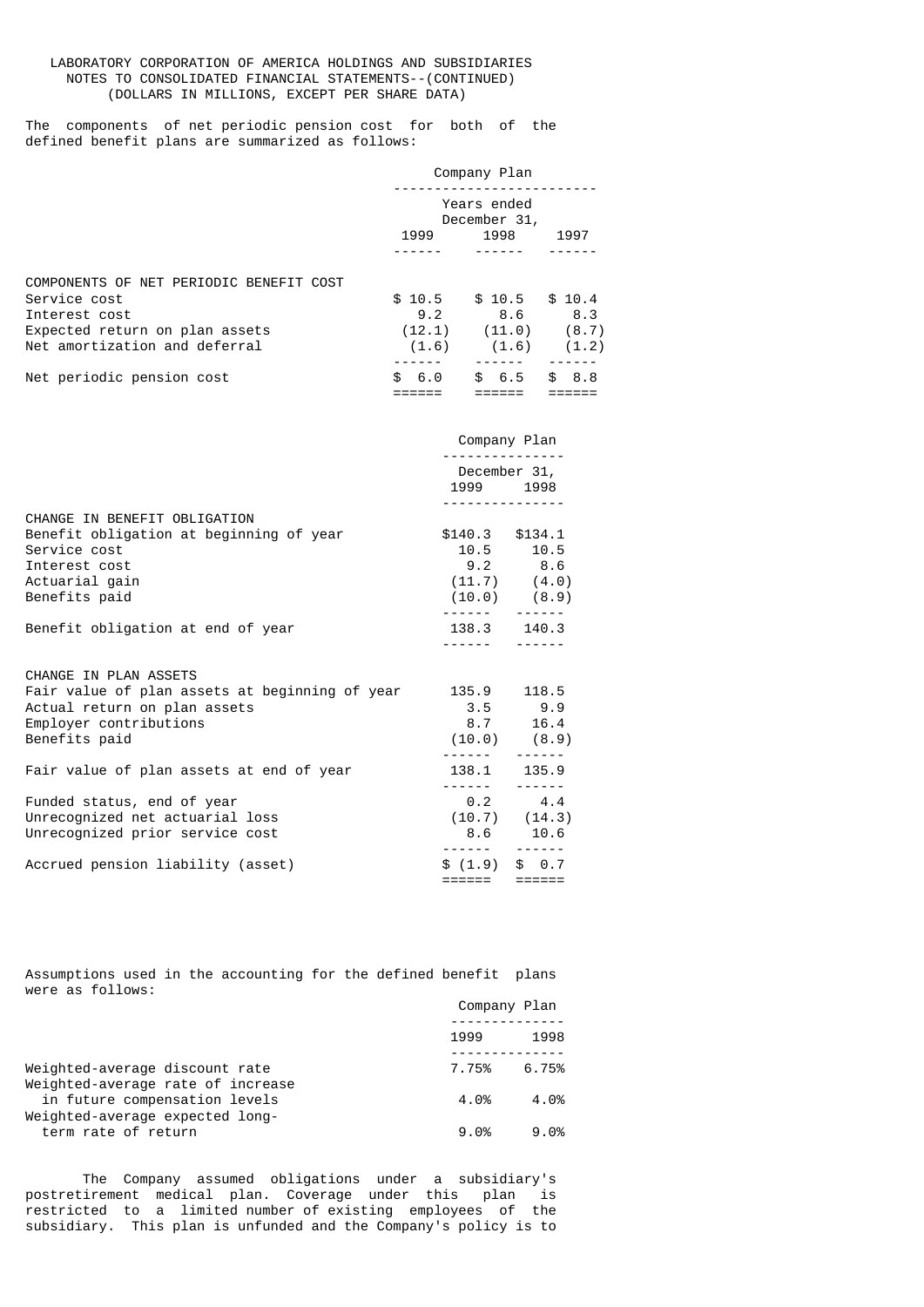## LABORATORY CORPORATION OF AMERICA HOLDINGS AND SUBSIDIARIES NOTES TO CONSOLIDATED FINANCIAL STATEMENTS--(CONTINUED) (DOLLARS IN MILLIONS, EXCEPT PER SHARE DATA)

fund benefits as claims are incurred. The components of postretirement benefit expense are as follows:

|                                                                | Year ended<br>December 31,<br>1999 | Year ended<br>December 31,<br>1998 |
|----------------------------------------------------------------|------------------------------------|------------------------------------|
|                                                                |                                    |                                    |
| Service cost<br>Interest cost<br>Net amortization and deferral | \$1.0<br>2.6<br>(0.1)              | \$<br>1.0<br>2.7<br>0.1            |
| Postretirement benefit costs                                   | \$3.5                              | 3.8                                |

A summary of the components of the accumulated postretirement benefit obligation follows:

|                                         |        | December 31, |
|-----------------------------------------|--------|--------------|
|                                         | 1999   | 1998         |
|                                         |        |              |
| Retirees                                | \$8.0  | \$9.3        |
| Fully eligible active plan participants | 9.3    | 11.5         |
| Other active plan participants          | 14.6   | 18.0         |
|                                         |        |              |
|                                         | \$31.9 | \$38.8       |
|                                         |        |              |

| RECONCILIATION OF THE FUNDED STATUS OF THE         |        | December 31,     |
|----------------------------------------------------|--------|------------------|
| POSTRETIREMENT BENEFIT PLAN AND ACCRUED LIABILITY: | 1999   | 1998             |
| Accumulated postretirement benefit obligation,     |        |                  |
| beginning of year                                  | \$38.8 | \$40.6           |
| Changes in benefit obligation due to:              |        |                  |
| Service cost                                       |        | $1.0$ $1.0$      |
| Interest cost                                      |        | $2.6$ 2.7        |
| Plan participants contributions                    |        | $0.1$ 0.1        |
| Actuarial gain                                     |        | $(9.7)$ $(3.7)$  |
| Amendments                                         |        | $-(-)(1.1)$      |
| Benefits paid                                      |        | $(0.9)$ $(0.8)$  |
|                                                    |        |                  |
| Accumulated post retirement benefit obligation,    |        |                  |
| end of year                                        |        | 31.9 38.8        |
| Unrecognized net actuarial<br>loss                 |        | $(0.3)$ $(10.5)$ |
| Unrecognized prior service cost                    |        | $3.6$ 4.2        |
|                                                    |        | ------           |
| Accrued postretirement benefit obligation          | \$35.2 | \$32.5           |
|                                                    |        |                  |

 The weighted-average discount rates used in the calculation of the accumulated postretirement benefit obligation were 7.8% and 6.8%, respectively, as of December 31, 1999 and 1998. The health care cost trend rate was assumed to be 7.0% and 7.5%, respectively, declining gradually to 5.0% in the year 2006 and thereafter. The health care cost trend rate has a significant effect on the amounts reported. Increasing the assumed health care cost trend rates by a percentage point in each year would increase the accumulated postretirement benefit obligation as of December 31, 1999 by \$5.4. The impact of a percentage point increase on the aggregate of the service cost and interest cost components of the net periodic postretirement benefit cost results in an increase of \$0.7.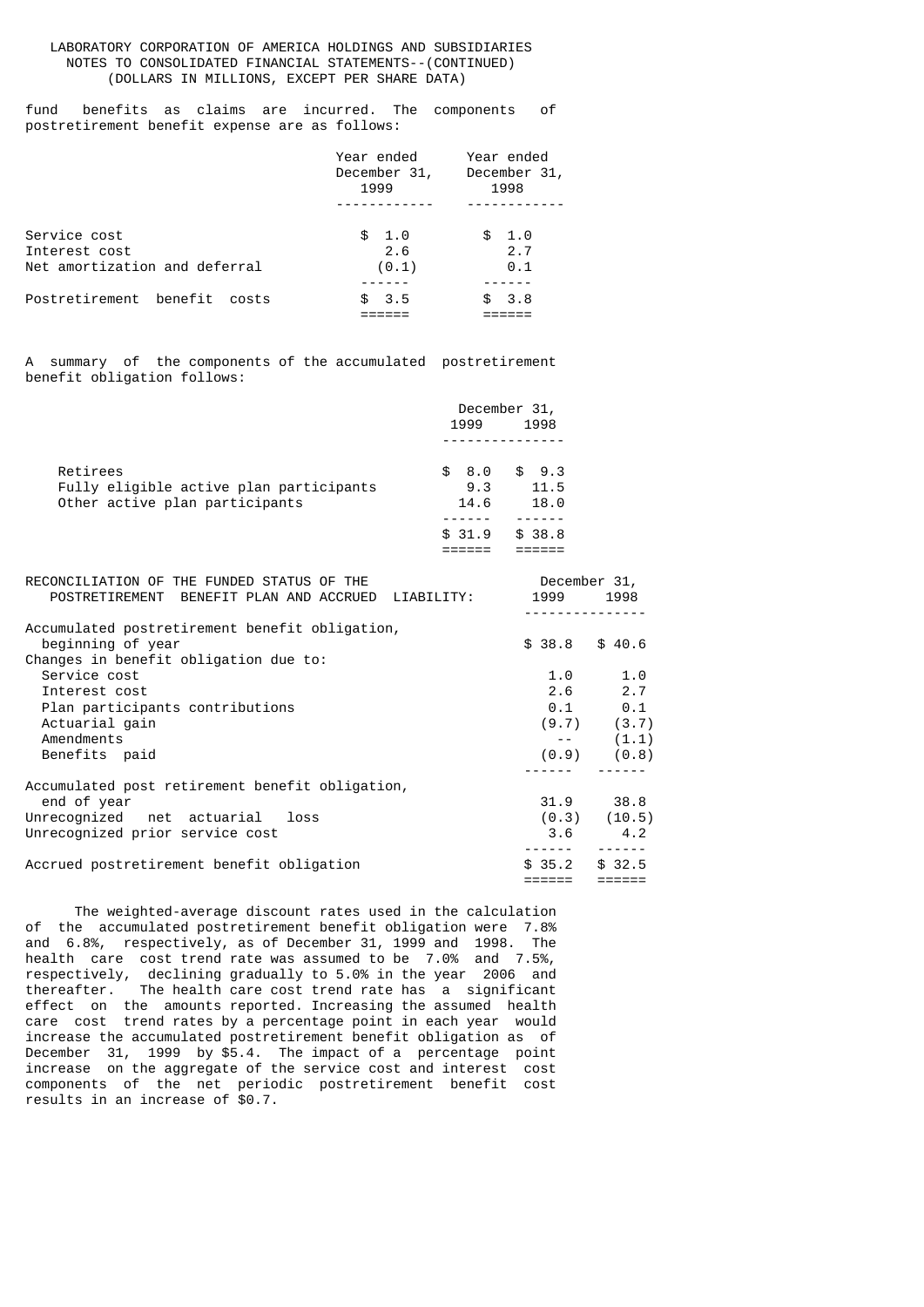## LABORATORY CORPORATION OF AMERICA HOLDINGS AND SUBSIDIARIES NOTES TO CONSOLIDATED FINANCIAL STATEMENTS--(CONTINUED) (DOLLARS IN MILLIONS, EXCEPT PER SHARE DATA)

#### 15. QUARTERLY DATA (UNAUDITED)

The following is a summary of unaudited quarterly data:

|                               |                | Year ended December 31, 1999 |                |                |                     |
|-------------------------------|----------------|------------------------------|----------------|----------------|---------------------|
|                               | 1st<br>Quarter | 2nd<br>Ouarter               | 3rd<br>Ouarter | 4th<br>Quarter | Full<br>Year        |
|                               |                |                              |                |                |                     |
| Net sales                     | \$417.9        | \$429.5                      | \$428.6        |                | $$422.7$ $$1,698.7$ |
| Gross profit                  | 151.4          | 164.3                        | 163.4          | 150.0          | 629.1               |
| Net earnings                  | 14.1           | 19.8                         | 17.2           | 14.3           | 65.4                |
| Less preferred dividends      | 11.0           | 12.5                         | 12.9           | 13.2           | 49.6                |
| Less accretion of mandatorily |                |                              |                |                |                     |
| redeemable preferred stock    | 0.2            | 0.2                          | 0.2            | 0.2            | 0.8                 |
| Net earnings attributable     |                |                              |                |                |                     |
| to common shareholders        | 2.9            | 7.1                          | 4.1            | 0.9            | 15.0                |
| Basic and diluted earnings    |                |                              |                |                |                     |
| share<br>common<br>per        | 0.02           | 0.06                         | 0.03           | 0.01           | 0.12                |

|                               |                |         | Year ended December 31, 1998 |                |                  |
|-------------------------------|----------------|---------|------------------------------|----------------|------------------|
|                               | 1st<br>Quarter | 2nd     | 3rd<br>Quarter Quarter       | 4th<br>Quarter | Full<br>Year     |
|                               |                |         |                              |                |                  |
| Net sales                     | \$387.7        | \$402.4 | \$414.7                      |                | \$407.8\$1,612.6 |
| Gross profit                  | 132.0          | 144.6   | 144.4                        | 142.4          | 563.4            |
| Net earnings                  | 9.3            | 12.8    | 11.4                         | 35.3           | 68.8             |
| Less preferred dividends      | 11.0           | 11.3    | 11.1                         | 10.2           | 43.6             |
| Less accretion of mandatorily |                |         |                              |                |                  |
| redeemable preferred stock    | 0.2            | 0.2     | 0.2                          | 0.2            | 0.8              |
| Net earnings (loss)           |                |         |                              |                |                  |
| attributable to common        |                |         |                              |                |                  |
| shareholders                  | (1.9)          | 1.3     | 0.1                          | 24.9           | 24.4             |
| Basic earnings (loss) per     |                |         |                              |                |                  |
| common share                  | (0.01)         | 0.01    | 0.00                         | 0.20           | 0.20             |
| Diluted earnings (loss) per   |                |         |                              |                |                  |
| common share                  | (0.01)         | 0.01    | 0.00                         | 0.11           | 0.20             |
|                               |                |         |                              |                |                  |

 In the fourth quarter of 1998, the Company reclassified certain amounts for the three quarters ended September 30, 1998, to selling, general and administrative expenses from net sales adjustments to be consistent with the 1998 classification. The reclassified amounts are as follows: \$14.7, first quarter of 1998; \$16.3, second quarter of 1998; \$16.4, third quarter of 1998.

 For the fourth quarter of 1998, basic and diluted earnings per common share is calculated based on the weighted average number of shares outstanding for the quarter (125,269,903 and 318,739,501 shares, respectively).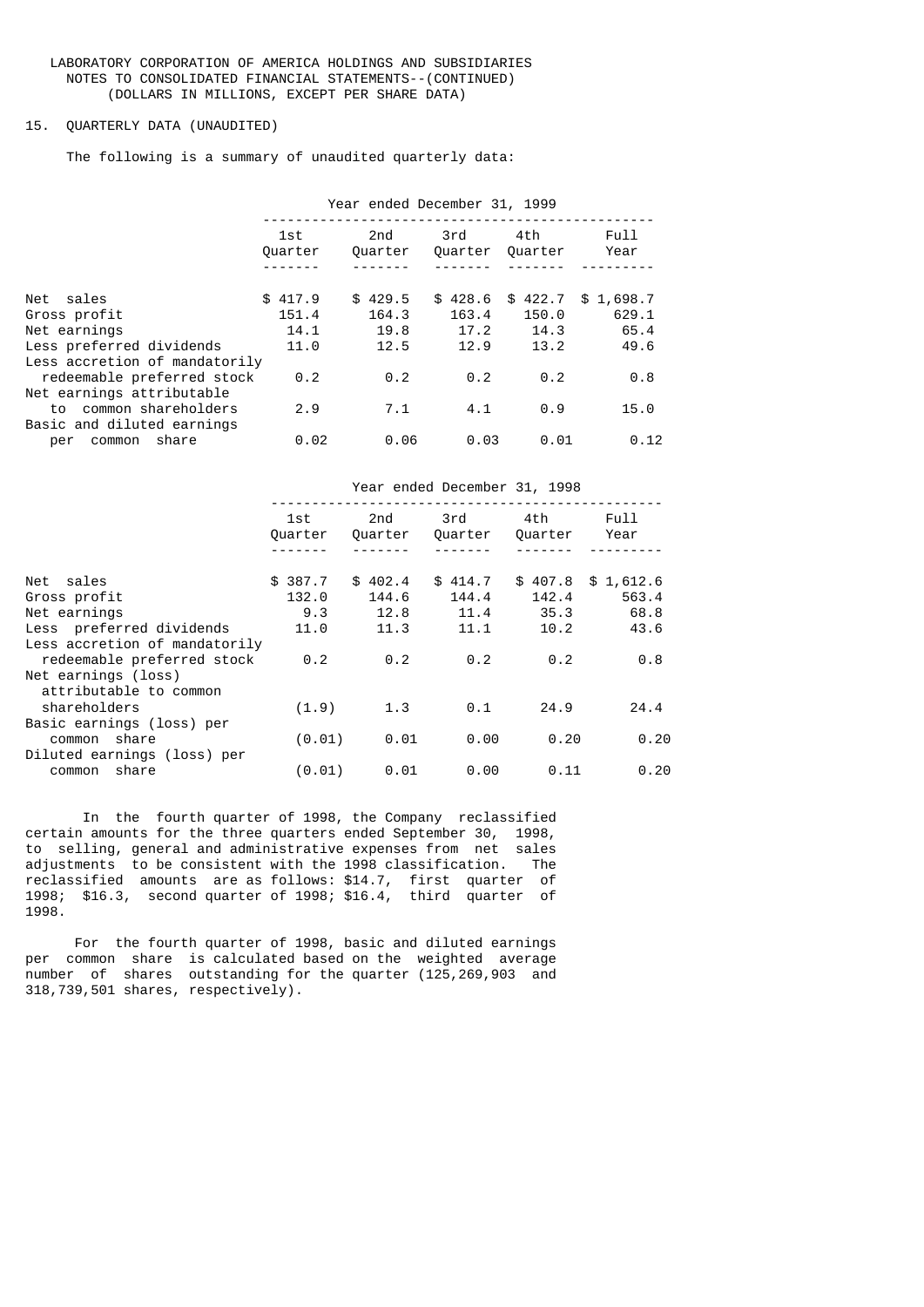## LABORATORY CORPORATION OF AMERICA HOLDINGS AND SUBSIDIARIES NOTES TO CONSOLIDATED FINANCIAL STATEMENTS--(CONTINUED) (DOLLARS IN MILLIONS, EXCEPT PER SHARE DATA)

#### 16. NEW ACCOUNTING PRONOUNCEMENTS

 In June 1999, Statement of Financial Accounting Standards No. 137, "Accounting for Derivative Instruments and Hedging Activities-Deferral of the Effective Date of FASB Statement No. 133" was issued. This Statement delays the effective date of FASB Statement No. 133 for one year to fiscal years beginning after June 15, 2000. FASB Statement No. 133 standardizes the accounting for derivative instruments by requiring that an entity recognize those items as assets or liabilities and measure them at fair value. Adoption is not expected to have a material impact on the Company's financial position or results of operations.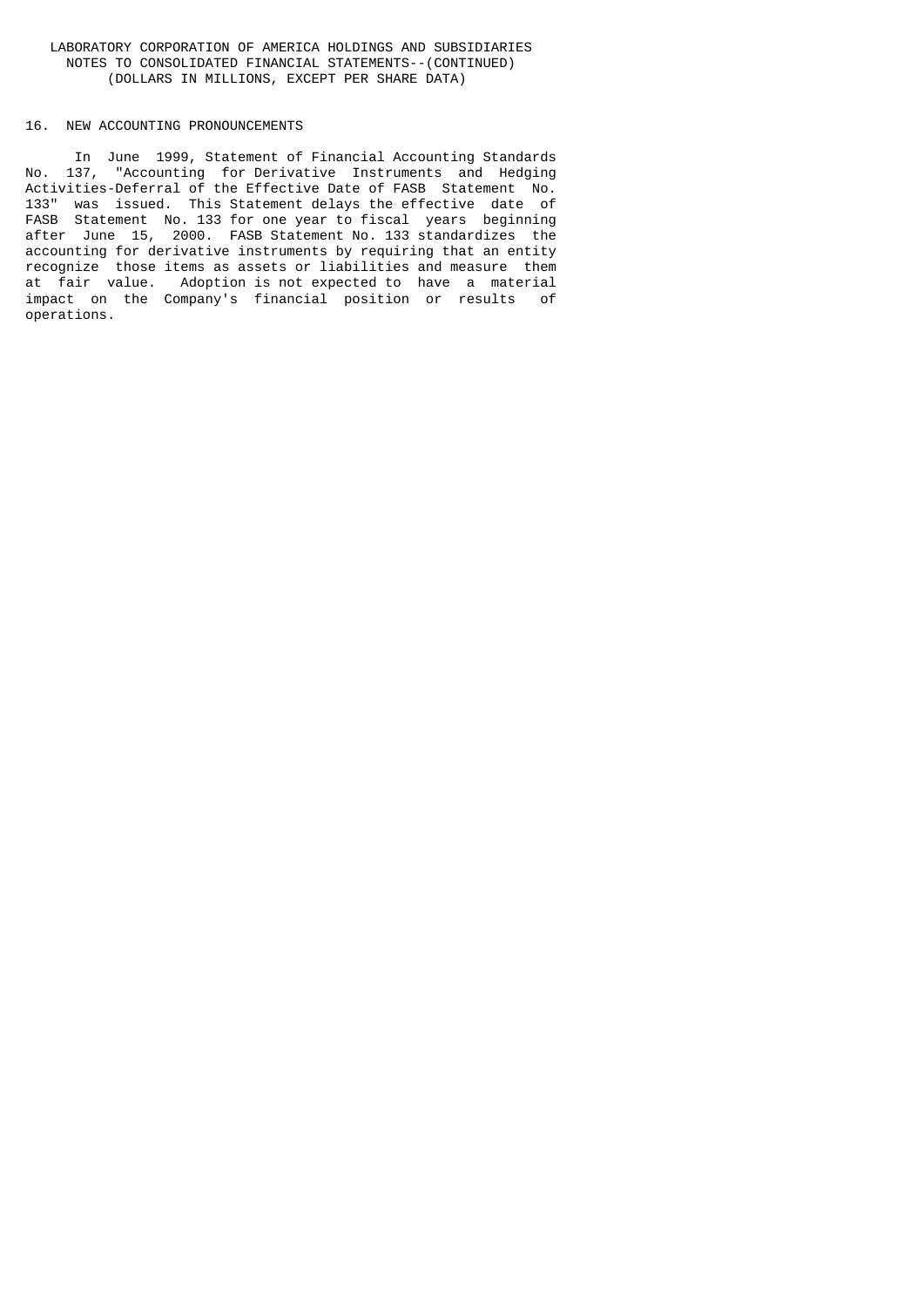# LABORATORY CORPORATION OF AMERICA HOLDINGS AND SUBSIDIARIES

## VALUATION AND QUALIFYING ACCOUNTS AND RESERVES Years Ended December 31, 1999, 1998 and 1997 (Dollars in Millions)

|                                                                     | at                                        | Balance Charged Other<br>beginning Costs and ions) at end<br>of year Expenses Additions of year | to (Deduct- Balance                                 |                             |
|---------------------------------------------------------------------|-------------------------------------------|-------------------------------------------------------------------------------------------------|-----------------------------------------------------|-----------------------------|
|                                                                     |                                           |                                                                                                 |                                                     |                             |
| Year ended December 31, 1999:<br>Applied against asset<br>accounts: |                                           |                                                                                                 |                                                     |                             |
| Allowance for<br>doubtful accounts                                  | \$194.0<br>=======                        | \$191.9<br>=======                                                                              | \$ (238.8) \$ 147.1<br>========                     |                             |
| Valuation allowance-<br>deferred tax assets                         | \$14.5<br>$=$ $=$ $=$ $=$ $=$ $=$         |                                                                                                 | $$(10.0)$ \$ --                                     | \$4.5                       |
| Year ended December 31, 1998:<br>Applied against asset<br>accounts: |                                           |                                                                                                 |                                                     |                             |
| Allowance for<br>doubtful accounts                                  | \$195.4<br>=======                        | =======                                                                                         | $$164.7$ $$ (166.1) $194.0$                         |                             |
| Valuation allowance-<br>deferred tax assets                         | \$42.0<br>=======                         | \$(27.5)                                                                                        | $\mathbb{S}$<br>$\sim$ $    -$<br>=======  ======== | \$14.5                      |
| Year ended December 31, 1997:<br>Applied against asset<br>accounts: |                                           |                                                                                                 |                                                     |                             |
| Allowance for<br>doubtful accounts                                  | \$111.6<br>=======                        | \$311.5<br>$=$ $=$ $=$ $=$ $=$ $=$                                                              | \$ (227.7) \$ 195.4                                 |                             |
| Valuation allowance-<br>deferred tax assets                         | \$32.0<br>$=$ $=$ $=$ $=$ $=$ $=$ $=$ $=$ | \$10.0<br>$=$ $=$ $=$ $=$ $=$ $=$ $=$                                                           | \$<br>$\sim$ $    -$<br>========                    | \$42.0<br>$= = = = = = = =$ |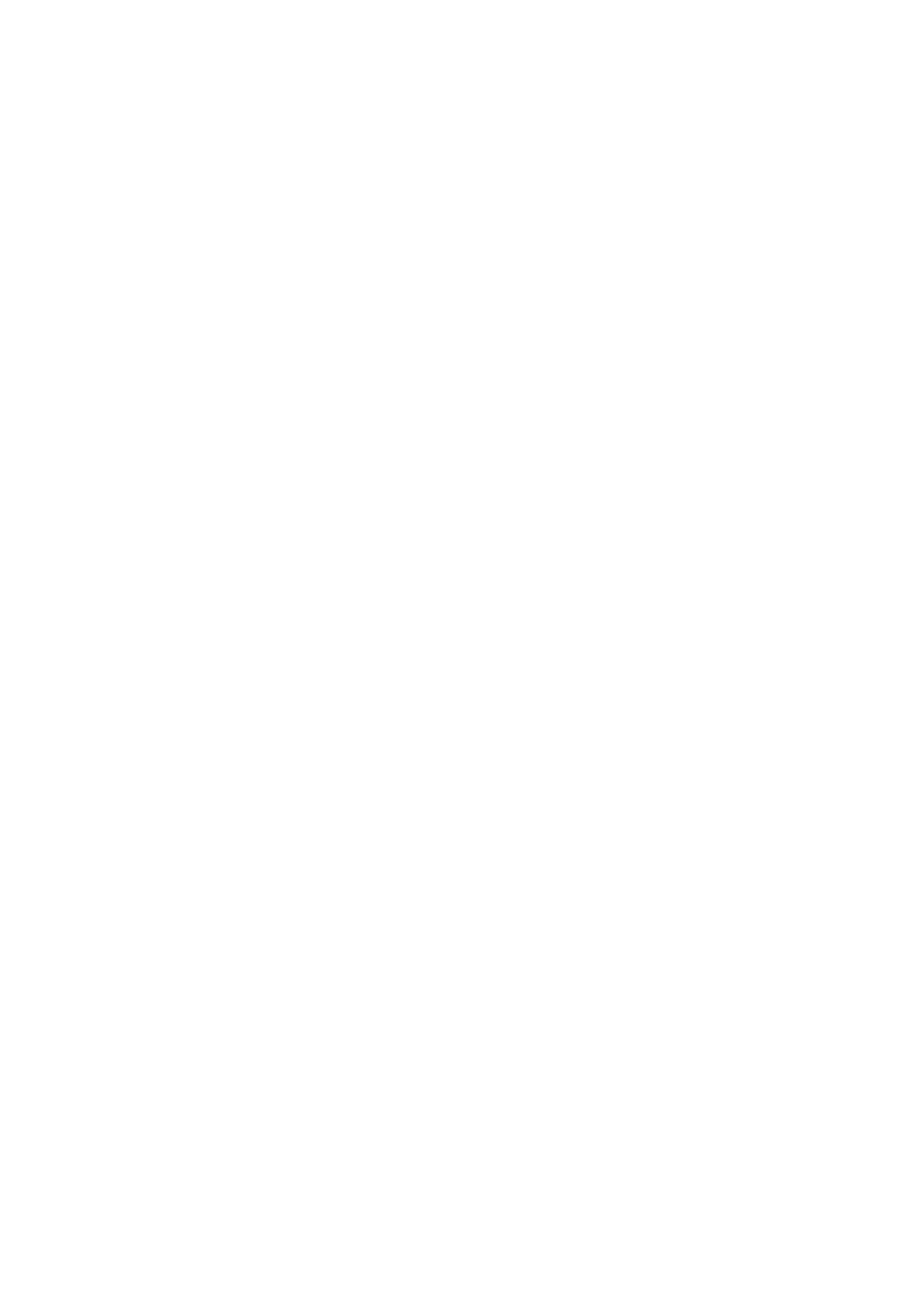## LABORATORY CORPORATION OF AMERICA HOLDINGS AND SUBSIDIARIES STATEMENT RE: COMPUTATION OF RATIO OF EARNINGS (LOSS) TO COMBINED FIXED CHARGES AND PREFERRED DIVIDENDS (DOLLARS IN MILLIONS)

|                                                                                               |                                       | EXHIBIT                                                                                                                                                                                                                                                                                                                                                                                                                                                                                                | 12.1                                                                                                                                                                                                                                                                                                                                                                                                                                                                                                   |
|-----------------------------------------------------------------------------------------------|---------------------------------------|--------------------------------------------------------------------------------------------------------------------------------------------------------------------------------------------------------------------------------------------------------------------------------------------------------------------------------------------------------------------------------------------------------------------------------------------------------------------------------------------------------|--------------------------------------------------------------------------------------------------------------------------------------------------------------------------------------------------------------------------------------------------------------------------------------------------------------------------------------------------------------------------------------------------------------------------------------------------------------------------------------------------------|
|                                                                                               | 12/31/99<br>--------                  | 12/31/98                                                                                                                                                                                                                                                                                                                                                                                                                                                                                               | 12/31/97                                                                                                                                                                                                                                                                                                                                                                                                                                                                                               |
| Earnings (loss) before provision<br>for income taxes and<br>extraordinary item                | \$105.5                               | \$81.5                                                                                                                                                                                                                                                                                                                                                                                                                                                                                                 | \$(161.3)                                                                                                                                                                                                                                                                                                                                                                                                                                                                                              |
| Add: Fixed Charges<br>Interest expense (gross)<br>Interest factor in rents                    | 41.6<br>22.3<br><u> - - - - - - -</u> | 48.7<br>22.5<br>$\begin{array}{cccccccccccccc} \multicolumn{2}{c}{} & \multicolumn{2}{c}{} & \multicolumn{2}{c}{} & \multicolumn{2}{c}{} & \multicolumn{2}{c}{} & \multicolumn{2}{c}{} & \multicolumn{2}{c}{} & \multicolumn{2}{c}{} & \multicolumn{2}{c}{} & \multicolumn{2}{c}{} & \multicolumn{2}{c}{} & \multicolumn{2}{c}{} & \multicolumn{2}{c}{} & \multicolumn{2}{c}{} & \multicolumn{2}{c}{} & \multicolumn{2}{c}{} & \multicolumn{2}{c}{} & \multicolumn{2}{c}{} & \multicolumn{2}{c}{} & \$ | 71.7<br>22.6<br>$\begin{array}{cccccccccccccc} \multicolumn{2}{c}{} & \multicolumn{2}{c}{} & \multicolumn{2}{c}{} & \multicolumn{2}{c}{} & \multicolumn{2}{c}{} & \multicolumn{2}{c}{} & \multicolumn{2}{c}{} & \multicolumn{2}{c}{} & \multicolumn{2}{c}{} & \multicolumn{2}{c}{} & \multicolumn{2}{c}{} & \multicolumn{2}{c}{} & \multicolumn{2}{c}{} & \multicolumn{2}{c}{} & \multicolumn{2}{c}{} & \multicolumn{2}{c}{} & \multicolumn{2}{c}{} & \multicolumn{2}{c}{} & \multicolumn{2}{c}{} & \$ |
| Earnings (loss) as adjusted                                                                   | \$169.4<br>=======                    | \$152.7<br>=======                                                                                                                                                                                                                                                                                                                                                                                                                                                                                     | \$ (67.0)<br>$=$ $=$ $=$ $=$ $=$ $=$ $=$                                                                                                                                                                                                                                                                                                                                                                                                                                                               |
| Preferred dividend requirements<br>Divided by pre-tax factor                                  | 49.6                                  | 43.6<br>66.0% 66.0%                                                                                                                                                                                                                                                                                                                                                                                                                                                                                    | 23.4<br>66.0%                                                                                                                                                                                                                                                                                                                                                                                                                                                                                          |
| Preferred dividend factor on a<br>pre-tax basis                                               | 75.2                                  | 66.1                                                                                                                                                                                                                                                                                                                                                                                                                                                                                                   | 35.5                                                                                                                                                                                                                                                                                                                                                                                                                                                                                                   |
| Fixed charges:<br>Interest expense (gross)<br>Interest factor in rents                        | 41.6<br>22.3                          | 48.7<br>22.5                                                                                                                                                                                                                                                                                                                                                                                                                                                                                           | 71.7<br>22.6                                                                                                                                                                                                                                                                                                                                                                                                                                                                                           |
| Combined fixed charges and<br>preferred dividends                                             | 139.1<br>=======                      | 137.3<br>=======                                                                                                                                                                                                                                                                                                                                                                                                                                                                                       | 129.8<br>$=$ $=$ $=$ $=$ $=$ $=$ $=$                                                                                                                                                                                                                                                                                                                                                                                                                                                                   |
| Ratio of earnings to combined<br>fixed charges and preferred<br>dividends                     | 1.22                                  | 1.11                                                                                                                                                                                                                                                                                                                                                                                                                                                                                                   | N/A                                                                                                                                                                                                                                                                                                                                                                                                                                                                                                    |
| Amount by which earnings are<br>insufficient to cover combined<br>fixed charges and preferred |                                       |                                                                                                                                                                                                                                                                                                                                                                                                                                                                                                        |                                                                                                                                                                                                                                                                                                                                                                                                                                                                                                        |
| dividends                                                                                     |                                       |                                                                                                                                                                                                                                                                                                                                                                                                                                                                                                        | \$(196.8)                                                                                                                                                                                                                                                                                                                                                                                                                                                                                              |

## LABORATORY CORPORATION OF AMERICA HOLDINGS AND SUBSIDIARIES STATEMENT RE: COMPUTATION OF RATIO OF EARNINGS (LOSS) TO COMBINED FIXED CHARGES AND PREFERRED DIVIDENDS (DOLLARS IN MILLIONS)

|                                                                                |              | FXHTBTT           | 12.1 |
|--------------------------------------------------------------------------------|--------------|-------------------|------|
|                                                                                | 12/31/96     | 12/31/95          |      |
| Earnings (loss) before provision<br>for income taxes and<br>extraordinary item | \$(188.3)    | $\frac{1}{3}$ 3.1 |      |
| Add: Fixed Charges<br>Interest expense (gross)<br>Interest factor in rents     | 71.7<br>23.5 | 65.5<br>20.1      |      |
| Earnings (loss) as adjusted                                                    | (93.1)<br>\$ | 88.7              |      |
| Preferred dividend requirements<br>divided by pre-tax factor                   |              |                   |      |
| Preferred dividend factor on a<br>pre-tax basis                                |              |                   |      |

Fixed charges: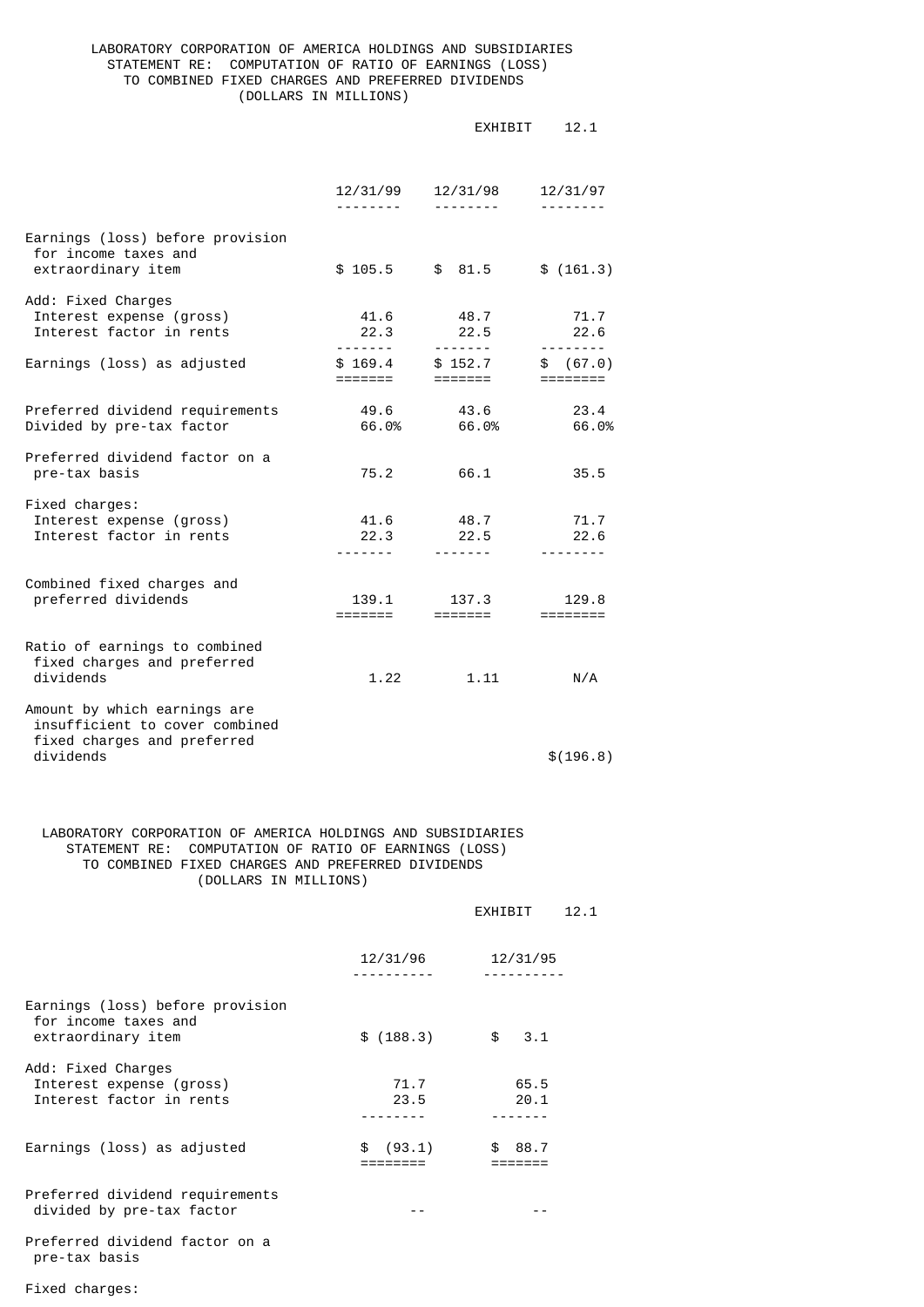| Interest expense (gross)<br>Interest factor in rents                                                       | 71.7<br>23.5 | 65.5<br>20.1 |
|------------------------------------------------------------------------------------------------------------|--------------|--------------|
| Combined fixed charges and<br>preferred dividends                                                          | 95.2         | 85.6         |
| Ratio of earnings to combined<br>fixed charges and preferred<br>dividends                                  | N/A          | 1.04         |
| Amount by which earnings are<br>insufficient to cover combined<br>fixed charges and preferred<br>dividends | (188.3)      |              |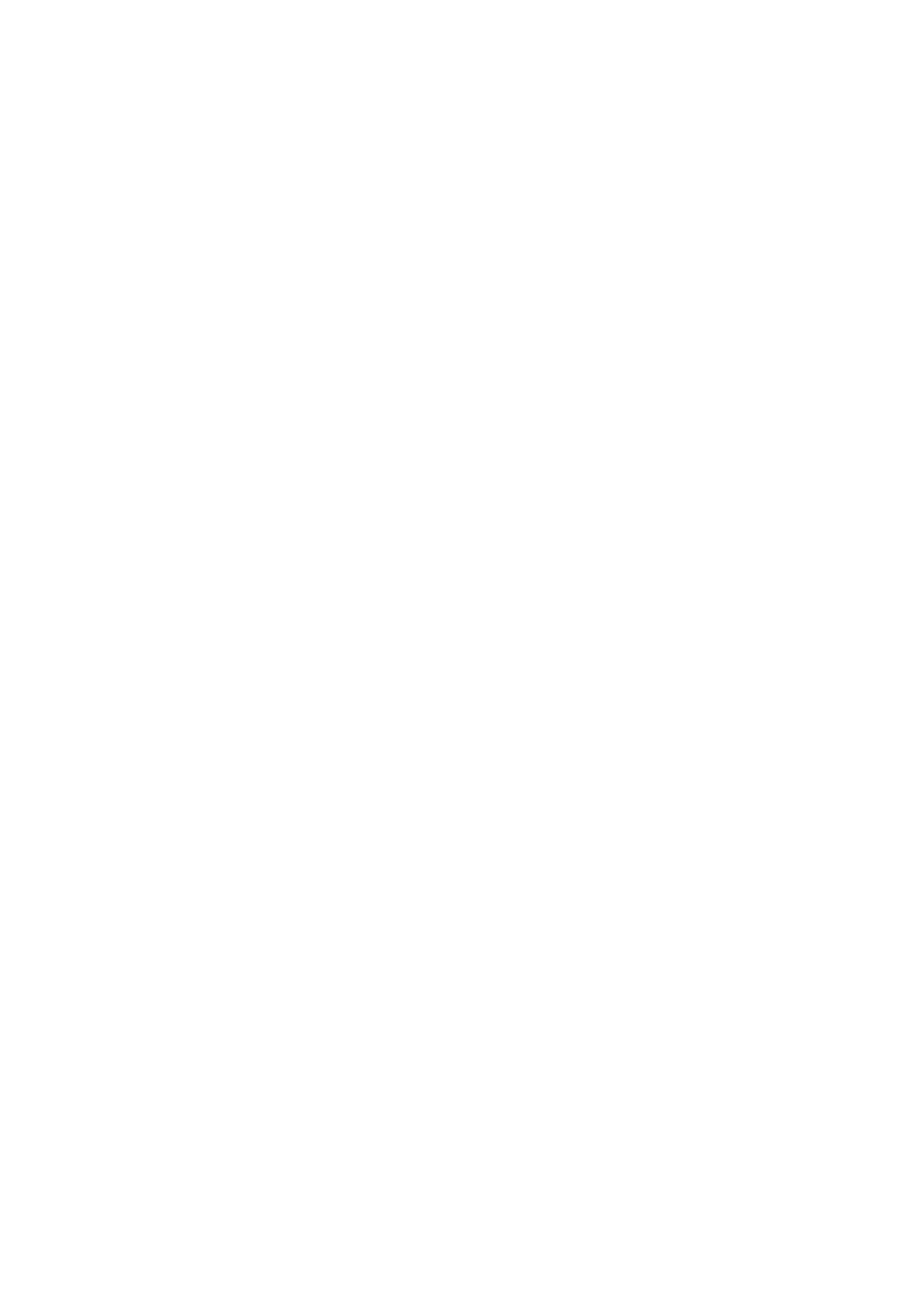## LABORATORY CORPORATION OF AMERICA HOLDINGS AND SUBSIDIARIES SUBSIDIARY LISTING

## EXHIBIT 21

The following table sets forth the subsidiaries of Laboratory Corporation of America Holdings on December 31, 1999. The financial statements of all subsidiaries are included in the consolidated statements of Laboratory Corporation of America Holdings and Subsidiaries.

| Organized under |
|-----------------|
| the laws of the |
| state of:       |
|                 |

| Laboratory Corporation of America           | Delaware       |
|---------------------------------------------|----------------|
| Tower Collection Center, Inc.               | Delaware       |
| LabCorp Occupational Testing Services, Inc. | Tennessee      |
| Executive Tower Travel, Inc.                | Delaware       |
| Lab Delivery Service of New York City, Inc. | New York       |
| LabCorp Delaware, Inc.                      | Delaware       |
| LabCorp Limited                             | United Kingdom |
| LabCorp Virco, b.v.b.a.                     | Belgium        |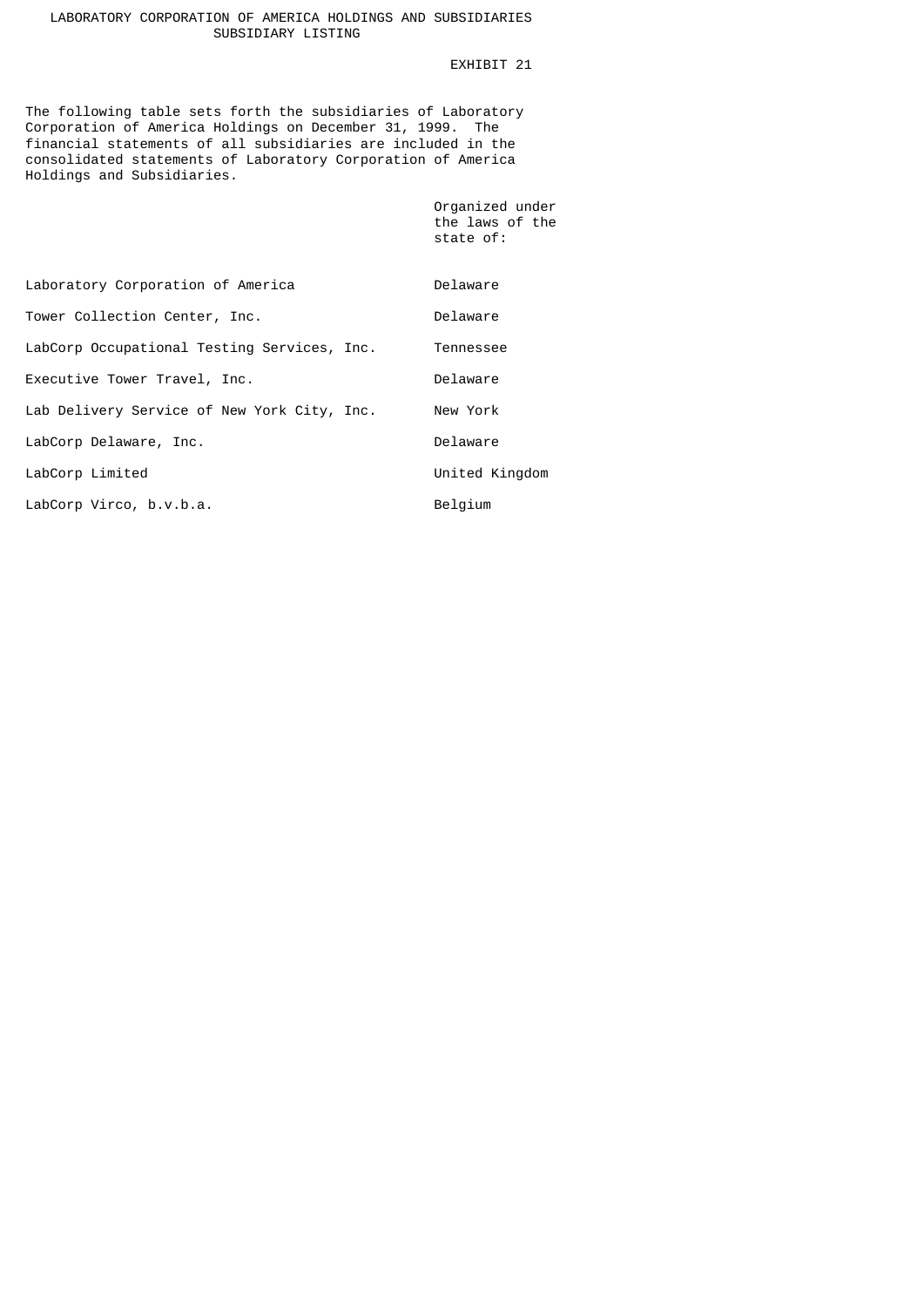## CONSENT OF INDEPENDENT ACCOUNTANTS

We herby consent to the incorporation by reference in the Registration Statement on Forms S-8 ( No. 33-43006, No. 33-55065, No. 33-62913, No. 333-17793, No. 333-39731 and No. 333-39735) of Laboratory Corporation of America Holdings and Forms S-3/4 (No. 33-58307 and No. 33-58775) of National Health Laboratories Holdings, Inc. of our report dated February 12, 2000 relating to the financial statements and financial statement schedule, which appears in Laboratory Corporation of America Holdings Annual Report on Form 10-K for the year ended December 31, 1999.

PricewaterhouseCoopers LLP Charlotte, North Carolina March 15, 2000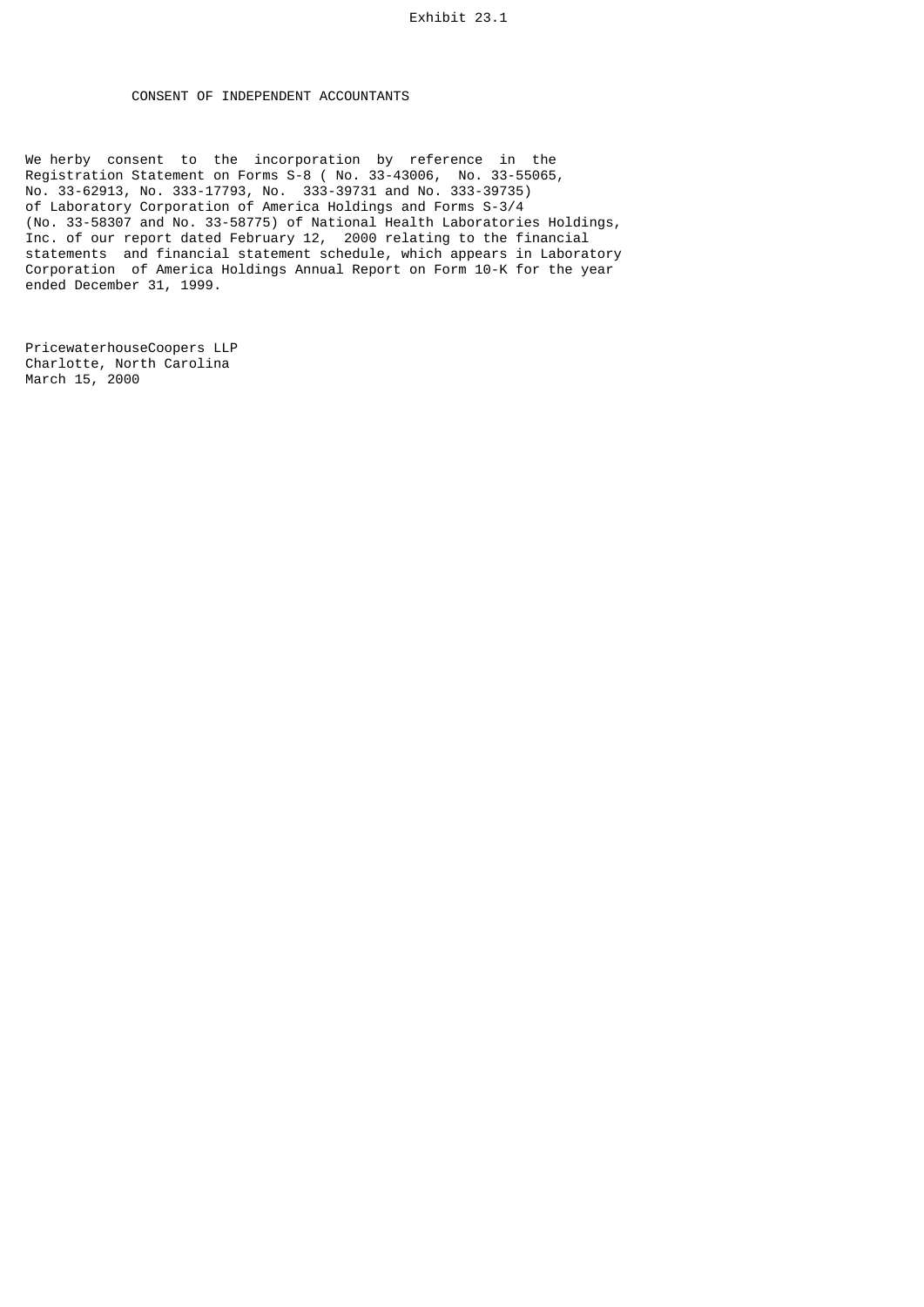KNOWN ALL MEN BY THESE PRESENTS, that the undersigned hereby constitutes and appoints Bradford T. Smith his true and lawful attorney-in-fact and agent, with full power of substitution, for him and in his name, place and stead, in any and all capacities, in connection with the Laboratory Corporation of America Holdings (the "Corporation") Annual Report on Form 10-K for the year ended December 31, 1999 under the Securities Exchange Act of 1934, as amended, including, without limiting the generality of the foregoing, to sign the Form 10-K in the name and on behalf of the Corporation or on behalf of the undersigned as a director or officer of the Corporation, and any amendments to the Form 10-K and any instrument, contract, document or other writing, of or in connection with the Form 10-K or amendments thereto, and to file the same, with all exhibits thereto, and other documents in connection therewith, including this power of attorney, with the Securities and Exchange Commission and any applicable securities exchange or securities self-regulatory body, granting unto said attorneys-in-fact and agents, each acting alone, full power and authority to do and perform each and every act and thing requisite and necessary to be done in and about the premises, as fully to all intents and purposes as he might or could do in person, hereby ratifying and confirming all that said attorney-in-fact and agents, each acting alone, or his substitute or substitutes, may lawfully do or cause to be done by virtue hereof.

 IN WITNESS WHEREOF, the undersigned has signed these presents this 10th day of March, 2000.

> By:/s/ JEAN-LUC BELINGARD -------------------------- Jean-Luc Belingard

> > EXHIBIT 24.2

#### POWER OF ATTORNEY

 KNOWN ALL MEN BY THESE PRESENTS, that the undersigned hereby constitutes and appoints Bradford T. Smith his true and lawful attorney-in-fact and agent, with full power of substitution, for him and in his name, place and stead, in any and all capacities, in connection with the Laboratory Corporation of America Holdings (the "Corporation") Annual Report on Form 10-K for the year ended December 31, 1999 under the Securities Exchange Act of 1934, as amended, including, without limiting the generality of the foregoing, to sign the Form 10-K in the name and on behalf of the Corporation or on behalf of the undersigned as a director or officer of the Corporation, and any amendments to the Form 10-K and any instrument, contract, document or other writing, of or in connection with the Form 10-K or amendments thereto, and to file the same, with all exhibits thereto, and other documents in connection therewith, including this power of attorney, with the Securities and Exchange Commission and any applicable securities exchange or securities self-regulatory body, granting unto said attorneys-in-fact and agents, each acting alone, full power and authority to do and perform each and every act and thing requisite and necessary to be done in and about the premises, as fully to all intents and purposes as he might or could do in person, hereby ratifying and confirming all that said attorney-in-fact and agents, each acting alone, or his substitute or substitutes, may lawfully do or cause to be done by virtue hereof.

 IN WITNESS WHEREOF, the undersigned has signed these presents this 2nd day of March, 2000.

 By:/s/ WENDY E. LANE --------------------- Wendy E. Lane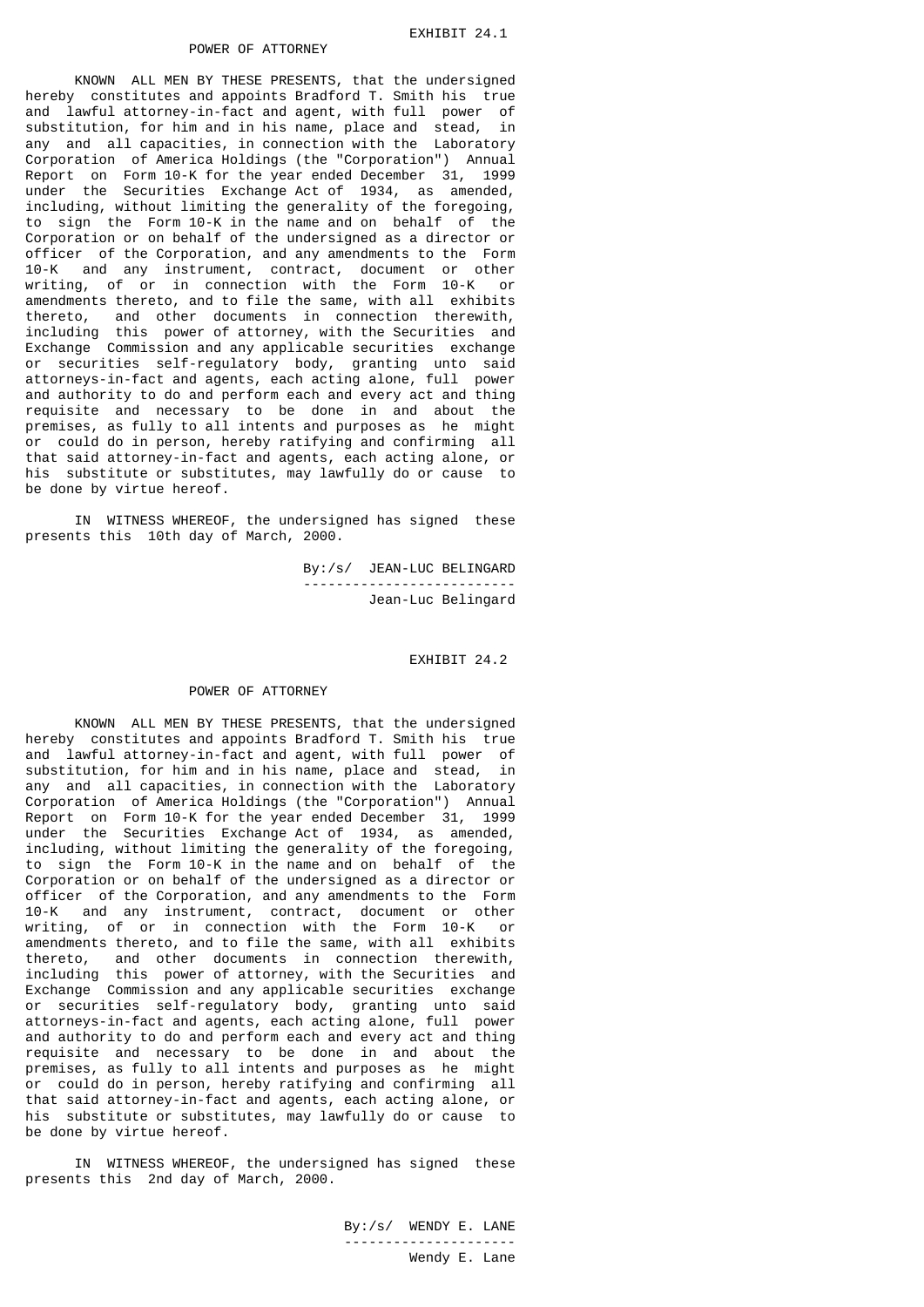KNOWN ALL MEN BY THESE PRESENTS, that the undersigned hereby constitutes and appoints Bradford T. Smith his true and lawful attorney-in-fact and agent, with full power of substitution, for him and in his name, place and stead, in any and all capacities, in connection with the Laboratory Corporation of America Holdings (the "Corporation") Annual Report on Form 10-K for the year ended December 31, 1999 under the Securities Exchange Act of 1934, as amended, including, without limiting the generality of the foregoing, to sign the Form 10-K in the name and on behalf of the Corporation or on behalf of the undersigned as a director or officer of the Corporation, and any amendments to the Form 10-K and any instrument, contract, document or other writing, of or in connection with the Form 10-K or amendments thereto, and to file the same, with all exhibits thereto, and other documents in connection therewith, including this power of attorney, with the Securities and Exchange Commission and any applicable securities exchange or securities self-regulatory body, granting unto said attorneys-in-fact and agents, each acting alone, full power and authority to do and perform each and every act and thing requisite and necessary to be done in and about the premises, as fully to all intents and purposes as he might or could do in person, hereby ratifying and confirming all that said attorney-in-fact and agents, each acting alone, or his substitute or substitutes, may lawfully do or cause to be done by virtue hereof.

 IN WITNESS WHEREOF, the undersigned has signed these presents this 1st day of March, 2000.

> By: /s/ ROBERT E. MITTELSTAEDT ------------------------------- Robert E. Mittelstaedt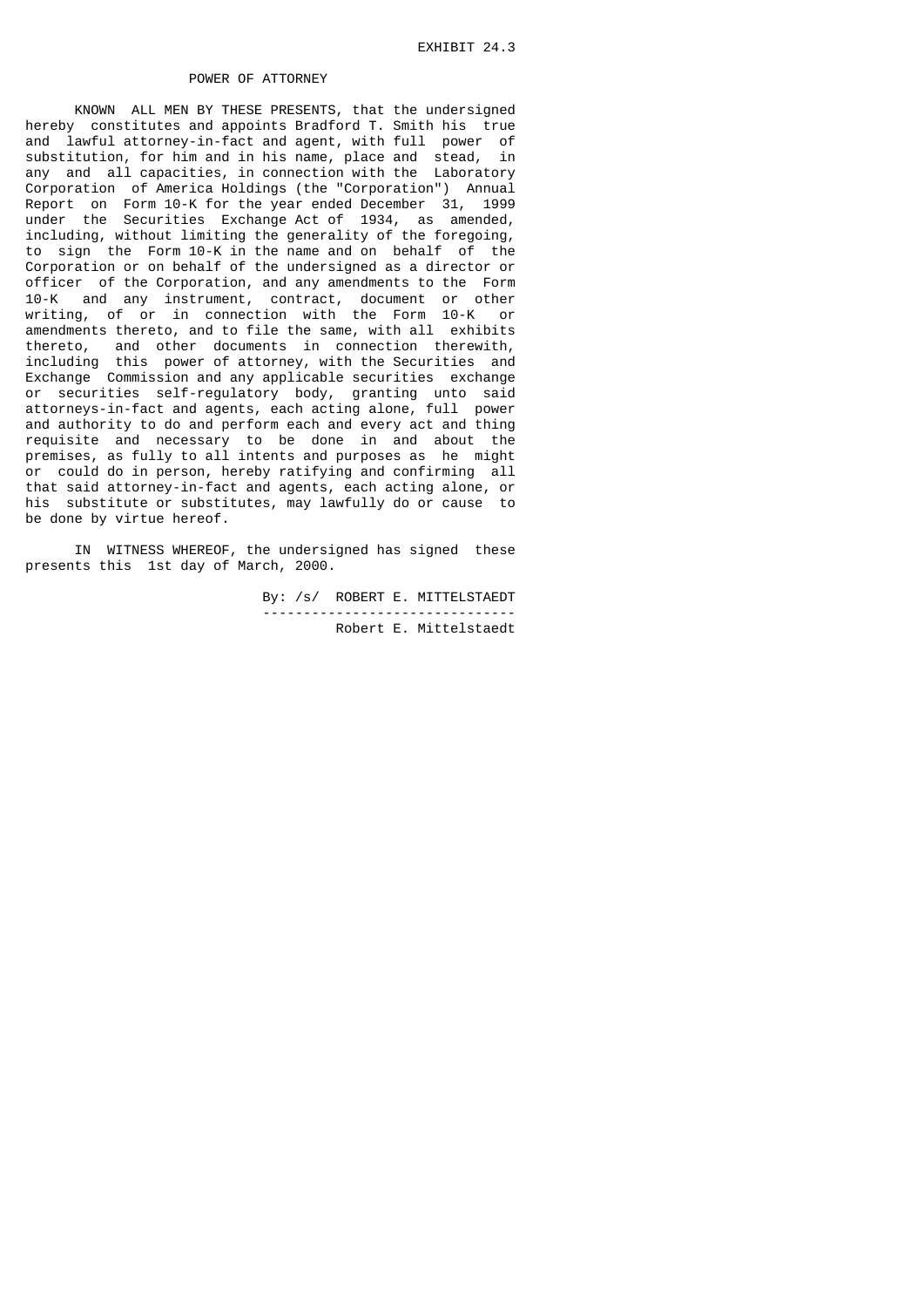KNOWN ALL MEN BY THESE PRESENTS, that the undersigned hereby constitutes and appoints Bradford T. Smith his true and lawful attorney-in-fact and agent, with full power of substitution, for him and in his name, place and stead, in any and all capacities, in connection with the Laboratory Corporation of America Holdings (the "Corporation") Annual Report on Form 10-K for the year ended December 31, 1999 under the Securities Exchange Act of 1934, as amended, including, without limiting the generality of the foregoing, to sign the Form 10-K in the name and on behalf of the Corporation or on behalf of the undersigned as a director or officer of the Corporation, and any amendments to the Form 10-K and any instrument, contract, document or other writing, of or in connection with the Form 10-K or amendments thereto, and to file the same, with all exhibits thereto, and other documents in connection therewith, including this power of attorney, with the Securities and Exchange Commission and any applicable securities exchange or securities self-regulatory body, granting unto said attorneys-in-fact and agents, each acting alone, full power and authority to do and perform each and every act and thing requisite and necessary to be done in and about the premises, as fully to all intents and purposes as he might or could do in person, hereby ratifying and confirming all that said attorney-in-fact and agents, each acting alone, or his substitute or substitutes, may lawfully do or cause to be done by virtue hereof.

 IN WITNESS WHEREOF, the undersigned has signed these presents this 1st day of March, 2000.

> By:/s/ JAMES B. POWELL, MD --------------------------- James B. Powell, MD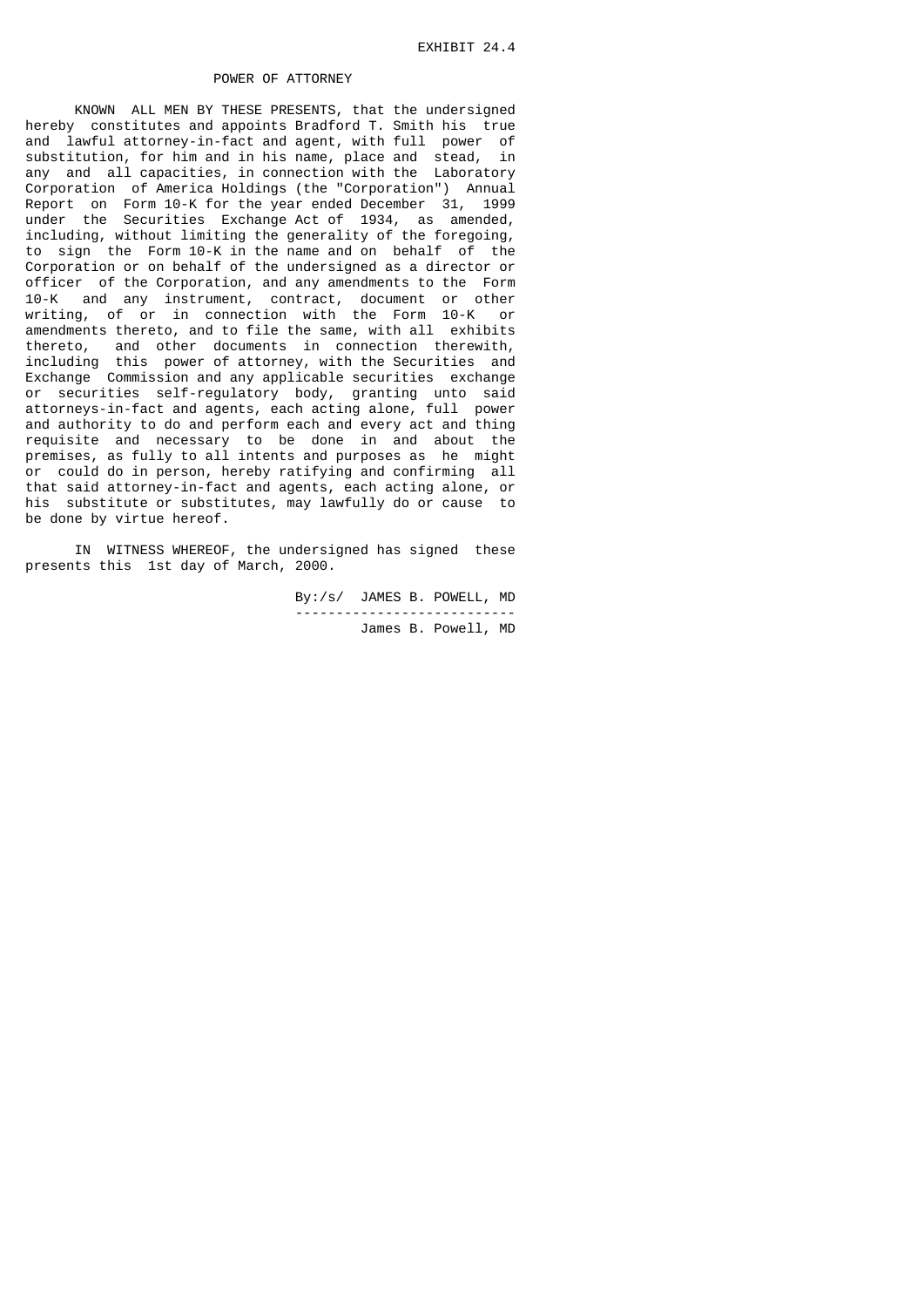KNOWN ALL MEN BY THESE PRESENTS, that the undersigned hereby constitutes and appoints Bradford T. Smith his true and lawful attorney-in-fact and agent, with full power of substitution, for him and in his name, place and stead, in any and all capacities, in connection with the Laboratory Corporation of America Holdings (the "Corporation") Annual Report on Form 10-K for the year ended December 31, 1999 under the Securities Exchange Act of 1934, as amended, including, without limiting the generality of the foregoing, to sign the Form 10-K in the name and on behalf of the Corporation or on behalf of the undersigned as a director or officer of the Corporation, and any amendments to the Form 10-K and any instrument, contract, document or other writing, of or in connection with the Form 10-K or amendments thereto, and to file the same, with all exhibits thereto, and other documents in connection therewith, including this power of attorney, with the Securities and Exchange Commission and any applicable securities exchange or securities self-regulatory body, granting unto said attorneys-in-fact and agents, each acting alone, full power and authority to do and perform each and every act and thing requisite and necessary to be done in and about the premises, as fully to all intents and purposes as he might or could do in person, hereby ratifying and confirming all that said attorney-in-fact and agents, each acting alone, or his substitute or substitutes, may lawfully do or cause to be done by virtue hereof.

 IN WITNESS WHEREOF, the undersigned has signed these presents this 1st day of March, 2000.

 By:/s/ DAVID B. SKINNER, MD ---------------------------- David B. Skinner, MD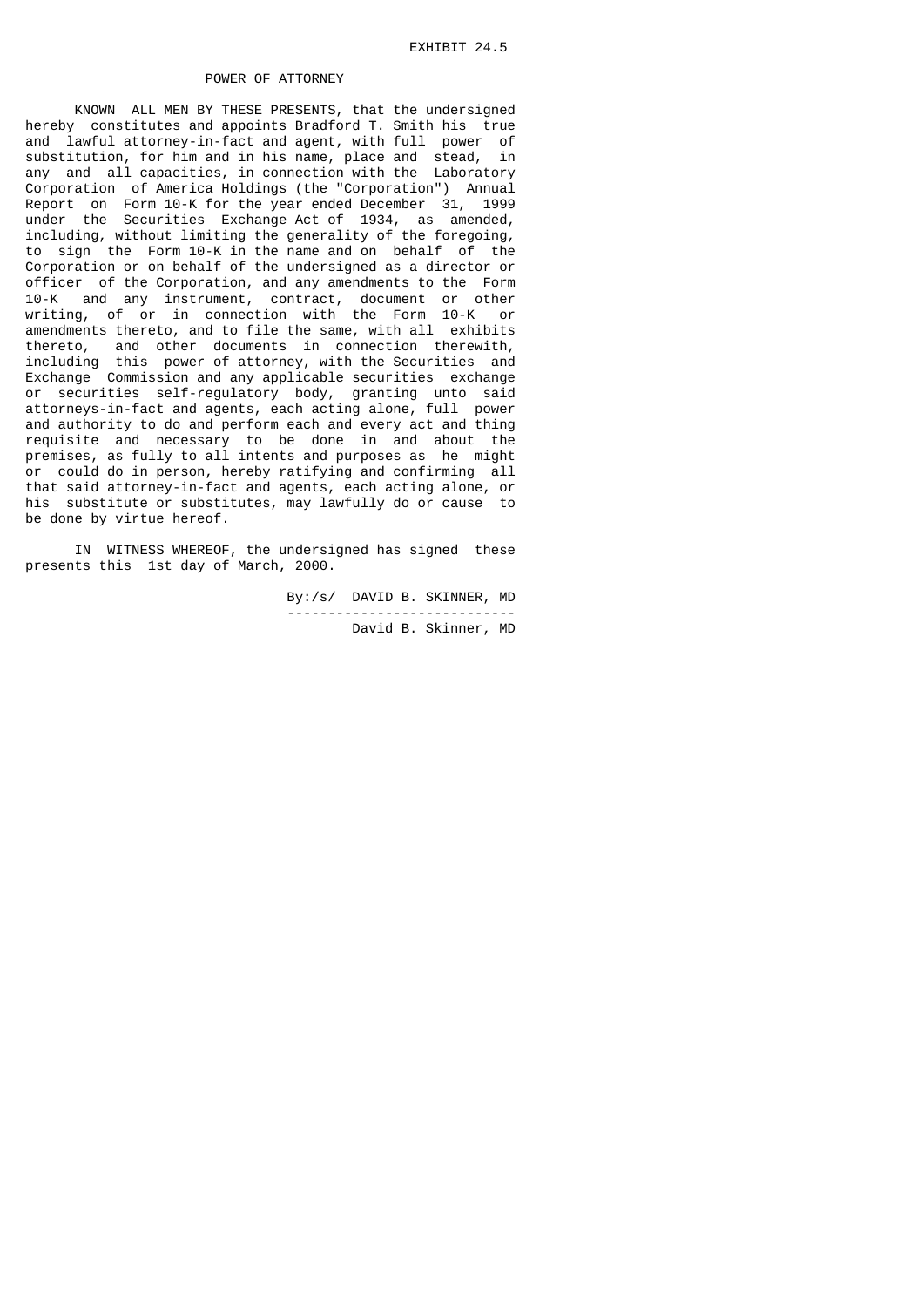KNOWN ALL MEN BY THESE PRESENTS, that the undersigned hereby constitutes and appoints Bradford T. Smith his true and lawful attorney-in-fact and agent, with full power of substitution, for him and in his name, place and stead, in any and all capacities, in connection with the Laboratory Corporation of America Holdings (the "Corporation") Annual Report on Form 10-K for the year ended December 31, 1999 under the Securities Exchange Act of 1934, as amended, including, without limiting the generality of the foregoing, to sign the Form 10-K in the name and on behalf of the Corporation or on behalf of the undersigned as a director or officer of the Corporation, and any amendments to the Form 10-K and any instrument, contract, document or other writing, of or in connection with the Form 10-K or amendments thereto, and to file the same, with all exhibits thereto, and other documents in connection therewith, including this power of attorney, with the Securities and Exchange Commission and any applicable securities exchange or securities self-regulatory body, granting unto said attorneys-in-fact and agents, each acting alone, full power and authority to do and perform each and every act and thing requisite and necessary to be done in and about the premises, as fully to all intents and purposes as he might or could do in person, hereby ratifying and confirming all that said attorney-in-fact and agents, each acting alone, or his substitute or substitutes, may lawfully do or cause to be done by virtue hereof.

 IN WITNESS WHEREOF, the undersigned has signed these presents this 1st day of March, 2000.

> By:/s/ ANDREW G. WALLACE, MD ----------------------------- Andrew G. Wallace, MD